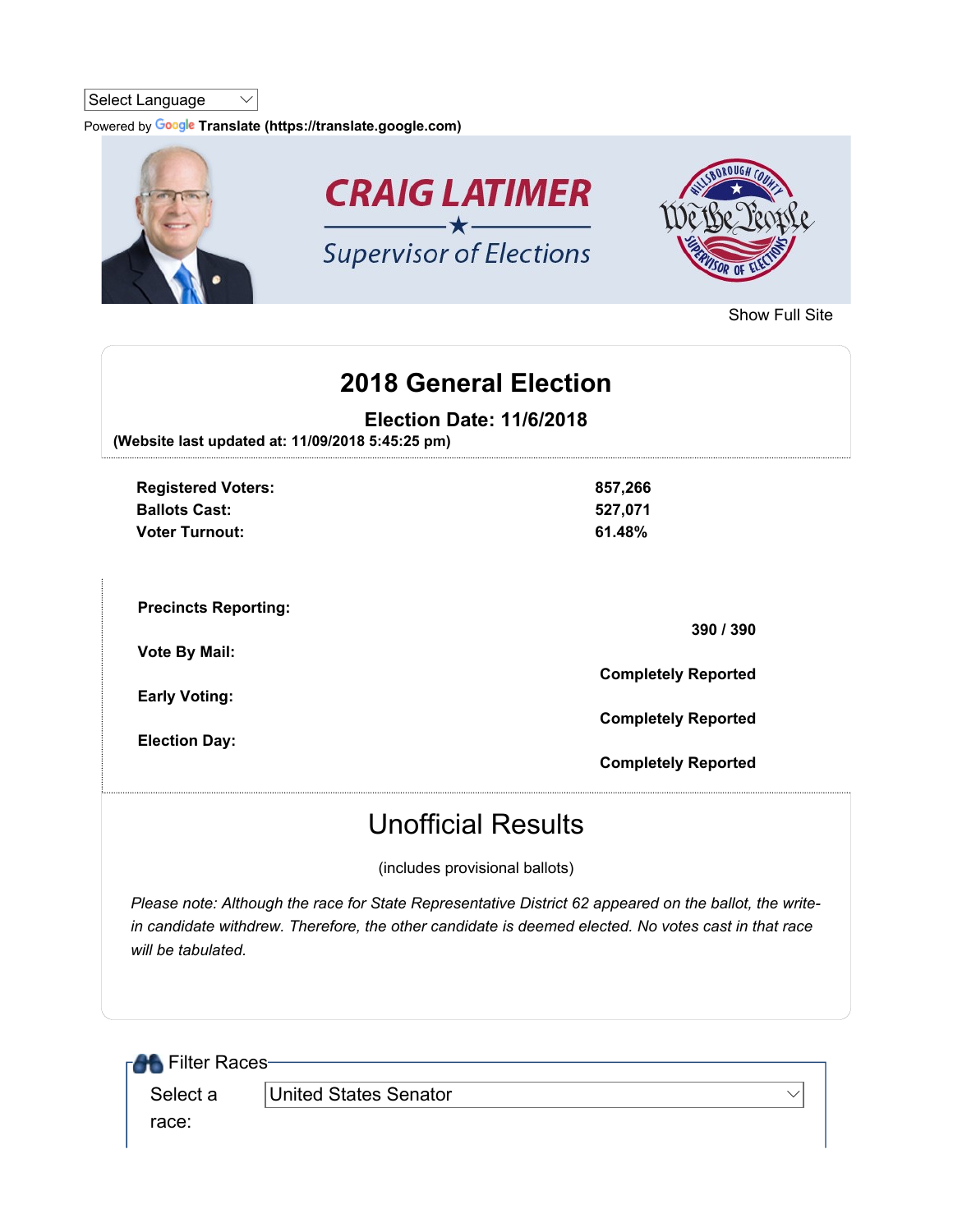| View  | Detailed |  |
|-------|----------|--|
| Type: |          |  |

| 101                      |                        |                                         |                              |                |                              |            |
|--------------------------|------------------------|-----------------------------------------|------------------------------|----------------|------------------------------|------------|
| <b>Choice</b>            | <b>Election</b><br>Day | <b>Vote</b><br><b>By</b><br><b>Mail</b> | <b>Early</b><br><b>Votes</b> | Provisional    | <b>Total</b><br><b>Votes</b> | Percentage |
| <b>Rick Scott (REP)</b>  |                        | ۰                                       |                              | $\blacksquare$ | 1,102                        | 47.56%     |
| <b>Bill Nelson (DEM)</b> | ۰                      | ۰                                       | $\blacksquare$               |                | 1,206                        | 52.05%     |
| <b>WRITE-IN</b>          | ۰                      | ۰                                       | ۰                            | $\blacksquare$ | 9                            | 0.39%      |

| 103                      |                        |                                         |                              |                |                              |            |
|--------------------------|------------------------|-----------------------------------------|------------------------------|----------------|------------------------------|------------|
| <b>Choice</b>            | <b>Election</b><br>Day | <b>Vote</b><br><b>By</b><br><b>Mail</b> | <b>Early</b><br><b>Votes</b> | Provisional    | <b>Total</b><br><b>Votes</b> | Percentage |
| <b>Rick Scott (REP)</b>  | ۰                      | $\blacksquare$                          | $\blacksquare$               | $\blacksquare$ | 1,266                        | 49.45%     |
| <b>Bill Nelson (DEM)</b> | 337                    | 399                                     | 546                          | 0              | 1,282                        | 50.08%     |
| <b>WRITE-IN</b>          | ۰                      | $\blacksquare$                          | ۰.                           | $\blacksquare$ | 12                           | 0.47%      |

| <b>Choice</b>            | <b>Election</b><br>Day | <b>Vote</b><br><b>By</b><br><b>Mail</b> | <b>Early</b><br><b>Votes</b> | Provisional    | Total<br><b>Votes</b> | Percentage |
|--------------------------|------------------------|-----------------------------------------|------------------------------|----------------|-----------------------|------------|
| <b>Rick Scott (REP)</b>  | $\blacksquare$         |                                         | ۰                            | $\blacksquare$ | 1,000                 | 39.67%     |
| <b>Bill Nelson (DEM)</b> | 471                    | 512                                     | 524                          | 0              | 1,507                 | 59.78%     |
| <b>WRITE-IN</b>          | $\blacksquare$         | ۰                                       | ۰                            | $\blacksquare$ | 14                    | 0.56%      |

107

| <b>Choice</b>            | <b>Election</b><br>Day | <b>Vote</b><br><b>By</b><br><b>Mail</b> | <b>Early</b><br><b>Votes</b> | Provisional    | Total<br><b>Votes</b> | Percentage |
|--------------------------|------------------------|-----------------------------------------|------------------------------|----------------|-----------------------|------------|
| <b>Rick Scott (REP)</b>  | $\blacksquare$         | $\blacksquare$                          | ۰                            | $\blacksquare$ | 1,459                 | 47.99%     |
| <b>Bill Nelson (DEM)</b> | $\blacksquare$         | ۰                                       | ۰                            | $\blacksquare$ | 1,570                 | 51.64%     |
| <b>WRITE-IN</b>          | $\blacksquare$         |                                         | ۰                            | $\blacksquare$ | 11                    | 0.36%      |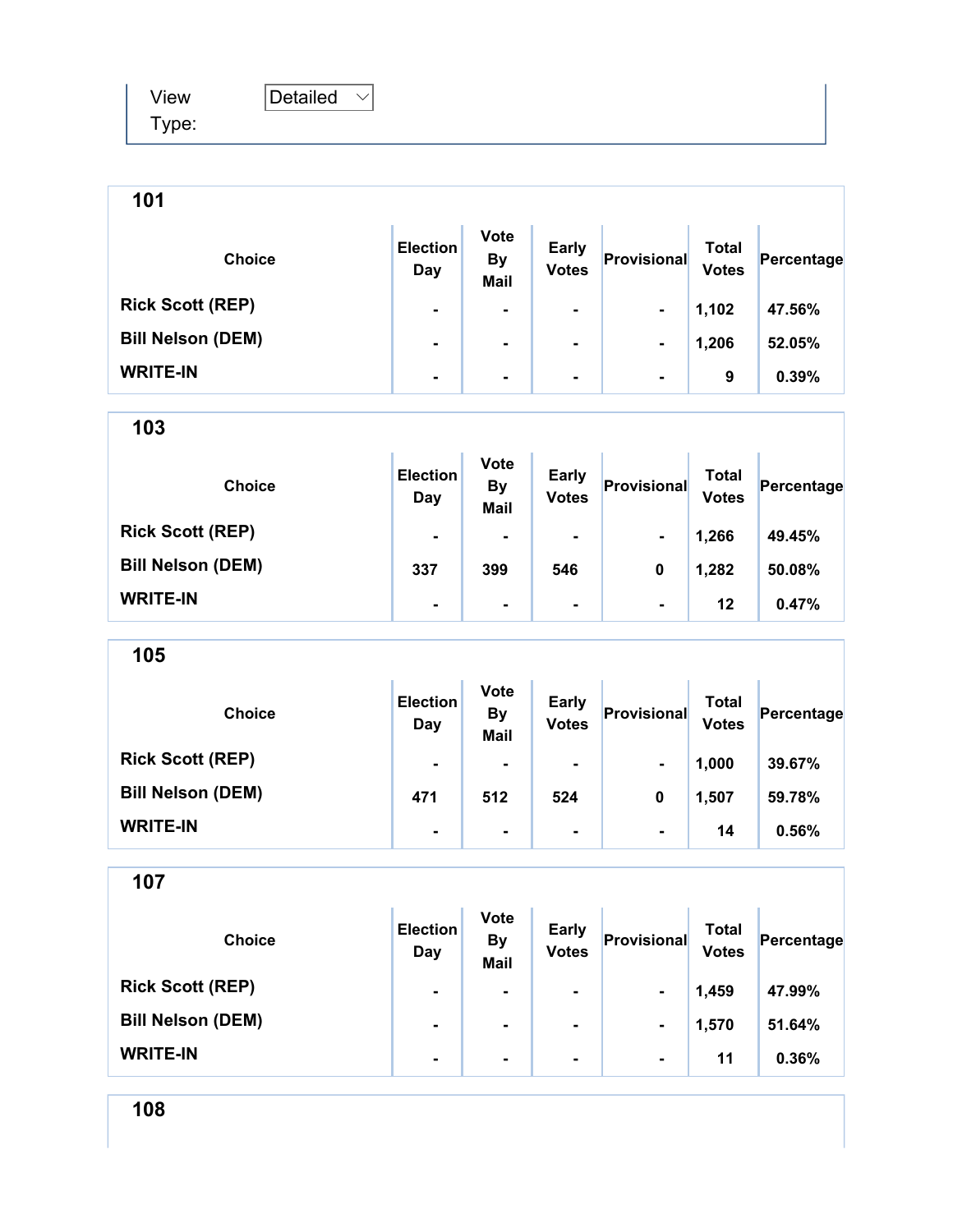| <b>Choice</b>            | <b>Election</b><br>Day | <b>Vote</b><br><b>By</b><br><b>Mail</b> | <b>Early</b><br><b>Votes</b> | Provisional    | Total<br><b>Votes</b> | Percentage |
|--------------------------|------------------------|-----------------------------------------|------------------------------|----------------|-----------------------|------------|
| <b>Rick Scott (REP)</b>  | ۰                      |                                         | ۰                            | $\blacksquare$ | 812                   | 50.09%     |
| <b>Bill Nelson (DEM)</b> | 266                    | 302                                     | 237                          | 0              | 805                   | 49.66%     |
| <b>WRITE-IN</b>          | ۰                      | ۰                                       | ۰                            | $\blacksquare$ | 4                     | 0.25%      |

| <b>Choice</b>            | <b>Election</b><br>Day | <b>Vote</b><br><b>By</b><br><b>Mail</b> | <b>Early</b><br><b>Votes</b> | Provisional    | <b>Total</b><br><b>Votes</b> | Percentage |
|--------------------------|------------------------|-----------------------------------------|------------------------------|----------------|------------------------------|------------|
| <b>Rick Scott (REP)</b>  | 288                    | 295                                     | 259                          | 0              | 842                          | 51.69%     |
| <b>Bill Nelson (DEM)</b> | ۰                      | $\blacksquare$                          | $\blacksquare$               | $\blacksquare$ | 781                          | 47.94%     |
| <b>WRITE-IN</b>          | ۰                      | $\blacksquare$                          | ۰                            | $\blacksquare$ | 6                            | 0.37%      |

111

| <b>Choice</b>            | <b>Election</b><br>Day | <b>Vote</b><br><b>By</b><br><b>Mail</b> | <b>Early</b><br><b>Votes</b> | Provisional    | <b>Total</b><br><b>Votes</b> | Percentage |
|--------------------------|------------------------|-----------------------------------------|------------------------------|----------------|------------------------------|------------|
| <b>Rick Scott (REP)</b>  | $\blacksquare$         | ۰                                       | $\blacksquare$               | $\blacksquare$ | 792                          | 49.41%     |
| <b>Bill Nelson (DEM)</b> | $\blacksquare$         | ۰                                       | $\blacksquare$               | $\blacksquare$ | 806                          | 50.28%     |
| <b>WRITE-IN</b>          | $\blacksquare$         | $\blacksquare$                          | $\blacksquare$               | $\blacksquare$ | 5                            | 0.31%      |

112

| <b>Choice</b>            | <b>Election</b><br>Day | <b>Vote</b><br><b>By</b><br><b>Mail</b> | <b>Early</b><br><b>Votes</b> | Provisional    | Total<br><b>Votes</b> | Percentage |
|--------------------------|------------------------|-----------------------------------------|------------------------------|----------------|-----------------------|------------|
| <b>Rick Scott (REP)</b>  | $\blacksquare$         | $\blacksquare$                          | $\blacksquare$               | $\blacksquare$ | 908                   | 52.24%     |
| <b>Bill Nelson (DEM)</b> | 184                    | 317                                     | 326                          | 0              | 827                   | 47.58%     |
| <b>WRITE-IN</b>          | $\blacksquare$         | ۰                                       | $\blacksquare$               | $\blacksquare$ | 3                     | 0.17%      |

| <b>Choice</b>            | <b>Election</b><br>Day | <b>Vote</b><br><b>By</b><br>Mail | <b>Early</b><br><b>Votes</b> | Provisional    | Total<br><b>Votes</b> | Percentage |
|--------------------------|------------------------|----------------------------------|------------------------------|----------------|-----------------------|------------|
| <b>Rick Scott (REP)</b>  |                        |                                  | ۰.                           | $\blacksquare$ | 787                   | 42.94%     |
| <b>Bill Nelson (DEM)</b> | 288                    | 345                              | 405                          |                | 1,038                 | 56.63%     |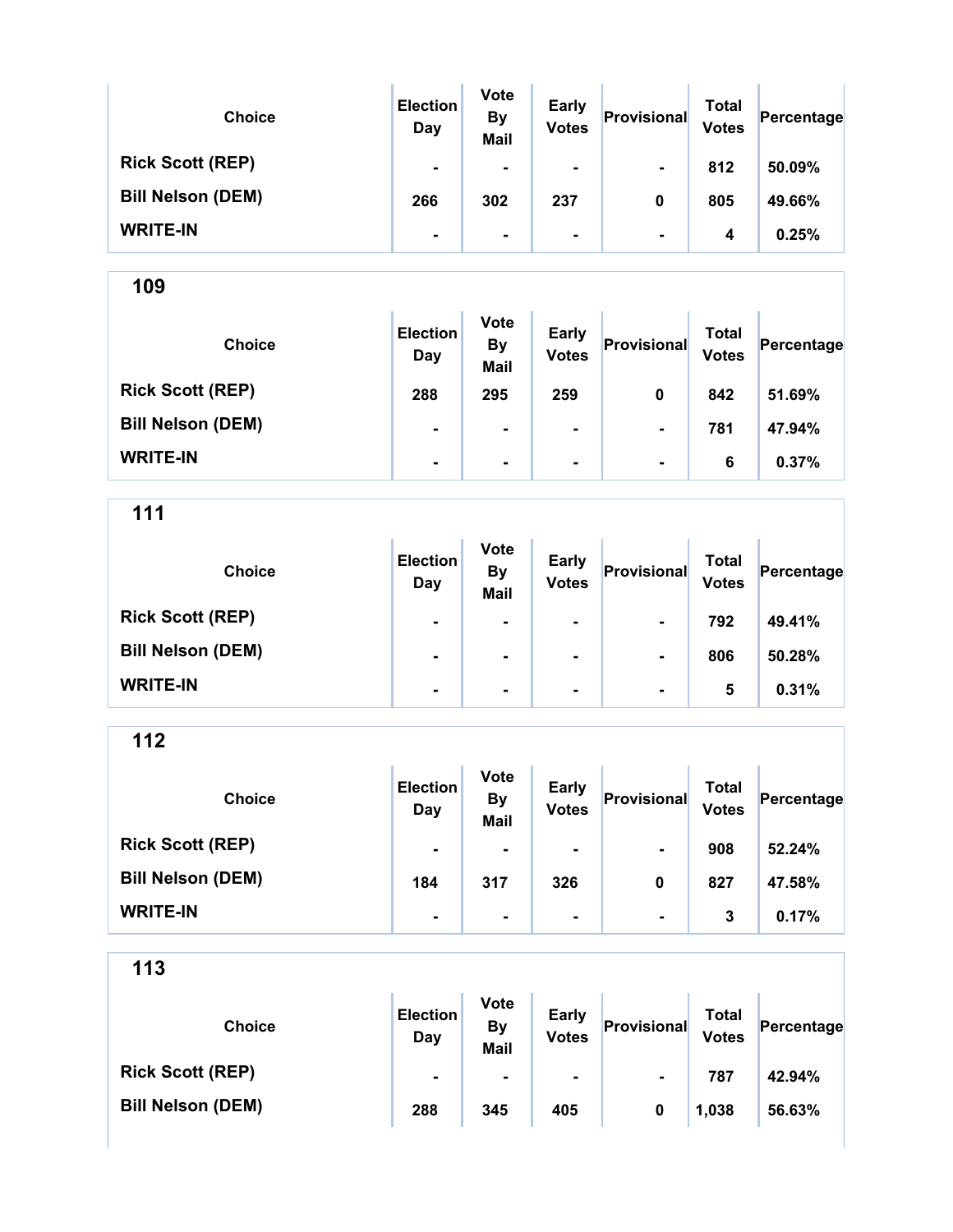| <b>Choice</b>            | <b>Election</b><br><b>Day</b> | <b>Vote</b><br><b>By</b><br><b>Mail</b> | <b>Early</b><br><b>Votes</b> | Provisional    | <b>Total</b><br><b>Votes</b> | Percentage |
|--------------------------|-------------------------------|-----------------------------------------|------------------------------|----------------|------------------------------|------------|
| <b>WRITE-IN</b>          | $\blacksquare$                | $\overline{\phantom{a}}$                | -                            |                | 8                            | 0.44%      |
| 115                      |                               |                                         |                              |                |                              |            |
| <b>Choice</b>            | <b>Election</b><br><b>Day</b> | <b>Vote</b><br><b>By</b><br><b>Mail</b> | <b>Early</b><br><b>Votes</b> | Provisional    | <b>Total</b><br><b>Votes</b> | Percentage |
| <b>Rick Scott (REP)</b>  |                               | $\blacksquare$                          |                              |                | 608                          | 47.99%     |
| <b>Bill Nelson (DEM)</b> | 185                           | 218                                     | 252                          | 0              | 655                          | 51.70%     |
| <b>WRITE-IN</b>          |                               | $\blacksquare$                          | ۰                            | $\blacksquare$ | 4                            | 0.32%      |
| 116                      |                               |                                         |                              |                |                              |            |
| <b>Choice</b>            | <b>Election</b><br>Day        | <b>Vote</b><br><b>By</b><br><b>Mail</b> | <b>Early</b><br><b>Votes</b> | Provisional    | <b>Total</b><br><b>Votes</b> | Percentage |
| <b>Rick Scott (REP)</b>  | 175                           | 180                                     | 148                          | 0              | 503                          | 48.74%     |
| <b>Bill Nelson (DEM)</b> | 168                           | 178                                     | 181                          | 0              | 527                          | 51.07%     |
| <b>WRITE-IN</b>          | $\blacksquare$                | $\blacksquare$                          | $\blacksquare$               | $\blacksquare$ | $\mathbf{2}$                 | 0.19%      |
| 117                      |                               |                                         |                              |                |                              |            |
| <b>Choice</b>            | <b>Election</b><br><b>Day</b> | <b>Vote</b><br><b>By</b><br><b>Mail</b> | <b>Early</b><br><b>Votes</b> | Provisional    | <b>Total</b><br><b>Votes</b> | Percentage |
| <b>Rick Scott (REP)</b>  |                               |                                         |                              |                | 1,425                        | 60.43%     |
| <b>Bill Nelson (DEM)</b> | 225                           | 340                                     | 366                          | $\pmb{0}$      | 931                          | 39.48%     |
| <b>WRITE-IN</b>          |                               | $\blacksquare$                          | -                            | -              | $\mathbf{2}$                 | 0.08%      |
| 119                      |                               |                                         |                              |                |                              |            |
| <b>Choice</b>            | <b>Election</b><br><b>Day</b> | <b>Vote</b><br><b>By</b><br><b>Mail</b> | <b>Early</b><br><b>Votes</b> | Provisional    | <b>Total</b><br><b>Votes</b> | Percentage |
| <b>Rick Scott (REP)</b>  | $\blacksquare$                | $\blacksquare$                          |                              | ۰.             | 1,302                        | 54.18%     |
| <b>Bill Nelson (DEM)</b> | $\blacksquare$                | $\blacksquare$                          | $\blacksquare$               | ۰              | 1,101                        | 45.82%     |
| <b>WRITE-IN</b>          | 0                             | 0                                       | 0                            | 0              | 0                            | 0.00%      |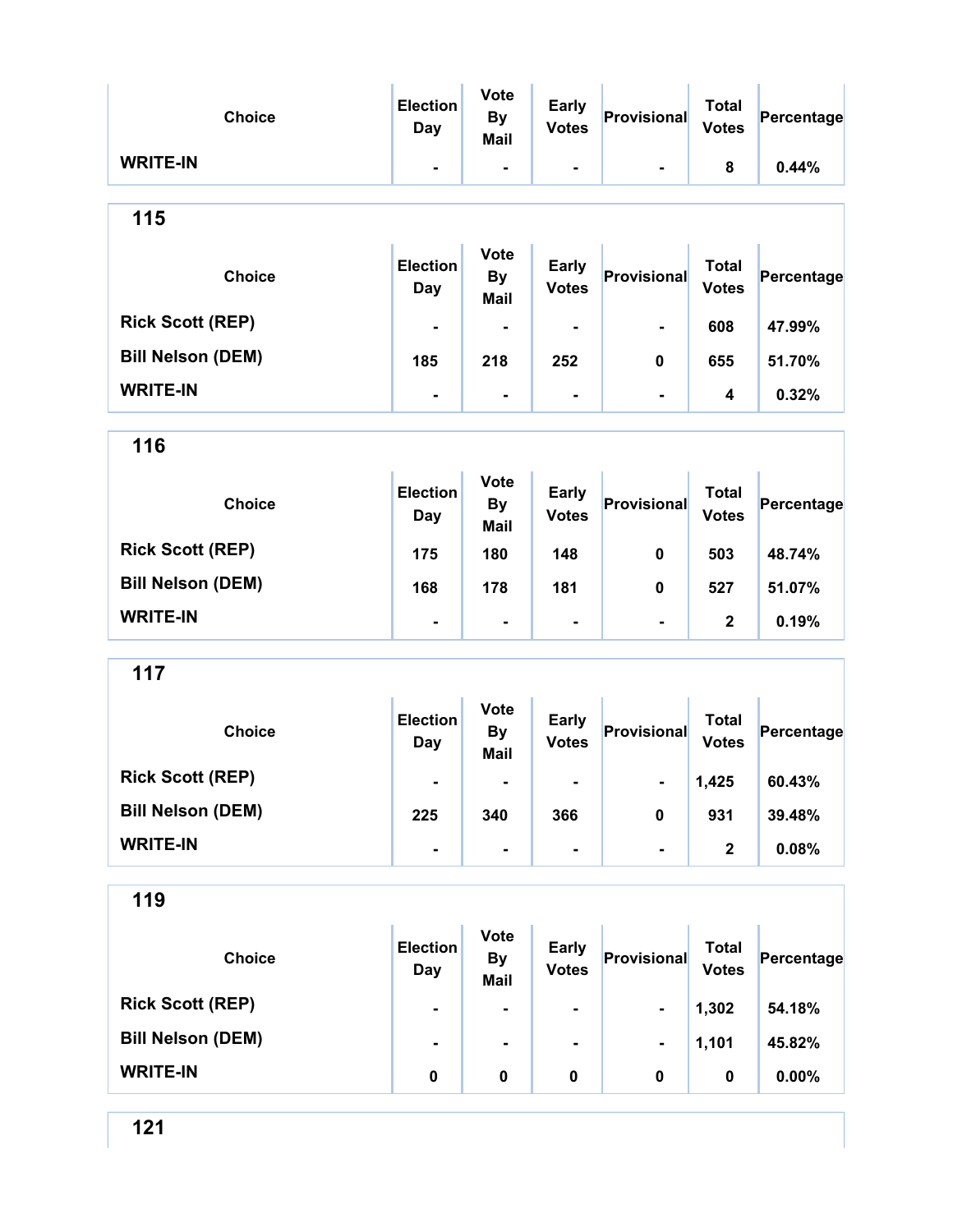| <b>Choice</b>            | <b>Election</b><br>Day | <b>Vote</b><br><b>By</b><br><b>Mail</b> | <b>Early</b><br><b>Votes</b> | Provisional    | Total<br><b>Votes</b> | Percentage |
|--------------------------|------------------------|-----------------------------------------|------------------------------|----------------|-----------------------|------------|
| <b>Rick Scott (REP)</b>  | 413                    | 288                                     | 390                          | 0              | 1,091                 | 46.27%     |
| <b>Bill Nelson (DEM)</b> | $\blacksquare$         | ۰                                       | $\blacksquare$               | $\blacksquare$ | 1,263                 | 53.56%     |
| <b>WRITE-IN</b>          | $\blacksquare$         | ۰                                       | $\blacksquare$               | $\blacksquare$ | 4                     | 0.17%      |

Ŷ.

123

| <b>Choice</b>            | <b>Election</b><br>Day | <b>Vote</b><br><b>By</b><br><b>Mail</b> | <b>Early</b><br><b>Votes</b> | Provisional    | Total<br><b>Votes</b> | Percentage |
|--------------------------|------------------------|-----------------------------------------|------------------------------|----------------|-----------------------|------------|
| <b>Rick Scott (REP)</b>  | $\blacksquare$         | ۰                                       | ۰                            | $\blacksquare$ | 1,158                 | 46.75%     |
| <b>Bill Nelson (DEM)</b> | $\blacksquare$         | $\blacksquare$                          | ۰                            | $\blacksquare$ | 1,316                 | 53.13%     |
| <b>WRITE-IN</b>          | ۰                      | $\blacksquare$                          | ۰                            | $\blacksquare$ | 3                     | 0.12%      |

125

| <b>Choice</b>            | <b>Election</b><br>Day | <b>Vote</b><br><b>By</b><br><b>Mail</b> | <b>Early</b><br><b>Votes</b> | Provisional    | Total<br><b>Votes</b> | Percentage |
|--------------------------|------------------------|-----------------------------------------|------------------------------|----------------|-----------------------|------------|
| <b>Rick Scott (REP)</b>  | 239                    | 217                                     | 122                          | 0              | 578                   | 58.03%     |
| <b>Bill Nelson (DEM)</b> | 125                    | 182                                     | 110                          | 0              | 417                   | 41.87%     |
| <b>WRITE-IN</b>          | $\blacksquare$         | $\blacksquare$                          | $\blacksquare$               | $\blacksquare$ | 1                     | 0.10%      |

127

| <b>Choice</b>            | <b>Election</b><br>Day | <b>Vote</b><br><b>By</b><br><b>Mail</b> | <b>Early</b><br><b>Votes</b> | Provisional    | Total<br><b>Votes</b> | Percentage |
|--------------------------|------------------------|-----------------------------------------|------------------------------|----------------|-----------------------|------------|
| <b>Rick Scott (REP)</b>  | 482                    | 395                                     | 293                          | 0              | 1,170                 | 50.91%     |
| <b>Bill Nelson (DEM)</b> | ۰                      | $\blacksquare$                          | $\blacksquare$               | $\blacksquare$ | 1,125                 | 48.96%     |
| <b>WRITE-IN</b>          | ۰                      |                                         |                              | $\blacksquare$ | 3                     | 0.13%      |

| <b>Choice</b>            | <b>Election</b><br>Day | <b>Vote</b><br>By<br><b>Mail</b> | <b>Early</b><br><b>Votes</b> | Provisional    | Total<br><b>Votes</b> | Percentage |
|--------------------------|------------------------|----------------------------------|------------------------------|----------------|-----------------------|------------|
| <b>Rick Scott (REP)</b>  | 386                    | 272                              | 207                          | 0              | 865                   | 44.13%     |
| <b>Bill Nelson (DEM)</b> | ۰                      | $\blacksquare$                   | $\blacksquare$               | $\blacksquare$ | 1,092                 | 55.71%     |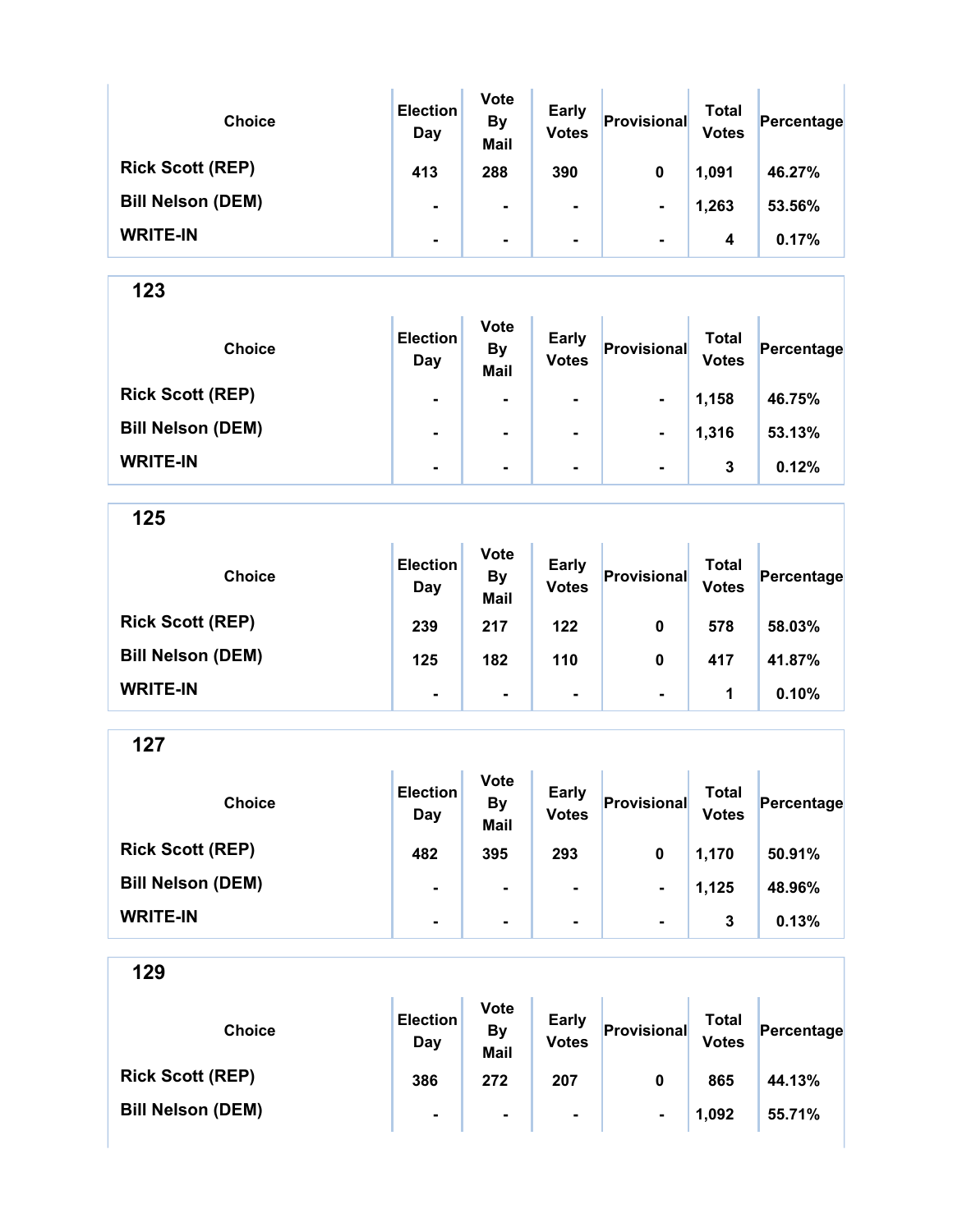| <b>Choice</b>            | <b>Election</b><br><b>Day</b> | <b>Vote</b><br><b>By</b><br><b>Mail</b> | <b>Early</b><br><b>Votes</b> | Provisional    | <b>Total</b><br><b>Votes</b> | Percentage |
|--------------------------|-------------------------------|-----------------------------------------|------------------------------|----------------|------------------------------|------------|
| <b>WRITE-IN</b>          | $\blacksquare$                | $\blacksquare$                          | $\blacksquare$               |                | $\mathbf{3}$                 | 0.15%      |
| 131                      |                               |                                         |                              |                |                              |            |
| <b>Choice</b>            | <b>Election</b><br>Day        | <b>Vote</b><br><b>By</b><br><b>Mail</b> | <b>Early</b><br><b>Votes</b> | Provisional    | <b>Total</b><br><b>Votes</b> | Percentage |
| <b>Rick Scott (REP)</b>  | $\blacksquare$                |                                         | $\blacksquare$               | $\blacksquare$ | 1,209                        | 49.67%     |
| <b>Bill Nelson (DEM)</b> | $\blacksquare$                | $\overline{\phantom{a}}$                | $\blacksquare$               | $\blacksquare$ | 1,221                        | 50.16%     |
| <b>WRITE-IN</b>          | $\blacksquare$                | $\blacksquare$                          | $\blacksquare$               | $\blacksquare$ | 4                            | 0.16%      |
| 133                      |                               |                                         |                              |                |                              |            |
| <b>Choice</b>            | <b>Election</b><br><b>Day</b> | <b>Vote</b><br><b>By</b><br><b>Mail</b> | <b>Early</b><br><b>Votes</b> | Provisional    | <b>Total</b><br><b>Votes</b> | Percentage |
| <b>Rick Scott (REP)</b>  | 248                           | 324                                     | 243                          | $\mathbf 0$    | 815                          | 64.43%     |
| <b>Bill Nelson (DEM)</b> | 96                            | 191                                     | 162                          | 0              | 449                          | 35.49%     |
| <b>WRITE-IN</b>          | $\blacksquare$                | $\blacksquare$                          | $\blacksquare$               |                | 1                            | 0.08%      |
| 135                      |                               |                                         |                              |                |                              |            |
| <b>Choice</b>            | <b>Election</b><br>Day        | <b>Vote</b><br><b>By</b><br><b>Mail</b> | <b>Early</b><br><b>Votes</b> | Provisional    | Total<br><b>Votes</b>        | Percentage |
| <b>Rick Scott (REP)</b>  | $\blacksquare$                |                                         | $\blacksquare$               |                | 1,366                        | 53.80%     |
| <b>Bill Nelson (DEM)</b> | $\blacksquare$                | $\blacksquare$                          |                              |                | 1,169                        | 46.04%     |
| <b>WRITE-IN</b>          | $\blacksquare$                | ä,                                      | ä,                           |                | 4                            | 0.16%      |

| <b>Choice</b>            | <b>Election</b><br>Day | <b>Vote</b><br><b>By</b><br>Mail | <b>Early</b><br><b>Votes</b> | Provisional    | Total<br><b>Votes</b> | Percentage |
|--------------------------|------------------------|----------------------------------|------------------------------|----------------|-----------------------|------------|
| <b>Rick Scott (REP)</b>  | 359                    | 385                              | 356                          | 0              | 1,100                 | 53.79%     |
| <b>Bill Nelson (DEM)</b> | 243                    | 339                              | 356                          | 0              | 938                   | 45.87%     |
| <b>WRITE-IN</b>          | $\blacksquare$         | ٠                                | $\blacksquare$               | $\blacksquare$ |                       | 0.34%      |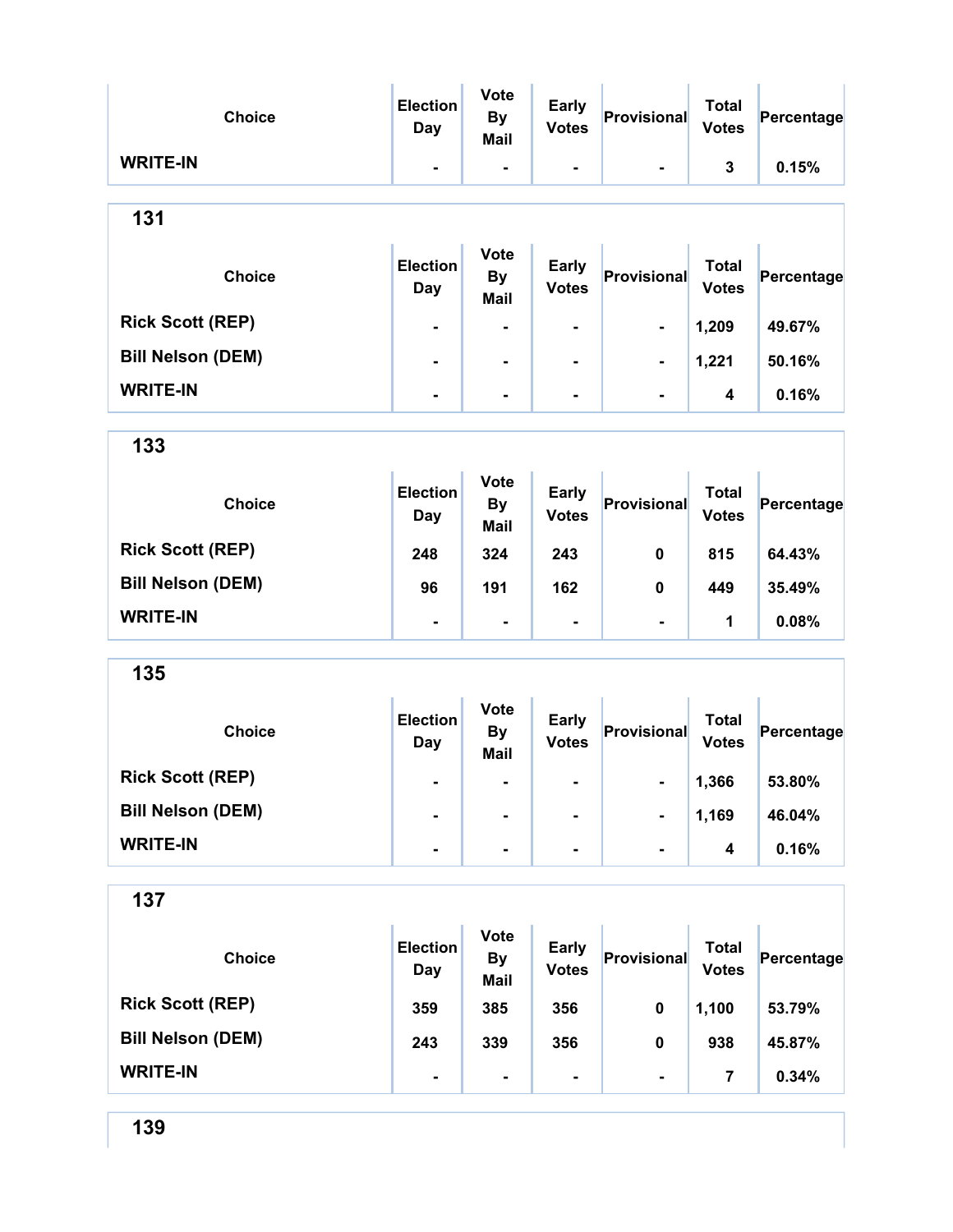| <b>Choice</b>            | <b>Election</b><br>Day | <b>Vote</b><br><b>By</b><br><b>Mail</b> | <b>Early</b><br><b>Votes</b> | Provisional    | Total<br><b>Votes</b> | Percentage |
|--------------------------|------------------------|-----------------------------------------|------------------------------|----------------|-----------------------|------------|
| <b>Rick Scott (REP)</b>  | $\blacksquare$         | ۰.                                      | $\blacksquare$               | $\blacksquare$ | 1,265                 | 58.81%     |
| <b>Bill Nelson (DEM)</b> | $\blacksquare$         |                                         | $\blacksquare$               | $\blacksquare$ | 882                   | 41.00%     |
| <b>WRITE-IN</b>          | $\blacksquare$         |                                         | $\blacksquare$               | $\blacksquare$ | 4                     | 0.19%      |

÷.

141

| <b>Choice</b>            | <b>Election</b><br>Day | <b>Vote</b><br><b>By</b><br><b>Mail</b> | <b>Early</b><br><b>Votes</b> | Provisional    | Total<br><b>Votes</b> | Percentage |
|--------------------------|------------------------|-----------------------------------------|------------------------------|----------------|-----------------------|------------|
| <b>Rick Scott (REP)</b>  | 136                    | 127                                     | 121                          | 0              | 384                   | 40.81%     |
| <b>Bill Nelson (DEM)</b> | 135                    | 222                                     | 198                          | 0              | 555                   | 58.98%     |
| <b>WRITE-IN</b>          | $\blacksquare$         | ۰                                       | ٠                            | $\blacksquare$ | 2                     | 0.21%      |

145

| <b>Choice</b>            | <b>Election</b><br>Day | <b>Vote</b><br><b>By</b><br><b>Mail</b> | <b>Early</b><br><b>Votes</b> | Provisional    | Total<br><b>Votes</b> | Percentage |
|--------------------------|------------------------|-----------------------------------------|------------------------------|----------------|-----------------------|------------|
| <b>Rick Scott (REP)</b>  | $\blacksquare$         | ٠                                       | $\blacksquare$               | $\blacksquare$ | 340                   | 42.71%     |
| <b>Bill Nelson (DEM)</b> | ۰                      | $\blacksquare$                          | $\blacksquare$               | $\blacksquare$ | 452                   | 56.78%     |
| <b>WRITE-IN</b>          | ۰                      | $\blacksquare$                          | $\blacksquare$               | $\blacksquare$ | 4                     | 0.50%      |

151

| <b>Choice</b>            | <b>Election</b><br>Day | <b>Vote</b><br><b>By</b><br><b>Mail</b> | <b>Early</b><br><b>Votes</b> | Provisional    | <b>Total</b><br><b>Votes</b> | Percentage |
|--------------------------|------------------------|-----------------------------------------|------------------------------|----------------|------------------------------|------------|
| <b>Rick Scott (REP)</b>  | $\blacksquare$         |                                         | ۰                            | $\blacksquare$ | 370                          | 39.28%     |
| <b>Bill Nelson (DEM)</b> | 159                    | 200                                     | 209                          | 0              | 568                          | 60.30%     |
| <b>WRITE-IN</b>          | $\blacksquare$         | ۰                                       | ۰                            | $\blacksquare$ | 4                            | 0.42%      |

| <b>Choice</b>            | <b>Election</b><br>Day | <b>Vote</b><br>By<br><b>Mail</b> | <b>Early</b><br><b>Votes</b> | Provisional | Total<br><b>Votes</b> | Percentage |
|--------------------------|------------------------|----------------------------------|------------------------------|-------------|-----------------------|------------|
| <b>Rick Scott (REP)</b>  | 68                     | 48                               | 47                           | 0           | 163                   | 37.82%     |
| <b>Bill Nelson (DEM)</b> | 80                     | 118                              | 68                           | 0           | 266                   | 61.72%     |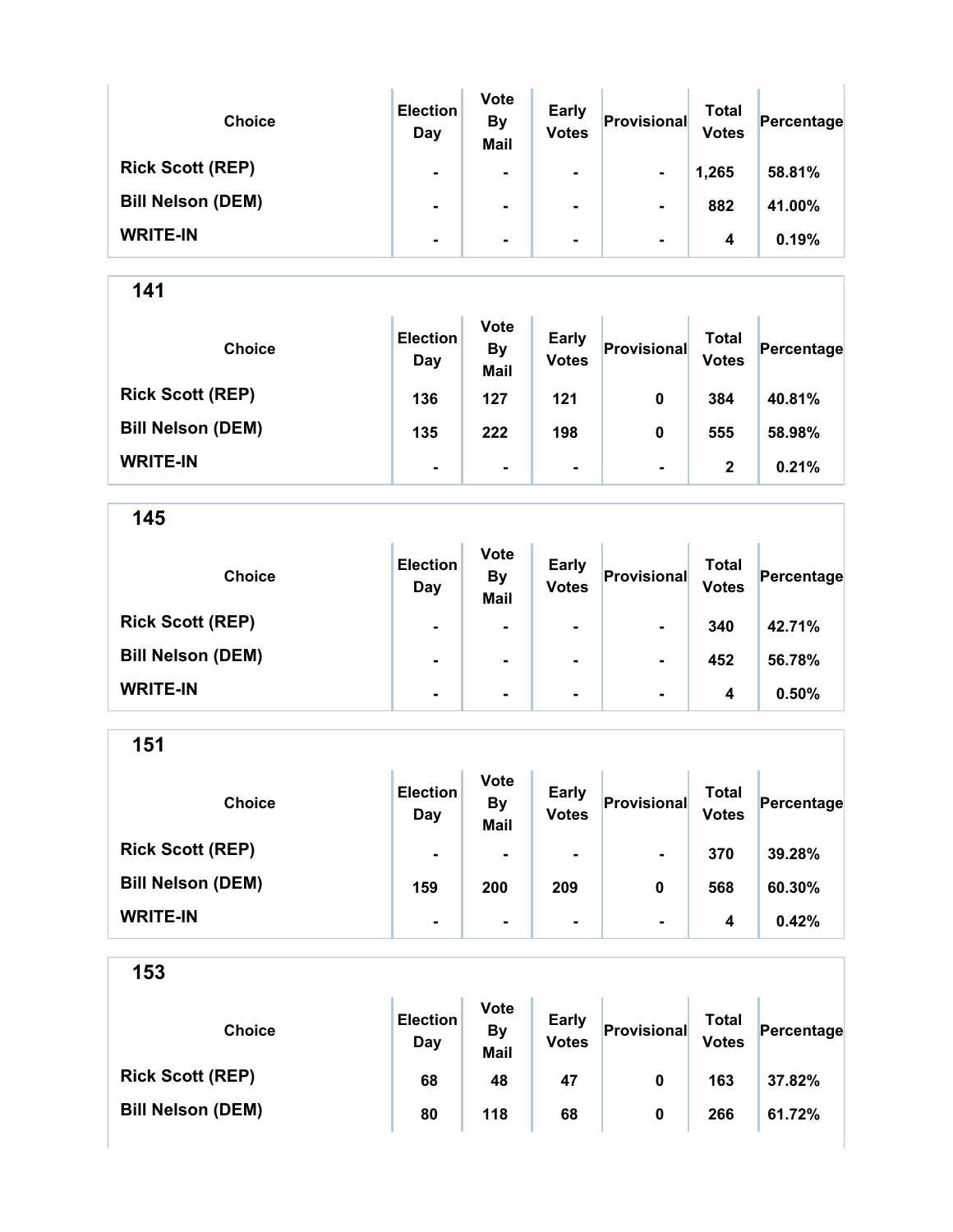| <b>Choice</b>            | <b>Election</b><br><b>Day</b> | <b>Vote</b><br><b>By</b><br>Mail        | <b>Early</b><br><b>Votes</b> | Provisional    | <b>Total</b><br><b>Votes</b> | Percentage |
|--------------------------|-------------------------------|-----------------------------------------|------------------------------|----------------|------------------------------|------------|
| <b>WRITE-IN</b>          | $\blacksquare$                | $\blacksquare$                          | $\blacksquare$               | $\blacksquare$ | $\mathbf{2}$                 | 0.46%      |
| 157                      |                               |                                         |                              |                |                              |            |
| <b>Choice</b>            | <b>Election</b><br>Day        | <b>Vote</b><br><b>By</b><br>Mail        | <b>Early</b><br><b>Votes</b> | Provisional    | <b>Total</b><br><b>Votes</b> | Percentage |
| <b>Rick Scott (REP)</b>  | 102                           | 115                                     | 98                           | 0              | 315                          | 51.22%     |
| <b>Bill Nelson (DEM)</b> |                               | $\blacksquare$                          |                              |                | 299                          | 48.62%     |
| <b>WRITE-IN</b>          | Ξ.                            | $\overline{\phantom{a}}$                | -                            | $\blacksquare$ | 1                            | 0.16%      |
| 159                      |                               |                                         |                              |                |                              |            |
| <b>Choice</b>            | <b>Election</b><br><b>Day</b> | <b>Vote</b><br><b>By</b><br><b>Mail</b> | <b>Early</b><br><b>Votes</b> | Provisional    | <b>Total</b><br><b>Votes</b> | Percentage |
| <b>Rick Scott (REP)</b>  | 411                           | 506                                     | 341                          | 0              | 1,258                        | 50.48%     |
| <b>Bill Nelson (DEM)</b> | $\blacksquare$                | $\blacksquare$                          |                              | $\blacksquare$ | 1,229                        | 49.32%     |
| <b>WRITE-IN</b>          | $\blacksquare$                | $\blacksquare$                          |                              |                | 5                            | 0.20%      |
| 160                      |                               |                                         |                              |                |                              |            |
| <b>Choice</b>            | <b>Election</b><br><b>Day</b> | <b>Vote</b><br><b>By</b><br><b>Mail</b> | <b>Early</b><br><b>Votes</b> | Provisional    | <b>Total</b><br><b>Votes</b> | Percentage |
| <b>Rick Scott (REP)</b>  |                               |                                         |                              | ٠              | 409                          | 38.80%     |
| <b>Bill Nelson (DEM)</b> | 156                           | 242                                     | 241                          | 0              | 639                          | 60.63%     |
| <b>WRITE-IN</b>          | $\overline{\phantom{0}}$      | $\blacksquare$                          | ٠                            | $\blacksquare$ | 6                            | 0.57%      |
| 161                      |                               |                                         |                              |                |                              |            |
| <b>Choice</b>            | <b>Election</b><br>Day        | <b>Vote</b><br><b>By</b><br><b>Mail</b> | <b>Early</b><br><b>Votes</b> | Provisional    | <b>Total</b><br><b>Votes</b> | Percentage |
| <b>Rick Scott (REP)</b>  | $\overline{\phantom{a}}$      | -                                       | ۰                            | $\blacksquare$ | 520                          | 40.09%     |
| <b>Bill Nelson (DEM)</b> | ۰                             | ٠                                       | ۰                            | $\blacksquare$ | 775                          | 59.75%     |

WRITE-IN  $\begin{vmatrix} 1 & 1 & 1 \ 1 & 1 & 1 \end{vmatrix}$  .  $\begin{vmatrix} 1 & 1 & 1 \ 1 & 1 & 1 \end{vmatrix}$  .  $\begin{vmatrix} 1 & 1 & 1 \ 2 & 1 & 1 \end{vmatrix}$  .  $\begin{vmatrix} 2 & 1 & 1 \ 2 & 1 & 1 \end{vmatrix}$  .  $\begin{vmatrix} 0.15\% & 1 \end{vmatrix}$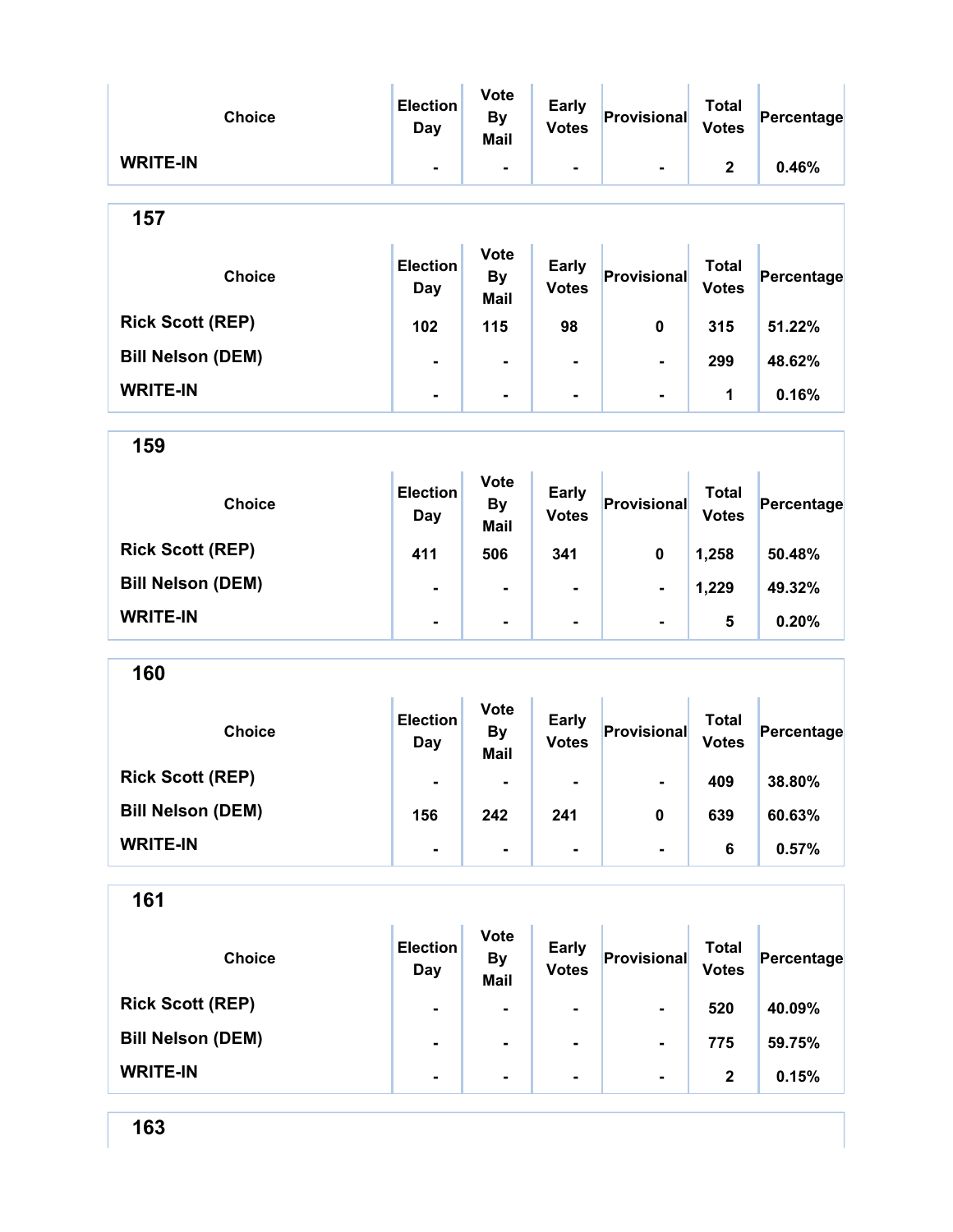| <b>Choice</b>            | <b>Election</b><br>Day | <b>Vote</b><br><b>By</b><br><b>Mail</b> | <b>Early</b><br><b>Votes</b> | Provisional    | Total<br><b>Votes</b> | Percentage |
|--------------------------|------------------------|-----------------------------------------|------------------------------|----------------|-----------------------|------------|
| <b>Rick Scott (REP)</b>  | 64                     | 54                                      | 24                           | 0              | 142                   | 25.87%     |
| <b>Bill Nelson (DEM)</b> | $\blacksquare$         | ۰                                       | ۰.                           | $\blacksquare$ | 407                   | 74.13%     |
| <b>WRITE-IN</b>          | 0                      | 0                                       | 0                            | 0              | 0                     | $0.00\%$   |

| <b>Choice</b>            | <b>Election</b><br>Day | <b>Vote</b><br><b>By</b><br><b>Mail</b> | <b>Early</b><br><b>Votes</b> | Provisional    | Total<br><b>Votes</b> | Percentage |
|--------------------------|------------------------|-----------------------------------------|------------------------------|----------------|-----------------------|------------|
| <b>Rick Scott (REP)</b>  | 126                    | 113                                     | 50                           | 0              | 289                   | 33.03%     |
| <b>Bill Nelson (DEM)</b> | $\blacksquare$         | $\blacksquare$                          | $\blacksquare$               | $\blacksquare$ | 585                   | 66.86%     |
| <b>WRITE-IN</b>          | $\blacksquare$         | ۰                                       | $\blacksquare$               | $\blacksquare$ | 1                     | 0.11%      |

169

| <b>Choice</b>            | <b>Election</b><br>Day | <b>Vote</b><br><b>By</b><br><b>Mail</b> | <b>Early</b><br><b>Votes</b> | Provisional    | Total<br><b>Votes</b> | Percentage |
|--------------------------|------------------------|-----------------------------------------|------------------------------|----------------|-----------------------|------------|
| <b>Rick Scott (REP)</b>  | 119                    | 78                                      | 80                           | 0              | 277                   | 19.00%     |
| <b>Bill Nelson (DEM)</b> | $\blacksquare$         | $\blacksquare$                          | $\blacksquare$               | $\blacksquare$ | 1,173                 | 80.45%     |
| <b>WRITE-IN</b>          | $\blacksquare$         | $\blacksquare$                          | $\blacksquare$               | $\blacksquare$ | 8                     | 0.55%      |

175

| <b>Choice</b>            | <b>Election</b><br>Day | <b>Vote</b><br><b>By</b><br><b>Mail</b> | <b>Early</b><br><b>Votes</b> | Provisional    | Total<br><b>Votes</b> | Percentage |
|--------------------------|------------------------|-----------------------------------------|------------------------------|----------------|-----------------------|------------|
| <b>Rick Scott (REP)</b>  | 242                    | 199                                     | 154                          | 0              | 595                   | 35.67%     |
| <b>Bill Nelson (DEM)</b> | 347                    | 367                                     | 354                          | 0              | 1,068                 | 64.03%     |
| <b>WRITE-IN</b>          | ۰                      | ۰                                       | ۰                            | $\blacksquare$ | 5                     | 0.30%      |

| <b>Choice</b>            | <b>Election</b><br>Day | <b>Vote</b><br>By<br><b>Mail</b> | <b>Early</b><br><b>Votes</b> | Provisional    | Total<br><b>Votes</b> | Percentage |
|--------------------------|------------------------|----------------------------------|------------------------------|----------------|-----------------------|------------|
| <b>Rick Scott (REP)</b>  | 191                    | 139                              | 113                          | 0              | 443                   | 40.24%     |
| <b>Bill Nelson (DEM)</b> | $\blacksquare$         |                                  | ۰.                           | $\blacksquare$ | 651                   | 59.13%     |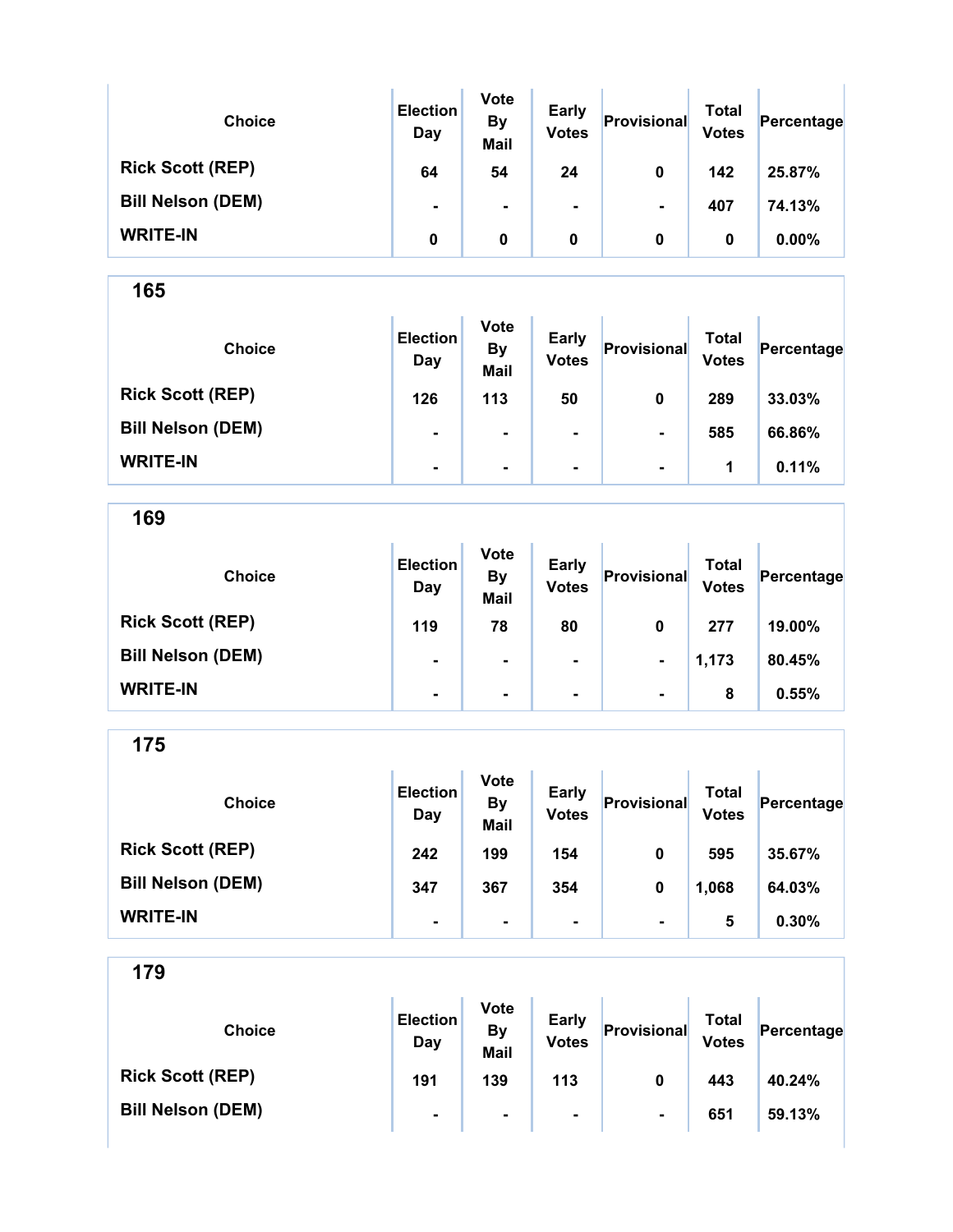| <b>Choice</b>            | <b>Election</b><br><b>Day</b> | <b>Vote</b><br><b>By</b><br><b>Mail</b> | <b>Early</b><br><b>Votes</b> | Provisional    | <b>Total</b><br><b>Votes</b> | Percentage |
|--------------------------|-------------------------------|-----------------------------------------|------------------------------|----------------|------------------------------|------------|
| <b>WRITE-IN</b>          | -                             |                                         |                              |                | 7                            | 0.64%      |
| 203                      |                               |                                         |                              |                |                              |            |
| <b>Choice</b>            | <b>Election</b><br><b>Day</b> | <b>Vote</b><br><b>By</b><br><b>Mail</b> | <b>Early</b><br><b>Votes</b> | Provisional    | <b>Total</b><br><b>Votes</b> | Percentage |
| <b>Rick Scott (REP)</b>  |                               |                                         |                              |                | 509                          | 27.16%     |
| <b>Bill Nelson (DEM)</b> | -                             | -                                       | -                            |                | 1,362                        | 72.68%     |
| <b>WRITE-IN</b>          | $\blacksquare$                | $\blacksquare$                          | -                            |                | 3                            | 0.16%      |
| 205                      |                               |                                         |                              |                |                              |            |
| <b>Choice</b>            | <b>Election</b><br>Day        | <b>Vote</b><br><b>By</b><br><b>Mail</b> | <b>Early</b><br><b>Votes</b> | Provisional    | <b>Total</b><br><b>Votes</b> | Percentage |
| <b>Rick Scott (REP)</b>  | 260                           | 275                                     | 163                          | 0              | 698                          | 34.62%     |
| <b>Bill Nelson (DEM)</b> | $\blacksquare$                | $\blacksquare$                          |                              | $\blacksquare$ | 1,312                        | 65.08%     |
| <b>WRITE-IN</b>          | $\blacksquare$                | $\blacksquare$                          | ۰                            | $\blacksquare$ | 6                            | 0.30%      |
| 207                      |                               |                                         |                              |                |                              |            |
| <b>Choice</b>            | <b>Election</b><br>Day        | <b>Vote</b><br><b>By</b><br><b>Mail</b> | <b>Early</b><br><b>Votes</b> | Provisional    | <b>Total</b><br><b>Votes</b> | Percentage |
| <b>Rick Scott (REP)</b>  | 37                            | 27                                      | 31                           | $\pmb{0}$      | 95                           | 9.85%      |
| <b>Bill Nelson (DEM)</b> |                               |                                         |                              |                | 864                          | 89.63%     |
| <b>WRITE-IN</b>          |                               | -                                       |                              |                | 5                            | 0.52%      |
| 209                      |                               |                                         |                              |                |                              |            |

| <b>Choice</b>            | <b>Election</b><br>Day | <b>Vote</b><br><b>By</b><br><b>Mail</b> | <b>Early</b><br><b>Votes</b> | Provisional    | <b>Total</b><br><b>Votes</b> | Percentage |
|--------------------------|------------------------|-----------------------------------------|------------------------------|----------------|------------------------------|------------|
| <b>Rick Scott (REP)</b>  | 78                     | 70                                      | 47                           | 0              | 195                          | 18.33%     |
| <b>Bill Nelson (DEM)</b> | $\blacksquare$         | ۰                                       |                              | $\blacksquare$ | 865                          | 81.30%     |
| <b>WRITE-IN</b>          | $\blacksquare$         | ۰                                       |                              | $\blacksquare$ | 4                            | 0.38%      |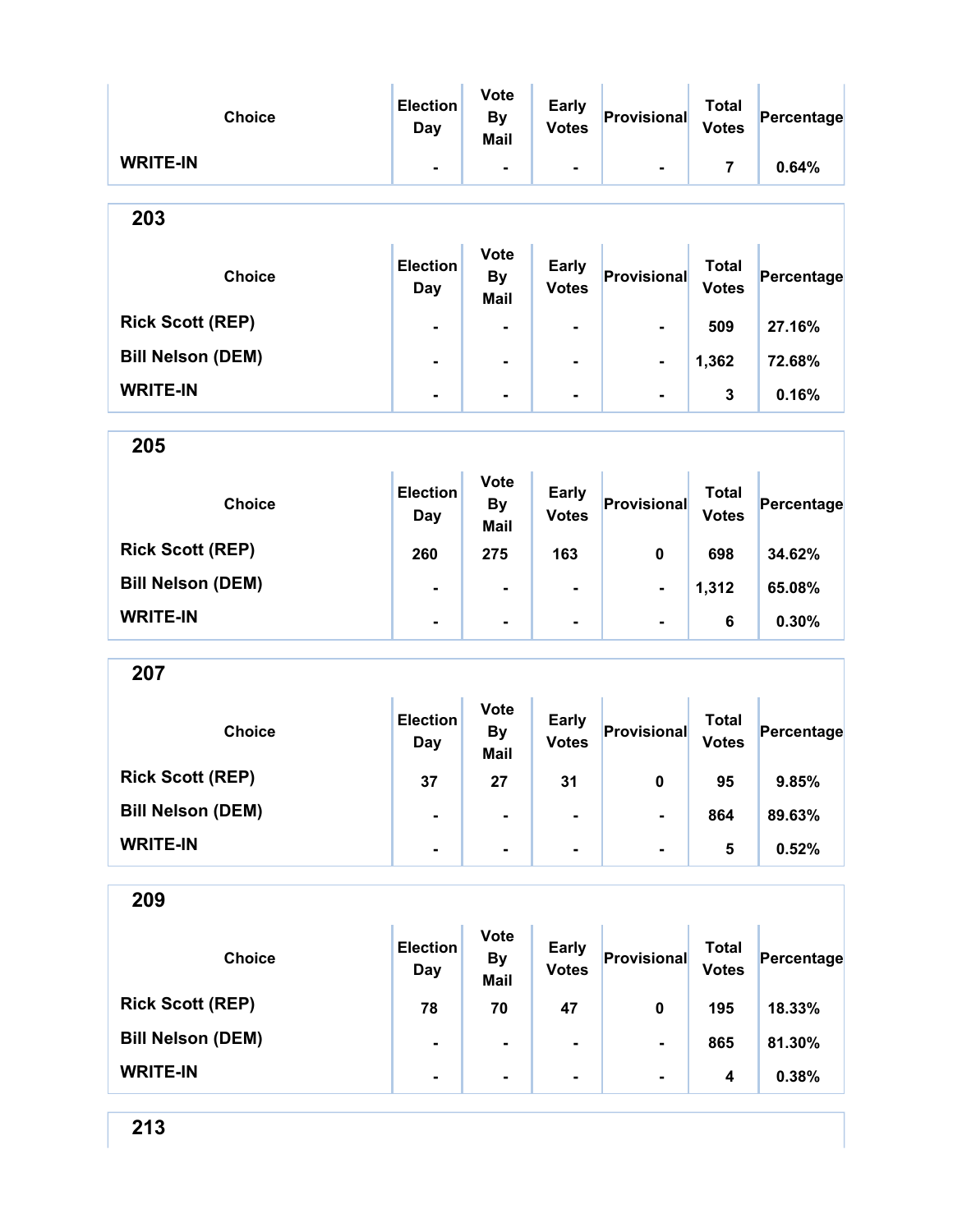| <b>Choice</b>            | <b>Election</b><br>Day | <b>Vote</b><br><b>By</b><br><b>Mail</b> | <b>Early</b><br><b>Votes</b> | Provisional    | Total<br><b>Votes</b> | Percentage |
|--------------------------|------------------------|-----------------------------------------|------------------------------|----------------|-----------------------|------------|
| <b>Rick Scott (REP)</b>  | 86                     | 55                                      | 35                           | 0              | 176                   | 15.22%     |
| <b>Bill Nelson (DEM)</b> | $\blacksquare$         | $\blacksquare$                          | $\blacksquare$               | $\blacksquare$ | 973                   | 84.17%     |
| <b>WRITE-IN</b>          | $\blacksquare$         | $\blacksquare$                          | $\blacksquare$               | $\blacksquare$ |                       | 0.61%      |

| <b>Choice</b>            | <b>Election</b><br>Day | <b>Vote</b><br><b>By</b><br><b>Mail</b> | <b>Early</b><br><b>Votes</b> | Provisional    | Total<br><b>Votes</b> | Percentage |
|--------------------------|------------------------|-----------------------------------------|------------------------------|----------------|-----------------------|------------|
| <b>Rick Scott (REP)</b>  | $\blacksquare$         | ۰                                       | $\blacksquare$               | $\blacksquare$ | 628                   | 32.67%     |
| <b>Bill Nelson (DEM)</b> | $\blacksquare$         | ۰.                                      | $\blacksquare$               | $\blacksquare$ | 1,287                 | 66.96%     |
| <b>WRITE-IN</b>          | $\blacksquare$         | $\blacksquare$                          | $\blacksquare$               | $\blacksquare$ |                       | 0.36%      |

218

| <b>Choice</b>            | <b>Election</b><br>Day | <b>Vote</b><br><b>By</b><br><b>Mail</b> | <b>Early</b><br><b>Votes</b> | Provisional    | <b>Total</b><br><b>Votes</b> | Percentage |
|--------------------------|------------------------|-----------------------------------------|------------------------------|----------------|------------------------------|------------|
| <b>Rick Scott (REP)</b>  | 50                     | 89                                      | 48                           | 0              | 187                          | 37.10%     |
| <b>Bill Nelson (DEM)</b> | 80                     | 118                                     | 117                          | 0              | 315                          | 62.50%     |
| <b>WRITE-IN</b>          | $\blacksquare$         | $\blacksquare$                          | $\blacksquare$               | $\blacksquare$ | 2                            | 0.40%      |

219

| <b>Choice</b>            | <b>Election</b><br>Day | <b>Vote</b><br><b>By</b><br><b>Mail</b> | <b>Early</b><br><b>Votes</b> | Provisional    | <b>Total</b><br><b>Votes</b> | Percentage |
|--------------------------|------------------------|-----------------------------------------|------------------------------|----------------|------------------------------|------------|
| <b>Rick Scott (REP)</b>  | 222                    | 282                                     | 134                          | 0              | 638                          | 39.12%     |
| <b>Bill Nelson (DEM)</b> | 319                    | 406                                     | 263                          | 0              | 988                          | 60.58%     |
| <b>WRITE-IN</b>          | ۰                      |                                         | $\blacksquare$               | $\blacksquare$ | 5                            | 0.31%      |

| <b>Choice</b>            | <b>Election</b><br>Day | <b>Vote</b><br>By<br><b>Mail</b> | <b>Early</b><br><b>Votes</b> | Provisional | Total<br><b>Votes</b> | Percentage |
|--------------------------|------------------------|----------------------------------|------------------------------|-------------|-----------------------|------------|
| <b>Rick Scott (REP)</b>  | 39                     | 35                               | 28                           | 0           | 102                   | 39.84%     |
| <b>Bill Nelson (DEM)</b> | 75                     | 52                               | 27                           | 0           | 154                   | 60.16%     |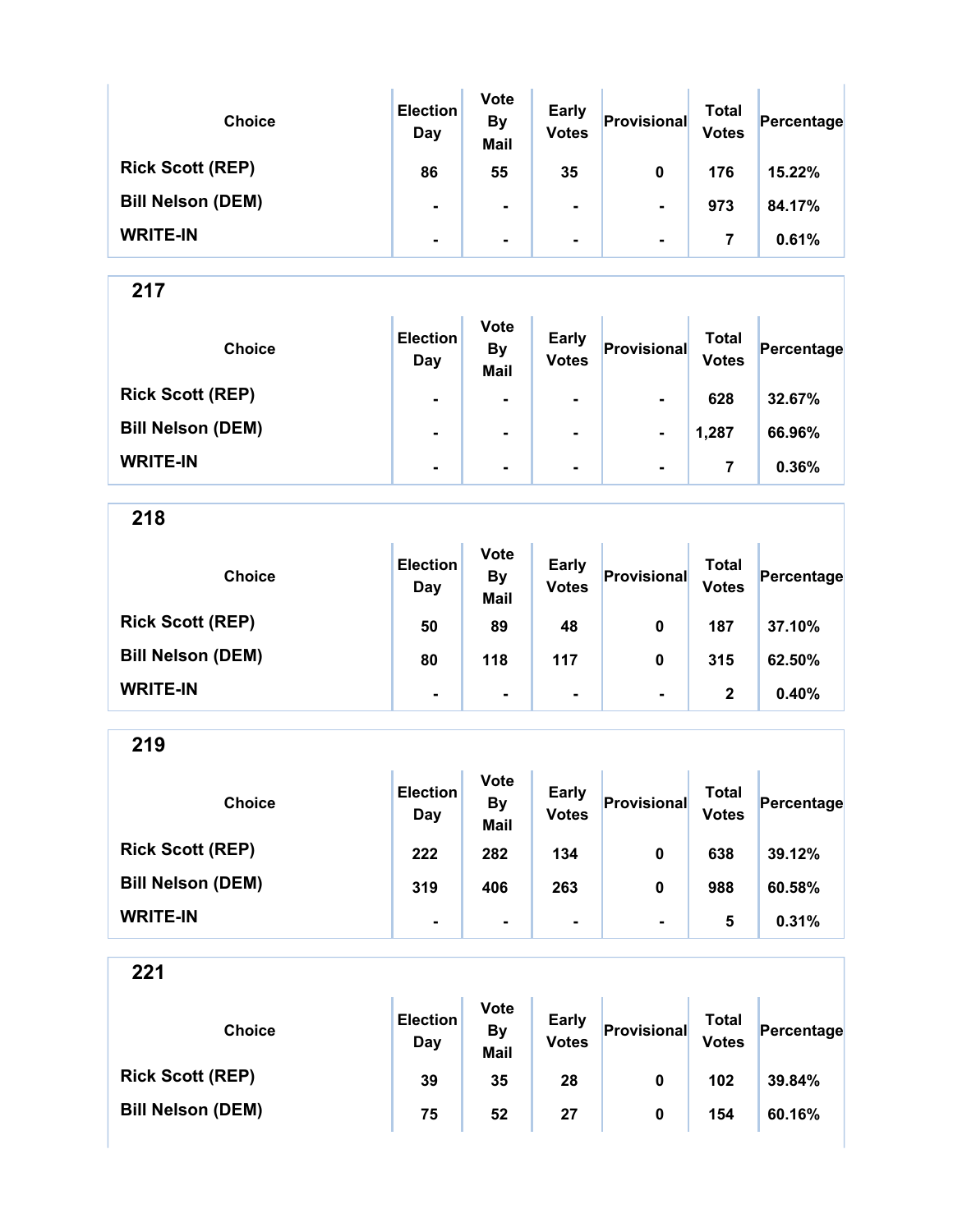| <b>Choice</b>            | <b>Election</b><br><b>Day</b> | <b>Vote</b><br><b>By</b><br><b>Mail</b> | <b>Early</b><br><b>Votes</b> | Provisional    | <b>Total</b><br><b>Votes</b> | Percentage |
|--------------------------|-------------------------------|-----------------------------------------|------------------------------|----------------|------------------------------|------------|
| <b>WRITE-IN</b>          | $\pmb{0}$                     | $\pmb{0}$                               | $\pmb{0}$                    | $\mathbf 0$    | $\mathbf 0$                  | 0.00%      |
| 223                      |                               |                                         |                              |                |                              |            |
| <b>Choice</b>            | <b>Election</b><br><b>Day</b> | <b>Vote</b><br><b>By</b><br><b>Mail</b> | <b>Early</b><br><b>Votes</b> | Provisional    | <b>Total</b><br><b>Votes</b> | Percentage |
| <b>Rick Scott (REP)</b>  | $\blacksquare$                | $\blacksquare$                          | $\blacksquare$               |                | 419                          | 30.49%     |
| <b>Bill Nelson (DEM)</b> | $\blacksquare$                | $\blacksquare$                          |                              |                | 946                          | 68.85%     |
| <b>WRITE-IN</b>          |                               | $\blacksquare$                          | $\blacksquare$               | $\blacksquare$ | 9                            | 0.66%      |
| 225                      |                               |                                         |                              |                |                              |            |
| <b>Choice</b>            | <b>Election</b><br><b>Day</b> | <b>Vote</b><br><b>By</b><br><b>Mail</b> | <b>Early</b><br><b>Votes</b> | Provisional    | <b>Total</b><br><b>Votes</b> | Percentage |
| <b>Rick Scott (REP)</b>  | 125                           | 87                                      | 90                           | $\mathbf 0$    | 302                          | 47.78%     |
| <b>Bill Nelson (DEM)</b> | $\blacksquare$                | $\blacksquare$                          | $\blacksquare$               | $\blacksquare$ | 326                          | 51.58%     |
| <b>WRITE-IN</b>          | $\blacksquare$                | $\blacksquare$                          | $\blacksquare$               | -              | $\overline{\mathbf{4}}$      | 0.63%      |
| 227                      |                               |                                         |                              |                |                              |            |
| <b>Choice</b>            | <b>Election</b><br><b>Day</b> | <b>Vote</b><br><b>By</b><br><b>Mail</b> | <b>Early</b><br><b>Votes</b> | Provisional    | <b>Total</b><br><b>Votes</b> | Percentage |
| <b>Rick Scott (REP)</b>  |                               | $\blacksquare$                          | $\blacksquare$               |                | 676                          | 37.96%     |

| <b>Bill Nelson (DEM)</b> | $\blacksquare$ | $\overline{\phantom{a}}$ | $\blacksquare$ | $\blacksquare$ | 1,101 | 61.82% |
|--------------------------|----------------|--------------------------|----------------|----------------|-------|--------|
| <b>WRITE-IN</b>          |                |                          | ۰.             | $\blacksquare$ |       | 0.22%  |

| <b>Choice</b>            | <b>Election</b><br>Day | <b>Vote</b><br><b>By</b><br><b>Mail</b> | <b>Early</b><br><b>Votes</b> | Provisional    | <b>Total</b><br><b>Votes</b> | Percentage |
|--------------------------|------------------------|-----------------------------------------|------------------------------|----------------|------------------------------|------------|
| <b>Rick Scott (REP)</b>  | $\blacksquare$         |                                         | $\blacksquare$               | $\blacksquare$ | 530                          | 26.07%     |
| <b>Bill Nelson (DEM)</b> | $\blacksquare$         | $\blacksquare$                          | $\blacksquare$               | $\blacksquare$ | 1,497                        | 73.64%     |
| <b>WRITE-IN</b>          | $\blacksquare$         | $\blacksquare$                          | $\blacksquare$               | $\blacksquare$ | 6                            | 0.30%      |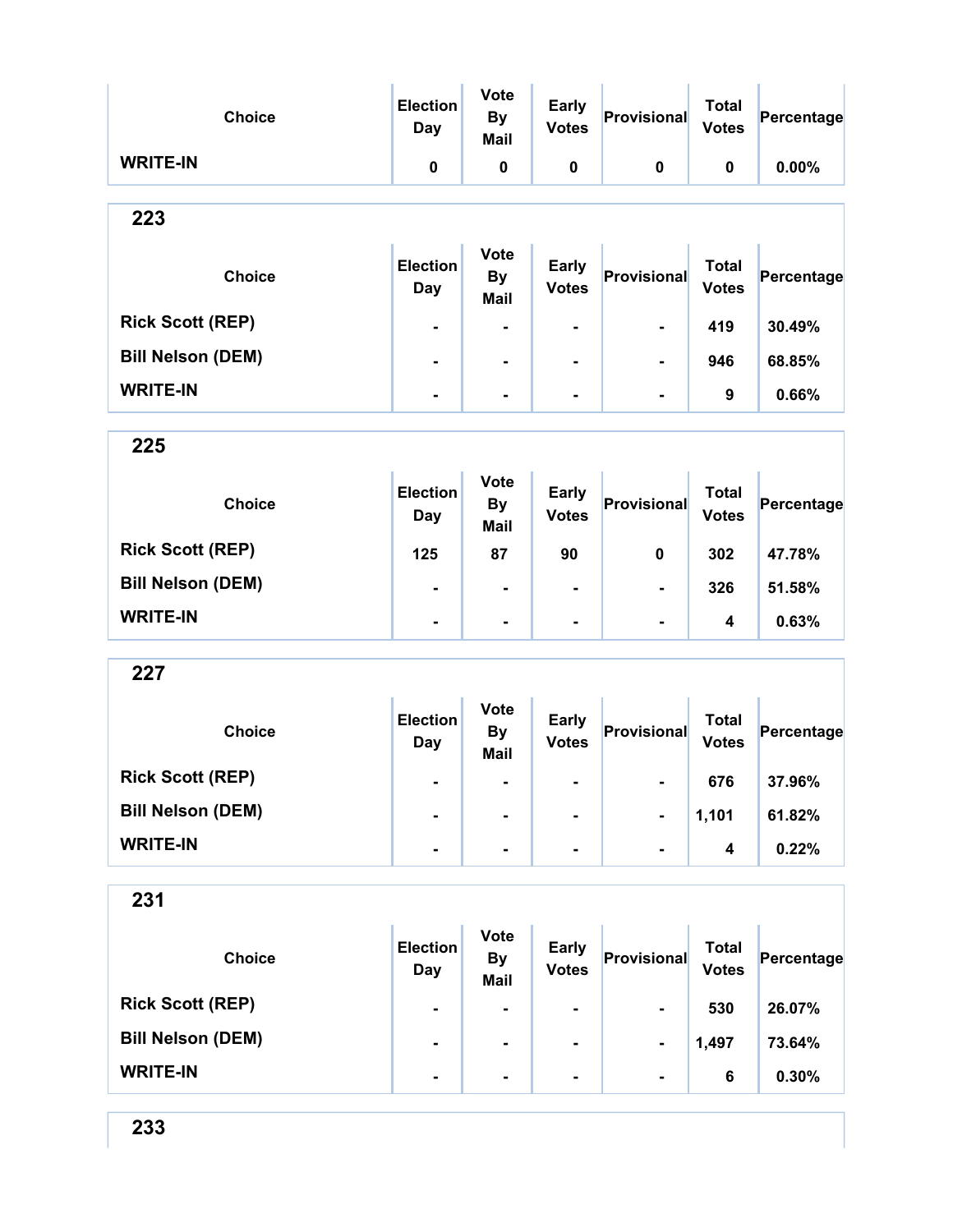| <b>Choice</b>            | <b>Election</b><br>Day | <b>Vote</b><br><b>By</b><br><b>Mail</b> | <b>Early</b><br><b>Votes</b> | Provisional    | Total<br><b>Votes</b> | Percentage |
|--------------------------|------------------------|-----------------------------------------|------------------------------|----------------|-----------------------|------------|
| <b>Rick Scott (REP)</b>  | 159                    | 133                                     | 89                           | 0              | 381                   | 27.57%     |
| <b>Bill Nelson (DEM)</b> | 383                    | 313                                     | 300                          | 0              | 996                   | 72.07%     |
| <b>WRITE-IN</b>          | ۰                      | $\blacksquare$                          |                              | $\blacksquare$ | 5                     | 0.36%      |

| <b>Choice</b>            | <b>Election</b><br>Day | <b>Vote</b><br><b>By</b><br><b>Mail</b> | <b>Early</b><br><b>Votes</b> | Provisional    | Total<br><b>Votes</b> | Percentage |
|--------------------------|------------------------|-----------------------------------------|------------------------------|----------------|-----------------------|------------|
| <b>Rick Scott (REP)</b>  | $\blacksquare$         | $\blacksquare$                          | $\blacksquare$               | $\blacksquare$ | 527                   | 30.48%     |
| <b>Bill Nelson (DEM)</b> | 468                    | 350                                     | 379                          | 0              | 1,197                 | 69.23%     |
| <b>WRITE-IN</b>          | $\blacksquare$         | $\blacksquare$                          | ۰.                           | $\blacksquare$ | 5                     | 0.29%      |

239

| <b>Choice</b>            | <b>Election</b><br>Day | <b>Vote</b><br><b>By</b><br><b>Mail</b> | <b>Early</b><br><b>Votes</b> | Provisional    | Total<br><b>Votes</b> | Percentage |
|--------------------------|------------------------|-----------------------------------------|------------------------------|----------------|-----------------------|------------|
| <b>Rick Scott (REP)</b>  | 209                    | 188                                     | 95                           | 0              | 492                   | 36.58%     |
| <b>Bill Nelson (DEM)</b> | $\blacksquare$         | $\blacksquare$                          | $\blacksquare$               | $\blacksquare$ | 848                   | 63.05%     |
| <b>WRITE-IN</b>          | $\blacksquare$         | $\blacksquare$                          | $\blacksquare$               | $\blacksquare$ | 5                     | 0.37%      |

240

| <b>Choice</b>            | <b>Election</b><br>Day | <b>Vote</b><br><b>By</b><br><b>Mail</b> | <b>Early</b><br><b>Votes</b> | Provisional    | <b>Total</b><br><b>Votes</b> | Percentage |
|--------------------------|------------------------|-----------------------------------------|------------------------------|----------------|------------------------------|------------|
| <b>Rick Scott (REP)</b>  | 222                    | 287                                     | 180                          | 0              | 689                          | 38.28%     |
| <b>Bill Nelson (DEM)</b> | $\blacksquare$         | $\blacksquare$                          | ۰                            | $\blacksquare$ | 1,103                        | 61.28%     |
| <b>WRITE-IN</b>          | $\blacksquare$         |                                         | ۰                            | $\blacksquare$ | 8                            | 0.44%      |

| <b>Choice</b>            | <b>Election</b><br>Day | <b>Vote</b><br><b>By</b><br><b>Mail</b> | <b>Early</b><br><b>Votes</b> | Provisional    | <b>Total</b><br><b>Votes</b> | Percentage |
|--------------------------|------------------------|-----------------------------------------|------------------------------|----------------|------------------------------|------------|
| <b>Rick Scott (REP)</b>  | $\blacksquare$         | $\blacksquare$                          | $\blacksquare$               | $\blacksquare$ | 37                           | 17.70%     |
| <b>Bill Nelson (DEM)</b> | 107                    | 46                                      | 17                           | 0              | 170                          | 81.34%     |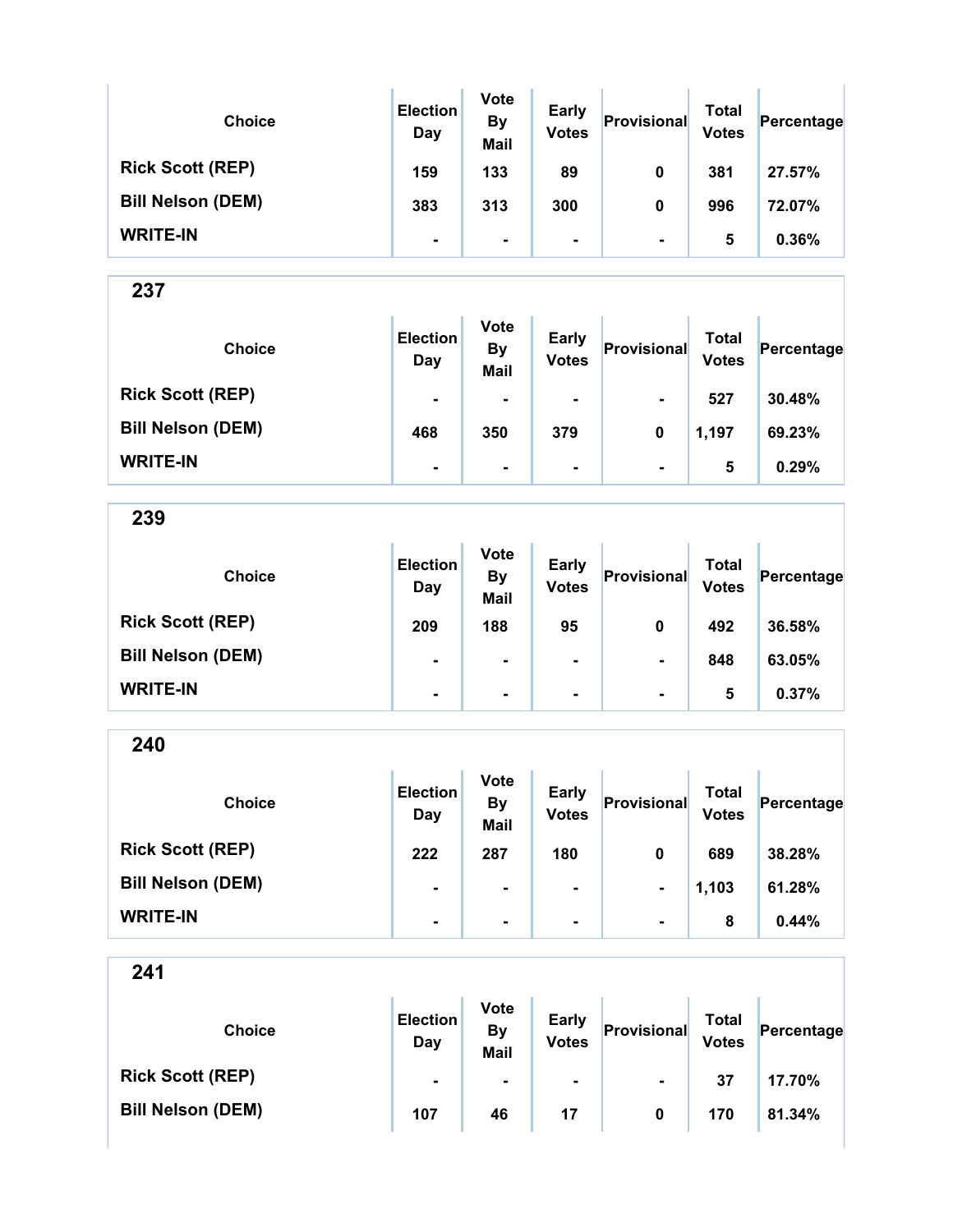| <b>Choice</b>            | <b>Election</b><br>Day | <b>Vote</b><br><b>By</b><br><b>Mail</b> | <b>Early</b><br><b>Votes</b> | Provisional    | <b>Total</b><br><b>Votes</b> | Percentage |
|--------------------------|------------------------|-----------------------------------------|------------------------------|----------------|------------------------------|------------|
| <b>WRITE-IN</b>          | $\blacksquare$         | $\blacksquare$                          | $\blacksquare$               | $\blacksquare$ | $\mathbf{2}$                 | 0.96%      |
| 243                      |                        |                                         |                              |                |                              |            |
| <b>Choice</b>            | <b>Election</b><br>Day | <b>Vote</b><br><b>By</b><br><b>Mail</b> | <b>Early</b><br><b>Votes</b> | Provisional    | <b>Total</b><br><b>Votes</b> | Percentage |
| <b>Rick Scott (REP)</b>  | $\blacksquare$         | $\blacksquare$                          | $\blacksquare$               | $\blacksquare$ | 461                          | 34.07%     |
| <b>Bill Nelson (DEM)</b> | $\blacksquare$         | $\blacksquare$                          | $\blacksquare$               | $\blacksquare$ | 887                          | 65.56%     |
| <b>WRITE-IN</b>          | $\blacksquare$         | $\blacksquare$                          | ۰                            | $\blacksquare$ | 5                            | 0.37%      |

| <b>Choice</b>            | <b>Election</b><br>Day | <b>Vote</b><br><b>By</b><br><b>Mail</b> | <b>Early</b><br><b>Votes</b> | Provisional    | <b>Total</b><br><b>Votes</b> | Percentage |
|--------------------------|------------------------|-----------------------------------------|------------------------------|----------------|------------------------------|------------|
| <b>Rick Scott (REP)</b>  | $\blacksquare$         | $\blacksquare$                          | ۰                            | $\blacksquare$ | 4                            | 30.77%     |
| <b>Bill Nelson (DEM)</b> | $\blacksquare$         | ۰                                       | ۰                            | $\blacksquare$ | 9                            | 69.23%     |
| <b>WRITE-IN</b>          | 0                      | 0                                       | 0                            | 0              | 0                            | $0.00\%$   |

245

| <b>Choice</b>            | <b>Election</b><br>Day | <b>Vote</b><br><b>By</b><br><b>Mail</b> | <b>Early</b><br><b>Votes</b> | Provisional    | Total<br><b>Votes</b> | Percentage |
|--------------------------|------------------------|-----------------------------------------|------------------------------|----------------|-----------------------|------------|
| <b>Rick Scott (REP)</b>  | $\blacksquare$         | $\blacksquare$                          | $\blacksquare$               | $\blacksquare$ | 481                   | 42.79%     |
| <b>Bill Nelson (DEM)</b> | $\blacksquare$         | $\blacksquare$                          | $\blacksquare$               | $\blacksquare$ | 640                   | 56.94%     |
| <b>WRITE-IN</b>          | $\blacksquare$         | $\blacksquare$                          | $\blacksquare$               | $\blacksquare$ | 3                     | 0.27%      |

| <b>Choice</b>            | <b>Election</b><br>Day | <b>Vote</b><br><b>By</b><br><b>Mail</b> | <b>Early</b><br><b>Votes</b> | Provisional    | <b>Total</b><br><b>Votes</b> | Percentage |
|--------------------------|------------------------|-----------------------------------------|------------------------------|----------------|------------------------------|------------|
| <b>Rick Scott (REP)</b>  | 55                     | 26                                      | 16                           | 0              | 97                           | 30.50%     |
| <b>Bill Nelson (DEM)</b> | 74                     | 77                                      | 67                           | 0              | 218                          | 68.55%     |
| <b>WRITE-IN</b>          | $\blacksquare$         | $\blacksquare$                          | ۰                            | $\blacksquare$ | 3                            | 0.94%      |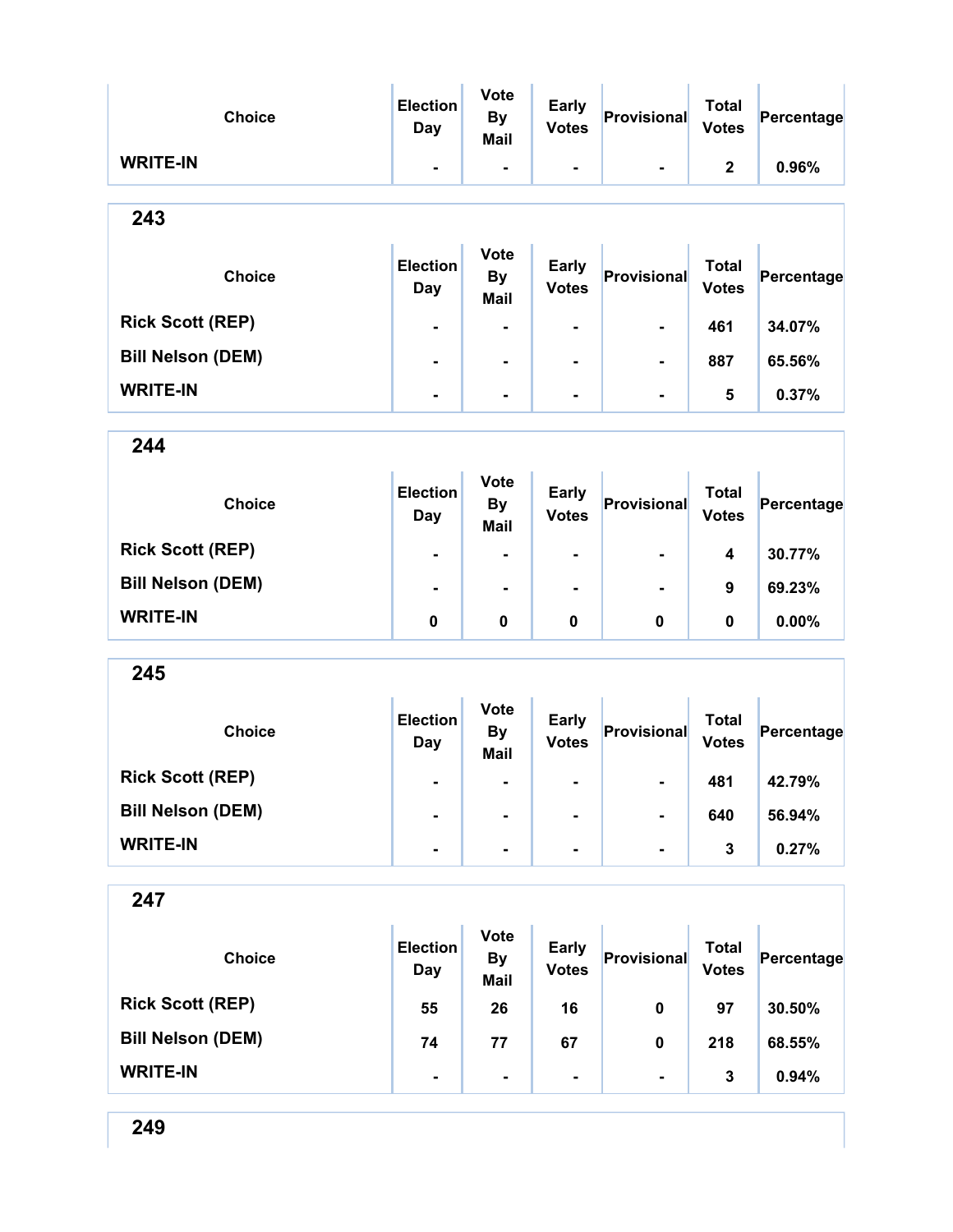| <b>Choice</b>            | <b>Election</b><br>Day | <b>Vote</b><br><b>By</b><br><b>Mail</b> | <b>Early</b><br><b>Votes</b> | Provisional    | <b>Total</b><br><b>Votes</b> | Percentage |
|--------------------------|------------------------|-----------------------------------------|------------------------------|----------------|------------------------------|------------|
| <b>Rick Scott (REP)</b>  | 324                    | 332                                     | 235                          | 0              | 891                          | 46.72%     |
| <b>Bill Nelson (DEM)</b> | 292                    | 379                                     | 337                          | 0              | 1,008                        | 52.86%     |
| <b>WRITE-IN</b>          | $\blacksquare$         | $\blacksquare$                          | ۰                            | $\blacksquare$ | 8                            | 0.42%      |

| <b>Choice</b>            | <b>Election</b><br>Day | <b>Vote</b><br><b>By</b><br><b>Mail</b> | <b>Early</b><br><b>Votes</b> | Provisional    | Total<br><b>Votes</b> | Percentage |
|--------------------------|------------------------|-----------------------------------------|------------------------------|----------------|-----------------------|------------|
| <b>Rick Scott (REP)</b>  | $\blacksquare$         | $\blacksquare$                          | $\blacksquare$               | ۰              | 20                    | 39.22%     |
| <b>Bill Nelson (DEM)</b> | $\blacksquare$         |                                         | $\blacksquare$               | $\blacksquare$ | 30                    | 58.82%     |
| <b>WRITE-IN</b>          | $\blacksquare$         | $\blacksquare$                          | $\blacksquare$               | $\blacksquare$ | 1                     | 1.96%      |

301 Choice **Election** 

| <b>Choice</b>            | <b>Election</b><br>Day | <b>By</b><br><b>Mail</b> | <b>Early</b><br><b>Votes</b> | Provisional    | <b>Total</b><br><b>Votes</b> | Percentage |
|--------------------------|------------------------|--------------------------|------------------------------|----------------|------------------------------|------------|
| <b>Rick Scott (REP)</b>  | $\blacksquare$         | $\blacksquare$           | $\blacksquare$               | $\blacksquare$ | 163                          | 36.14%     |
| <b>Bill Nelson (DEM)</b> | 154                    | 85                       | 48                           | 0              | 287                          | 63.64%     |
| <b>WRITE-IN</b>          | $\blacksquare$         |                          |                              | $\blacksquare$ |                              | 0.22%      |

Vote

| 303                      |                        |                                         |                              |                |                              |            |
|--------------------------|------------------------|-----------------------------------------|------------------------------|----------------|------------------------------|------------|
| <b>Choice</b>            | <b>Election</b><br>Day | <b>Vote</b><br><b>By</b><br><b>Mail</b> | <b>Early</b><br><b>Votes</b> | Provisional    | <b>Total</b><br><b>Votes</b> | Percentage |
| <b>Rick Scott (REP)</b>  | ۰                      | ۰                                       | $\blacksquare$               | $\blacksquare$ | 23                           | 9.54%      |
| <b>Bill Nelson (DEM)</b> | 96                     | 65                                      | 57                           | 0              | 218                          | 90.46%     |
| <b>WRITE-IN</b>          | 0                      | $\bf{0}$                                | 0                            | 0              | 0                            | 0.00%      |

| <b>Choice</b>            | <b>Election</b><br>Day | <b>Vote</b><br>By<br><b>Mail</b> | <b>Early</b><br><b>Votes</b> | Provisional    | Total<br><b>Votes</b> | Percentage |
|--------------------------|------------------------|----------------------------------|------------------------------|----------------|-----------------------|------------|
| <b>Rick Scott (REP)</b>  | $\blacksquare$         | $\blacksquare$                   | ۰.                           | $\blacksquare$ | 45                    | 16.01%     |
| <b>Bill Nelson (DEM)</b> | 60                     | 94                               | 80                           | 0              | 234                   | 83.27%     |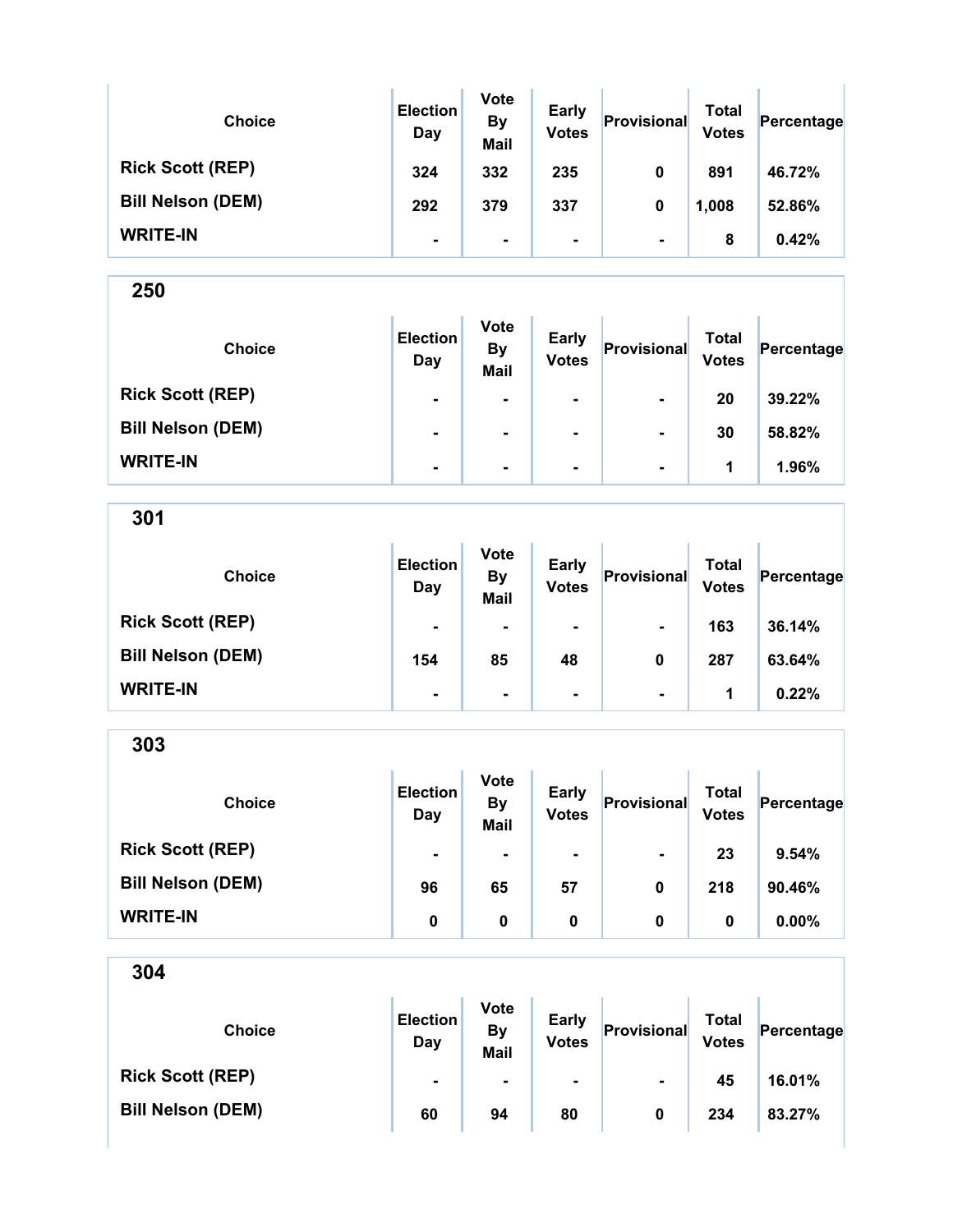| <b>Choice</b>            | <b>Election</b><br><b>Day</b> | <b>Vote</b><br><b>By</b><br><b>Mail</b> | <b>Early</b><br><b>Votes</b> | Provisional    | <b>Total</b><br><b>Votes</b> | Percentage |
|--------------------------|-------------------------------|-----------------------------------------|------------------------------|----------------|------------------------------|------------|
| <b>WRITE-IN</b>          | ۰                             | -                                       | -                            |                | $\mathbf{2}$                 | 0.71%      |
| 305                      |                               |                                         |                              |                |                              |            |
| <b>Choice</b>            | <b>Election</b><br><b>Day</b> | <b>Vote</b><br><b>By</b><br><b>Mail</b> | <b>Early</b><br><b>Votes</b> | Provisional    | <b>Total</b><br><b>Votes</b> | Percentage |
| <b>Rick Scott (REP)</b>  | 107                           | 76                                      | 76                           | 0              | 259                          | 11.16%     |
| <b>Bill Nelson (DEM)</b> | -                             | $\blacksquare$                          | -                            | $\blacksquare$ | 2,048                        | 88.28%     |
| <b>WRITE-IN</b>          | -                             | $\blacksquare$                          |                              |                | 13                           | 0.56%      |
| 307                      |                               |                                         |                              |                |                              |            |
| <b>Choice</b>            | <b>Election</b><br><b>Day</b> | <b>Vote</b><br><b>By</b><br><b>Mail</b> | <b>Early</b><br><b>Votes</b> | Provisional    | <b>Total</b><br><b>Votes</b> | Percentage |
| <b>Rick Scott (REP)</b>  | 56                            | 75                                      | 29                           | 0              | 160                          | 12.57%     |
| <b>Bill Nelson (DEM)</b> | ۰                             |                                         |                              |                | 1,105                        | 86.80%     |
| <b>WRITE-IN</b>          | Ξ.                            | $\blacksquare$                          | Ē.                           | $\blacksquare$ | 8                            | 0.63%      |
| 309                      |                               |                                         |                              |                |                              |            |
| <b>Choice</b>            | <b>Election</b><br>Day        | <b>Vote</b><br><b>By</b><br><b>Mail</b> | <b>Early</b><br><b>Votes</b> | Provisional    | <b>Total</b><br><b>Votes</b> | Percentage |
| <b>Rick Scott (REP)</b>  | 24                            | 30                                      | 16                           | 0              | 70                           | 4.50%      |
| <b>Bill Nelson (DEM)</b> | -                             |                                         |                              | -              | 1,478                        | 95.11%     |
| <b>WRITE-IN</b>          | -                             | ۰                                       | ۰                            | $\blacksquare$ | 6                            | 0.39%      |
| 317                      |                               |                                         |                              |                |                              |            |
| <b>Choice</b>            | <b>Election</b><br><b>Day</b> | <b>Vote</b><br><b>By</b><br><b>Mail</b> | <b>Early</b><br><b>Votes</b> | Provisional    | <b>Total</b><br><b>Votes</b> | Percentage |
| <b>Rick Scott (REP)</b>  | -                             | -                                       | -                            | $\blacksquare$ | 191                          | 15.89%     |

Bill Nelson (DEM) - - - - 1,007 83.78%

WRITE-IN  $\begin{vmatrix} 1 & 1 & 1 \ 1 & 1 & 1 \end{vmatrix}$  .  $\begin{vmatrix} 1 & 1 & 1 \ 1 & 1 & 1 \end{vmatrix}$  .  $\begin{vmatrix} 1 & 1 & 1 \ 1 & 1 & 1 \end{vmatrix}$  .  $\begin{vmatrix} 1 & 1 & 1 \ 1 & 1 & 1 \end{vmatrix}$  .  $\begin{vmatrix} 1 & 1 & 1 \ 1 & 1 & 1 \end{vmatrix}$  .  $\begin{vmatrix} 1 & 1 & 1 \ 1 & 1 & 1 \end{vmatrix}$  .  $\begin{vmatrix}$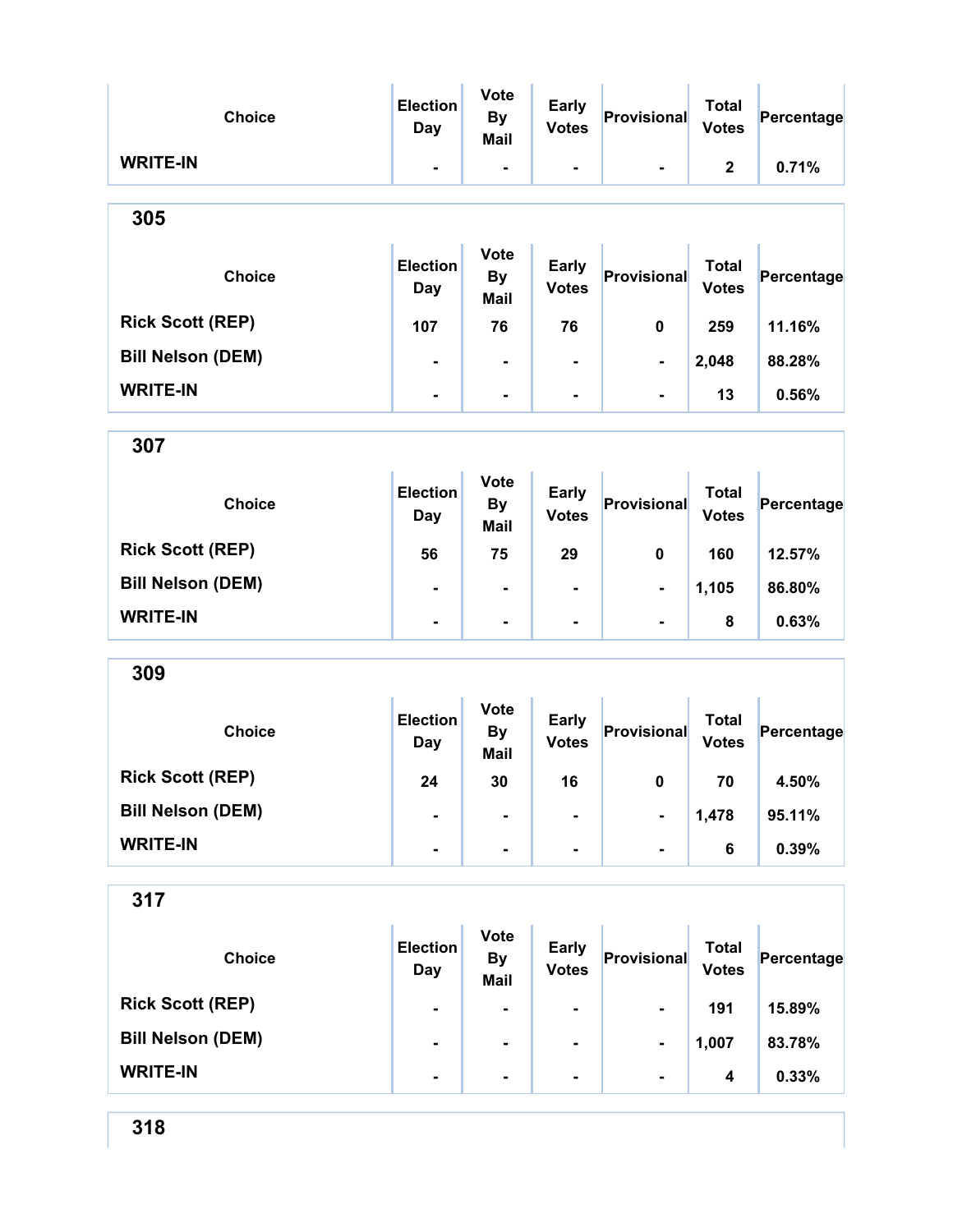| <b>Choice</b>            | <b>Election</b><br>Day | <b>Vote</b><br><b>By</b><br><b>Mail</b> | <b>Early</b><br><b>Votes</b> | Provisional    | Total<br><b>Votes</b> | Percentage |
|--------------------------|------------------------|-----------------------------------------|------------------------------|----------------|-----------------------|------------|
| <b>Rick Scott (REP)</b>  | 96                     | 81                                      | 44                           | 0              | 221                   | 21.77%     |
| <b>Bill Nelson (DEM)</b> | ۰                      |                                         | ۰.                           | $\blacksquare$ | 788                   | 77.64%     |
| <b>WRITE-IN</b>          | $\blacksquare$         | ۰.                                      | ۰.                           | $\blacksquare$ | 6                     | 0.59%      |

| <b>Choice</b>            | <b>Election</b><br>Day | <b>Vote</b><br><b>By</b><br><b>Mail</b> | <b>Early</b><br><b>Votes</b> | Provisional    | Total<br><b>Votes</b> | Percentage |
|--------------------------|------------------------|-----------------------------------------|------------------------------|----------------|-----------------------|------------|
| <b>Rick Scott (REP)</b>  | $\blacksquare$         | $\blacksquare$                          | $\blacksquare$               | $\blacksquare$ | 261                   | 19.62%     |
| <b>Bill Nelson (DEM)</b> | $\blacksquare$         | $\blacksquare$                          | $\blacksquare$               | $\blacksquare$ | 1,065                 | 80.08%     |
| <b>WRITE-IN</b>          | $\blacksquare$         | $\blacksquare$                          | $\blacksquare$               | $\blacksquare$ | 4                     | 0.30%      |

321

| <b>Choice</b>            | <b>Election</b><br>Day | <b>Vote</b><br><b>By</b><br><b>Mail</b> | <b>Early</b><br><b>Votes</b> | Provisional    | <b>Total</b><br><b>Votes</b> | Percentage |
|--------------------------|------------------------|-----------------------------------------|------------------------------|----------------|------------------------------|------------|
| <b>Rick Scott (REP)</b>  | 29                     | 38                                      | 36                           | 0              | 103                          | 5.67%      |
| <b>Bill Nelson (DEM)</b> | ۰                      |                                         | ۰.                           | $\blacksquare$ | 1,702                        | 93.72%     |
| <b>WRITE-IN</b>          | ۰                      | $\blacksquare$                          | $\blacksquare$               | $\blacksquare$ | 11                           | 0.61%      |

325

| <b>Choice</b>            | <b>Election</b><br>Day | <b>Vote</b><br><b>By</b><br><b>Mail</b> | <b>Early</b><br><b>Votes</b> | Provisional    | <b>Total</b><br><b>Votes</b> | Percentage |
|--------------------------|------------------------|-----------------------------------------|------------------------------|----------------|------------------------------|------------|
| <b>Rick Scott (REP)</b>  | 24                     | 45                                      | 27                           | 0              | 96                           | 5.23%      |
| <b>Bill Nelson (DEM)</b> | $\blacksquare$         | $\blacksquare$                          | $\blacksquare$               | $\blacksquare$ | 1,731                        | 94.38%     |
| <b>WRITE-IN</b>          | $\blacksquare$         | $\blacksquare$                          | $\blacksquare$               | $\blacksquare$ |                              | 0.38%      |

| <b>Choice</b>            | <b>Election</b><br>Day | <b>Vote</b><br><b>By</b><br>Mail | <b>Early</b><br><b>Votes</b> | Provisional    | <b>Total</b><br><b>Votes</b> | Percentage |
|--------------------------|------------------------|----------------------------------|------------------------------|----------------|------------------------------|------------|
| <b>Rick Scott (REP)</b>  | 71                     | 55                               | 37                           | 0              | 163                          | 8.71%      |
| <b>Bill Nelson (DEM)</b> | $\blacksquare$         | $\blacksquare$                   | $\blacksquare$               | $\blacksquare$ | 1,696                        | 90.60%     |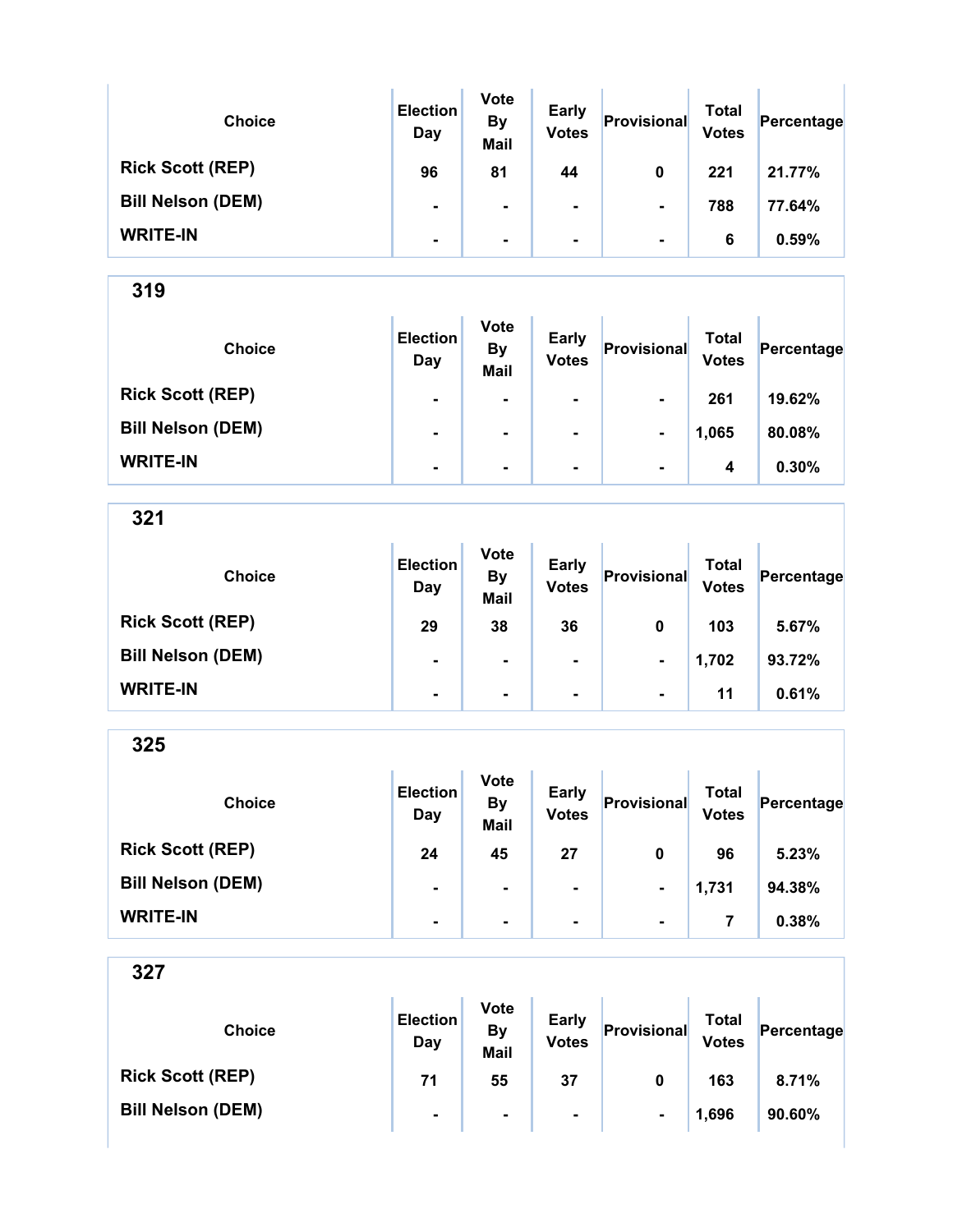| <b>Choice</b>            | <b>Election</b><br><b>Day</b> | <b>Vote</b><br><b>By</b><br><b>Mail</b> | <b>Early</b><br><b>Votes</b> | Provisional    | <b>Total</b><br><b>Votes</b> | Percentage |
|--------------------------|-------------------------------|-----------------------------------------|------------------------------|----------------|------------------------------|------------|
| <b>WRITE-IN</b>          | $\blacksquare$                | $\blacksquare$                          | ۰                            |                | 13                           | 0.69%      |
| 329                      |                               |                                         |                              |                |                              |            |
| <b>Choice</b>            | <b>Election</b><br>Day        | <b>Vote</b><br><b>By</b><br>Mail        | <b>Early</b><br><b>Votes</b> | Provisional    | <b>Total</b><br><b>Votes</b> | Percentage |
| <b>Rick Scott (REP)</b>  | 63                            | 86                                      | 65                           | $\mathbf 0$    | 214                          | 10.80%     |
| <b>Bill Nelson (DEM)</b> | 552                           | 572                                     | 632                          | 0              | 1,756                        | 88.60%     |
| <b>WRITE-IN</b>          | $\blacksquare$                | $\blacksquare$                          | $\blacksquare$               | $\blacksquare$ | 12                           | 0.61%      |
| 333                      |                               |                                         |                              |                |                              |            |
| <b>Choice</b>            | <b>Election</b><br>Day        | <b>Vote</b><br><b>By</b><br>Mail        | <b>Early</b><br><b>Votes</b> | Provisional    | <b>Total</b><br><b>Votes</b> | Percentage |
| <b>Rick Scott (REP)</b>  | 149                           | 57                                      | 45                           | $\mathbf 0$    | 251                          | 28.17%     |
| <b>Bill Nelson (DEM)</b> |                               | $\blacksquare$                          | $\blacksquare$               | $\blacksquare$ | 639                          | 71.72%     |
| <b>WRITE-IN</b>          | Ξ.                            | $\blacksquare$                          | -                            | Ξ.             | 1                            | 0.11%      |
| 335                      |                               |                                         |                              |                |                              |            |
| <b>Choice</b>            | <b>Election</b><br>Day        | <b>Vote</b><br><b>By</b><br><b>Mail</b> | <b>Early</b><br><b>Votes</b> | Provisional    | <b>Total</b><br><b>Votes</b> | Percentage |
| <b>Rick Scott (REP)</b>  | 97                            | 86                                      | 66                           | $\mathbf 0$    | 249                          | 26.86%     |
| <b>Bill Nelson (DEM)</b> |                               |                                         |                              | ۰.             | 676                          | 72.92%     |
| <b>WRITE-IN</b>          |                               | $\blacksquare$                          | ۰                            |                | $\mathbf{2}$                 | 0.22%      |
| 338                      |                               |                                         |                              |                |                              |            |
| <b>Choice</b>            | <b>Election</b><br><b>Day</b> | <b>Vote</b><br><b>By</b><br><b>Mail</b> | <b>Early</b><br><b>Votes</b> | Provisional    | <b>Total</b><br><b>Votes</b> | Percentage |
| <b>Rick Scott (REP)</b>  | 60                            | 48                                      | 34                           | $\pmb{0}$      | 142                          | 17.27%     |
| <b>Bill Nelson (DEM)</b> |                               |                                         |                              |                | 676                          | 82.24%     |
| <b>WRITE-IN</b>          |                               |                                         |                              |                | 4                            | 0.49%      |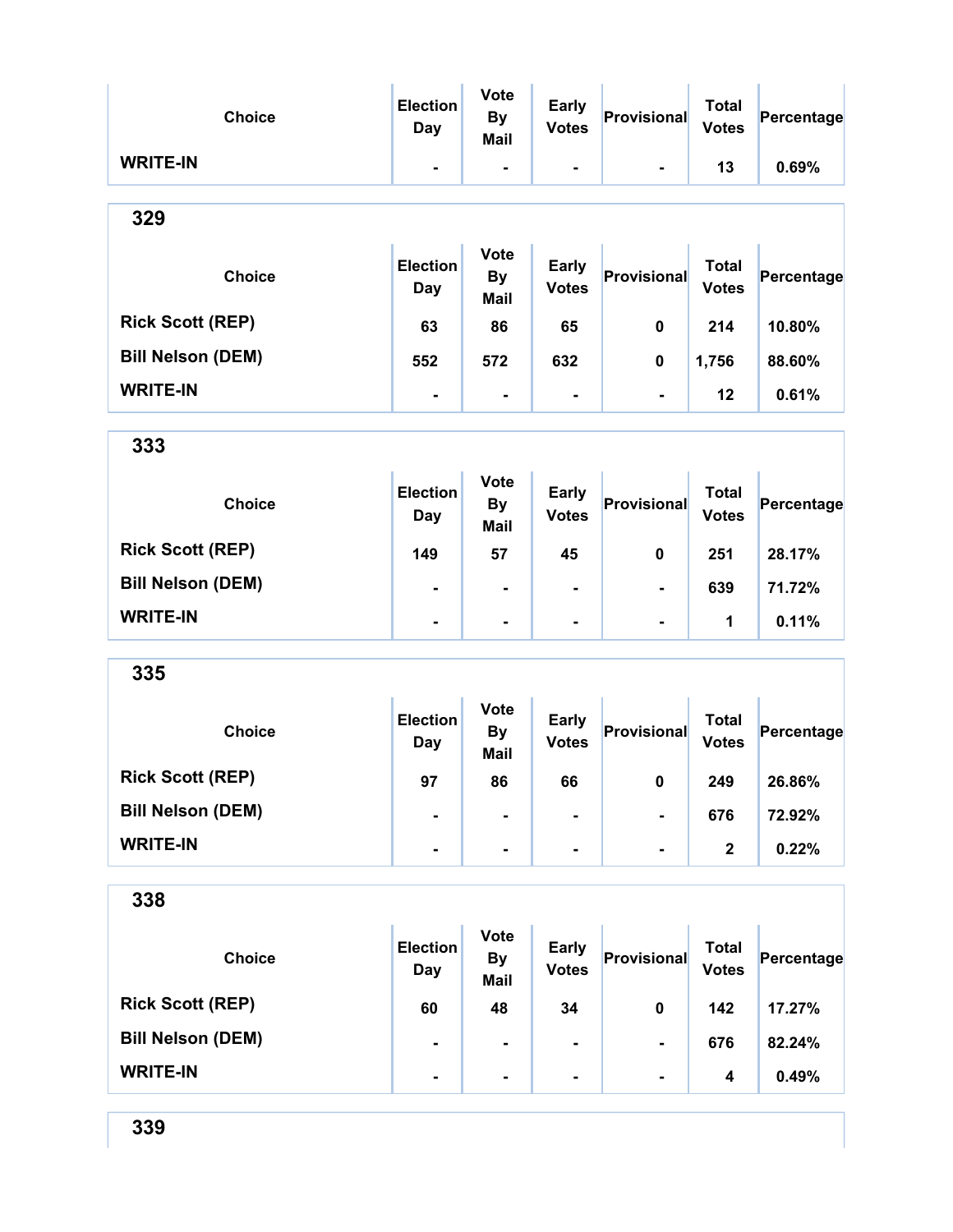| <b>Choice</b>            | <b>Election</b><br>Day | <b>Vote</b><br><b>By</b><br><b>Mail</b> | <b>Early</b><br><b>Votes</b> | Provisional    | Total<br><b>Votes</b> | Percentage |
|--------------------------|------------------------|-----------------------------------------|------------------------------|----------------|-----------------------|------------|
| <b>Rick Scott (REP)</b>  | 67                     | 90                                      | 29                           | 0              | 186                   | 22.09%     |
| <b>Bill Nelson (DEM)</b> | ۰                      |                                         |                              | $\blacksquare$ | 651                   | 77.32%     |
| <b>WRITE-IN</b>          | $\blacksquare$         |                                         | ۰.                           | $\blacksquare$ | 5                     | 0.59%      |

| <b>Choice</b>            | <b>Election</b><br>Day | <b>Vote</b><br><b>By</b><br><b>Mail</b> | <b>Early</b><br><b>Votes</b> | Provisional    | Total<br><b>Votes</b> | Percentage |
|--------------------------|------------------------|-----------------------------------------|------------------------------|----------------|-----------------------|------------|
| <b>Rick Scott (REP)</b>  | 136                    | 136                                     | 99                           | 0              | 371                   | 17.37%     |
| <b>Bill Nelson (DEM)</b> | $\blacksquare$         | $\blacksquare$                          | $\blacksquare$               | $\blacksquare$ | 1,759                 | 82.35%     |
| <b>WRITE-IN</b>          | $\blacksquare$         | $\blacksquare$                          | $\blacksquare$               | $\blacksquare$ | 6                     | 0.28%      |

342

| <b>Choice</b>            | <b>Election</b><br>Day | <b>Vote</b><br><b>By</b><br><b>Mail</b> | <b>Early</b><br><b>Votes</b> | Provisional    | <b>Total</b><br><b>Votes</b> | Percentage |
|--------------------------|------------------------|-----------------------------------------|------------------------------|----------------|------------------------------|------------|
| <b>Rick Scott (REP)</b>  | 108                    | 166                                     | 106                          | 0              | 380                          | 22.78%     |
| <b>Bill Nelson (DEM)</b> | $\blacksquare$         | ٠                                       | ۰.                           | $\blacksquare$ | 1,278                        | 76.62%     |
| <b>WRITE-IN</b>          | ۰                      | $\blacksquare$                          | $\blacksquare$               | $\blacksquare$ | 10                           | 0.60%      |

343 Choice **Election** Day Vote By Mail Early Early Provisional Total<br>Votes Provisional Votes  $Percentage$ Rick Scott (REP) 104 75 83 0 262 24.58% Bill Nelson (DEM) - - - - - - 802 75.23% WRITE-IN  $\begin{vmatrix} 1 & 1 & 1 \ 1 & 1 & 1 \end{vmatrix}$  .  $\begin{vmatrix} 1 & 1 & 1 \ 1 & 1 & 1 \end{vmatrix}$  .  $\begin{vmatrix} 1 & 1 & 1 \ 2 & 1 & 1 \end{vmatrix}$  .  $\begin{vmatrix} 2 & 0.19\% \end{vmatrix}$ 

| 344                      |                        |                                         |                              |             |                              |            |
|--------------------------|------------------------|-----------------------------------------|------------------------------|-------------|------------------------------|------------|
| <b>Choice</b>            | <b>Election</b><br>Day | <b>Vote</b><br><b>By</b><br><b>Mail</b> | <b>Early</b><br><b>Votes</b> | Provisional | <b>Total</b><br><b>Votes</b> | Percentage |
| <b>Rick Scott (REP)</b>  | 58                     | 79                                      | 41                           | $\mathbf 0$ | 178                          | 14.61%     |
| <b>Bill Nelson (DEM)</b> | $\blacksquare$         | ۰                                       | ۰                            |             | 1,038                        | 85.22%     |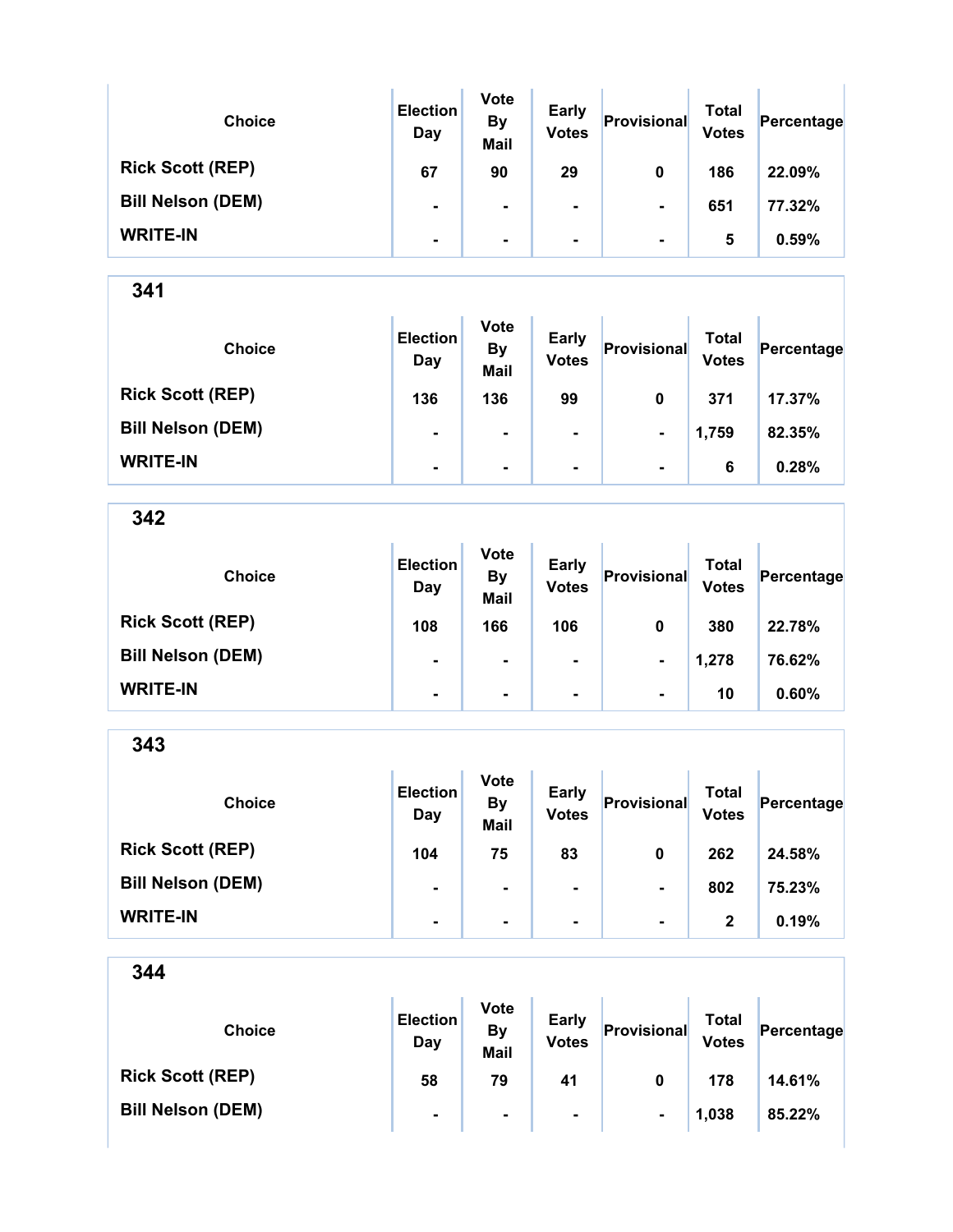| <b>Choice</b>            | <b>Election</b><br>Day        | <b>Vote</b><br>By<br>Mail        | <b>Early</b><br><b>Votes</b> | Provisional    | <b>Total</b><br><b>Votes</b> | Percentage |
|--------------------------|-------------------------------|----------------------------------|------------------------------|----------------|------------------------------|------------|
| <b>WRITE-IN</b>          | $\blacksquare$                | $\blacksquare$                   | ۰.                           | $\blacksquare$ | $\mathbf{2}$                 | 0.16%      |
| 345                      |                               |                                  |                              |                |                              |            |
| <b>Choice</b>            | <b>Election</b><br><b>Day</b> | <b>Vote</b><br><b>By</b><br>Mail | <b>Early</b><br><b>Votes</b> | Provisional    | <b>Total</b><br><b>Votes</b> | Percentage |
| <b>Rick Scott (REP)</b>  | $\blacksquare$                | ۰                                | $\blacksquare$               | $\blacksquare$ | 402                          | 28.47%     |
| <b>Bill Nelson (DEM)</b> | $\blacksquare$                | ۰                                | $\blacksquare$               | ۰              | 1,004                        | 71.10%     |
| <b>WRITE-IN</b>          | $\blacksquare$                | $\blacksquare$                   | $\blacksquare$               | $\blacksquare$ | 6                            | 0.42%      |
| 346                      |                               |                                  |                              |                |                              |            |

| <b>Choice</b>            | <b>Election</b><br>Day | <b>Vote</b><br><b>By</b><br><b>Mail</b> | Early<br><b>Votes</b> | Provisional    | <b>Total</b><br><b>Votes</b> | Percentage |
|--------------------------|------------------------|-----------------------------------------|-----------------------|----------------|------------------------------|------------|
| <b>Rick Scott (REP)</b>  | ۰                      | ۰                                       | ۰                     | $\blacksquare$ | 3                            | 8.33%      |
| <b>Bill Nelson (DEM)</b> | 12                     | 0                                       | 21                    | 0              | 33                           | 91.67%     |
| <b>WRITE-IN</b>          | 0                      | 0                                       | 0                     | 0              | 0                            | 0.00%      |

| <b>Choice</b>            | <b>Election</b><br>Day | <b>Vote</b><br><b>By</b><br><b>Mail</b> | <b>Early</b><br><b>Votes</b> | Provisional    | Total<br><b>Votes</b> | Percentage |
|--------------------------|------------------------|-----------------------------------------|------------------------------|----------------|-----------------------|------------|
| <b>Rick Scott (REP)</b>  | $\blacksquare$         | $\blacksquare$                          | $\blacksquare$               | $\blacksquare$ | 328                   | 20.55%     |
| <b>Bill Nelson (DEM)</b> | ۰                      | $\blacksquare$                          | $\blacksquare$               | $\blacksquare$ | 1,264                 | 79.20%     |
| <b>WRITE-IN</b>          | $\blacksquare$         |                                         |                              | $\blacksquare$ | 4                     | 0.25%      |

| ×<br>×<br>ï<br>v<br>×<br>۰.<br>۰,<br>×<br>M. |
|----------------------------------------------|
|----------------------------------------------|

| <b>Choice</b>            | <b>Election</b><br>Day | <b>Vote</b><br><b>By</b><br><b>Mail</b> | <b>Early</b><br><b>Votes</b> | Provisional    | Total<br><b>Votes</b> | Percentage |
|--------------------------|------------------------|-----------------------------------------|------------------------------|----------------|-----------------------|------------|
| <b>Rick Scott (REP)</b>  | $\blacksquare$         | ٠                                       | ۰.                           | $\blacksquare$ | 280                   | 21.21%     |
| <b>Bill Nelson (DEM)</b> | 548                    | 29                                      | 449                          | 10             | 1,036                 | 78.48%     |
| <b>WRITE-IN</b>          | $\blacksquare$         | ٠                                       | ۰                            | $\blacksquare$ | 4                     | 0.30%      |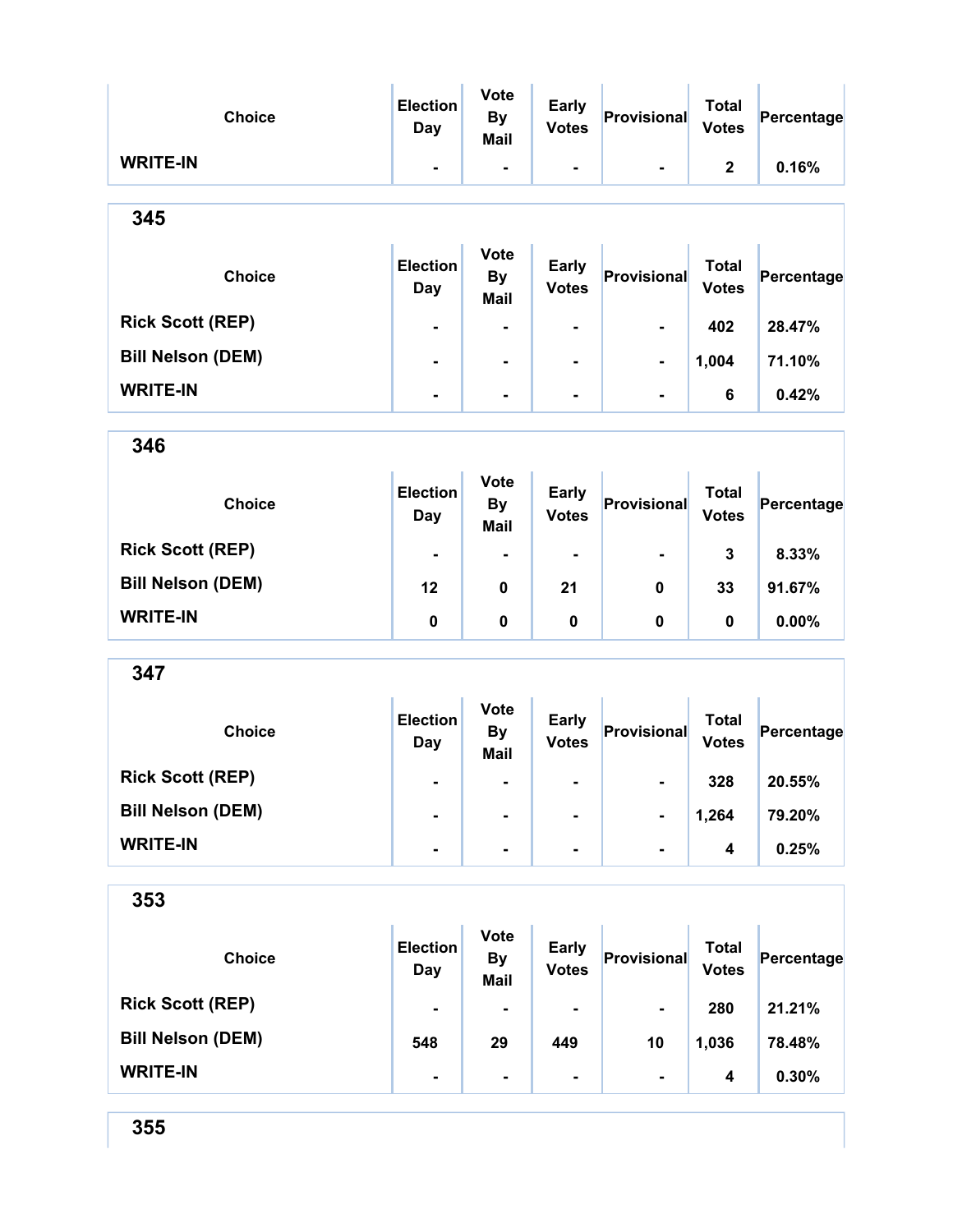| <b>Choice</b>            | <b>Election</b><br>Day | <b>Vote</b><br><b>By</b><br><b>Mail</b> | <b>Early</b><br><b>Votes</b> | Provisional    | Total<br><b>Votes</b> | Percentage |
|--------------------------|------------------------|-----------------------------------------|------------------------------|----------------|-----------------------|------------|
| <b>Rick Scott (REP)</b>  | 38                     | 57                                      | 52                           | 0              | 147                   | 40.95%     |
| <b>Bill Nelson (DEM)</b> | 68                     | 49                                      | 94                           | 0              | 211                   | 58.77%     |
| <b>WRITE-IN</b>          | $\blacksquare$         | $\blacksquare$                          | ۰                            | $\blacksquare$ | 1                     | 0.28%      |

Y.

356

| <b>Choice</b>            | <b>Election</b><br>Day | <b>Vote</b><br><b>By</b><br><b>Mail</b> | <b>Early</b><br><b>Votes</b> | Provisional    | Total<br><b>Votes</b> | Percentage |
|--------------------------|------------------------|-----------------------------------------|------------------------------|----------------|-----------------------|------------|
| <b>Rick Scott (REP)</b>  | $\blacksquare$         | ۰                                       | $\blacksquare$               | $\blacksquare$ | 29                    | 14.50%     |
| <b>Bill Nelson (DEM)</b> | $\blacksquare$         | $\blacksquare$                          | $\blacksquare$               |                | 170                   | 85.00%     |
| <b>WRITE-IN</b>          | ۰                      | $\blacksquare$                          | $\blacksquare$               | $\blacksquare$ | 1                     | 0.50%      |

| <b>Choice</b>            | <b>Election</b><br>Day | <b>Vote</b><br><b>By</b><br><b>Mail</b> | <b>Early</b><br><b>Votes</b> | Provisional    | Total<br><b>Votes</b> | Percentage |
|--------------------------|------------------------|-----------------------------------------|------------------------------|----------------|-----------------------|------------|
| <b>Rick Scott (REP)</b>  | 179                    | 230                                     | 179                          | 0              | 588                   | 44.55%     |
| <b>Bill Nelson (DEM)</b> | $\blacksquare$         | $\blacksquare$                          | ۰                            | $\blacksquare$ | 727                   | 55.08%     |
| <b>WRITE-IN</b>          | $\blacksquare$         | $\blacksquare$                          | ۰                            | $\blacksquare$ | 5                     | 0.38%      |

| 358                      |                        |                                         |                              |                |                              |            |
|--------------------------|------------------------|-----------------------------------------|------------------------------|----------------|------------------------------|------------|
| <b>Choice</b>            | <b>Election</b><br>Day | <b>Vote</b><br><b>By</b><br><b>Mail</b> | <b>Early</b><br><b>Votes</b> | Provisional    | <b>Total</b><br><b>Votes</b> | Percentage |
| <b>Rick Scott (REP)</b>  | ۰                      | ۰                                       | ۰                            |                | 985                          | 42.86%     |
| <b>Bill Nelson (DEM)</b> |                        | ۰                                       | ۰                            | $\blacksquare$ | 1,307                        | 56.88%     |
| <b>WRITE-IN</b>          | ۰                      | ۰                                       | ۰                            | $\blacksquare$ | 6                            | 0.26%      |

| 359                      |                        |                                         |                       |                |                       |            |
|--------------------------|------------------------|-----------------------------------------|-----------------------|----------------|-----------------------|------------|
| <b>Choice</b>            | <b>Election</b><br>Day | <b>Vote</b><br><b>By</b><br><b>Mail</b> | Early<br><b>Votes</b> | Provisional    | Total<br><b>Votes</b> | Percentage |
| <b>Rick Scott (REP)</b>  | 198                    | 295                                     | 245                   | 0              | 738                   | 37.07%     |
| <b>Bill Nelson (DEM)</b> | $\blacksquare$         | $\blacksquare$                          | $\blacksquare$        | $\blacksquare$ | 1,251                 | 62.83%     |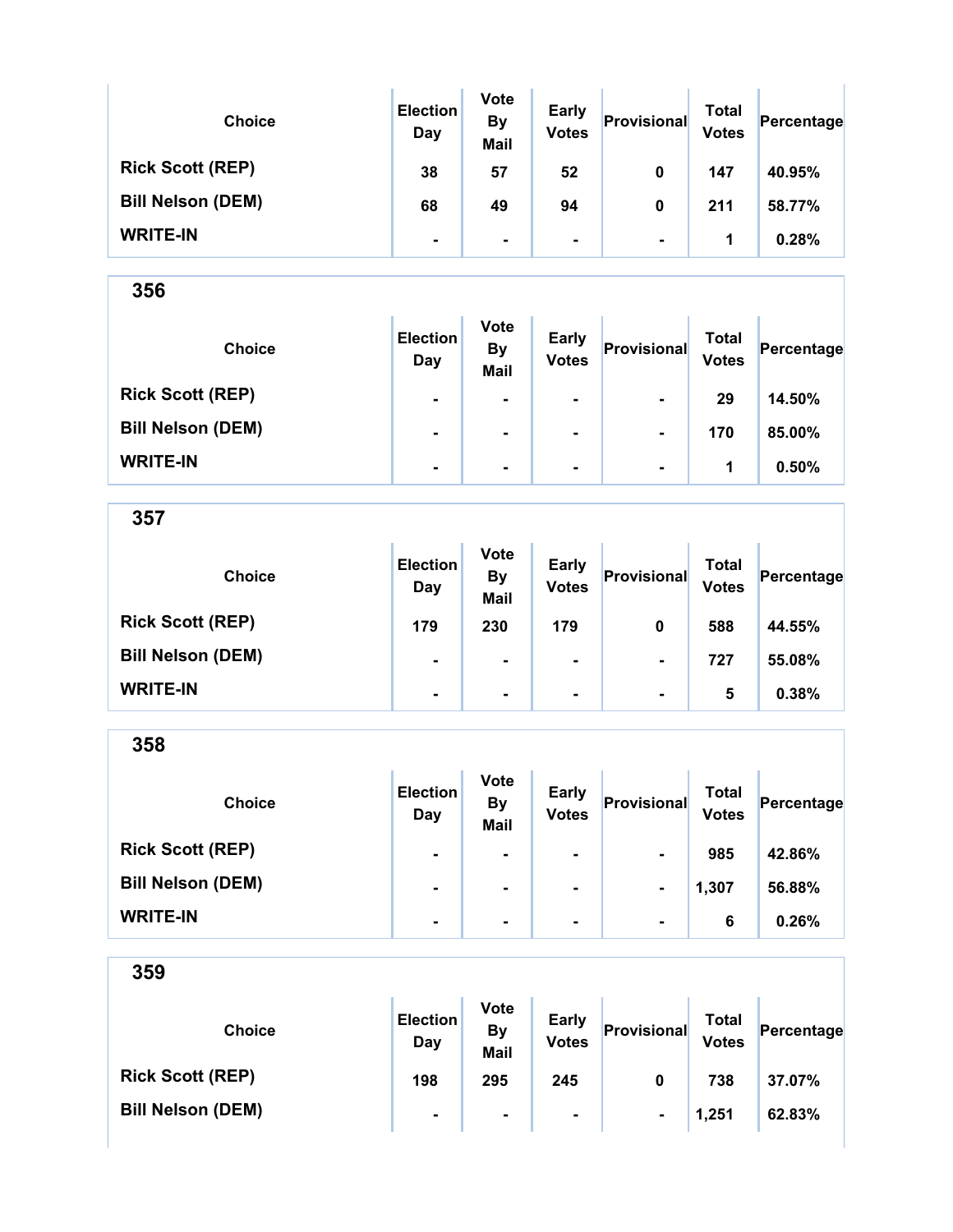| <b>Choice</b>            | <b>Election</b><br>Day        | <b>Vote</b><br><b>By</b><br>Mail        | <b>Early</b><br><b>Votes</b> | Provisional        | <b>Total</b><br><b>Votes</b> | Percentage |
|--------------------------|-------------------------------|-----------------------------------------|------------------------------|--------------------|------------------------------|------------|
| <b>WRITE-IN</b>          | ۰                             | $\overline{\phantom{a}}$                | $\blacksquare$               | $\blacksquare$     | $\mathbf 2$                  | 0.10%      |
| 360                      |                               |                                         |                              |                    |                              |            |
| <b>Choice</b>            | <b>Election</b><br><b>Day</b> | <b>Vote</b><br><b>By</b><br>Mail        | <b>Early</b><br><b>Votes</b> | Provisional        | <b>Total</b><br><b>Votes</b> | Percentage |
| <b>Rick Scott (REP)</b>  |                               | $\blacksquare$                          |                              | $\blacksquare$     | 492                          | 40.36%     |
| <b>Bill Nelson (DEM)</b> | 116                           | 257                                     | 350                          | 0                  | 723                          | 59.31%     |
| <b>WRITE-IN</b>          | $\blacksquare$                | $\blacksquare$                          | $\blacksquare$               | $\blacksquare$     | 4                            | 0.33%      |
| 361                      |                               |                                         |                              |                    |                              |            |
| <b>Choice</b>            | <b>Election</b><br><b>Day</b> | <b>Vote</b><br><b>By</b><br><b>Mail</b> | <b>Early</b><br><b>Votes</b> | Provisional        | <b>Total</b><br><b>Votes</b> | Percentage |
| <b>Rick Scott (REP)</b>  | $\blacksquare$                |                                         |                              |                    | 1,312                        | 47.23%     |
| <b>Bill Nelson (DEM)</b> |                               | $\blacksquare$                          | $\blacksquare$               | $\blacksquare$     | 1,461                        | 52.59%     |
| <b>WRITE-IN</b>          | ۰                             | ۰                                       | $\blacksquare$               |                    | 5                            | 0.18%      |
| 362                      |                               |                                         |                              |                    |                              |            |
| <b>Choice</b>            | <b>Election</b><br><b>Day</b> | <b>Vote</b><br><b>By</b><br><b>Mail</b> | Early<br><b>Votes</b>        | <b>Provisional</b> | <b>Total</b><br><b>Votes</b> | Percentage |
| <b>Rick Scott (REP)</b>  | ۰                             |                                         |                              | $\blacksquare$     | 800                          | 45.71%     |
| <b>Bill Nelson (DEM)</b> | 128                           | 287                                     | 528                          | 0                  | 943                          | 53.89%     |
| <b>WRITE-IN</b>          | ٠                             | ۰                                       | ۰                            | $\blacksquare$     | $\overline{7}$               | 0.40%      |
| 363                      |                               |                                         |                              |                    |                              |            |
| <b>Choice</b>            | <b>Election</b><br>Day        | <b>Vote</b><br><b>By</b><br><b>Mail</b> | <b>Early</b><br><b>Votes</b> | Provisional        | <b>Total</b><br><b>Votes</b> | Percentage |
| <b>Rick Scott (REP)</b>  | 43                            | 35                                      | 61                           | 0                  | 139                          | 24.60%     |
| <b>Bill Nelson (DEM)</b> | 136                           | 85                                      | 200                          | 0                  | 421                          | 74.51%     |

WRITE-IN  $\begin{vmatrix} 1 & 1 & 1 \ 1 & 1 & 1 \end{vmatrix}$  .  $\begin{vmatrix} 1 & 1 & 1 \ 1 & 1 & 1 \end{vmatrix}$  .  $\begin{vmatrix} 1 & 1 & 1 \ 1 & 1 & 1 \end{vmatrix}$  .  $\begin{vmatrix} 1 & 1 & 1 \ 1 & 1 & 1 \end{vmatrix}$  .  $\begin{vmatrix} 1 & 1 & 1 \ 1 & 1 & 1 \end{vmatrix}$  .  $\begin{vmatrix} 1 & 1 & 1 \ 1 & 1 & 1 \end{vmatrix}$  .  $\begin{vmatrix}$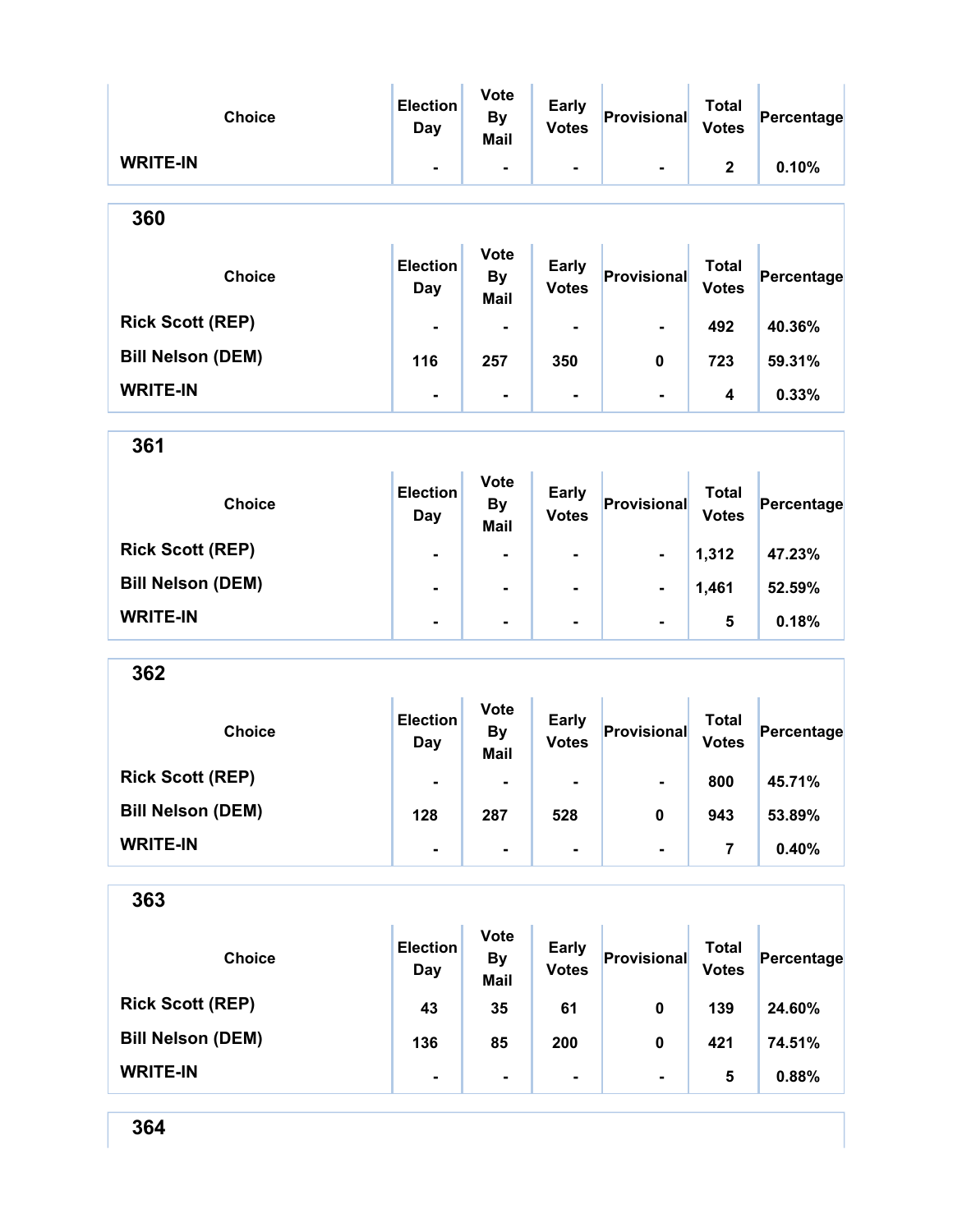| <b>Choice</b>            | <b>Election</b><br>Day | <b>Vote</b><br><b>By</b><br><b>Mail</b> | <b>Early</b><br><b>Votes</b> | Provisional    | <b>Total</b><br><b>Votes</b> | Percentage |
|--------------------------|------------------------|-----------------------------------------|------------------------------|----------------|------------------------------|------------|
| <b>Rick Scott (REP)</b>  | $\blacksquare$         | ۰.                                      | ۰                            | $\blacksquare$ | 393                          | 32.97%     |
| <b>Bill Nelson (DEM)</b> | 192                    | 203                                     | 398                          | 0              | 793                          | 66.53%     |
| <b>WRITE-IN</b>          | $\blacksquare$         | ۰.                                      | ۰                            | $\blacksquare$ | 6                            | 0.50%      |

| <b>Choice</b>            | <b>Election</b><br>Day | <b>Vote</b><br><b>By</b><br><b>Mail</b> | <b>Early</b><br><b>Votes</b> | Provisional | Total<br><b>Votes</b> | Percentage |
|--------------------------|------------------------|-----------------------------------------|------------------------------|-------------|-----------------------|------------|
| <b>Rick Scott (REP)</b>  | 62                     | 91                                      | 130                          | 0           | 283                   | 38.09%     |
| <b>Bill Nelson (DEM)</b> | 68                     | 143                                     | 249                          | 0           | 460                   | 61.91%     |
| <b>WRITE-IN</b>          | 0                      | 0                                       | 0                            | 0           | 0                     | $0.00\%$   |

366

| <b>Choice</b>            | <b>Election</b><br>Day | <b>Vote</b><br><b>By</b><br><b>Mail</b> | <b>Early</b><br><b>Votes</b> | Provisional    | Total<br><b>Votes</b> | Percentage |
|--------------------------|------------------------|-----------------------------------------|------------------------------|----------------|-----------------------|------------|
| <b>Rick Scott (REP)</b>  | $\blacksquare$         | $\blacksquare$                          | $\blacksquare$               | $\blacksquare$ | 1,053                 | 39.06%     |
| <b>Bill Nelson (DEM)</b> | $\blacksquare$         | $\blacksquare$                          | $\blacksquare$               | $\blacksquare$ | 1,638                 | 60.76%     |
| <b>WRITE-IN</b>          | $\blacksquare$         | $\blacksquare$                          | ۰                            | $\blacksquare$ | 5                     | 0.19%      |

368 Choice **Election** Day Vote By Mail Early Early Provisional Total<br>Votes Provisional Votes  $Percentage$ Rick Scott (REP) 61 57 105 0 223 28.44% Bill Nelson (DEM) - - - - - - - 557 71.05% WRITE-IN  $\begin{vmatrix} 1 & 1 & 1 \ 1 & 1 & 1 \end{vmatrix}$  .  $\begin{vmatrix} 1 & 1 & 1 \ 1 & 1 & 1 \end{vmatrix}$  .  $\begin{vmatrix} 1 & 1 & 1 \ 1 & 1 & 1 \end{vmatrix}$  .  $\begin{vmatrix} 1 & 1 & 1 \ 1 & 1 & 1 \end{vmatrix}$  .  $\begin{vmatrix} 1 & 1 & 1 \ 1 & 1 & 1 \end{vmatrix}$  .  $\begin{vmatrix} 1 & 1 & 1 \ 1 & 1 & 1 \end{vmatrix}$  .  $\begin{vmatrix}$ 

| 369                      |                        |                                         |                              |             |                              |            |
|--------------------------|------------------------|-----------------------------------------|------------------------------|-------------|------------------------------|------------|
| <b>Choice</b>            | <b>Election</b><br>Day | <b>Vote</b><br><b>By</b><br><b>Mail</b> | <b>Early</b><br><b>Votes</b> | Provisional | <b>Total</b><br><b>Votes</b> | Percentage |
| <b>Rick Scott (REP)</b>  | 43                     | 32                                      | 32                           | 0           | 107                          | 25.97%     |
| <b>Bill Nelson (DEM)</b> | 85                     | 76                                      | 141                          | 0           | 302                          | 73.30%     |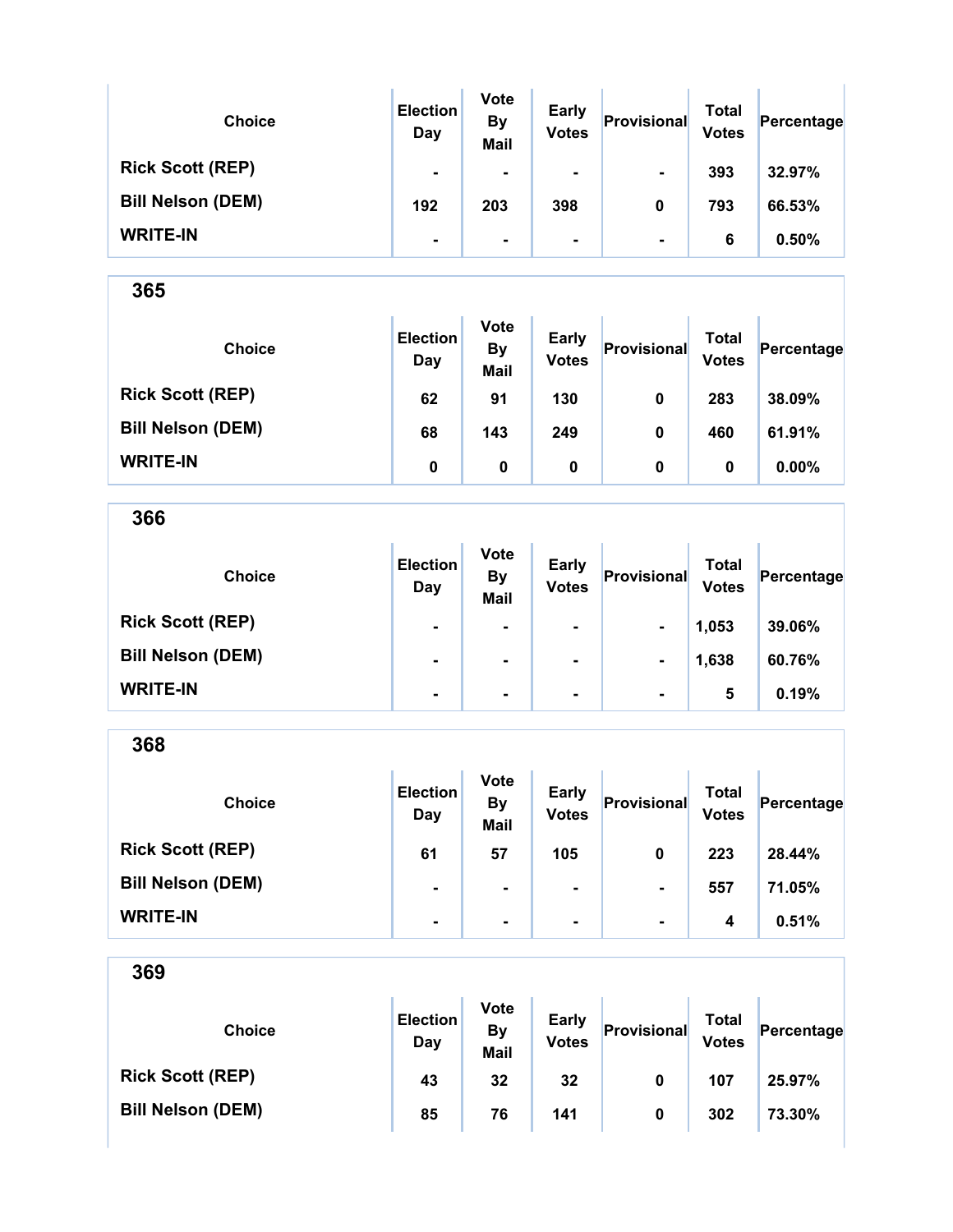| <b>Choice</b>            | <b>Election</b><br><b>Day</b> | <b>Vote</b><br><b>By</b><br>Mail        | <b>Early</b><br><b>Votes</b> | Provisional    | <b>Total</b><br><b>Votes</b> | Percentage |
|--------------------------|-------------------------------|-----------------------------------------|------------------------------|----------------|------------------------------|------------|
| <b>WRITE-IN</b>          | $\blacksquare$                | $\blacksquare$                          | ۰                            |                | 3                            | 0.73%      |
| 370                      |                               |                                         |                              |                |                              |            |
| <b>Choice</b>            | <b>Election</b><br>Day        | <b>Vote</b><br><b>By</b><br>Mail        | <b>Early</b><br><b>Votes</b> | Provisional    | <b>Total</b><br><b>Votes</b> | Percentage |
| <b>Rick Scott (REP)</b>  |                               |                                         |                              |                | 601                          | 44.29%     |
| <b>Bill Nelson (DEM)</b> | 184                           | 256                                     | 315                          | 0              | 755                          | 55.64%     |
| <b>WRITE-IN</b>          | $\blacksquare$                | $\blacksquare$                          | $\blacksquare$               | $\blacksquare$ | 1                            | 0.07%      |
| 371                      |                               |                                         |                              |                |                              |            |
| <b>Choice</b>            | <b>Election</b><br>Day        | <b>Vote</b><br><b>By</b><br>Mail        | <b>Early</b><br><b>Votes</b> | Provisional    | <b>Total</b><br><b>Votes</b> | Percentage |
| <b>Rick Scott (REP)</b>  | 89                            | 86                                      | 68                           | 0              | 243                          | 32.75%     |
| <b>Bill Nelson (DEM)</b> | 128                           | 170                                     | 197                          | 0              | 495                          | 66.71%     |
| <b>WRITE-IN</b>          | $\blacksquare$                | $\blacksquare$                          | $\overline{\phantom{a}}$     | $\blacksquare$ | 4                            | 0.54%      |
| 372                      |                               |                                         |                              |                |                              |            |
| <b>Choice</b>            | <b>Election</b><br>Day        | <b>Vote</b><br><b>By</b><br><b>Mail</b> | <b>Early</b><br><b>Votes</b> | Provisional    | <b>Total</b><br><b>Votes</b> | Percentage |
| <b>Rick Scott (REP)</b>  | 54                            | 90                                      | 88                           | $\mathbf 0$    | 232                          | 42.80%     |
| <b>Bill Nelson (DEM)</b> | 78                            | 108                                     | 124                          | 0              | 310                          | 57.20%     |
| <b>WRITE-IN</b>          | $\pmb{0}$                     | $\pmb{0}$                               | $\pmb{0}$                    | 0              | 0                            | 0.00%      |
| 373                      |                               |                                         |                              |                |                              |            |
| <b>Choice</b>            | <b>Election</b><br><b>Day</b> | <b>Vote</b><br><b>By</b><br><b>Mail</b> | <b>Early</b><br><b>Votes</b> | Provisional    | <b>Total</b><br><b>Votes</b> | Percentage |
| <b>Rick Scott (REP)</b>  | 19                            | 11                                      | 20                           | $\pmb{0}$      | 50                           | 21.55%     |
| <b>Bill Nelson (DEM)</b> |                               | $\blacksquare$                          |                              |                | 182                          | 78.45%     |
| <b>WRITE-IN</b>          | $\pmb{0}$                     | 0                                       | $\pmb{0}$                    | 0              | $\pmb{0}$                    | 0.00%      |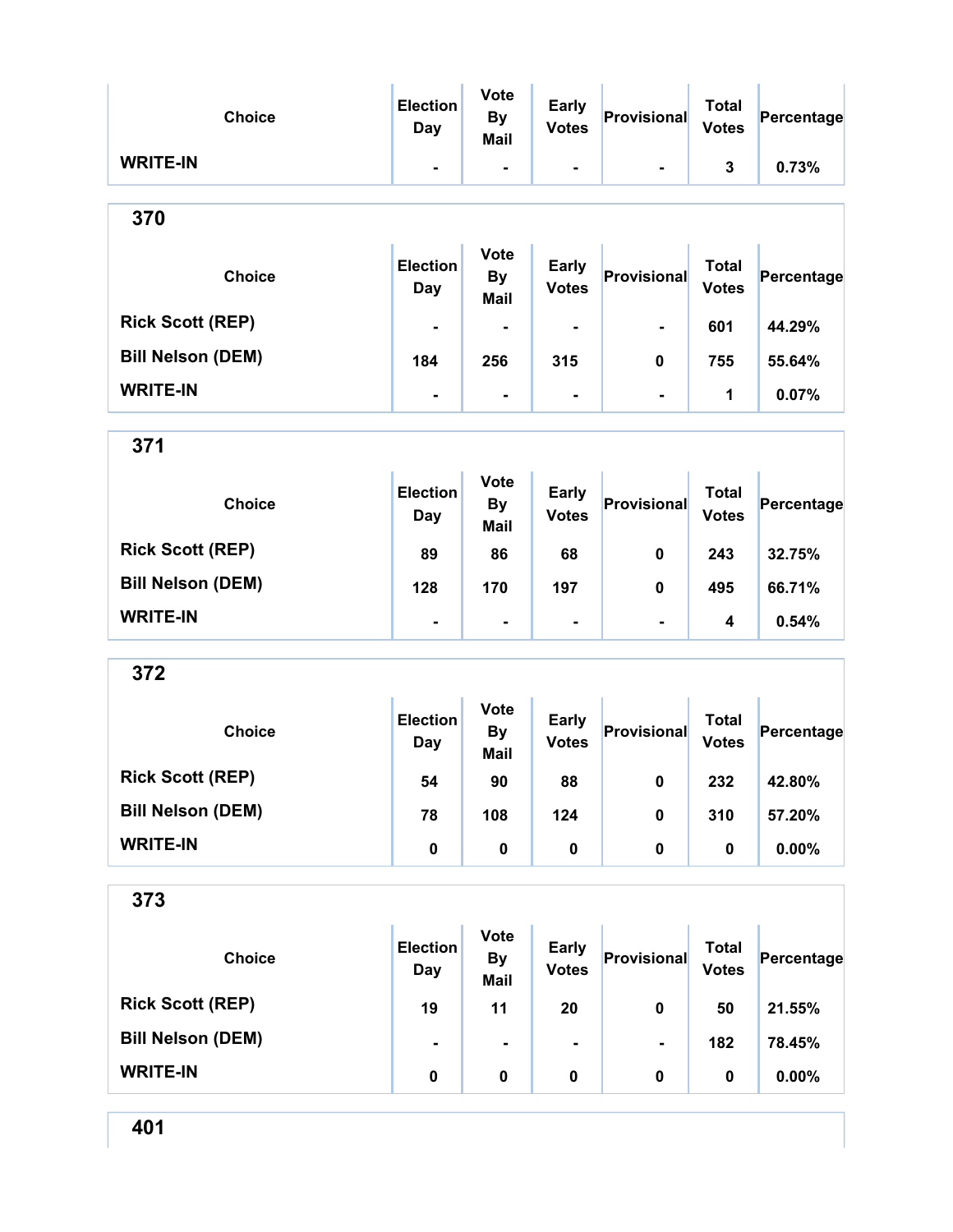| <b>Choice</b>            | <b>Election</b><br>Day | <b>Vote</b><br><b>By</b><br><b>Mail</b> | <b>Early</b><br><b>Votes</b> | Provisional    | Total<br><b>Votes</b> | Percentage |
|--------------------------|------------------------|-----------------------------------------|------------------------------|----------------|-----------------------|------------|
| <b>Rick Scott (REP)</b>  | $\blacksquare$         | ۰                                       | $\blacksquare$               | $\blacksquare$ | 1,067                 | 48.39%     |
| <b>Bill Nelson (DEM)</b> | $\blacksquare$         | ۰                                       | ۰                            | $\blacksquare$ | 1,129                 | 51.20%     |
| <b>WRITE-IN</b>          | $\blacksquare$         | ۰                                       | ۰                            | $\blacksquare$ | 9                     | 0.41%      |

| <b>Choice</b>            | <b>Election</b><br>Day | <b>Vote</b><br><b>By</b><br><b>Mail</b> | <b>Early</b><br><b>Votes</b> | Provisional    | <b>Total</b><br><b>Votes</b> | Percentage |
|--------------------------|------------------------|-----------------------------------------|------------------------------|----------------|------------------------------|------------|
| <b>Rick Scott (REP)</b>  | 205                    | 206                                     | 162                          | 0              | 573                          | 38.05%     |
| <b>Bill Nelson (DEM)</b> | $\blacksquare$         | $\blacksquare$                          | $\blacksquare$               | $\blacksquare$ | 928                          | 61.62%     |
| <b>WRITE-IN</b>          | $\blacksquare$         | $\blacksquare$                          | $\blacksquare$               | $\blacksquare$ | 5                            | 0.33%      |

404

| <b>Choice</b>            | <b>Election</b><br>Day | <b>Vote</b><br><b>By</b><br><b>Mail</b> | <b>Early</b><br><b>Votes</b> | Provisional    | <b>Total</b><br><b>Votes</b> | Percentage |
|--------------------------|------------------------|-----------------------------------------|------------------------------|----------------|------------------------------|------------|
| <b>Rick Scott (REP)</b>  | $\blacksquare$         |                                         | $\blacksquare$               | $\blacksquare$ | 460                          | 62.33%     |
| <b>Bill Nelson (DEM)</b> | 87                     | 96                                      | 93                           | 0              | 276                          | 37.40%     |
| <b>WRITE-IN</b>          | ۰                      | $\blacksquare$                          | $\blacksquare$               | $\blacksquare$ | 2                            | 0.27%      |

405 Choice **Election** Day Vote By Mail Early Early Provisional Total<br>Votes Provisional Votes  $Percentage$ Rick Scott (REP) 132 99 88 0 319 31.40% Bill Nelson (DEM) - - - - 695 68.41% WRITE-IN - - - - 2 0.20%

| <b>Choice</b>            | <b>Election</b><br>Day | <b>Vote</b><br>By<br>Mail | <b>Early</b><br><b>Votes</b> | Provisional    | Total<br><b>Votes</b> | Percentage |
|--------------------------|------------------------|---------------------------|------------------------------|----------------|-----------------------|------------|
| <b>Rick Scott (REP)</b>  | $\blacksquare$         | $\blacksquare$            | $\blacksquare$               | $\blacksquare$ | 622                   | 40.34%     |
| <b>Bill Nelson (DEM)</b> | $\blacksquare$         | $\blacksquare$            | $\blacksquare$               | ۰              | 919                   | 59.60%     |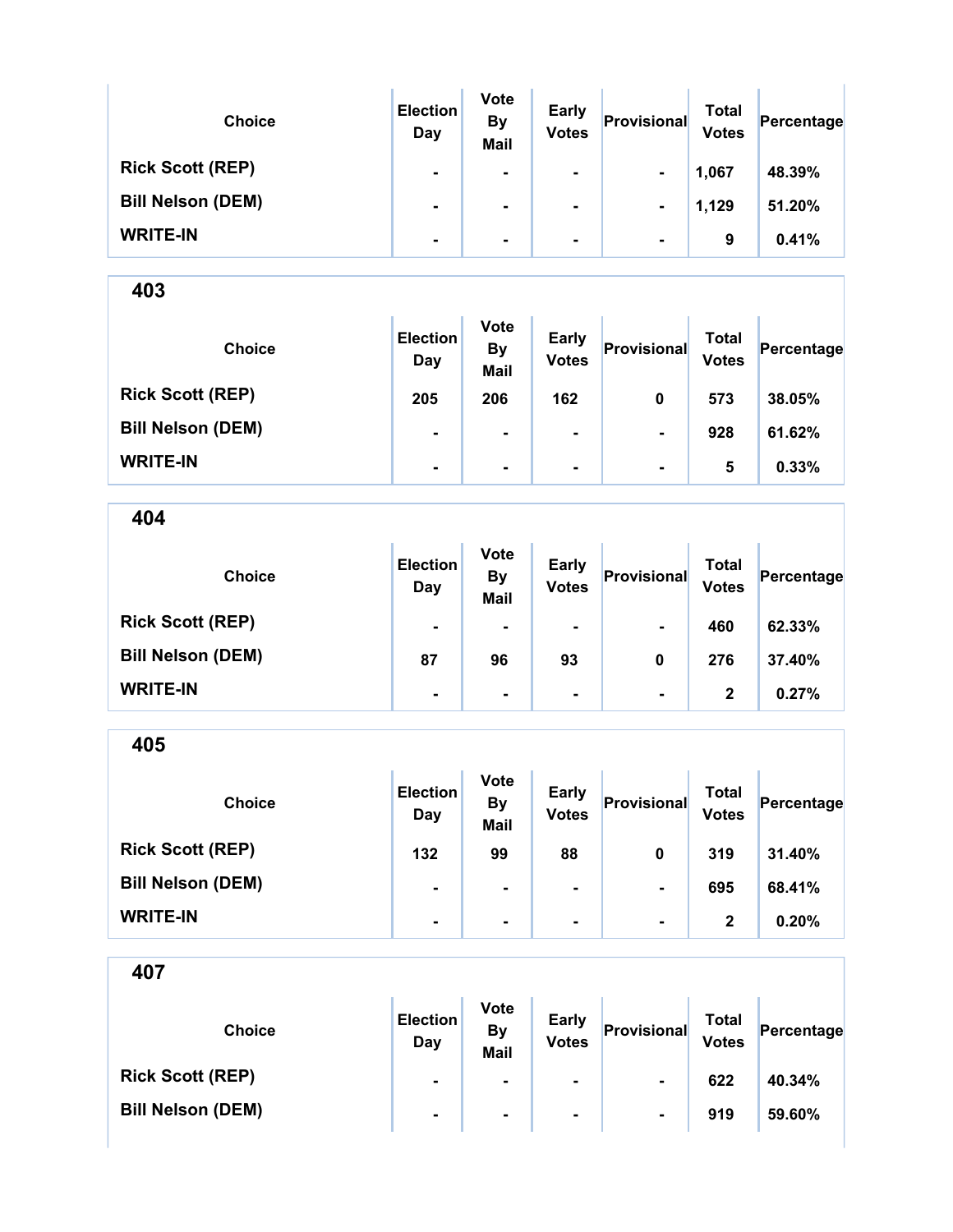|                          | <b>Election</b>               | <b>Vote</b>                             |                              |                    |                              |            |
|--------------------------|-------------------------------|-----------------------------------------|------------------------------|--------------------|------------------------------|------------|
| <b>Choice</b>            | <b>Day</b>                    | <b>By</b>                               | <b>Early</b><br><b>Votes</b> | Provisional        | <b>Total</b><br><b>Votes</b> | Percentage |
| <b>WRITE-IN</b>          | $\blacksquare$                | <b>Mail</b><br>$\blacksquare$           | $\blacksquare$               |                    | 1                            | 0.06%      |
| 410                      |                               |                                         |                              |                    |                              |            |
| <b>Choice</b>            | <b>Election</b><br><b>Day</b> | <b>Vote</b><br><b>By</b><br><b>Mail</b> | <b>Early</b><br><b>Votes</b> | Provisional        | <b>Total</b><br><b>Votes</b> | Percentage |
| <b>Rick Scott (REP)</b>  |                               |                                         |                              |                    | 404                          | 39.19%     |
| <b>Bill Nelson (DEM)</b> | 214                           | 186                                     | 223                          | $\mathbf 0$        | 623                          | 60.43%     |
| <b>WRITE-IN</b>          | $\blacksquare$                | $\blacksquare$                          | Ξ.                           | $\blacksquare$     | 4                            | 0.39%      |
| 411                      |                               |                                         |                              |                    |                              |            |
| <b>Choice</b>            | <b>Election</b><br><b>Day</b> | <b>Vote</b><br><b>By</b><br><b>Mail</b> | <b>Early</b><br><b>Votes</b> | Provisional        | <b>Total</b><br><b>Votes</b> | Percentage |
| <b>Rick Scott (REP)</b>  | 196                           | 216                                     | 192                          | $\mathbf 0$        | 604                          | 41.54%     |
| <b>Bill Nelson (DEM)</b> |                               |                                         |                              |                    | 844                          | 58.05%     |
| <b>WRITE-IN</b>          | $\blacksquare$                | $\blacksquare$                          | $\blacksquare$               |                    | 6                            | 0.41%      |
| 412                      |                               |                                         |                              |                    |                              |            |
| <b>Choice</b>            | <b>Election</b><br><b>Day</b> | <b>Vote</b><br><b>By</b><br>Mail        | <b>Early</b><br><b>Votes</b> | <b>Provisional</b> | <b>Total</b><br><b>Votes</b> | Percentage |
| <b>Rick Scott (REP)</b>  |                               |                                         |                              |                    | 1,022                        | 51.25%     |
| <b>Bill Nelson (DEM)</b> |                               |                                         |                              |                    | 967                          | 48.50%     |
| <b>WRITE-IN</b>          | $\blacksquare$                | $\blacksquare$                          | -                            | ۰                  | 5                            | 0.25%      |
| 413                      |                               |                                         |                              |                    |                              |            |
|                          | <b>Election</b>               | <b>Vote</b>                             | <b>Early</b>                 |                    | <b>Total</b>                 |            |

| <b>Choice</b>            | <b>Election</b><br>Day | <b>Vote</b><br><b>By</b><br><b>Mail</b> | <b>Early</b><br><b>Votes</b> | Provisional    | Total<br><b>Votes</b> | Percentage |
|--------------------------|------------------------|-----------------------------------------|------------------------------|----------------|-----------------------|------------|
| <b>Rick Scott (REP)</b>  | $\blacksquare$         | $\blacksquare$                          | ۰.                           | $\blacksquare$ | 379                   | 48.22%     |
| <b>Bill Nelson (DEM)</b> | 106                    | 147                                     | 151                          | 0              | 404                   | 51.40%     |
| <b>WRITE-IN</b>          | $\blacksquare$         | $\blacksquare$                          |                              |                | 3                     | 0.38%      |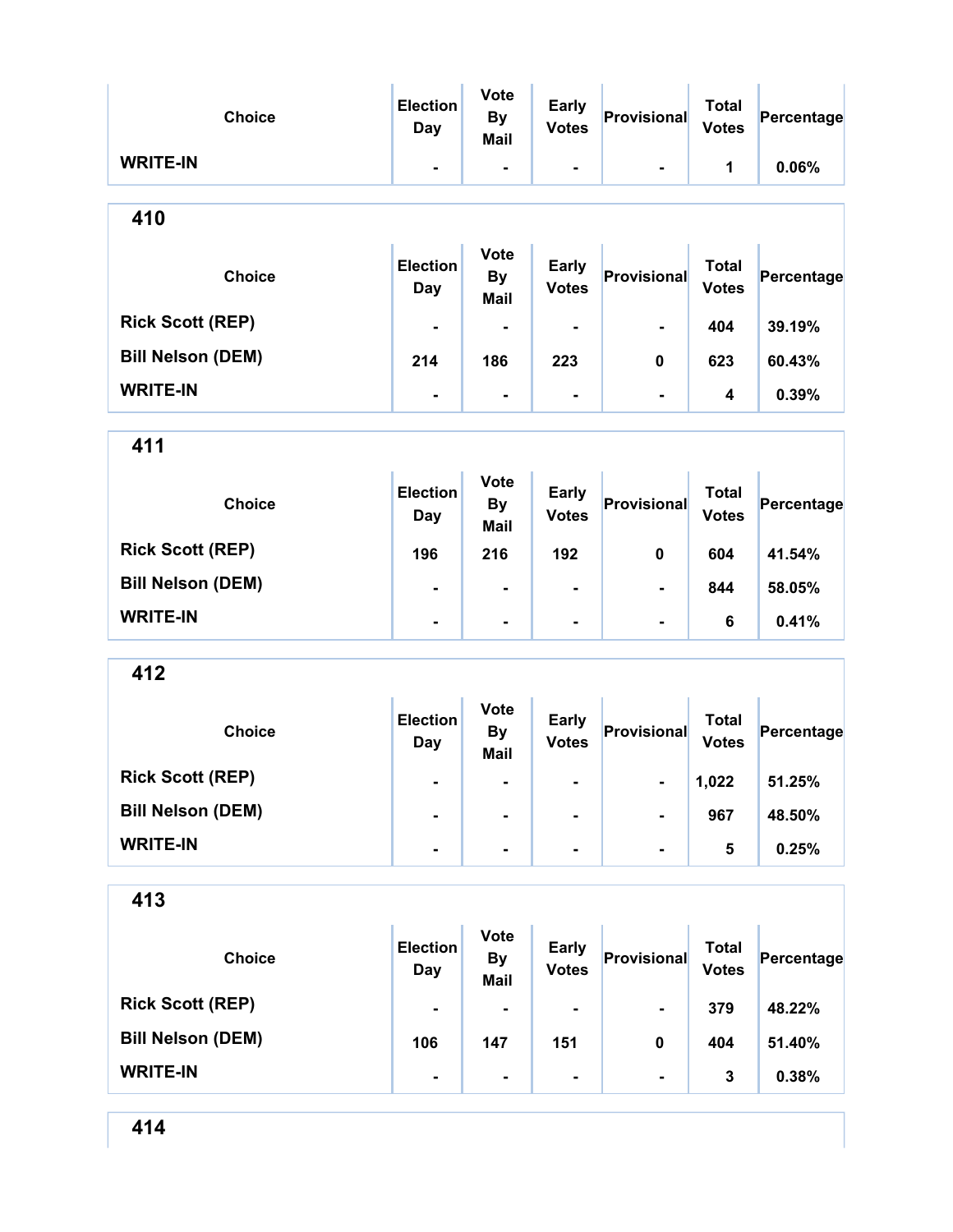| <b>Choice</b>            | <b>Election</b><br>Day | <b>Vote</b><br><b>By</b><br><b>Mail</b> | <b>Early</b><br><b>Votes</b> | Provisional    | <b>Total</b><br><b>Votes</b> | Percentage |
|--------------------------|------------------------|-----------------------------------------|------------------------------|----------------|------------------------------|------------|
| <b>Rick Scott (REP)</b>  | $\blacksquare$         | ۰                                       | $\blacksquare$               | $\blacksquare$ | 525                          | 28.80%     |
| <b>Bill Nelson (DEM)</b> | $\blacksquare$         | ۰                                       | ۰                            | $\blacksquare$ | 1,290                        | 70.76%     |
| <b>WRITE-IN</b>          | $\blacksquare$         | ۰                                       | $\blacksquare$               | $\blacksquare$ | 8                            | 0.44%      |

| <b>Choice</b>            | <b>Election</b><br>Day | <b>Vote</b><br><b>By</b><br><b>Mail</b> | <b>Early</b><br><b>Votes</b> | Provisional    | Total<br><b>Votes</b> | Percentage |
|--------------------------|------------------------|-----------------------------------------|------------------------------|----------------|-----------------------|------------|
| <b>Rick Scott (REP)</b>  | 268                    | 330                                     | 257                          | 0              | 855                   | 43.67%     |
| <b>Bill Nelson (DEM)</b> | $\blacksquare$         | $\blacksquare$                          | $\blacksquare$               | $\blacksquare$ | 1,096                 | 55.98%     |
| <b>WRITE-IN</b>          | $\blacksquare$         | ۰                                       | $\blacksquare$               | $\blacksquare$ | 7                     | 0.36%      |

421

| <b>Choice</b>            | <b>Election</b><br>Day | <b>Vote</b><br><b>By</b><br><b>Mail</b> | <b>Early</b><br><b>Votes</b> | Provisional    | <b>Total</b><br><b>Votes</b> | Percentage |
|--------------------------|------------------------|-----------------------------------------|------------------------------|----------------|------------------------------|------------|
| <b>Rick Scott (REP)</b>  | $\blacksquare$         | $\blacksquare$                          | $\blacksquare$               | $\blacksquare$ | 693                          | 42.70%     |
| <b>Bill Nelson (DEM)</b> | $\blacksquare$         | ۰                                       | $\blacksquare$               | $\blacksquare$ | 928                          | 57.18%     |
| <b>WRITE-IN</b>          | ۰                      | $\blacksquare$                          | $\blacksquare$               | $\blacksquare$ | $\mathbf{2}$                 | 0.12%      |

422

| <b>Choice</b>            | <b>Election</b><br>Day | <b>Vote</b><br><b>By</b><br><b>Mail</b> | <b>Early</b><br><b>Votes</b> | Provisional    | Total<br><b>Votes</b> | Percentage |
|--------------------------|------------------------|-----------------------------------------|------------------------------|----------------|-----------------------|------------|
| <b>Rick Scott (REP)</b>  | 166                    | 273                                     | 155                          | 0              | 594                   | 36.42%     |
| <b>Bill Nelson (DEM)</b> | 328                    | 384                                     | 319                          | 0              | 1,031                 | 63.21%     |
| <b>WRITE-IN</b>          | ۰                      |                                         |                              | $\blacksquare$ | 6                     | 0.37%      |

| <b>Choice</b>            | <b>Election</b><br>Day | <b>Vote</b><br>By<br><b>Mail</b> | <b>Early</b><br><b>Votes</b> | Provisional    | Total<br><b>Votes</b> | Percentage |
|--------------------------|------------------------|----------------------------------|------------------------------|----------------|-----------------------|------------|
| <b>Rick Scott (REP)</b>  | $\blacksquare$         | $\blacksquare$                   | ۰.                           | $\blacksquare$ | 517                   | 37.38%     |
| <b>Bill Nelson (DEM)</b> | 308                    | 343                              | 213                          | 0              | 864                   | 62.47%     |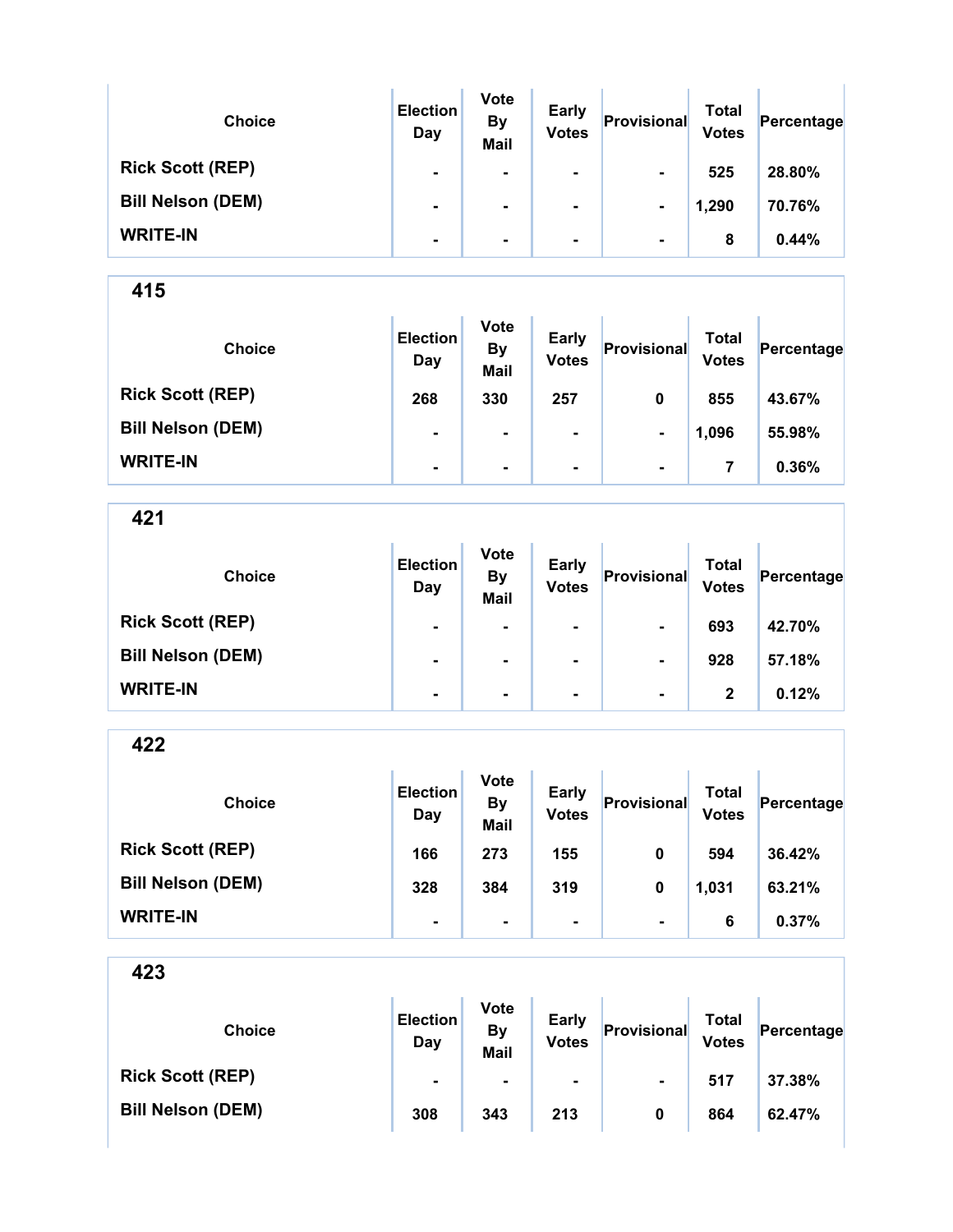| <b>Choice</b>            | <b>Election</b><br><b>Day</b> | <b>Vote</b><br><b>By</b><br><b>Mail</b> | <b>Early</b><br><b>Votes</b> | Provisional    | <b>Total</b><br><b>Votes</b> | Percentage |
|--------------------------|-------------------------------|-----------------------------------------|------------------------------|----------------|------------------------------|------------|
| <b>WRITE-IN</b>          | $\blacksquare$                | $\blacksquare$                          | $\blacksquare$               |                | $\mathbf{2}$                 | 0.14%      |
| 429                      |                               |                                         |                              |                |                              |            |
| <b>Choice</b>            | <b>Election</b><br><b>Day</b> | <b>Vote</b><br><b>By</b><br><b>Mail</b> | <b>Early</b><br><b>Votes</b> | Provisional    | <b>Total</b><br><b>Votes</b> | Percentage |
| <b>Rick Scott (REP)</b>  | 217                           | 232                                     | 173                          | 0              | 622                          | 37.45%     |
| <b>Bill Nelson (DEM)</b> | $\blacksquare$                | $\blacksquare$                          |                              | -              | 1,032                        | 62.13%     |
| <b>WRITE-IN</b>          | $\blacksquare$                | $\blacksquare$                          |                              | $\blacksquare$ | 7                            | 0.42%      |
| 430                      |                               |                                         |                              |                |                              |            |
| <b>Choice</b>            | <b>Election</b><br>Day        | <b>Vote</b><br><b>By</b><br><b>Mail</b> | <b>Early</b><br><b>Votes</b> | Provisional    | <b>Total</b><br><b>Votes</b> | Percentage |
| <b>Rick Scott (REP)</b>  | 85                            | 91                                      | 83                           | 0              | 259                          | 43.17%     |
| <b>Bill Nelson (DEM)</b> | 124                           | 116                                     | 97                           | 0              | 337                          | 56.17%     |
| <b>WRITE-IN</b>          | Ξ.                            | $\blacksquare$                          | $\blacksquare$               | $\blacksquare$ | 4                            | 0.67%      |
| 431                      |                               |                                         |                              |                |                              |            |
| <b>Choice</b>            | <b>Election</b><br><b>Day</b> | <b>Vote</b><br><b>By</b><br>Mail        | <b>Early</b><br><b>Votes</b> | Provisional    | <b>Total</b><br><b>Votes</b> | Percentage |
| <b>Rick Scott (REP)</b>  | -                             |                                         |                              | -              | 1,134                        | 48.54%     |
| <b>Bill Nelson (DEM)</b> |                               |                                         |                              |                | 1,198                        | 51.28%     |
| <b>WRITE-IN</b>          | $\blacksquare$                | Ξ.                                      | $\blacksquare$               | $\blacksquare$ | 4                            | 0.17%      |
| 433                      |                               |                                         |                              |                |                              |            |
| <b>Choice</b>            | <b>Election</b><br><b>Day</b> | <b>Vote</b><br><b>By</b><br><b>Mail</b> | <b>Early</b><br><b>Votes</b> | Provisional    | <b>Total</b><br><b>Votes</b> | Percentage |
| <b>Rick Scott (REP)</b>  |                               |                                         |                              |                | 443                          | 56.43%     |

Bill Nelson (DEM) - - - - - 341 43.44%

WRITE-IN - - - - 1 0.13%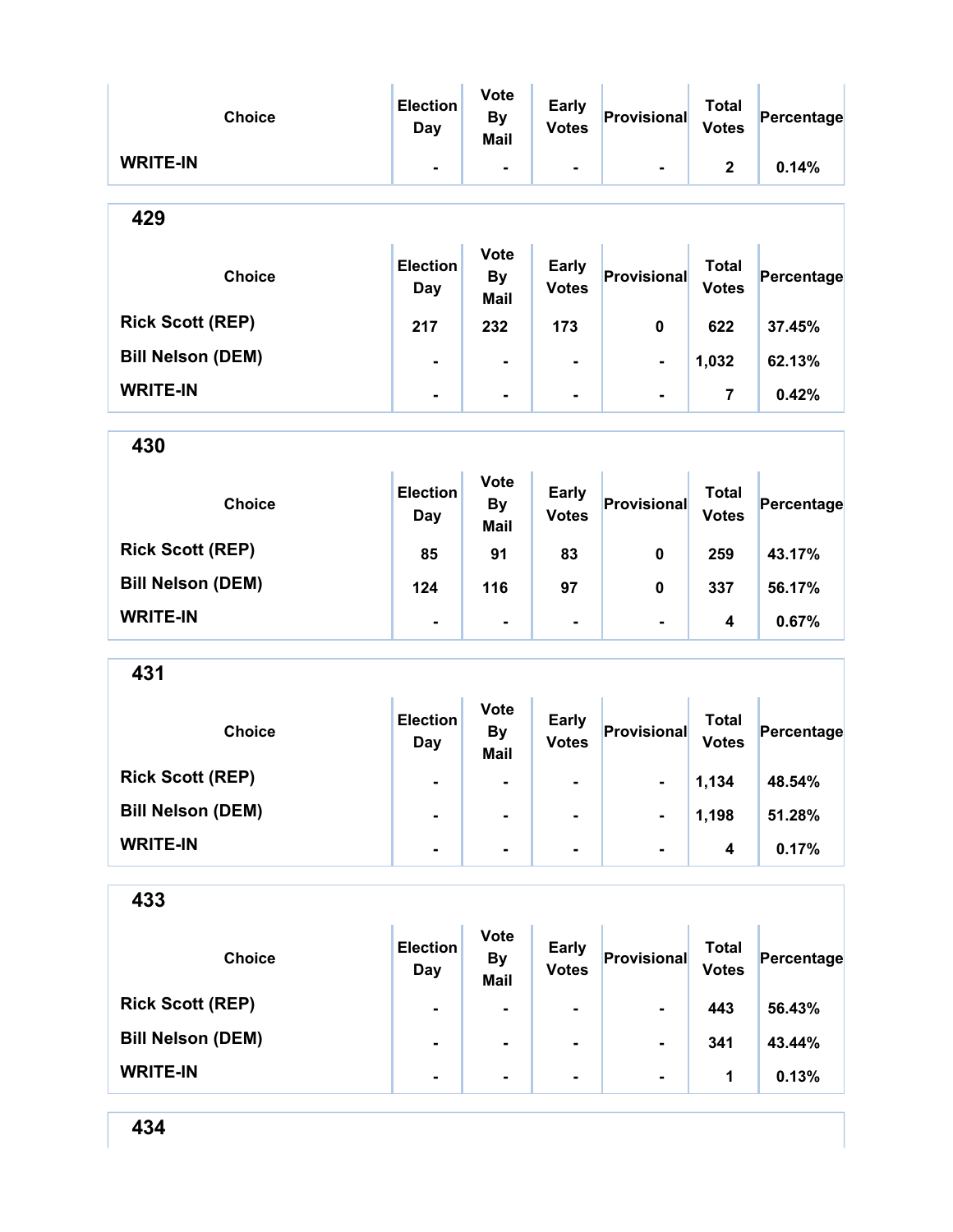| <b>Choice</b>            | <b>Election</b><br>Day | <b>Vote</b><br><b>By</b><br><b>Mail</b> | Early<br><b>Votes</b> | Provisional    | Total<br><b>Votes</b> | Percentage |
|--------------------------|------------------------|-----------------------------------------|-----------------------|----------------|-----------------------|------------|
| <b>Rick Scott (REP)</b>  | $\blacksquare$         | $\blacksquare$                          | $\blacksquare$        | $\blacksquare$ | 901                   | 40.26%     |
| <b>Bill Nelson (DEM)</b> | $\blacksquare$         |                                         |                       | $\blacksquare$ | 1,330                 | 59.43%     |
| <b>WRITE-IN</b>          | $\blacksquare$         | ۰.                                      |                       | $\blacksquare$ | 7                     | 0.31%      |

| <b>Choice</b>            | <b>Election</b><br>Day | <b>Vote</b><br><b>By</b><br><b>Mail</b> | <b>Early</b><br><b>Votes</b> | Provisional    | Total<br><b>Votes</b> | Percentage |
|--------------------------|------------------------|-----------------------------------------|------------------------------|----------------|-----------------------|------------|
| <b>Rick Scott (REP)</b>  | 252                    | 374                                     | 138                          | 0              | 764                   | 45.31%     |
| <b>Bill Nelson (DEM)</b> | $\blacksquare$         | $\blacksquare$                          | $\blacksquare$               | $\blacksquare$ | 917                   | 54.39%     |
| <b>WRITE-IN</b>          | $\blacksquare$         | $\blacksquare$                          | $\blacksquare$               | $\blacksquare$ | 5                     | 0.30%      |

454

| <b>Choice</b>            | <b>Election</b><br>Day | <b>Vote</b><br><b>By</b><br><b>Mail</b> | <b>Early</b><br><b>Votes</b> | Provisional    | Total<br><b>Votes</b> | Percentage |
|--------------------------|------------------------|-----------------------------------------|------------------------------|----------------|-----------------------|------------|
| <b>Rick Scott (REP)</b>  | 194                    | 213                                     | 108                          | 0              | 515                   | 37.87%     |
| <b>Bill Nelson (DEM)</b> | 294                    | 304                                     | 242                          | 0              | 840                   | 61.76%     |
| <b>WRITE-IN</b>          | $\blacksquare$         | $\blacksquare$                          | ۰                            | $\blacksquare$ | 5                     | 0.37%      |

455 Choice **Election** Day Vote By Mail Early Early Provisional Total<br>Votes Provisional Votes  $Percentage$ Rick Scott (REP) - - - - - - - - 441 43.84% Bill Nelson (DEM) 243 175 144 0 562 55.86% WRITE-IN - - - - 3 0.30%

| <b>Choice</b>            | <b>Election</b><br>Day | <b>Vote</b><br>By<br>Mail | <b>Early</b><br><b>Votes</b> | Provisional | Total<br><b>Votes</b> | Percentage |
|--------------------------|------------------------|---------------------------|------------------------------|-------------|-----------------------|------------|
| <b>Rick Scott (REP)</b>  | 298                    | 285                       | 107                          | 0           | 690                   | 47.07%     |
| <b>Bill Nelson (DEM)</b> | 385                    | 266                       | 119                          | 0           | 770                   | 52.52%     |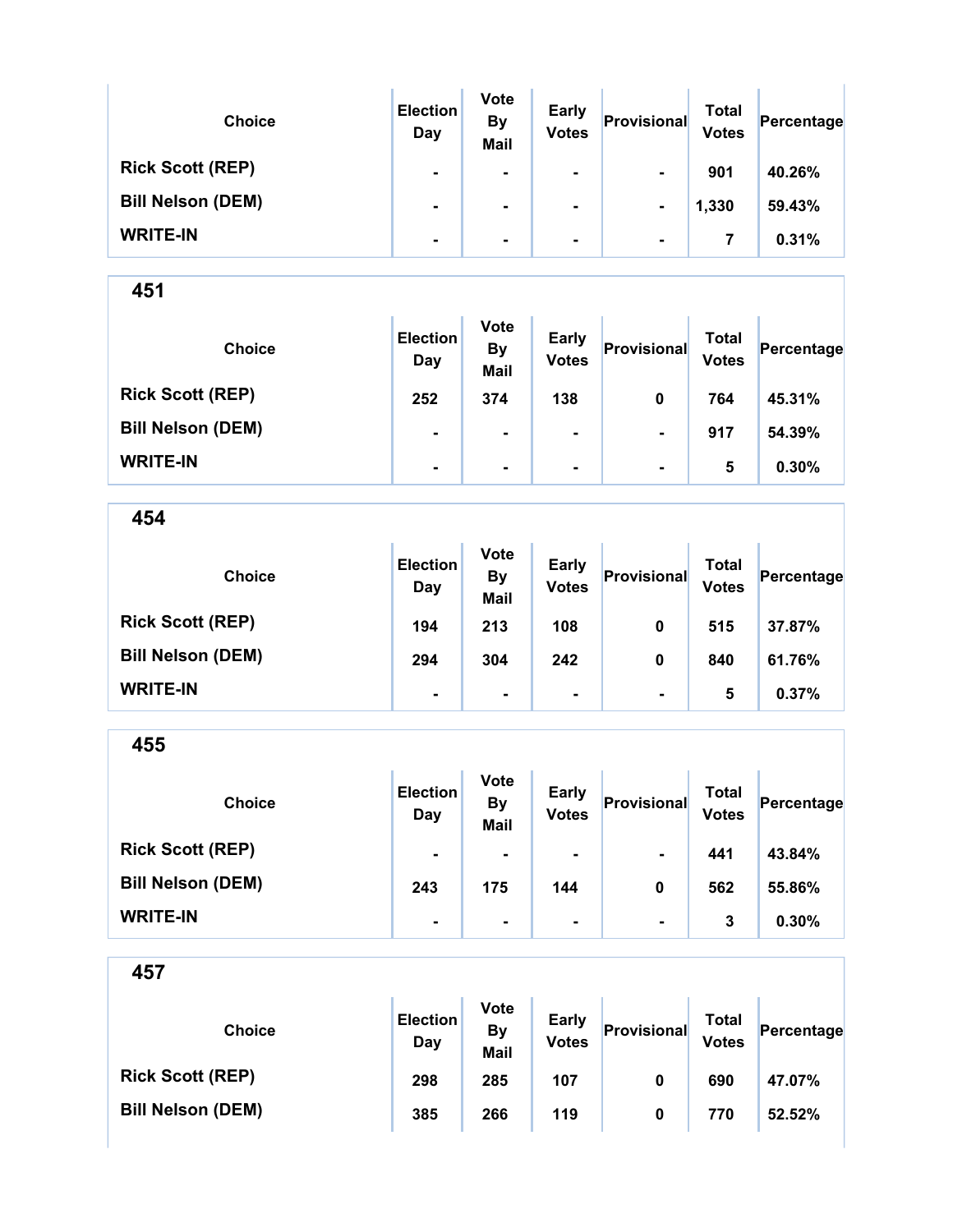| <b>Choice</b>            | <b>Election</b><br><b>Day</b> | <b>Vote</b><br><b>By</b><br>Mail        | <b>Early</b><br><b>Votes</b> | Provisional    | <b>Total</b><br><b>Votes</b> | Percentage |
|--------------------------|-------------------------------|-----------------------------------------|------------------------------|----------------|------------------------------|------------|
| <b>WRITE-IN</b>          | $\blacksquare$                | $\overline{\phantom{a}}$                | $\blacksquare$               | $\blacksquare$ | 6                            | 0.41%      |
| 459                      |                               |                                         |                              |                |                              |            |
| <b>Choice</b>            | <b>Election</b><br><b>Day</b> | <b>Vote</b><br><b>By</b><br><b>Mail</b> | <b>Early</b><br><b>Votes</b> | Provisional    | <b>Total</b><br><b>Votes</b> | Percentage |
| <b>Rick Scott (REP)</b>  |                               | $\blacksquare$                          |                              | ۰              | 760                          | 34.69%     |
| <b>Bill Nelson (DEM)</b> | 481                           | 449                                     | 492                          | 0              | 1,422                        | 64.90%     |
| <b>WRITE-IN</b>          | -                             | $\blacksquare$                          |                              | $\blacksquare$ | 9                            | 0.41%      |
| 461                      |                               |                                         |                              |                |                              |            |
| <b>Choice</b>            | <b>Election</b><br><b>Day</b> | <b>Vote</b><br><b>By</b><br><b>Mail</b> | <b>Early</b><br><b>Votes</b> | Provisional    | <b>Total</b><br><b>Votes</b> | Percentage |
| <b>Rick Scott (REP)</b>  |                               |                                         |                              |                | 274                          | 42.88%     |
| <b>Bill Nelson (DEM)</b> | 121                           | 138                                     | 102                          | 0              | 361                          | 56.49%     |
| <b>WRITE-IN</b>          |                               | $\blacksquare$                          |                              | $\blacksquare$ | 4                            | 0.63%      |
| 462                      |                               |                                         |                              |                |                              |            |
| <b>Choice</b>            | <b>Election</b><br>Day        | Vote<br><b>By</b><br><b>Mail</b>        | <b>Early</b><br><b>Votes</b> | Provisional    | <b>Total</b><br><b>Votes</b> | Percentage |
| <b>Rick Scott (REP)</b>  | 40                            | 63                                      | 11                           | 0              | 114                          | 52.29%     |
| <b>Bill Nelson (DEM)</b> | 32                            | 51                                      | 21                           | $\pmb{0}$      | 104                          | 47.71%     |
| <b>WRITE-IN</b>          | $\pmb{0}$                     | $\pmb{0}$                               | $\mathbf 0$                  | 0              | 0                            | 0.00%      |
| 463                      |                               |                                         |                              |                |                              |            |
| <b>Choice</b>            | <b>Election</b><br><b>Day</b> | <b>Vote</b><br><b>By</b><br><b>Mail</b> | <b>Early</b><br><b>Votes</b> | Provisional    | <b>Total</b><br><b>Votes</b> | Percentage |
| <b>Rick Scott (REP)</b>  | 74                            | 105                                     | 58                           | 0              | 237                          | 26.75%     |
| <b>Bill Nelson (DEM)</b> | 208                           | 226                                     | 213                          | 0              | 647                          | 73.02%     |
| <b>WRITE-IN</b>          | -                             | ۰                                       | ۰                            | $\blacksquare$ | $\mathbf 2$                  | 0.23%      |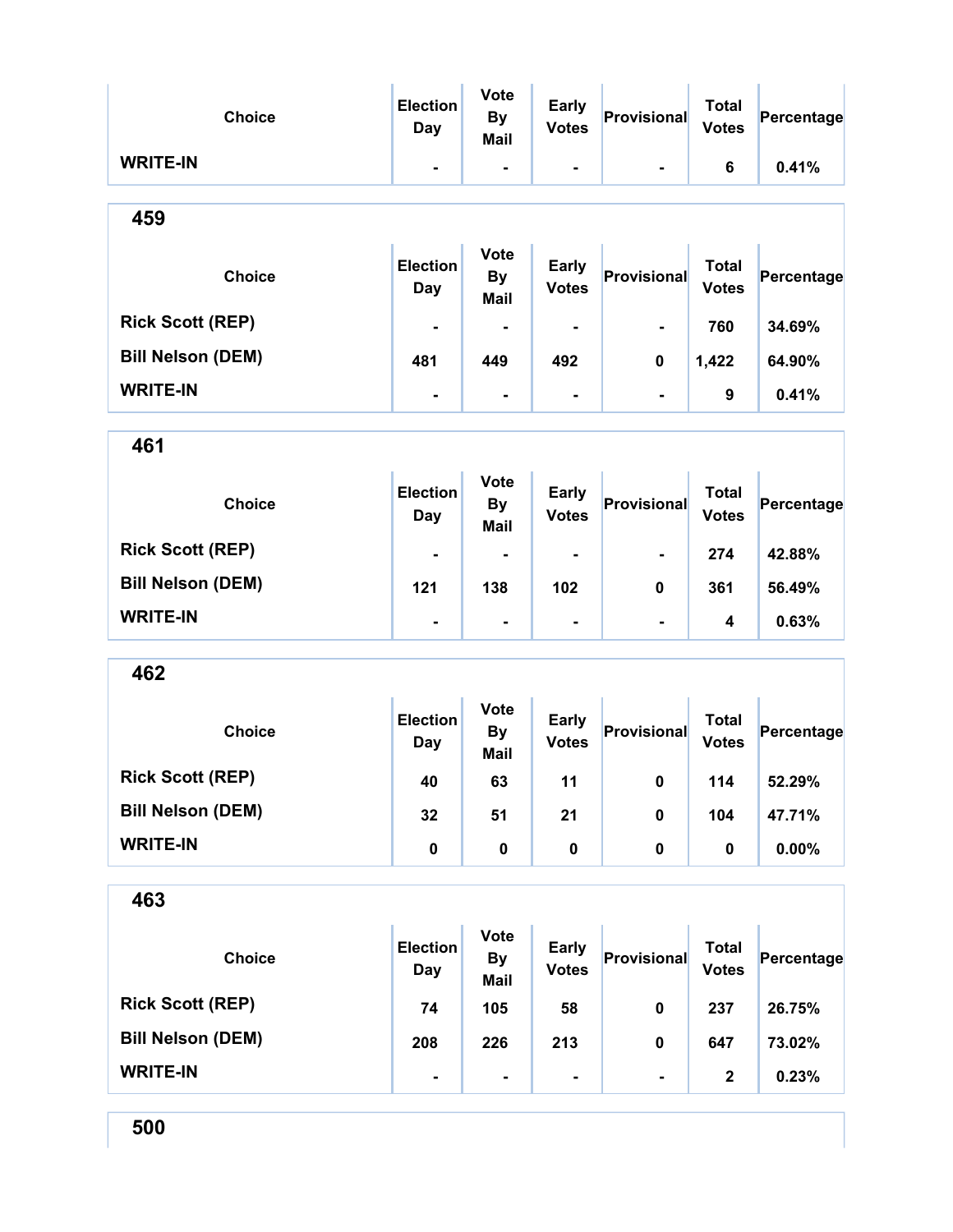| <b>Choice</b>            | <b>Election</b><br>Day | <b>Vote</b><br><b>By</b><br><b>Mail</b> | <b>Early</b><br><b>Votes</b> | Provisional    | Total<br><b>Votes</b> | Percentage |
|--------------------------|------------------------|-----------------------------------------|------------------------------|----------------|-----------------------|------------|
| <b>Rick Scott (REP)</b>  | $\blacksquare$         | $\blacksquare$                          | ۰                            | $\blacksquare$ | 1,795                 | 52.29%     |
| <b>Bill Nelson (DEM)</b> | $\blacksquare$         | ۰                                       |                              | $\blacksquare$ | 1,634                 | 47.60%     |
| <b>WRITE-IN</b>          | $\blacksquare$         | ۰.                                      |                              | $\blacksquare$ | 4                     | 0.12%      |

| <b>Choice</b>            | <b>Election</b><br>Day | <b>Vote</b><br><b>By</b><br><b>Mail</b> | <b>Early</b><br><b>Votes</b> | Provisional    | Total<br><b>Votes</b> | Percentage |
|--------------------------|------------------------|-----------------------------------------|------------------------------|----------------|-----------------------|------------|
| <b>Rick Scott (REP)</b>  | 148                    | 199                                     | 186                          | 0              | 533                   | 47.17%     |
| <b>Bill Nelson (DEM)</b> | 152                    | 232                                     | 207                          | 0              | 591                   | 52.30%     |
| <b>WRITE-IN</b>          | $\blacksquare$         | $\blacksquare$                          | $\blacksquare$               | $\blacksquare$ | 6                     | 0.53%      |

502

| <b>Choice</b>            | <b>Election</b><br>Day | <b>Vote</b><br><b>By</b><br><b>Mail</b> | <b>Early</b><br><b>Votes</b> | Provisional    | Total<br><b>Votes</b> | Percentage |
|--------------------------|------------------------|-----------------------------------------|------------------------------|----------------|-----------------------|------------|
| <b>Rick Scott (REP)</b>  | 126                    | 117                                     | 94                           | 0              | 337                   | 43.54%     |
| <b>Bill Nelson (DEM)</b> | 143                    | 183                                     | 108                          | 0              | 434                   | 56.07%     |
| <b>WRITE-IN</b>          | $\blacksquare$         | $\blacksquare$                          | ۰                            | $\blacksquare$ | 3                     | 0.39%      |

503 Choice **Election** Day Vote By Mail Early Early **Provisional** Total Votes Percentage Rick Scott (REP) 306 394 189 0 889 40.05% Bill Nelson (DEM) 420 420 557 346 0 1,323 59.59% WRITE-IN - - - - 8 0.36%

504 Choice **Election** Day Vote By Mail Early Early **Provisional** Total Votes Percentage Rick Scott (REP) 246 238 131 0 615 32.56% Bill Nelson (DEM) - - - - - - - - - - - - - - 1,268 67.13%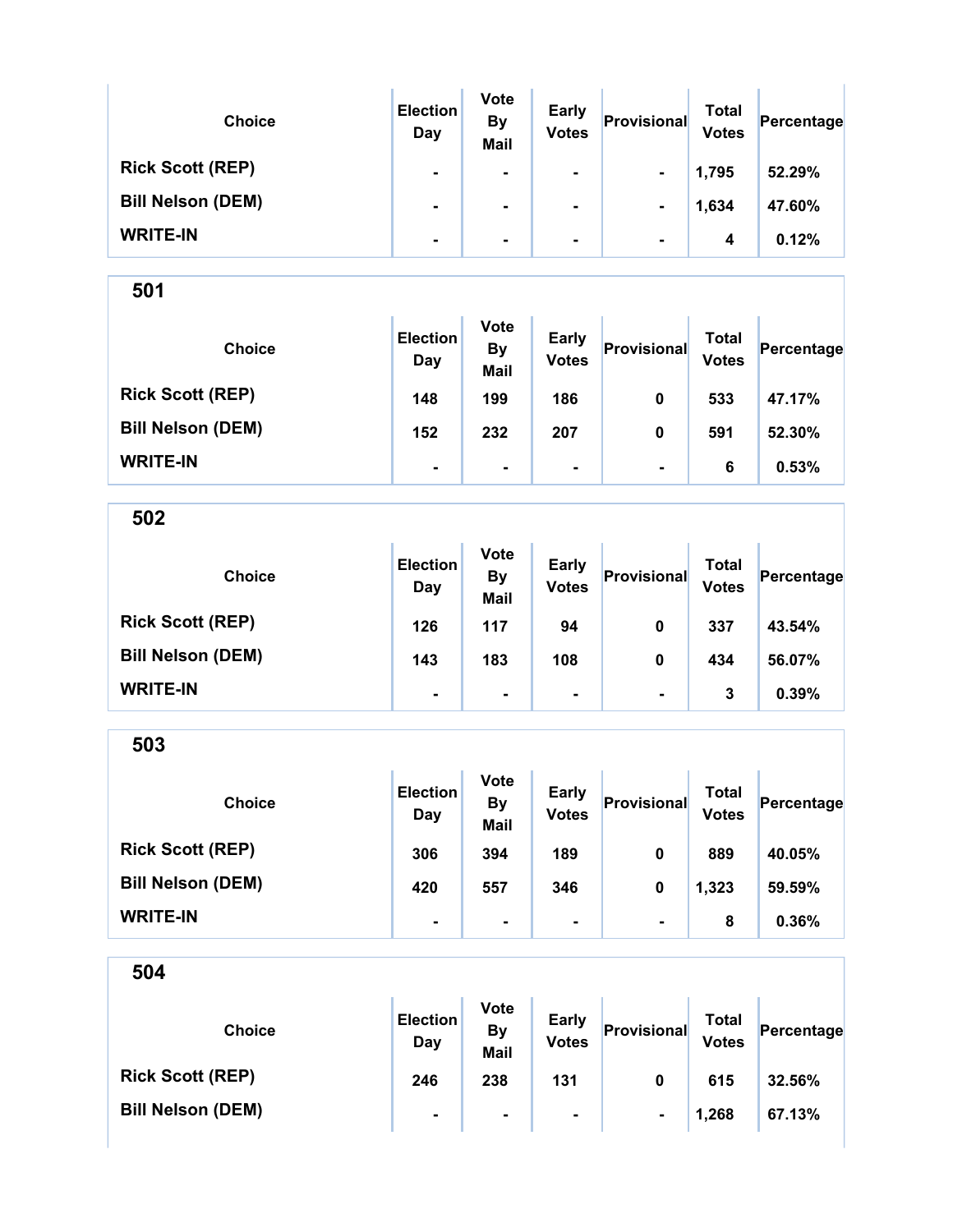| <b>Choice</b>            | <b>Election</b><br><b>Day</b> | <b>Vote</b><br><b>By</b><br><b>Mail</b> | <b>Early</b><br><b>Votes</b> | Provisional    | <b>Total</b><br><b>Votes</b> | Percentage |
|--------------------------|-------------------------------|-----------------------------------------|------------------------------|----------------|------------------------------|------------|
| <b>WRITE-IN</b>          | ۰                             | ۰                                       | ۰                            |                | 6                            | 0.32%      |
| 505                      |                               |                                         |                              |                |                              |            |
| <b>Choice</b>            | <b>Election</b><br><b>Day</b> | <b>Vote</b><br><b>By</b><br><b>Mail</b> | <b>Early</b><br><b>Votes</b> | Provisional    | <b>Total</b><br><b>Votes</b> | Percentage |
| <b>Rick Scott (REP)</b>  | 426                           | 383                                     | 225                          | 0              | 1,034                        | 40.06%     |
| <b>Bill Nelson (DEM)</b> | $\blacksquare$                | ۰                                       |                              | $\blacksquare$ | 1,535                        | 59.47%     |
| <b>WRITE-IN</b>          | $\blacksquare$                | $\blacksquare$                          |                              | $\blacksquare$ | 12                           | 0.46%      |
| 506                      |                               |                                         |                              |                |                              |            |
| <b>Choice</b>            | <b>Election</b><br><b>Day</b> | <b>Vote</b><br><b>By</b><br><b>Mail</b> | <b>Early</b><br><b>Votes</b> | Provisional    | <b>Total</b><br><b>Votes</b> | Percentage |
| <b>Rick Scott (REP)</b>  | 129                           | 148                                     | 228                          | 0              | 505                          | 52.82%     |
| <b>Bill Nelson (DEM)</b> |                               | $\blacksquare$                          |                              |                | 448                          | 46.86%     |
| <b>WRITE-IN</b>          | ٠.                            | $\blacksquare$                          | ۰                            | $\blacksquare$ | 3                            | 0.31%      |
| 507                      |                               |                                         |                              |                |                              |            |
| <b>Choice</b>            | <b>Election</b><br><b>Day</b> | <b>Vote</b><br><b>By</b><br><b>Mail</b> | <b>Early</b><br><b>Votes</b> | Provisional    | <b>Total</b><br><b>Votes</b> | Percentage |
| <b>Rick Scott (REP)</b>  | 236                           | 271                                     | 234                          | $\pmb{0}$      | 741                          | 46.37%     |
| <b>Bill Nelson (DEM)</b> |                               |                                         |                              | -              | 849                          | 53.13%     |
| <b>WRITE-IN</b>          | ۰                             |                                         |                              | $\blacksquare$ | 8                            | 0.50%      |
| 508                      |                               |                                         |                              |                |                              |            |
| <b>Choice</b>            | <b>Election</b><br>Day        | <b>Vote</b><br><b>By</b><br><b>Mail</b> | <b>Early</b><br><b>Votes</b> | Provisional    | <b>Total</b><br><b>Votes</b> | Percentage |
| <b>Rick Scott (REP)</b>  | $\blacksquare$                | $\blacksquare$                          |                              | ۰.             | 1,146                        | 52.91%     |
| <b>Bill Nelson (DEM)</b> |                               |                                         |                              |                | 1,016                        | 46.91%     |
| <b>WRITE-IN</b>          | ۰                             |                                         |                              | $\blacksquare$ | 4                            | 0.18%      |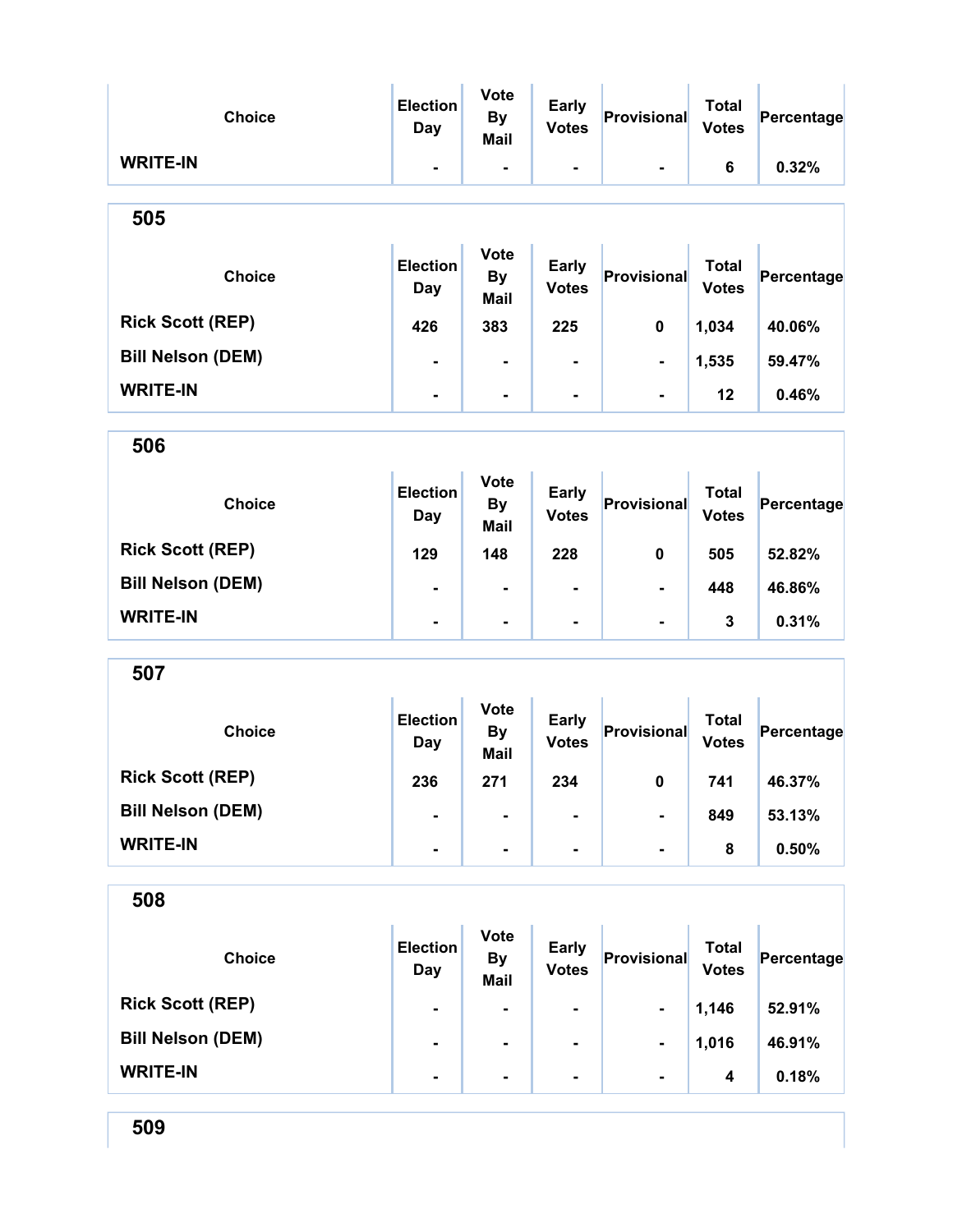| <b>Choice</b>            | <b>Election</b><br>Day | <b>Vote</b><br><b>By</b><br><b>Mail</b> | <b>Early</b><br><b>Votes</b> | Provisional    | Total<br><b>Votes</b> | Percentage |
|--------------------------|------------------------|-----------------------------------------|------------------------------|----------------|-----------------------|------------|
| <b>Rick Scott (REP)</b>  | $\blacksquare$         | ۰                                       | $\blacksquare$               | $\blacksquare$ | 604                   | 51.06%     |
| <b>Bill Nelson (DEM)</b> | $\blacksquare$         | ۰                                       |                              | $\blacksquare$ | 576                   | 48.69%     |
| <b>WRITE-IN</b>          | $\blacksquare$         | ۰                                       | $\blacksquare$               | $\blacksquare$ | 3                     | 0.25%      |

Ŷ.

510

| <b>Choice</b>            | <b>Election</b><br>Day | <b>Vote</b><br><b>By</b><br><b>Mail</b> | <b>Early</b><br><b>Votes</b> | Provisional    | <b>Total</b><br><b>Votes</b> | Percentage |
|--------------------------|------------------------|-----------------------------------------|------------------------------|----------------|------------------------------|------------|
| <b>Rick Scott (REP)</b>  | $\blacksquare$         | $\blacksquare$                          | $\blacksquare$               | $\blacksquare$ | 939                          | 54.09%     |
| <b>Bill Nelson (DEM)</b> | 183                    | 353                                     | 257                          | 0              | 793                          | 45.68%     |
| <b>WRITE-IN</b>          | $\blacksquare$         | $\blacksquare$                          | $\blacksquare$               | $\blacksquare$ | 4                            | 0.23%      |

511

| <b>Choice</b>            | <b>Election</b><br>Day | <b>Vote</b><br><b>By</b><br><b>Mail</b> | <b>Early</b><br><b>Votes</b> | Provisional    | Total<br><b>Votes</b> | Percentage |
|--------------------------|------------------------|-----------------------------------------|------------------------------|----------------|-----------------------|------------|
| <b>Rick Scott (REP)</b>  | 269                    | 319                                     | 220                          | 0              | 808                   | 44.81%     |
| <b>Bill Nelson (DEM)</b> | 291                    | 415                                     | 282                          | 0              | 988                   | 54.80%     |
| <b>WRITE-IN</b>          | $\blacksquare$         | ۰                                       | ۰                            | $\blacksquare$ | 7                     | 0.39%      |

512

| <b>Choice</b>            | <b>Election</b><br>Day | <b>Vote</b><br><b>By</b><br><b>Mail</b> | <b>Early</b><br><b>Votes</b> | Provisional    | <b>Total</b><br><b>Votes</b> | Percentage |
|--------------------------|------------------------|-----------------------------------------|------------------------------|----------------|------------------------------|------------|
| <b>Rick Scott (REP)</b>  | 94                     | 112                                     | 149                          | 0              | 355                          | 43.61%     |
| <b>Bill Nelson (DEM)</b> | 95                     | 129                                     | 233                          | 0              | 457                          | 56.14%     |
| <b>WRITE-IN</b>          | $\blacksquare$         | $\blacksquare$                          | ۰.                           | $\blacksquare$ | 2                            | 0.25%      |

| <b>Choice</b>            | <b>Election</b><br>Day | <b>Vote</b><br>By<br>Mail | <b>Early</b><br><b>Votes</b> | Provisional    | Total<br><b>Votes</b> | Percentage |
|--------------------------|------------------------|---------------------------|------------------------------|----------------|-----------------------|------------|
| <b>Rick Scott (REP)</b>  | $\blacksquare$         | $\blacksquare$            | $\blacksquare$               | $\blacksquare$ | 393                   | 54.97%     |
| <b>Bill Nelson (DEM)</b> | 82                     | 137                       | 102                          | 0              | 321                   | 44.90%     |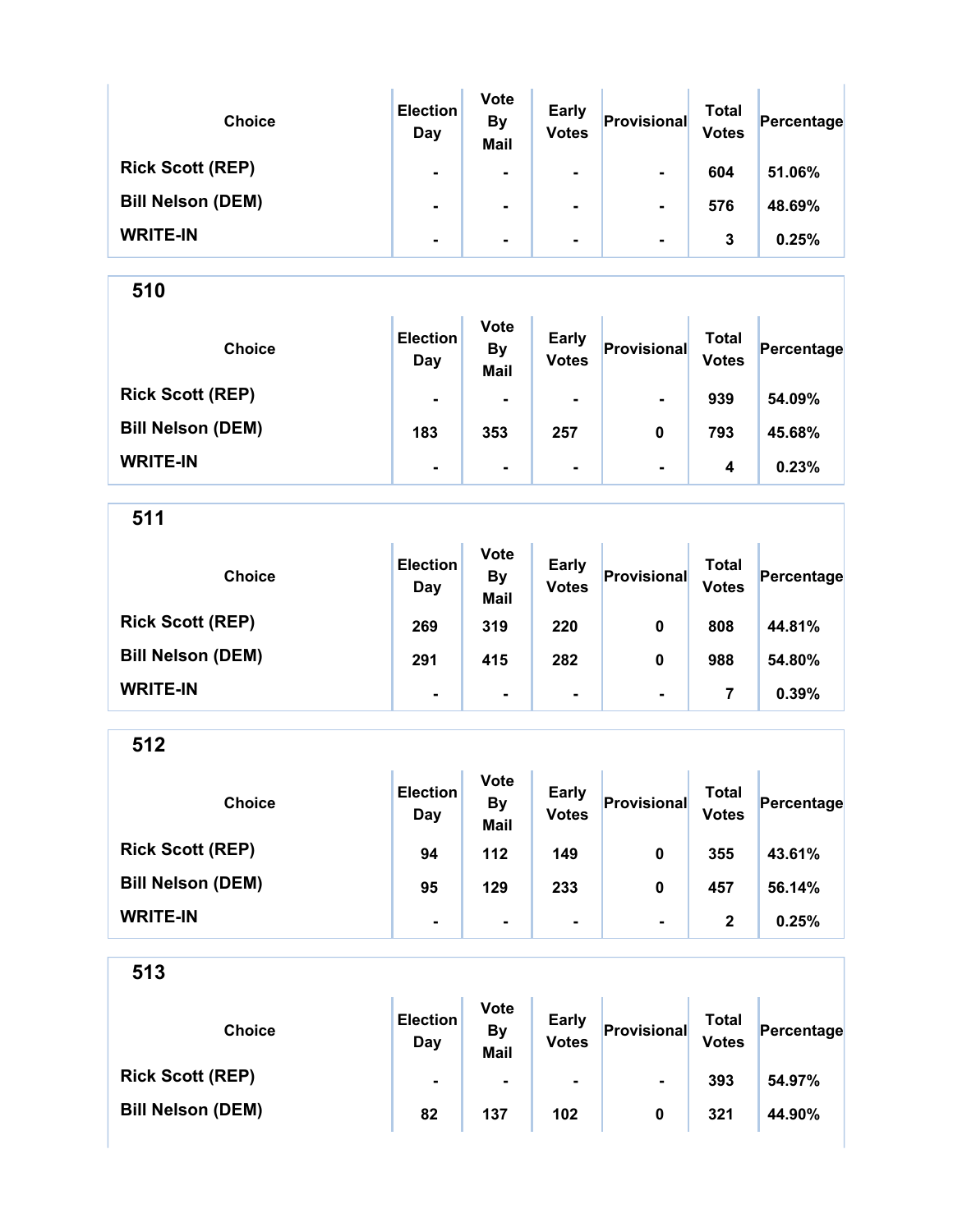| <b>Choice</b>            | <b>Election</b><br><b>Day</b> | <b>Vote</b><br><b>By</b><br>Mail        | <b>Early</b><br><b>Votes</b> | Provisional    | <b>Total</b><br><b>Votes</b> | Percentage |  |  |
|--------------------------|-------------------------------|-----------------------------------------|------------------------------|----------------|------------------------------|------------|--|--|
| <b>WRITE-IN</b>          |                               | $\blacksquare$                          | $\blacksquare$               | $\blacksquare$ | 1                            | 0.14%      |  |  |
| 514                      |                               |                                         |                              |                |                              |            |  |  |
| <b>Choice</b>            | <b>Election</b><br>Day        | <b>Vote</b><br><b>By</b><br><b>Mail</b> | <b>Early</b><br><b>Votes</b> | Provisional    | <b>Total</b><br><b>Votes</b> | Percentage |  |  |
| <b>Rick Scott (REP)</b>  | 176                           | 296                                     | 219                          | $\mathbf 0$    | 691                          | 54.15%     |  |  |
| <b>Bill Nelson (DEM)</b> | 102                           | 268                                     | 211                          | 0              | 581                          | 45.53%     |  |  |
| <b>WRITE-IN</b>          | -                             | ۰                                       | $\blacksquare$               | $\blacksquare$ | 4                            | 0.31%      |  |  |
| 516                      |                               |                                         |                              |                |                              |            |  |  |
| <b>Choice</b>            | <b>Election</b><br>Day        | <b>Vote</b><br><b>By</b><br><b>Mail</b> | <b>Early</b><br><b>Votes</b> | Provisional    | <b>Total</b><br><b>Votes</b> | Percentage |  |  |
| <b>Rick Scott (REP)</b>  | 217                           | 365                                     | 245                          | $\mathbf 0$    | 827                          | 50.15%     |  |  |
| <b>Bill Nelson (DEM)</b> | 188                           | 333                                     | 297                          | 0              | 818                          | 49.61%     |  |  |
| <b>WRITE-IN</b>          | $\blacksquare$                | $\blacksquare$                          | $\blacksquare$               | $\blacksquare$ | 4                            | 0.24%      |  |  |
| 517                      |                               |                                         |                              |                |                              |            |  |  |
| <b>Choice</b>            | <b>Election</b><br>Day        | <b>Vote</b><br><b>By</b><br><b>Mail</b> | <b>Early</b><br><b>Votes</b> | Provisional    | <b>Total</b><br><b>Votes</b> | Percentage |  |  |
| <b>Rick Scott (REP)</b>  | 164                           | 220                                     | 243                          | $\mathbf 0$    | 627                          | 50.44%     |  |  |
| <b>Bill Nelson (DEM)</b> | 139                           | 238                                     | 237                          | $\mathbf 0$    | 614                          | 49.40%     |  |  |
| <b>WRITE-IN</b>          |                               | $\blacksquare$                          |                              |                | $\mathbf{2}$                 | 0.16%      |  |  |
| 518                      |                               |                                         |                              |                |                              |            |  |  |
| <b>Choice</b>            | <b>Election</b><br><b>Day</b> | <b>Vote</b><br><b>By</b><br><b>Mail</b> | <b>Early</b><br><b>Votes</b> | Provisional    | <b>Total</b><br><b>Votes</b> | Percentage |  |  |
| <b>Rick Scott (REP)</b>  | 93                            | 143                                     | 146                          | $\pmb{0}$      | 382                          | 69.71%     |  |  |
| <b>Bill Nelson (DEM)</b> | 36                            | 68                                      | 59                           | 0              | 163                          | 29.74%     |  |  |
| <b>WRITE-IN</b>          |                               | ٠                                       | $\blacksquare$               | $\blacksquare$ | 3                            | 0.55%      |  |  |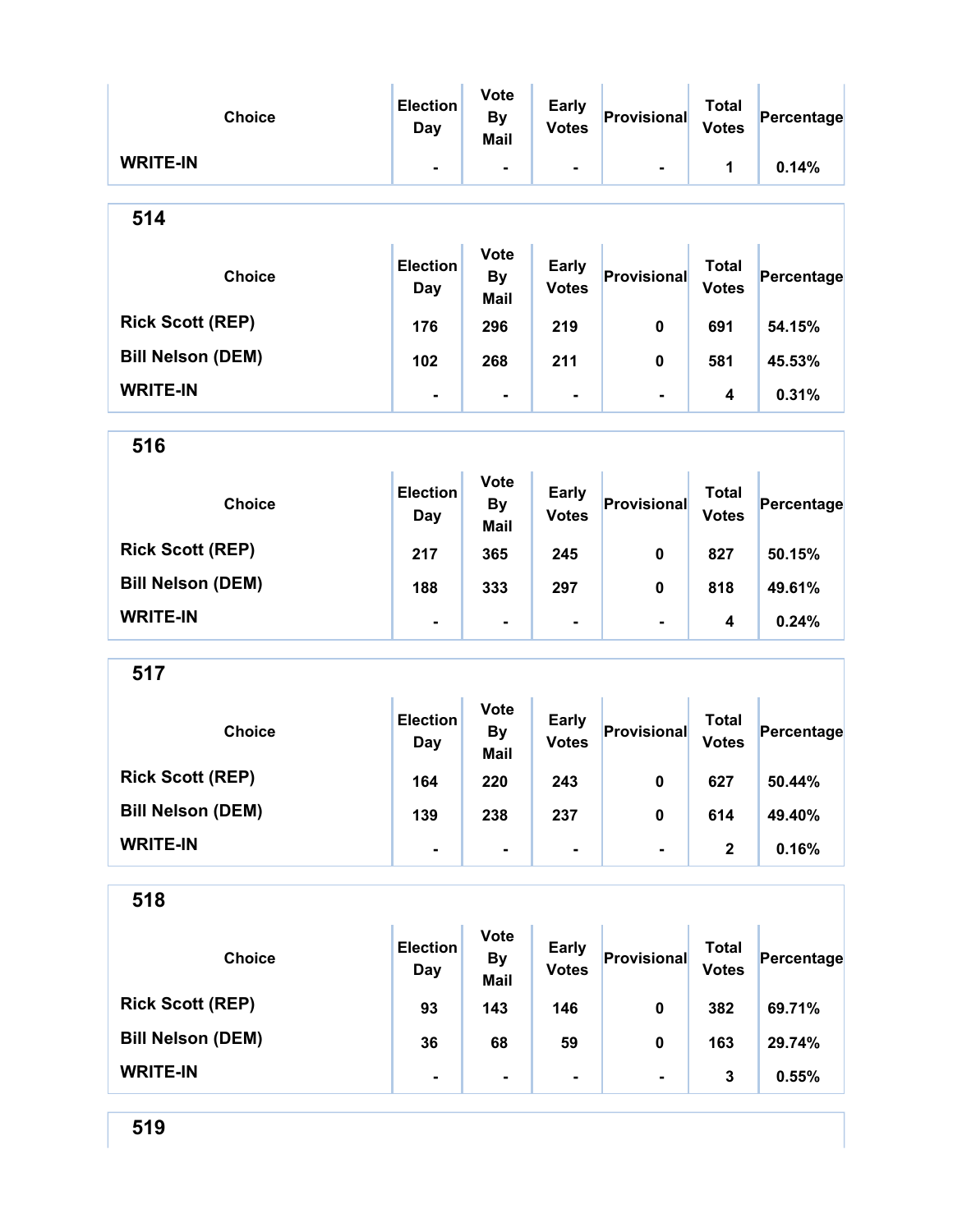| <b>Choice</b>            | <b>Election</b><br>Day | <b>Vote</b><br><b>By</b><br><b>Mail</b> | <b>Early</b><br><b>Votes</b> | Provisional    | Total<br><b>Votes</b> | Percentage |  |
|--------------------------|------------------------|-----------------------------------------|------------------------------|----------------|-----------------------|------------|--|
| <b>Rick Scott (REP)</b>  | 281                    | 225                                     | 234                          | 0              | 740                   | 48.02%     |  |
| <b>Bill Nelson (DEM)</b> | ۰                      |                                         |                              | $\blacksquare$ | 798                   | 51.78%     |  |
| <b>WRITE-IN</b>          | $\blacksquare$         | ۰.                                      | ۰.                           | $\blacksquare$ | 3                     | 0.19%      |  |

| <b>Choice</b>            | <b>Election</b><br>Day | <b>Vote</b><br><b>By</b><br><b>Mail</b> | <b>Early</b><br><b>Votes</b> | Provisional    | Total<br><b>Votes</b> | Percentage |
|--------------------------|------------------------|-----------------------------------------|------------------------------|----------------|-----------------------|------------|
| <b>Rick Scott (REP)</b>  | 117                    | 132                                     | 104                          | 0              | 353                   | 42.79%     |
| <b>Bill Nelson (DEM)</b> | 119                    | 187                                     | 165                          | 0              | 471                   | 57.09%     |
| <b>WRITE-IN</b>          | $\blacksquare$         | $\blacksquare$                          | ۰.                           | $\blacksquare$ | 1                     | 0.12%      |

521

| <b>Choice</b>            | <b>Election</b><br>Day | <b>Vote</b><br><b>By</b><br><b>Mail</b> | <b>Early</b><br><b>Votes</b> | Provisional    | <b>Total</b><br><b>Votes</b> | Percentage |
|--------------------------|------------------------|-----------------------------------------|------------------------------|----------------|------------------------------|------------|
| <b>Rick Scott (REP)</b>  | 314                    | 315                                     | 312                          | 0              | 941                          | 50.92%     |
| <b>Bill Nelson (DEM)</b> | ۰                      | $\blacksquare$                          | $\blacksquare$               | $\blacksquare$ | 897                          | 48.54%     |
| <b>WRITE-IN</b>          | ۰                      | $\blacksquare$                          | $\blacksquare$               | $\blacksquare$ | 10                           | 0.54%      |

522

| <b>Choice</b>            | <b>Election</b><br>Day | <b>Vote</b><br><b>By</b><br><b>Mail</b> | <b>Early</b><br><b>Votes</b> | Provisional    | <b>Total</b><br><b>Votes</b> | Percentage |
|--------------------------|------------------------|-----------------------------------------|------------------------------|----------------|------------------------------|------------|
| <b>Rick Scott (REP)</b>  | 131                    | 185                                     | 145                          | 0              | 461                          | 52.99%     |
| <b>Bill Nelson (DEM)</b> | 83                     | 176                                     | 145                          | 0              | 404                          | 46.44%     |
| <b>WRITE-IN</b>          | ۰                      |                                         |                              | $\blacksquare$ | 5                            | 0.57%      |

| <b>Choice</b>            | <b>Election</b><br>Day | <b>Vote</b><br>By<br>Mail | <b>Early</b><br><b>Votes</b> | Provisional    | Total<br><b>Votes</b> | Percentage |
|--------------------------|------------------------|---------------------------|------------------------------|----------------|-----------------------|------------|
| <b>Rick Scott (REP)</b>  | $\blacksquare$         | $\blacksquare$            | $\blacksquare$               | $\blacksquare$ | 958                   | 45.00%     |
| <b>Bill Nelson (DEM)</b> | 320                    | 460                       | 384                          |                | 1,164                 | 54.67%     |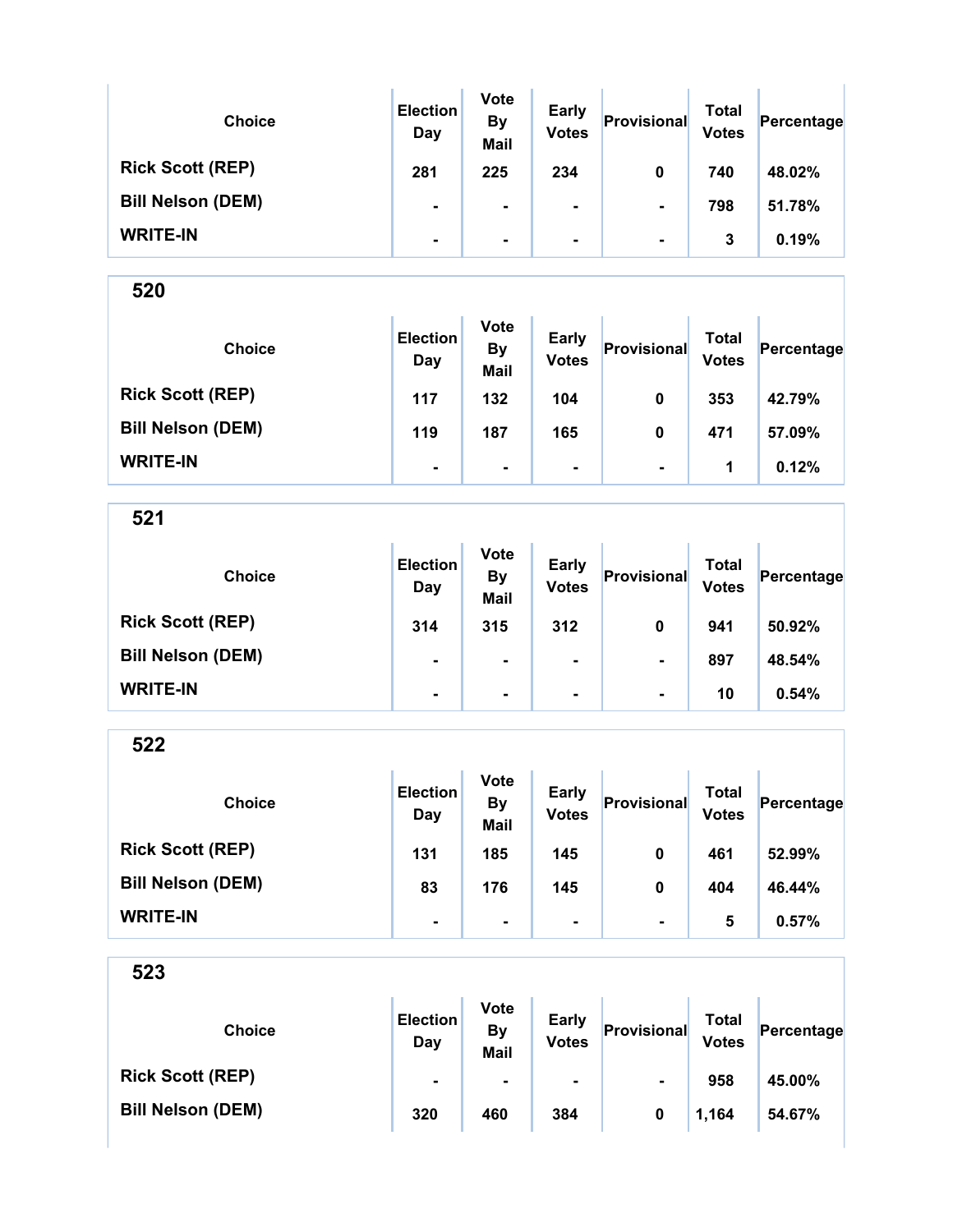| <b>Choice</b>            | <b>Election</b><br><b>Day</b> | <b>Vote</b><br><b>By</b><br><b>Mail</b> | <b>Early</b><br><b>Votes</b> | Provisional    | <b>Total</b><br><b>Votes</b> | Percentage |
|--------------------------|-------------------------------|-----------------------------------------|------------------------------|----------------|------------------------------|------------|
| <b>WRITE-IN</b>          | ٠.                            | $\blacksquare$                          | -                            | $\blacksquare$ | 7                            | 0.33%      |
| 524                      |                               |                                         |                              |                |                              |            |
| <b>Choice</b>            | <b>Election</b><br>Day        | <b>Vote</b><br><b>By</b><br><b>Mail</b> | <b>Early</b><br><b>Votes</b> | Provisional    | <b>Total</b><br><b>Votes</b> | Percentage |
| <b>Rick Scott (REP)</b>  | 177                           | 162                                     | 130                          | 0              | 469                          | 44.54%     |
| <b>Bill Nelson (DEM)</b> | $\blacksquare$                | $\blacksquare$                          |                              | $\blacksquare$ | 579                          | 54.99%     |
| <b>WRITE-IN</b>          | $\blacksquare$                | $\blacksquare$                          |                              | $\blacksquare$ | 5                            | 0.47%      |
| 525                      |                               |                                         |                              |                |                              |            |
| <b>Choice</b>            | <b>Election</b><br>Day        | <b>Vote</b><br><b>By</b><br><b>Mail</b> | <b>Early</b><br><b>Votes</b> | Provisional    | <b>Total</b><br><b>Votes</b> | Percentage |
| <b>Rick Scott (REP)</b>  | 428                           | 492                                     | 445                          | 0              | 1,365                        | 50.93%     |
| <b>Bill Nelson (DEM)</b> | 379                           | 474                                     | 454                          | 0              | 1,307                        | 48.77%     |
| <b>WRITE-IN</b>          | $\blacksquare$                | $\blacksquare$                          | $\blacksquare$               | $\blacksquare$ | 8                            | 0.30%      |
| 526                      |                               |                                         |                              |                |                              |            |
| <b>Choice</b>            | <b>Election</b><br><b>Day</b> | <b>Vote</b><br><b>By</b><br><b>Mail</b> | <b>Early</b><br><b>Votes</b> | Provisional    | <b>Total</b><br><b>Votes</b> | Percentage |
| <b>Rick Scott (REP)</b>  | 220                           | 232                                     | 234                          | $\mathbf{0}$   | 686                          | 58.53%     |
| <b>Bill Nelson (DEM)</b> | 105                           | 187                                     | 190                          | 0              | 482                          | 41.13%     |
| <b>WRITE-IN</b>          | $\blacksquare$                | $\blacksquare$                          | -                            | $\blacksquare$ | 4                            | 0.34%      |
| 527                      |                               |                                         |                              |                |                              |            |
| <b>Choice</b>            | <b>Election</b><br><b>Day</b> | <b>Vote</b><br><b>By</b><br><b>Mail</b> | <b>Early</b><br><b>Votes</b> | Provisional    | <b>Total</b><br><b>Votes</b> | Percentage |
| <b>Rick Scott (REP)</b>  |                               |                                         | ۰                            | $\blacksquare$ | 2,186                        | 59.00%     |
| <b>Bill Nelson (DEM)</b> | $\blacksquare$                | $\overline{\phantom{a}}$                | -                            | -              | 1,509                        | 40.73%     |
| <b>WRITE-IN</b>          | $\blacksquare$                | ٠                                       |                              | $\blacksquare$ | 10                           | 0.27%      |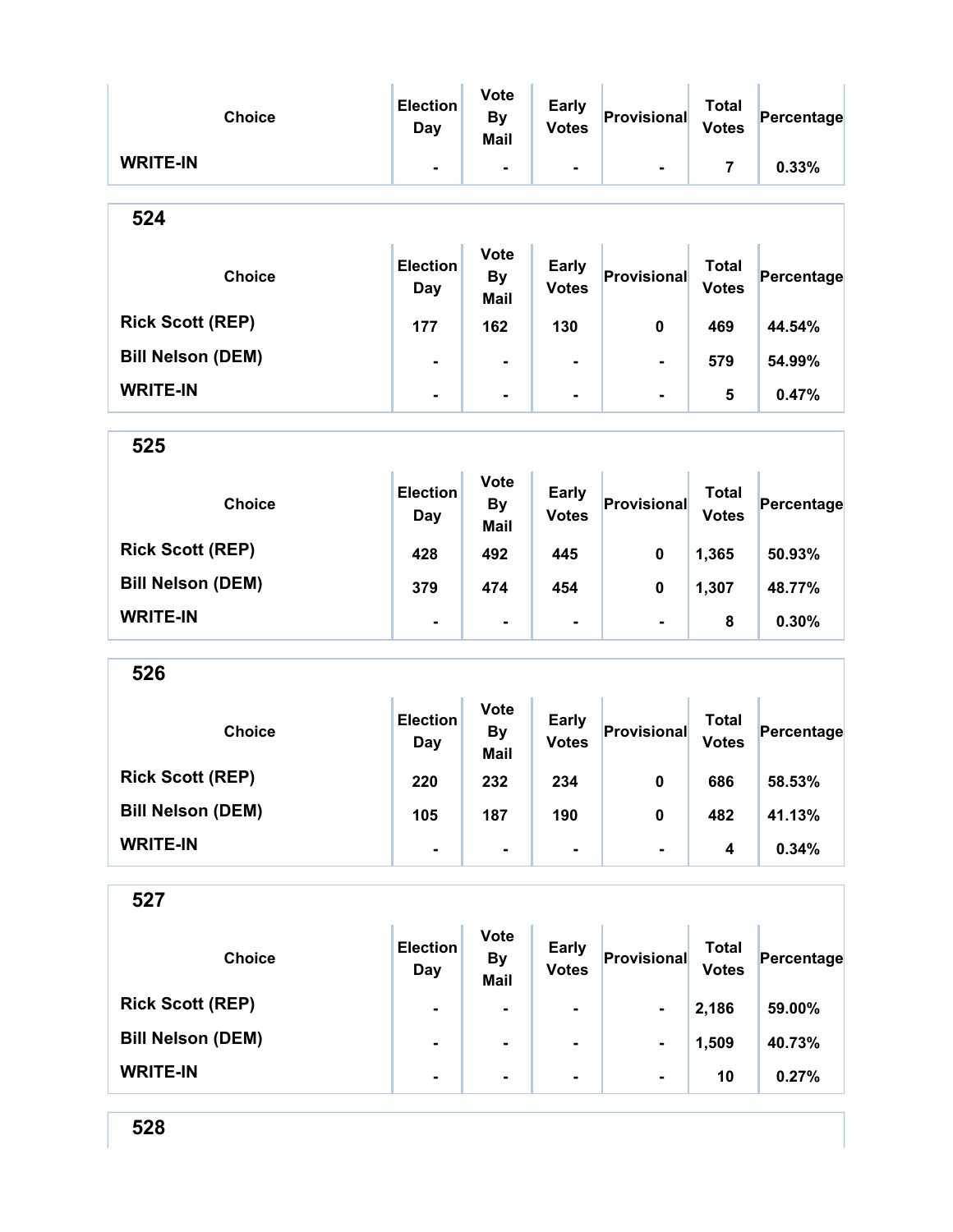| <b>Choice</b>            | <b>Election</b><br>Day | <b>Vote</b><br><b>By</b><br><b>Mail</b> | <b>Early</b><br><b>Votes</b> | Provisional    | Total<br><b>Votes</b> | Percentage |
|--------------------------|------------------------|-----------------------------------------|------------------------------|----------------|-----------------------|------------|
| <b>Rick Scott (REP)</b>  | 366                    | 453                                     | 526                          | 0              | 1,345                 | 67.93%     |
| <b>Bill Nelson (DEM)</b> | 134                    | 233                                     | 260                          | 0              | 627                   | 31.67%     |
| <b>WRITE-IN</b>          | $\blacksquare$         | $\blacksquare$                          | ۰                            | $\blacksquare$ | 8                     | 0.40%      |

| <b>Choice</b>            | <b>Election</b><br>Day | <b>Vote</b><br><b>By</b><br><b>Mail</b> | <b>Early</b><br><b>Votes</b> | Provisional    | Total<br><b>Votes</b> | Percentage |
|--------------------------|------------------------|-----------------------------------------|------------------------------|----------------|-----------------------|------------|
| <b>Rick Scott (REP)</b>  | $\blacksquare$         | $\blacksquare$                          | $\blacksquare$               | $\blacksquare$ | 1,331                 | 59.21%     |
| <b>Bill Nelson (DEM)</b> | 214                    | 363                                     | 336                          | 0              | 913                   | 40.61%     |
| <b>WRITE-IN</b>          | $\blacksquare$         | $\blacksquare$                          | ۰                            | $\blacksquare$ | 4                     | 0.18%      |

530

| <b>Choice</b>            | <b>Election</b><br>Day | <b>Vote</b><br><b>By</b><br><b>Mail</b> | <b>Early</b><br><b>Votes</b> | Provisional    | <b>Total</b><br><b>Votes</b> | Percentage |
|--------------------------|------------------------|-----------------------------------------|------------------------------|----------------|------------------------------|------------|
| <b>Rick Scott (REP)</b>  | $\blacksquare$         | $\blacksquare$                          | $\blacksquare$               | $\blacksquare$ | 625                          | 59.81%     |
| <b>Bill Nelson (DEM)</b> | 103                    | 134                                     | 181                          | 0              | 418                          | 40.00%     |
| <b>WRITE-IN</b>          | $\blacksquare$         | ٠                                       | ٠                            | $\blacksquare$ | 2                            | 0.19%      |

531

| <b>Choice</b>            | <b>Election</b><br>Day | <b>Vote</b><br><b>By</b><br><b>Mail</b> | <b>Early</b><br><b>Votes</b> | Provisional    | Total<br><b>Votes</b> | Percentage |
|--------------------------|------------------------|-----------------------------------------|------------------------------|----------------|-----------------------|------------|
| <b>Rick Scott (REP)</b>  | 500                    | 578                                     | 543                          | 0              | 1,621                 | 61.87%     |
| <b>Bill Nelson (DEM)</b> | $\blacksquare$         |                                         | $\blacksquare$               | $\blacksquare$ | 993                   | 37.90%     |
| <b>WRITE-IN</b>          | ٠                      | ۰.                                      | ۰                            | $\blacksquare$ | 6                     | 0.23%      |

| <b>Choice</b>            | <b>Election</b><br>Day | <b>Vote</b><br>By<br>Mail | <b>Early</b><br><b>Votes</b> | Provisional | Total<br><b>Votes</b> | Percentage |
|--------------------------|------------------------|---------------------------|------------------------------|-------------|-----------------------|------------|
| <b>Rick Scott (REP)</b>  | 80                     | 114                       | 114                          | 0           | 308                   | 68.90%     |
| <b>Bill Nelson (DEM)</b> | 22                     | 64                        | 52                           | 0           | 138                   | 30.87%     |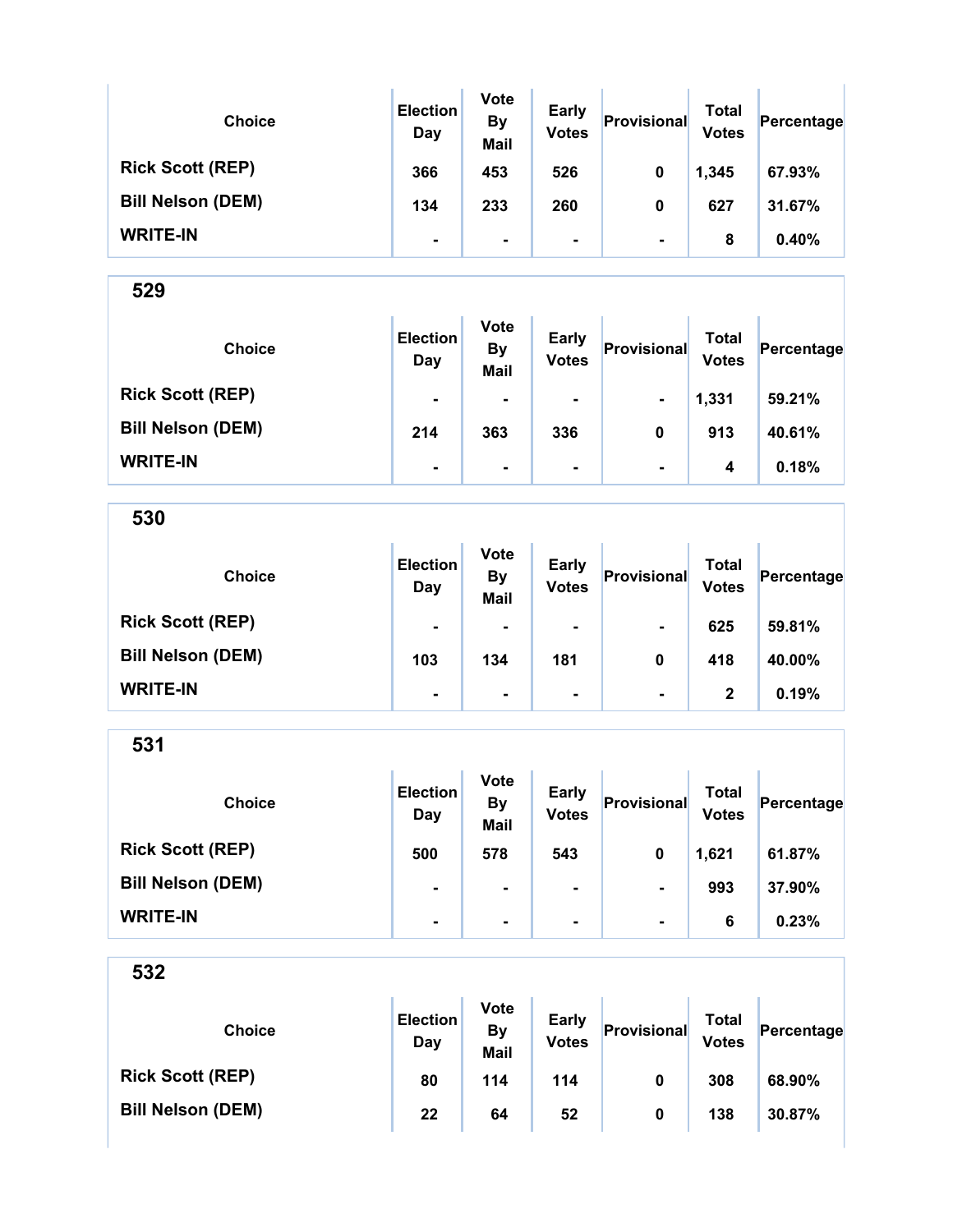| <b>Choice</b>            | <b>Election</b><br><b>Day</b> | <b>Vote</b><br><b>By</b><br>Mail        | <b>Early</b><br><b>Votes</b> | Provisional    | <b>Total</b><br><b>Votes</b> | Percentage |
|--------------------------|-------------------------------|-----------------------------------------|------------------------------|----------------|------------------------------|------------|
| <b>WRITE-IN</b>          | ۰                             | $\overline{\phantom{a}}$                | $\blacksquare$               | $\blacksquare$ | 1                            | 0.22%      |
| 533                      |                               |                                         |                              |                |                              |            |
| <b>Choice</b>            | <b>Election</b><br><b>Day</b> | <b>Vote</b><br><b>By</b><br><b>Mail</b> | <b>Early</b><br><b>Votes</b> | Provisional    | <b>Total</b><br><b>Votes</b> | Percentage |
| <b>Rick Scott (REP)</b>  | 315                           | 427                                     | 428                          | 0              | 1,170                        | 50.63%     |
| <b>Bill Nelson (DEM)</b> |                               | $\blacksquare$                          |                              | -              | 1,134                        | 49.07%     |
| <b>WRITE-IN</b>          | Ξ.                            | $\overline{\phantom{a}}$                |                              | $\blacksquare$ | 7                            | 0.30%      |
| 534                      |                               |                                         |                              |                |                              |            |
| <b>Choice</b>            | <b>Election</b><br><b>Day</b> | <b>Vote</b><br><b>By</b><br><b>Mail</b> | <b>Early</b><br><b>Votes</b> | Provisional    | <b>Total</b><br><b>Votes</b> | Percentage |
| <b>Rick Scott (REP)</b>  |                               |                                         |                              |                | 640                          | 40.33%     |
| <b>Bill Nelson (DEM)</b> | 234                           | 302                                     | 404                          | 0              | 940                          | 59.23%     |
| <b>WRITE-IN</b>          |                               | $\blacksquare$                          |                              | $\blacksquare$ | 7                            | 0.44%      |
| 535                      |                               |                                         |                              |                |                              |            |
| <b>Choice</b>            | <b>Election</b><br><b>Day</b> | <b>Vote</b><br><b>By</b><br><b>Mail</b> | <b>Early</b><br><b>Votes</b> | Provisional    | <b>Total</b><br><b>Votes</b> | Percentage |
| <b>Rick Scott (REP)</b>  | 277                           | 134                                     | 99                           | 0              | 510                          | 40.51%     |
| <b>Bill Nelson (DEM)</b> | 319                           | 211                                     | 217                          | $\pmb{0}$      | 747                          | 59.33%     |
| <b>WRITE-IN</b>          | $\blacksquare$                | $\blacksquare$                          | ۰                            | $\blacksquare$ | $\mathbf{2}$                 | 0.16%      |
| 536                      |                               |                                         |                              |                |                              |            |
| <b>Choice</b>            | <b>Election</b><br><b>Day</b> | <b>Vote</b><br><b>By</b><br><b>Mail</b> | <b>Early</b><br><b>Votes</b> | Provisional    | <b>Total</b><br><b>Votes</b> | Percentage |
| <b>Rick Scott (REP)</b>  | 108                           | 161                                     | 187                          | 0              | 456                          | 59.14%     |
| <b>Bill Nelson (DEM)</b> | 72                            | 126                                     | 117                          | 0              | 315                          | 40.86%     |
| <b>WRITE-IN</b>          | $\pmb{0}$                     | $\pmb{0}$                               | $\pmb{0}$                    | 0              | $\mathbf 0$                  | $0.00\%$   |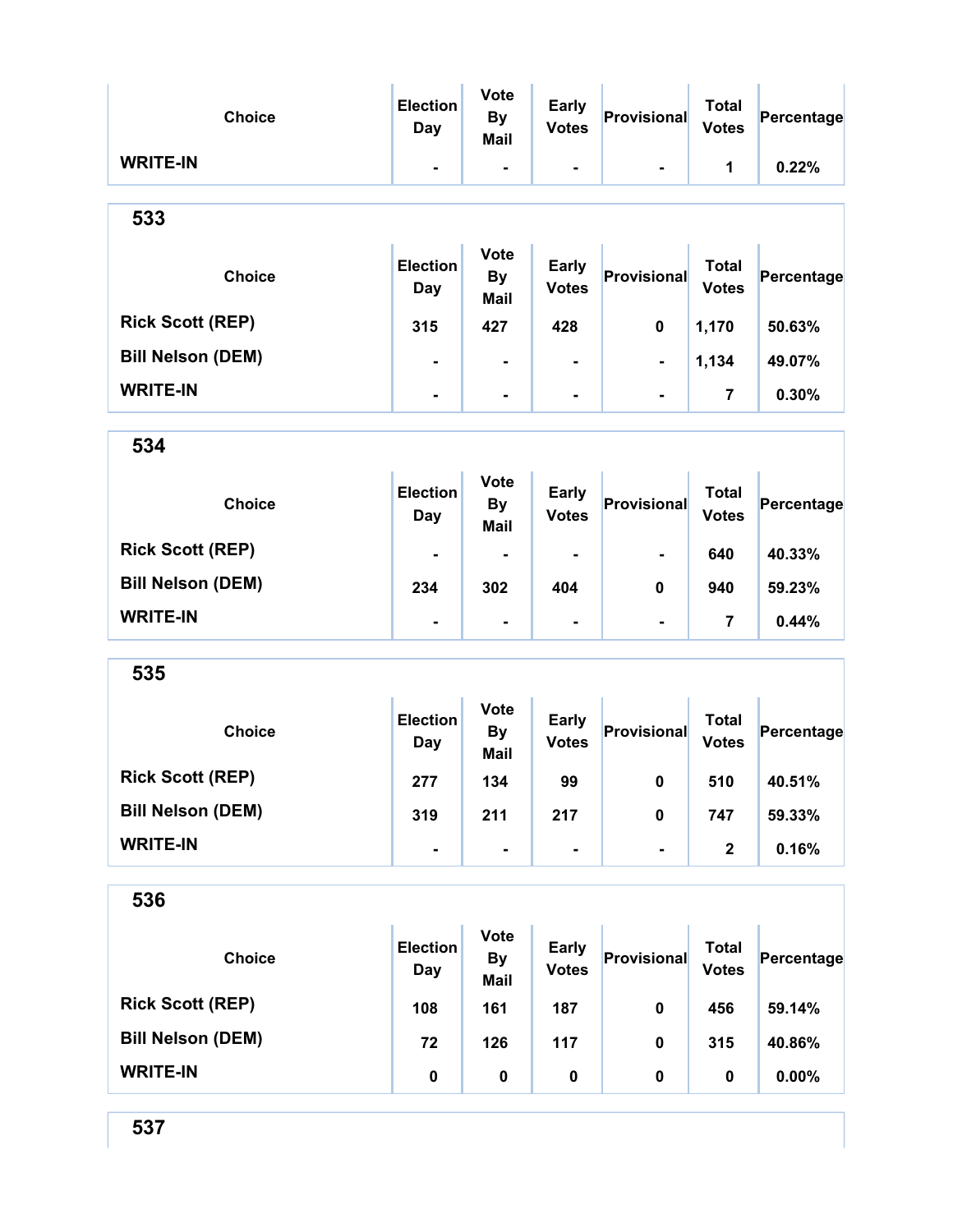| <b>Choice</b>            | <b>Election</b><br>Day | <b>Vote</b><br><b>By</b><br><b>Mail</b> | <b>Early</b><br><b>Votes</b> | Provisional    | Total<br><b>Votes</b> | Percentage |
|--------------------------|------------------------|-----------------------------------------|------------------------------|----------------|-----------------------|------------|
| <b>Rick Scott (REP)</b>  | 103                    | 119                                     | 59                           | 0              | 281                   | 60.30%     |
| <b>Bill Nelson (DEM)</b> | 53                     | 93                                      | 37                           | 0              | 183                   | 39.27%     |
| <b>WRITE-IN</b>          | ۰                      | $\blacksquare$                          | ۰                            | $\blacksquare$ | $\mathbf{2}$          | 0.43%      |

| <b>Choice</b>            | <b>Election</b><br>Day | <b>Vote</b><br><b>By</b><br><b>Mail</b> | <b>Early</b><br><b>Votes</b> | Provisional    | Total<br><b>Votes</b> | Percentage |
|--------------------------|------------------------|-----------------------------------------|------------------------------|----------------|-----------------------|------------|
| <b>Rick Scott (REP)</b>  | 359                    | 449                                     | 334                          | 0              | 1,142                 | 58.30%     |
| <b>Bill Nelson (DEM)</b> | 212                    | 341                                     | 255                          | 0              | 808                   | 41.25%     |
| <b>WRITE-IN</b>          | $\blacksquare$         | $\blacksquare$                          | $\blacksquare$               | $\blacksquare$ | 9                     | 0.46%      |

539

| <b>Choice</b>            | <b>Election</b><br>Day | <b>Vote</b><br><b>By</b><br><b>Mail</b> | <b>Early</b><br><b>Votes</b> | Provisional    | Total<br><b>Votes</b> | Percentage |
|--------------------------|------------------------|-----------------------------------------|------------------------------|----------------|-----------------------|------------|
| <b>Rick Scott (REP)</b>  | 196                    | 181                                     | 135                          | 0              | 512                   | 52.41%     |
| <b>Bill Nelson (DEM)</b> | 176                    | 142                                     | 144                          | 0              | 462                   | 47.29%     |
| <b>WRITE-IN</b>          | $\blacksquare$         | $\blacksquare$                          | $\blacksquare$               | $\blacksquare$ | 3                     | 0.31%      |

540

| <b>Choice</b>            | <b>Election</b><br>Day | <b>Vote</b><br><b>By</b><br><b>Mail</b> | <b>Early</b><br><b>Votes</b> | Provisional    | <b>Total</b><br><b>Votes</b> | Percentage |
|--------------------------|------------------------|-----------------------------------------|------------------------------|----------------|------------------------------|------------|
| <b>Rick Scott (REP)</b>  | 186                    | 116                                     | 111                          | $\mathbf 0$    | 413                          | 56.11%     |
| <b>Bill Nelson (DEM)</b> | 92                     | 123                                     | 107                          | 0              | 322                          | 43.75%     |
| <b>WRITE-IN</b>          | $\blacksquare$         | $\blacksquare$                          | $\blacksquare$               | $\blacksquare$ | 1                            | 0.14%      |

| <b>Choice</b>            | <b>Election</b><br>Day | <b>Vote</b><br><b>By</b><br>Mail | <b>Early</b><br><b>Votes</b> | Provisional | Total<br><b>Votes</b> | Percentage |
|--------------------------|------------------------|----------------------------------|------------------------------|-------------|-----------------------|------------|
| <b>Rick Scott (REP)</b>  | 36                     | 75                               | 41                           | 0           | 152                   | 70.05%     |
| <b>Bill Nelson (DEM)</b> | 13                     | 34                               | 18                           | 0           | 65                    | 29.95%     |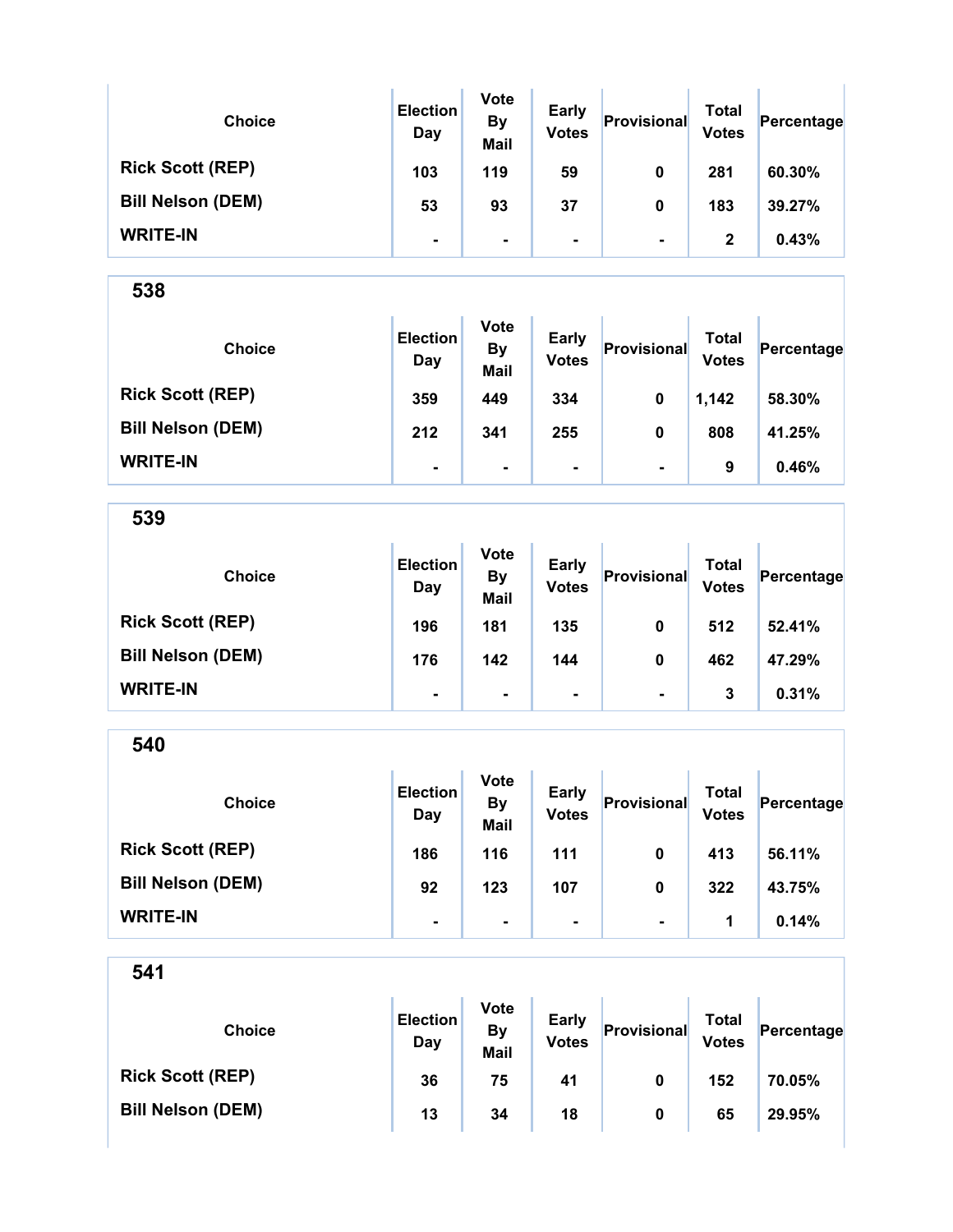| <b>Choice</b>            | <b>Election</b><br>Day        | <b>Vote</b><br><b>By</b><br>Mail        | <b>Early</b><br><b>Votes</b> | Provisional    | <b>Total</b><br><b>Votes</b> | Percentage |
|--------------------------|-------------------------------|-----------------------------------------|------------------------------|----------------|------------------------------|------------|
| <b>WRITE-IN</b>          | 0                             | 0                                       | $\pmb{0}$                    | $\mathbf 0$    | 0                            | 0.00%      |
| 542                      |                               |                                         |                              |                |                              |            |
| <b>Choice</b>            | <b>Election</b><br>Day        | <b>Vote</b><br><b>By</b><br>Mail        | <b>Early</b><br><b>Votes</b> | Provisional    | <b>Total</b><br><b>Votes</b> | Percentage |
| <b>Rick Scott (REP)</b>  | 61                            | 68                                      | 64                           | $\mathbf 0$    | 193                          | 55.94%     |
| <b>Bill Nelson (DEM)</b> | 29                            | 67                                      | 56                           | 0              | 152                          | 44.06%     |
| <b>WRITE-IN</b>          | 0                             | $\pmb{0}$                               | 0                            | 0              | 0                            | 0.00%      |
| 550                      |                               |                                         |                              |                |                              |            |
| <b>Choice</b>            | <b>Election</b><br><b>Day</b> | <b>Vote</b><br><b>By</b><br><b>Mail</b> | <b>Early</b><br><b>Votes</b> | Provisional    | <b>Total</b><br><b>Votes</b> | Percentage |
| <b>Rick Scott (REP)</b>  | ۰                             | $\blacksquare$                          | $\blacksquare$               | $\blacksquare$ | 440                          | 59.06%     |
| <b>Bill Nelson (DEM)</b> | 68                            | 144                                     | 91                           | 0              | 303                          | 40.67%     |
| <b>WRITE-IN</b>          | -                             | $\blacksquare$                          | $\blacksquare$               | $\blacksquare$ | $\mathbf 2$                  | 0.27%      |
| 551                      |                               |                                         |                              |                |                              |            |
| <b>Choice</b>            | <b>Election</b><br>Day        | <b>Vote</b><br><b>By</b><br><b>Mail</b> | <b>Early</b><br><b>Votes</b> | Provisional    | <b>Total</b><br><b>Votes</b> | Percentage |
| <b>Rick Scott (REP)</b>  | 328                           | 306                                     | 243                          | $\mathbf 0$    | 877                          | 56.33%     |
| <b>Bill Nelson (DEM)</b> |                               |                                         |                              |                | 679                          | 43.61%     |
| <b>WRITE-IN</b>          |                               |                                         |                              |                | 1                            | 0.06%      |
| 552                      |                               |                                         |                              |                |                              |            |
| <b>Choice</b>            | <b>Election</b><br><b>Day</b> | <b>Vote</b><br><b>By</b><br><b>Mail</b> | <b>Early</b><br><b>Votes</b> | Provisional    | <b>Total</b><br><b>Votes</b> | Percentage |
| <b>Rick Scott (REP)</b>  |                               |                                         |                              |                | 654                          | 50.58%     |
| <b>Bill Nelson (DEM)</b> |                               |                                         |                              |                | 636                          | 49.19%     |
| <b>WRITE-IN</b>          |                               |                                         |                              | ۰              | 3                            | 0.23%      |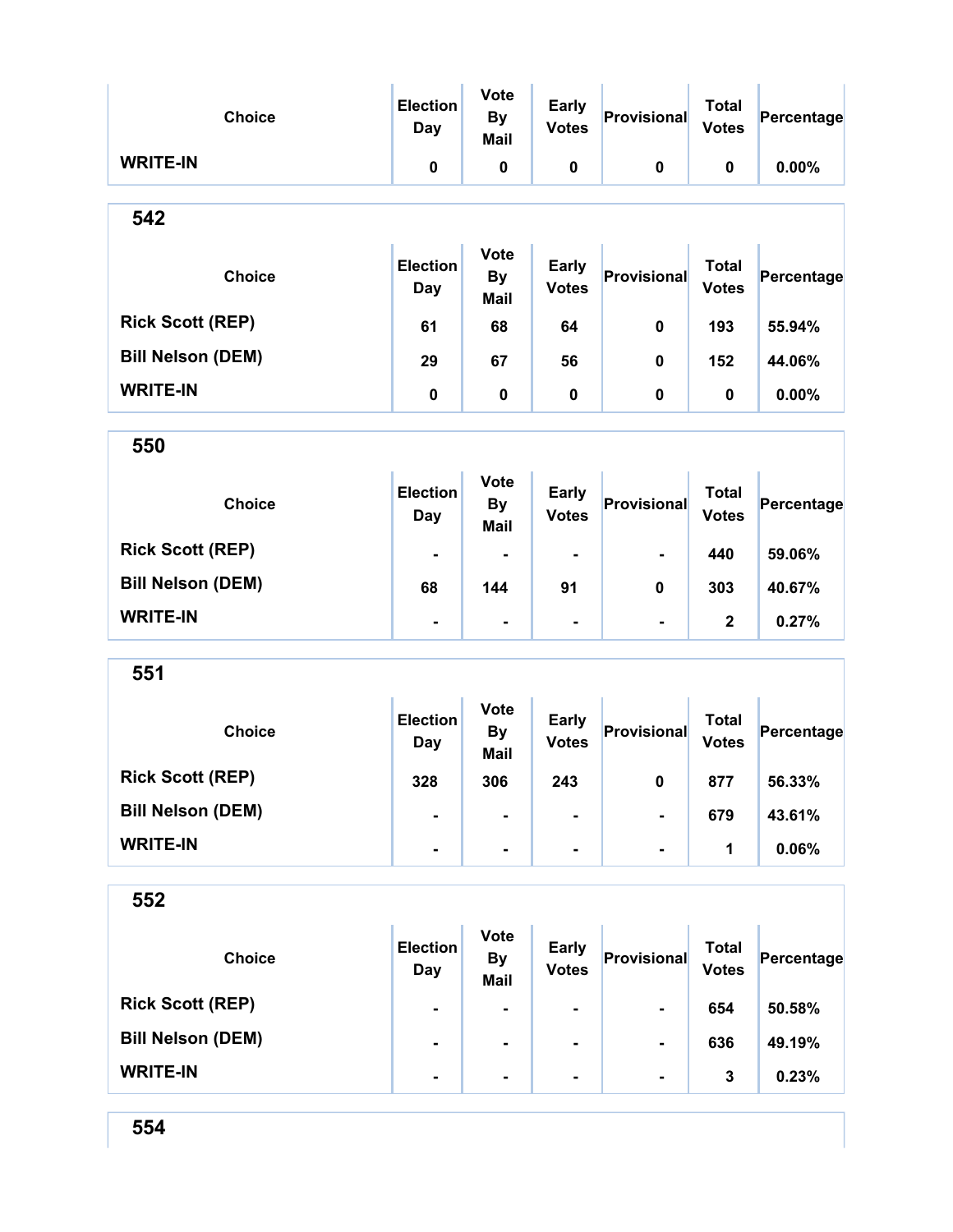| <b>Choice</b>            | <b>Election</b><br>Day | <b>Vote</b><br><b>By</b><br><b>Mail</b> | <b>Early</b><br><b>Votes</b> | Provisional    | Total<br><b>Votes</b> | Percentage |
|--------------------------|------------------------|-----------------------------------------|------------------------------|----------------|-----------------------|------------|
| <b>Rick Scott (REP)</b>  | 148                    | 180                                     | 120                          | 0              | 448                   | 53.27%     |
| <b>Bill Nelson (DEM)</b> | 111                    | 151                                     | 128                          | 0              | 390                   | 46.37%     |
| <b>WRITE-IN</b>          | $\blacksquare$         | $\blacksquare$                          | ۰                            | $\blacksquare$ | 3                     | 0.36%      |

| <b>Choice</b>            | <b>Election</b><br>Day | <b>Vote</b><br><b>By</b><br><b>Mail</b> | <b>Early</b><br><b>Votes</b> | Provisional    | <b>Total</b><br><b>Votes</b> | Percentage |
|--------------------------|------------------------|-----------------------------------------|------------------------------|----------------|------------------------------|------------|
| <b>Rick Scott (REP)</b>  | $\blacksquare$         | $\blacksquare$                          | $\blacksquare$               | $\blacksquare$ | 355                          | 46.71%     |
| <b>Bill Nelson (DEM)</b> | $\blacksquare$         |                                         | $\blacksquare$               | $\blacksquare$ | 400                          | 52.63%     |
| <b>WRITE-IN</b>          | $\blacksquare$         | $\blacksquare$                          | ۰.                           | $\blacksquare$ | 5                            | 0.66%      |

557

| <b>Choice</b>            | <b>Election</b><br>Day | <b>Vote</b><br><b>By</b><br><b>Mail</b> | <b>Early</b><br><b>Votes</b> | Provisional    | Total<br><b>Votes</b> | Percentage |
|--------------------------|------------------------|-----------------------------------------|------------------------------|----------------|-----------------------|------------|
| <b>Rick Scott (REP)</b>  | 154                    | 229                                     | 155                          | 0              | 538                   | 44.17%     |
| <b>Bill Nelson (DEM)</b> | 205                    | 255                                     | 213                          | 0              | 673                   | 55.25%     |
| <b>WRITE-IN</b>          |                        | ۰                                       | $\blacksquare$               | $\blacksquare$ | 7                     | 0.57%      |

559 Choice **Election Day** Vote By Mail Early Early Provisional Total<br>Votes Provisional Votes  $Percentage$ Rick Scott (REP) - - - - 137 16.45% Bill Nelson (DEM) - - - - - - - - - - - - - - - - - - 83.07% WRITE-IN  $\begin{vmatrix} 1 & 1 & 1 \ 1 & 1 & 1 \end{vmatrix}$  .  $\begin{vmatrix} 1 & 1 & 1 \ 1 & 1 & 1 \end{vmatrix}$  .  $\begin{vmatrix} 1 & 1 & 1 \ 1 & 1 & 1 \end{vmatrix}$  .  $\begin{vmatrix} 1 & 1 & 1 \ 1 & 1 & 1 \end{vmatrix}$  .  $\begin{vmatrix} 1 & 1 & 1 \ 1 & 1 & 1 \end{vmatrix}$  .  $\begin{vmatrix} 1 & 1 & 1 \ 1 & 1 & 1 \end{vmatrix}$  .  $\begin{vmatrix}$ 

| 560                      |                        |                                         |                              |                |                              |            |
|--------------------------|------------------------|-----------------------------------------|------------------------------|----------------|------------------------------|------------|
| <b>Choice</b>            | <b>Election</b><br>Day | <b>Vote</b><br><b>By</b><br><b>Mail</b> | <b>Early</b><br><b>Votes</b> | Provisional    | <b>Total</b><br><b>Votes</b> | Percentage |
| <b>Rick Scott (REP)</b>  | 50                     | 58                                      | 0                            | 0              | 108                          | 44.63%     |
| <b>Bill Nelson (DEM)</b> | $\blacksquare$         | $\blacksquare$                          | $\blacksquare$               | $\blacksquare$ | 134                          | 55.37%     |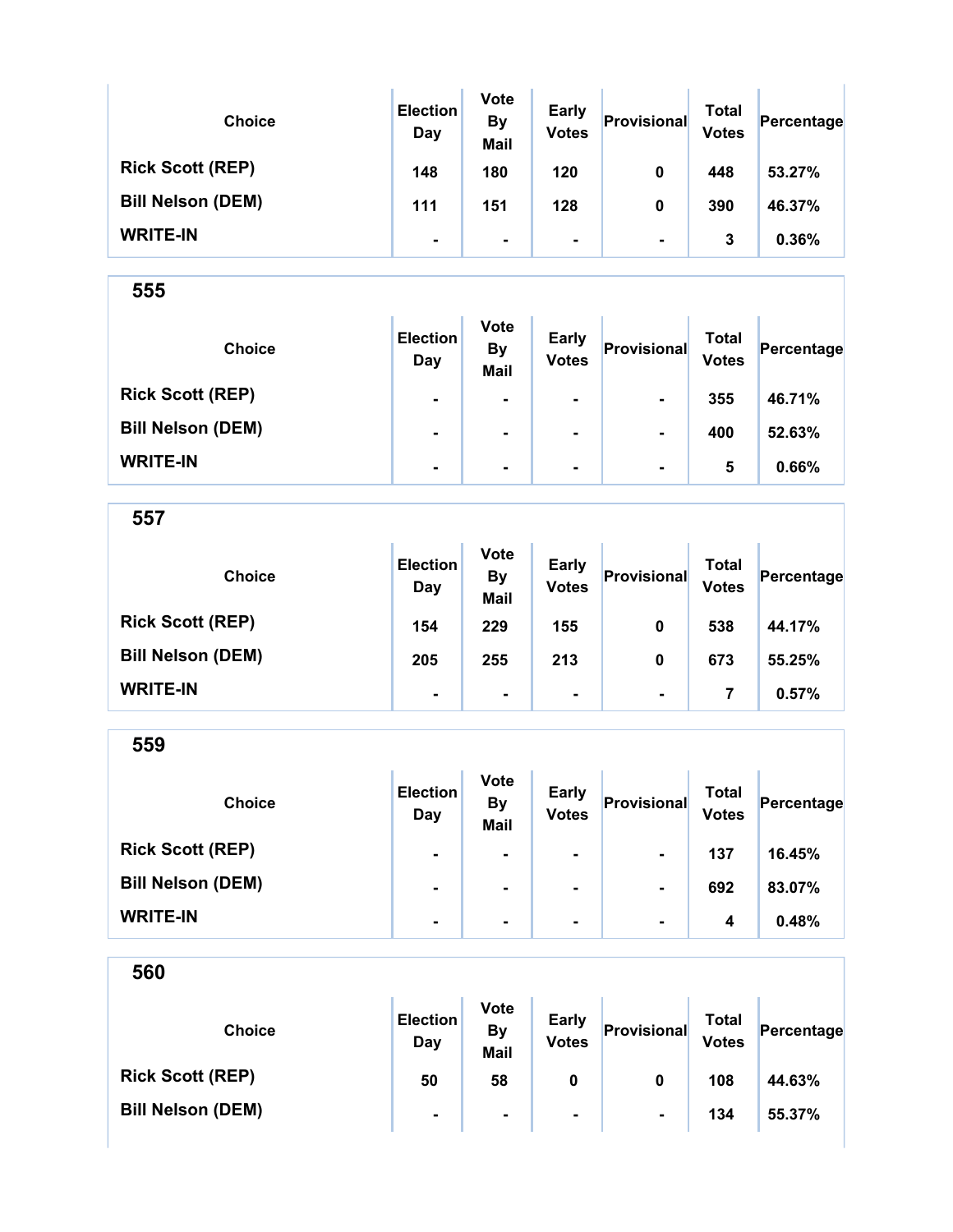| <b>Choice</b>            | <b>Election</b><br><b>Day</b> | <b>Vote</b><br><b>By</b><br><b>Mail</b> | <b>Early</b><br><b>Votes</b> | Provisional    | <b>Total</b><br><b>Votes</b> | Percentage |
|--------------------------|-------------------------------|-----------------------------------------|------------------------------|----------------|------------------------------|------------|
| <b>WRITE-IN</b>          | 0                             | 0                                       | $\pmb{0}$                    | $\pmb{0}$      | 0                            | 0.00%      |
| 561                      |                               |                                         |                              |                |                              |            |
| <b>Choice</b>            | <b>Election</b><br><b>Day</b> | <b>Vote</b><br><b>By</b><br><b>Mail</b> | <b>Early</b><br><b>Votes</b> | Provisional    | <b>Total</b><br><b>Votes</b> | Percentage |
| <b>Rick Scott (REP)</b>  | $\blacksquare$                | ۰                                       | -                            |                | 118                          | 54.88%     |
| <b>Bill Nelson (DEM)</b> | $\blacksquare$                | $\blacksquare$                          |                              |                | 97                           | 45.12%     |
| <b>WRITE-IN</b>          | $\pmb{0}$                     | 0                                       | $\pmb{0}$                    | 0              | $\pmb{0}$                    | 0.00%      |
| 562                      |                               |                                         |                              |                |                              |            |
| <b>Choice</b>            | <b>Election</b><br><b>Day</b> | <b>Vote</b><br><b>By</b><br><b>Mail</b> | <b>Early</b><br><b>Votes</b> | Provisional    | <b>Total</b><br><b>Votes</b> | Percentage |
| <b>Rick Scott (REP)</b>  | $\blacksquare$                | $\blacksquare$                          | -                            | $\blacksquare$ | 362                          | 15.99%     |
| <b>Bill Nelson (DEM)</b> |                               | $\blacksquare$                          | $\blacksquare$               | -              | 1,898                        | 83.83%     |
| <b>WRITE-IN</b>          | $\blacksquare$                | $\blacksquare$                          | -                            | $\blacksquare$ | 4                            | 0.18%      |
| 563                      |                               |                                         |                              |                |                              |            |
| <b>Choice</b>            | <b>Election</b><br><b>Day</b> | <b>Vote</b><br><b>By</b><br><b>Mail</b> | <b>Early</b><br><b>Votes</b> | Provisional    | <b>Total</b><br><b>Votes</b> | Percentage |
| <b>Rick Scott (REP)</b>  | 127                           | 86                                      | 38                           | $\mathbf{0}$   | 251                          | 19.12%     |
| <b>Bill Nelson (DEM)</b> | 472                           | 263                                     | 324                          | $\pmb{0}$      | 1,059                        | 80.65%     |
| <b>WRITE-IN</b>          | $\blacksquare$                |                                         |                              | $\blacksquare$ | 3                            | 0.23%      |
| 565                      |                               |                                         |                              |                |                              |            |
| <b>Choice</b>            | <b>Election</b><br><b>Day</b> | <b>Vote</b><br><b>By</b><br><b>Mail</b> | <b>Early</b><br><b>Votes</b> | Provisional    | <b>Total</b><br><b>Votes</b> | Percentage |
| <b>Rick Scott (REP)</b>  | 27                            | 12                                      | 22                           | 0              | 61                           | 41.22%     |
| <b>Bill Nelson (DEM)</b> | 35                            | 26                                      | 26                           | 0              | 87                           | 58.78%     |
| <b>WRITE-IN</b>          | $\pmb{0}$                     | $\pmb{0}$                               | $\pmb{0}$                    | 0              | 0                            | 0.00%      |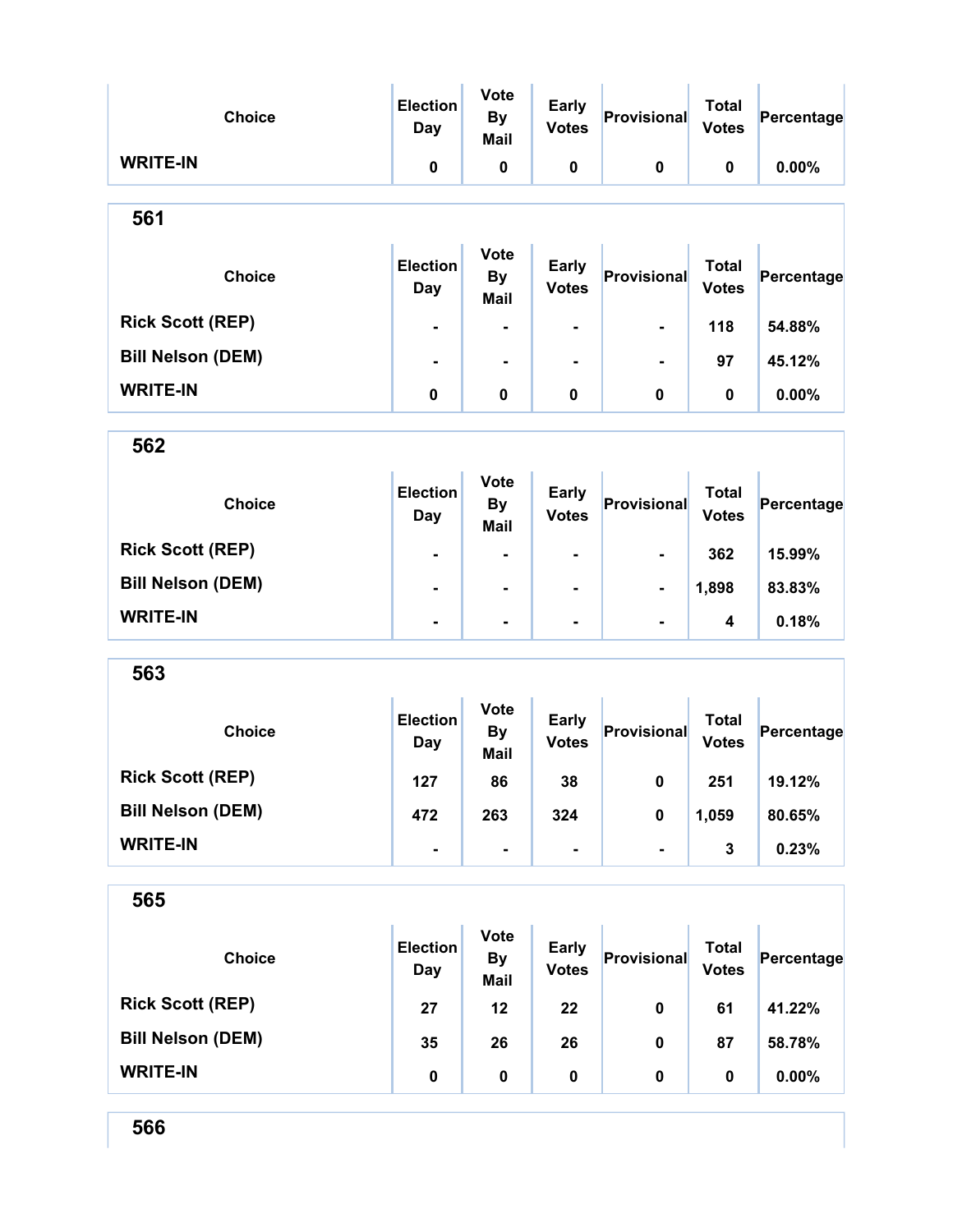| <b>Choice</b>            | <b>Election</b><br>Day | <b>Vote</b><br><b>By</b><br><b>Mail</b> | <b>Early</b><br><b>Votes</b> | Provisional    | Total<br><b>Votes</b> | Percentage |
|--------------------------|------------------------|-----------------------------------------|------------------------------|----------------|-----------------------|------------|
| <b>Rick Scott (REP)</b>  | 69                     | 69                                      | 33                           | 0              | 171                   | 16.44%     |
| <b>Bill Nelson (DEM)</b> | $\blacksquare$         | ۰                                       | ۰.                           | $\blacksquare$ | 858                   | 82.50%     |
| <b>WRITE-IN</b>          | $\blacksquare$         | $\blacksquare$                          | ۰                            | $\blacksquare$ | 11                    | 1.06%      |

| <b>Choice</b>            | <b>Election</b><br>Day | <b>Vote</b><br><b>By</b><br><b>Mail</b> | <b>Early</b><br><b>Votes</b> | Provisional | Total<br><b>Votes</b> | Percentage |
|--------------------------|------------------------|-----------------------------------------|------------------------------|-------------|-----------------------|------------|
| <b>Rick Scott (REP)</b>  | 41                     | 36                                      | 18                           | 0           | 95                    | 17.86%     |
| <b>Bill Nelson (DEM)</b> | 179                    | 137                                     | 121                          | 0           | 437                   | 82.14%     |
| <b>WRITE-IN</b>          | 0                      | 0                                       | 0                            | 0           | 0                     | $0.00\%$   |

569

| <b>Choice</b>            | <b>Election</b><br>Day | <b>Vote</b><br><b>By</b><br><b>Mail</b> | <b>Early</b><br><b>Votes</b> | Provisional    | Total<br><b>Votes</b> | Percentage |
|--------------------------|------------------------|-----------------------------------------|------------------------------|----------------|-----------------------|------------|
| <b>Rick Scott (REP)</b>  | 262                    | 303                                     | 281                          | 0              | 846                   | 49.07%     |
| <b>Bill Nelson (DEM)</b> | ۰                      | $\blacksquare$                          | $\blacksquare$               | $\blacksquare$ | 871                   | 50.52%     |
| <b>WRITE-IN</b>          | $\blacksquare$         | $\blacksquare$                          | $\blacksquare$               | $\blacksquare$ |                       | 0.41%      |

571

| <b>Choice</b>            | <b>Election</b><br>Day | <b>Vote</b><br><b>By</b><br><b>Mail</b> | <b>Early</b><br><b>Votes</b> | Provisional    | Total<br><b>Votes</b> | Percentage |
|--------------------------|------------------------|-----------------------------------------|------------------------------|----------------|-----------------------|------------|
| <b>Rick Scott (REP)</b>  | 157                    | 212                                     | 124                          | 0              | 493                   | 43.09%     |
| <b>Bill Nelson (DEM)</b> | 209                    | 223                                     | 217                          | 0              | 649                   | 56.73%     |
| <b>WRITE-IN</b>          | ۰                      |                                         |                              | $\blacksquare$ | 2                     | 0.17%      |

| <b>Choice</b>            | <b>Election</b><br>Day | <b>Vote</b><br>By<br><b>Mail</b> | <b>Early</b><br><b>Votes</b> | Provisional | Total<br><b>Votes</b> | Percentage |
|--------------------------|------------------------|----------------------------------|------------------------------|-------------|-----------------------|------------|
| <b>Rick Scott (REP)</b>  | 21                     | 29                               | 14                           | 0           | 64                    | 41.56%     |
| <b>Bill Nelson (DEM)</b> | 27                     | 41                               | 22                           | 0           | 90                    | 58.44%     |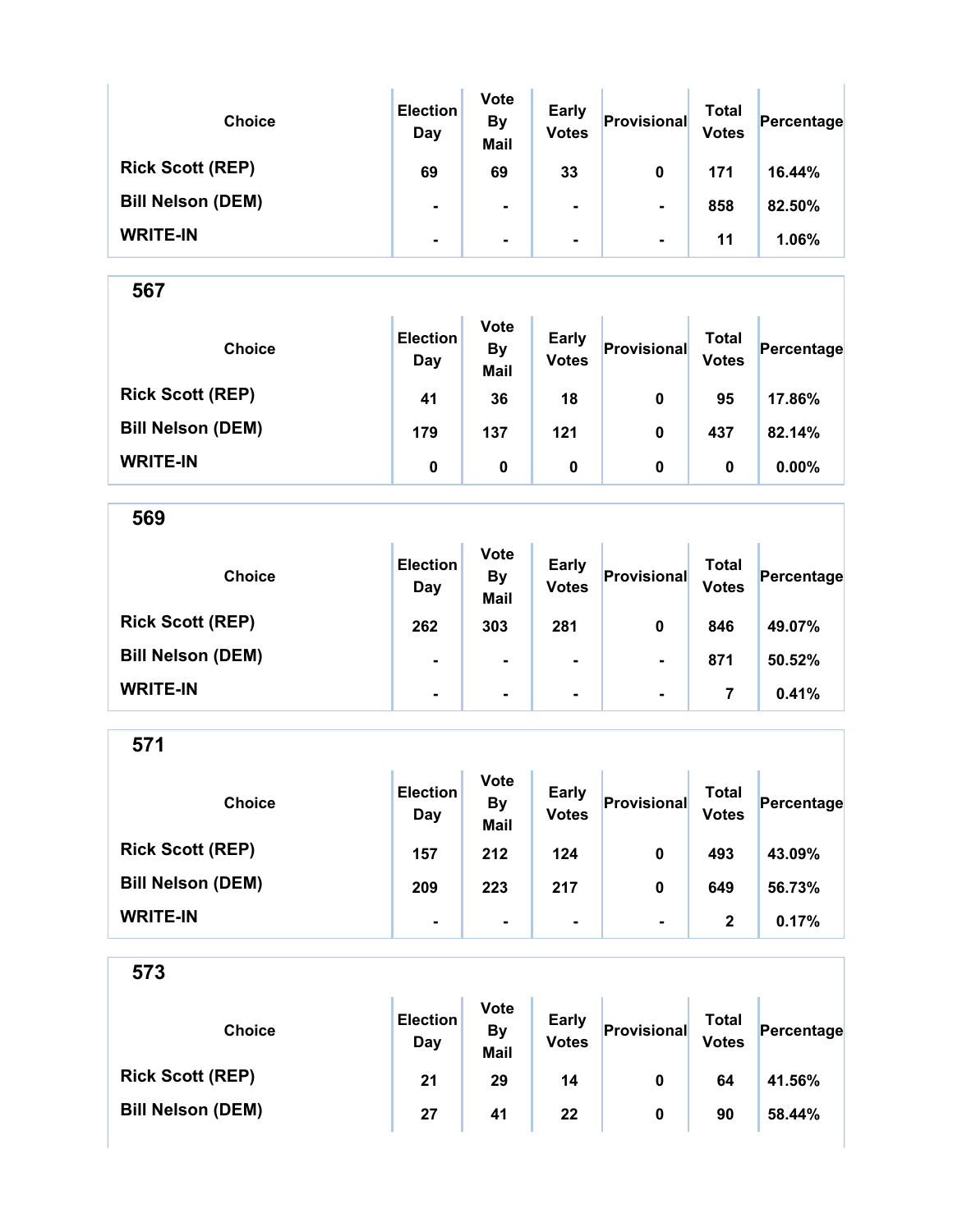| <b>Choice</b>            | <b>Election</b><br><b>Day</b> | <b>Vote</b><br><b>By</b><br><b>Mail</b> | <b>Early</b><br><b>Votes</b> | Provisional    | <b>Total</b><br><b>Votes</b> | Percentage |
|--------------------------|-------------------------------|-----------------------------------------|------------------------------|----------------|------------------------------|------------|
| <b>WRITE-IN</b>          | 0                             | $\pmb{0}$                               | $\pmb{0}$                    | $\pmb{0}$      | 0                            | 0.00%      |
| 574                      |                               |                                         |                              |                |                              |            |
| <b>Choice</b>            | <b>Election</b><br>Day        | <b>Vote</b><br><b>By</b><br>Mail        | <b>Early</b><br><b>Votes</b> | Provisional    | <b>Total</b><br><b>Votes</b> | Percentage |
| <b>Rick Scott (REP)</b>  | 278                           | 327                                     | 305                          | 0              | 910                          | 49.03%     |
| <b>Bill Nelson (DEM)</b> | 265                           | 320                                     | 357                          | 0              | 942                          | 50.75%     |
| <b>WRITE-IN</b>          | $\blacksquare$                | $\blacksquare$                          | Ξ.                           | $\blacksquare$ | 4                            | 0.22%      |
| 575                      |                               |                                         |                              |                |                              |            |
| <b>Choice</b>            | <b>Election</b><br>Day        | <b>Vote</b><br><b>By</b><br><b>Mail</b> | <b>Early</b><br><b>Votes</b> | Provisional    | <b>Total</b><br><b>Votes</b> | Percentage |
| <b>Rick Scott (REP)</b>  | 271                           | 292                                     | 282                          | $\mathbf 0$    | 845                          | 51.18%     |
| <b>Bill Nelson (DEM)</b> | 207                           | 308                                     | 287                          | 0              | 802                          | 48.58%     |
| <b>WRITE-IN</b>          |                               | $\blacksquare$                          | ۰                            | $\blacksquare$ | 4                            | 0.24%      |
| 577                      |                               |                                         |                              |                |                              |            |
| <b>Choice</b>            | <b>Election</b><br><b>Day</b> | <b>Vote</b><br><b>By</b><br><b>Mail</b> | <b>Early</b><br><b>Votes</b> | Provisional    | <b>Total</b><br><b>Votes</b> | Percentage |
| <b>Rick Scott (REP)</b>  | 247                           | 470                                     | 427                          | 0              | 1,144                        | 47.21%     |
| <b>Bill Nelson (DEM)</b> |                               |                                         |                              |                | 1,273                        | 52.54%     |
| <b>WRITE-IN</b>          |                               | ۰                                       | Ξ.                           |                | 6                            | 0.25%      |
| 578                      |                               |                                         |                              |                |                              |            |
| <b>Choice</b>            | <b>Election</b><br><b>Day</b> | <b>Vote</b><br><b>By</b><br><b>Mail</b> | <b>Early</b><br><b>Votes</b> | Provisional    | <b>Total</b><br><b>Votes</b> | Percentage |
| <b>Rick Scott (REP)</b>  | 127                           | 222                                     | 277                          | 0              | 626                          | 52.25%     |
| <b>Bill Nelson (DEM)</b> |                               |                                         |                              |                | 570                          | 47.58%     |
| <b>WRITE-IN</b>          |                               |                                         |                              |                | $\boldsymbol{2}$             | 0.17%      |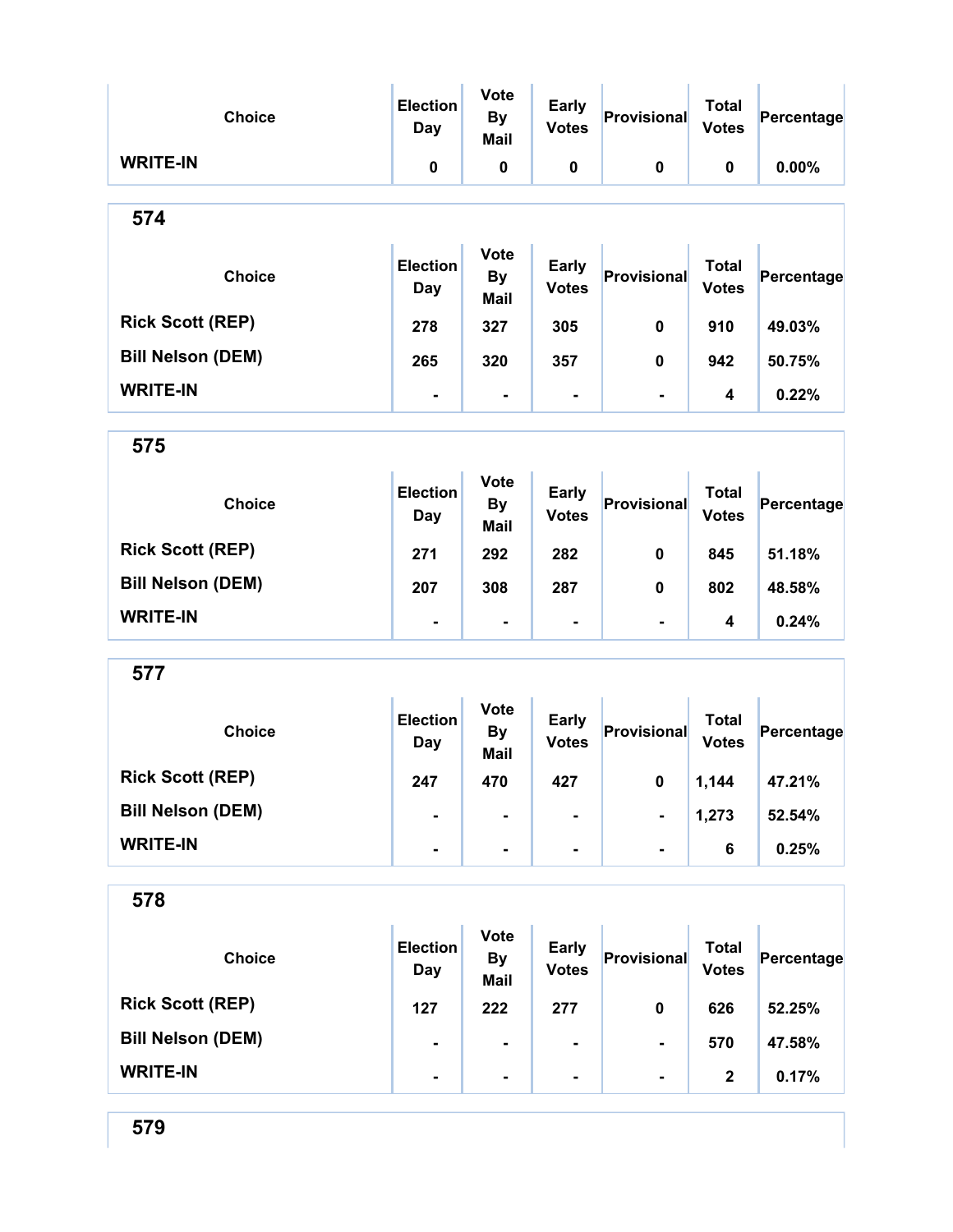| <b>Choice</b>            | <b>Election</b><br>Day | <b>Vote</b><br><b>By</b><br><b>Mail</b> | Early<br><b>Votes</b> | Provisional    | Total<br><b>Votes</b> | Percentage |
|--------------------------|------------------------|-----------------------------------------|-----------------------|----------------|-----------------------|------------|
| <b>Rick Scott (REP)</b>  | 250                    | 503                                     | 311                   | 0              | 1,064                 | 60.70%     |
| <b>Bill Nelson (DEM)</b> | 162                    | 306                                     | 216                   | 0              | 684                   | 39.02%     |
| <b>WRITE-IN</b>          | $\blacksquare$         | $\blacksquare$                          | ۰                     | $\blacksquare$ | 5                     | 0.29%      |

| <b>Choice</b>            | <b>Election</b><br>Day | <b>Vote</b><br><b>By</b><br><b>Mail</b> | <b>Early</b><br><b>Votes</b> | Provisional    | Total<br><b>Votes</b> | Percentage |
|--------------------------|------------------------|-----------------------------------------|------------------------------|----------------|-----------------------|------------|
| <b>Rick Scott (REP)</b>  | 201                    | 181                                     | 146                          | 0              | 528                   | 38.04%     |
| <b>Bill Nelson (DEM)</b> | 299                    | 272                                     | 281                          | 0              | 852                   | 61.38%     |
| <b>WRITE-IN</b>          | $\blacksquare$         | $\blacksquare$                          | $\blacksquare$               | $\blacksquare$ | 8                     | 0.58%      |

583

| <b>Choice</b>            | <b>Election</b><br>Day | <b>Vote</b><br><b>By</b><br><b>Mail</b> | <b>Early</b><br><b>Votes</b> | Provisional    | <b>Total</b><br><b>Votes</b> | Percentage |
|--------------------------|------------------------|-----------------------------------------|------------------------------|----------------|------------------------------|------------|
| <b>Rick Scott (REP)</b>  | $\blacksquare$         | $\blacksquare$                          | $\blacksquare$               | $\blacksquare$ | 321                          | 29.32%     |
| <b>Bill Nelson (DEM)</b> | 272                    | 205                                     | 292                          | 0              | 769                          | 70.23%     |
| <b>WRITE-IN</b>          | $\blacksquare$         | ۰                                       | $\blacksquare$               | $\blacksquare$ | 5                            | 0.46%      |

584 Choice **Election** Day Vote By Mail Early Early Provisional Total<br>Votes Provisional Votes  $Percentage$ Rick Scott (REP) 94 69 57 0 220 26.16% Bill Nelson (DEM) - - - - - - 613 72.89% WRITE-IN - - - - 8 0.95%

| <b>Choice</b>            | <b>Election</b><br>Day | <b>Vote</b><br>By<br><b>Mail</b> | <b>Early</b><br><b>Votes</b> | Provisional    | Total<br><b>Votes</b> | Percentage |
|--------------------------|------------------------|----------------------------------|------------------------------|----------------|-----------------------|------------|
| <b>Rick Scott (REP)</b>  | $\blacksquare$         |                                  | $\blacksquare$               | $\blacksquare$ | 1,014                 | 57.35%     |
| <b>Bill Nelson (DEM)</b> | $\blacksquare$         | $\blacksquare$                   | $\blacksquare$               | $\blacksquare$ | 745                   | 42.14%     |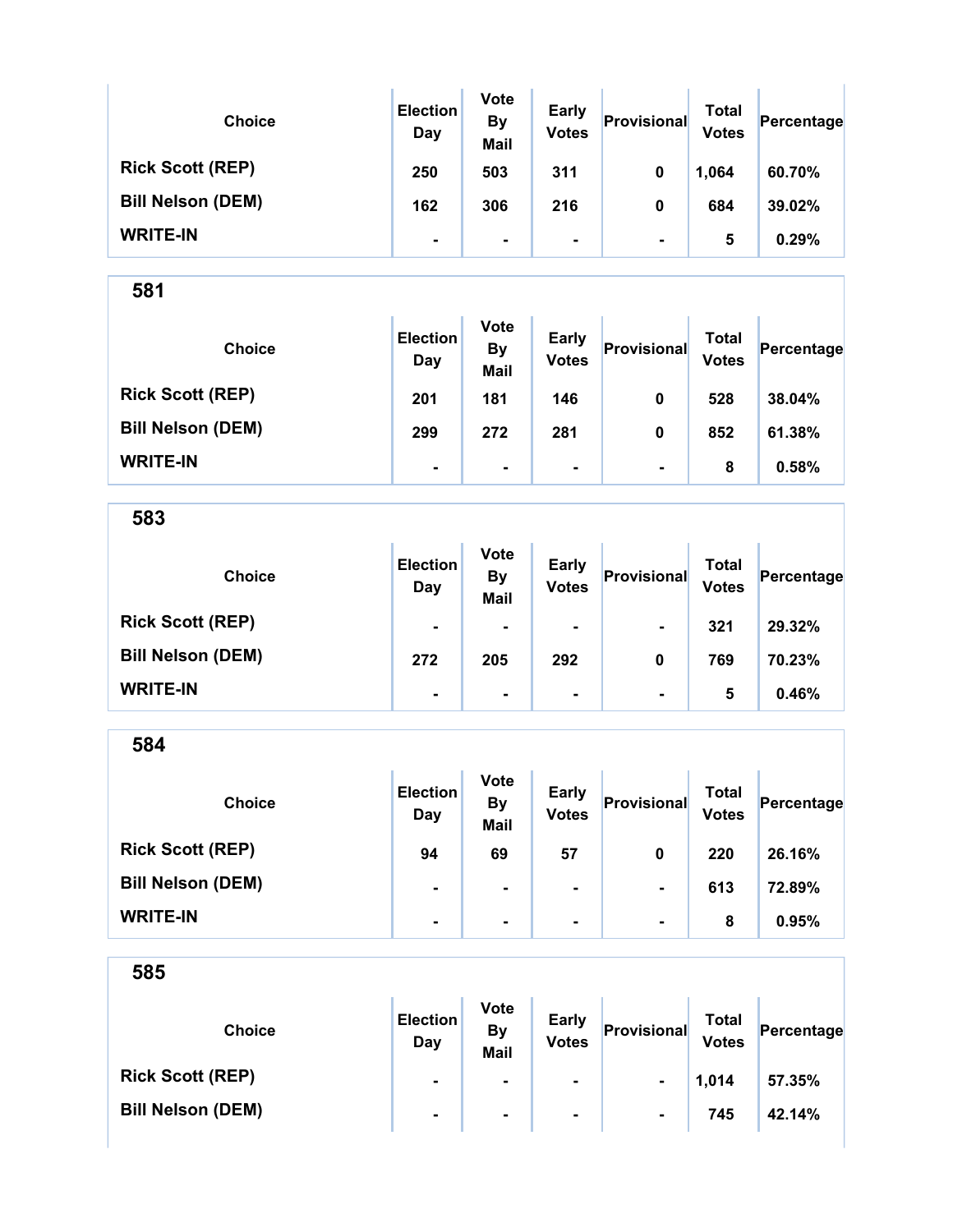| <b>Choice</b>            | <b>Election</b><br><b>Day</b> | <b>Vote</b><br><b>By</b><br><b>Mail</b> | <b>Early</b><br><b>Votes</b> | Provisional        | <b>Total</b><br><b>Votes</b> | Percentage |
|--------------------------|-------------------------------|-----------------------------------------|------------------------------|--------------------|------------------------------|------------|
| <b>WRITE-IN</b>          | $\blacksquare$                | $\blacksquare$                          |                              | $\blacksquare$     | 9                            | 0.51%      |
| 587                      |                               |                                         |                              |                    |                              |            |
| <b>Choice</b>            | <b>Election</b><br>Day        | <b>Vote</b><br><b>By</b><br>Mail        | <b>Early</b><br><b>Votes</b> | Provisional        | <b>Total</b><br><b>Votes</b> | Percentage |
| <b>Rick Scott (REP)</b>  | 405                           | 385                                     | 266                          | 0                  | 1,056                        | 57.20%     |
| <b>Bill Nelson (DEM)</b> | 238                           | 316                                     | 227                          | 0                  | 781                          | 42.31%     |
| <b>WRITE-IN</b>          | $\blacksquare$                | $\blacksquare$                          | $\blacksquare$               | $\blacksquare$     | 9                            | 0.49%      |
| 589                      |                               |                                         |                              |                    |                              |            |
| <b>Choice</b>            | <b>Election</b><br>Day        | <b>Vote</b><br><b>By</b><br><b>Mail</b> | <b>Early</b><br><b>Votes</b> | Provisional        | <b>Total</b><br><b>Votes</b> | Percentage |
| <b>Rick Scott (REP)</b>  | 309                           | 278                                     | 153                          | 0                  | 740                          | 61.92%     |
| <b>Bill Nelson (DEM)</b> |                               | $\blacksquare$                          | $\blacksquare$               |                    | 453                          | 37.91%     |
| <b>WRITE-IN</b>          | $\blacksquare$                | $\blacksquare$                          | $\blacksquare$               | $\blacksquare$     | $\mathbf 2$                  | 0.17%      |
| 591                      |                               |                                         |                              |                    |                              |            |
| <b>Choice</b>            | <b>Election</b><br>Day        | <b>Vote</b><br><b>By</b><br><b>Mail</b> | <b>Early</b><br><b>Votes</b> | Provisional        | <b>Total</b><br><b>Votes</b> | Percentage |
| <b>Rick Scott (REP)</b>  | 614                           | 608                                     | 402                          | $\mathbf{0}$       | 1,624                        | 64.14%     |
| <b>Bill Nelson (DEM)</b> | 256                           | 382                                     | 267                          | 0                  | 905                          | 35.74%     |
| <b>WRITE-IN</b>          |                               | $\blacksquare$                          | -                            |                    | 3                            | 0.12%      |
| 595                      |                               |                                         |                              |                    |                              |            |
| <b>Choice</b>            | <b>Election</b><br><b>Day</b> | <b>Vote</b><br><b>By</b><br><b>Mail</b> | <b>Early</b><br><b>Votes</b> | <b>Provisional</b> | <b>Total</b><br><b>Votes</b> | Percentage |
| <b>Rick Scott (REP)</b>  |                               |                                         |                              |                    | 1,247                        | 61.43%     |
| <b>Bill Nelson (DEM)</b> |                               |                                         |                              |                    | 780                          | 38.42%     |
| <b>WRITE-IN</b>          |                               | $\blacksquare$                          | -                            | $\blacksquare$     | 3                            | 0.15%      |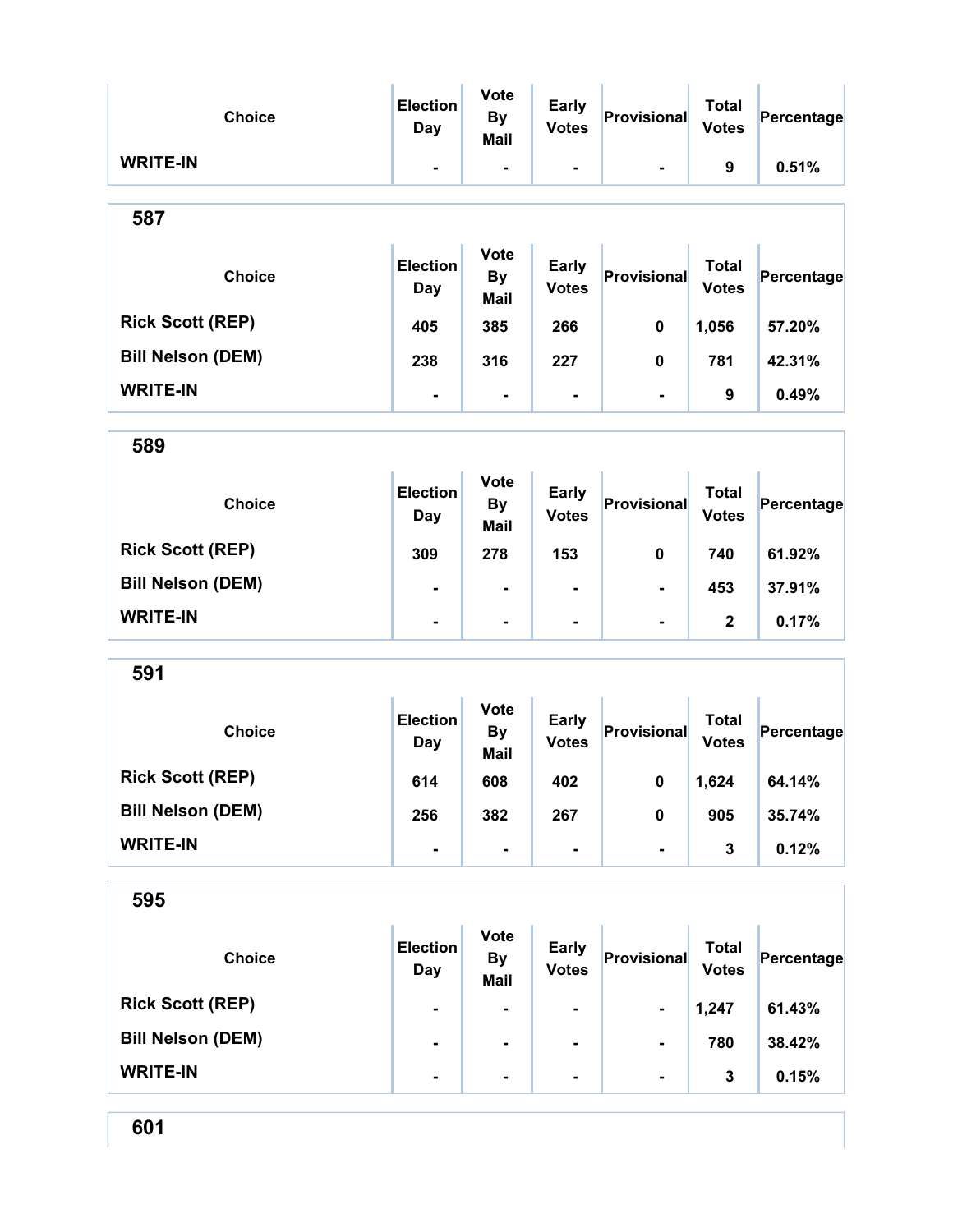| <b>Choice</b>            | <b>Election</b><br>Day | <b>Vote</b><br><b>By</b><br><b>Mail</b> | <b>Early</b><br><b>Votes</b> | Provisional    | Total<br><b>Votes</b> | Percentage |
|--------------------------|------------------------|-----------------------------------------|------------------------------|----------------|-----------------------|------------|
| <b>Rick Scott (REP)</b>  | 149                    | 158                                     | 87                           | 0              | 394                   | 27.77%     |
| <b>Bill Nelson (DEM)</b> | 317                    | 326                                     | 376                          | 0              | 1,019                 | 71.81%     |
| <b>WRITE-IN</b>          | ۰                      | $\blacksquare$                          | ۰                            | $\blacksquare$ | 6                     | 0.42%      |

Y.

605

| <b>Choice</b>            | <b>Election</b><br>Day | <b>Vote</b><br><b>By</b><br><b>Mail</b> | <b>Early</b><br><b>Votes</b> | Provisional    | Total<br><b>Votes</b> | Percentage |
|--------------------------|------------------------|-----------------------------------------|------------------------------|----------------|-----------------------|------------|
| <b>Rick Scott (REP)</b>  | 77                     | 55                                      | 17                           | 0              | 149                   | 46.42%     |
| <b>Bill Nelson (DEM)</b> | 87                     | 47                                      | 37                           | 0              | 171                   | 53.27%     |
| <b>WRITE-IN</b>          | $\blacksquare$         | $\blacksquare$                          | $\blacksquare$               | $\blacksquare$ | 1                     | 0.31%      |

613

| <b>Choice</b>            | <b>Election</b><br>Day | <b>Vote</b><br><b>By</b><br><b>Mail</b> | <b>Early</b><br><b>Votes</b> | Provisional    | <b>Total</b><br><b>Votes</b> | Percentage |
|--------------------------|------------------------|-----------------------------------------|------------------------------|----------------|------------------------------|------------|
| <b>Rick Scott (REP)</b>  | 33                     | 26                                      | 22                           | 0              | 81                           | 10.95%     |
| <b>Bill Nelson (DEM)</b> | 252                    | 156                                     | 249                          | 0              | 657                          | 88.78%     |
| <b>WRITE-IN</b>          | $\blacksquare$         | $\blacksquare$                          | $\blacksquare$               | $\blacksquare$ | 2                            | 0.27%      |

617

| <b>Choice</b>            | <b>Election</b><br>Day | <b>Vote</b><br><b>By</b><br><b>Mail</b> | <b>Early</b><br><b>Votes</b> | Provisional    | Total<br><b>Votes</b> | Percentage |
|--------------------------|------------------------|-----------------------------------------|------------------------------|----------------|-----------------------|------------|
| <b>Rick Scott (REP)</b>  | 64                     | 94                                      | 60                           | 0              | 218                   | 13.27%     |
| <b>Bill Nelson (DEM)</b> | $\blacksquare$         |                                         | $\blacksquare$               | $\blacksquare$ | 1,420                 | 86.43%     |
| <b>WRITE-IN</b>          | ۰                      |                                         |                              | $\blacksquare$ | 5                     | 0.30%      |

| <b>Choice</b>            | <b>Election</b><br>Day | <b>Vote</b><br><b>By</b><br>Mail | <b>Early</b><br><b>Votes</b> | Provisional    | Total<br><b>Votes</b> | Percentage |
|--------------------------|------------------------|----------------------------------|------------------------------|----------------|-----------------------|------------|
| <b>Rick Scott (REP)</b>  | 64                     | 60                               | 48                           | 0              | 172                   | 23.76%     |
| <b>Bill Nelson (DEM)</b> | $\blacksquare$         | $\blacksquare$                   | $\blacksquare$               | $\blacksquare$ | 551                   | 76.10%     |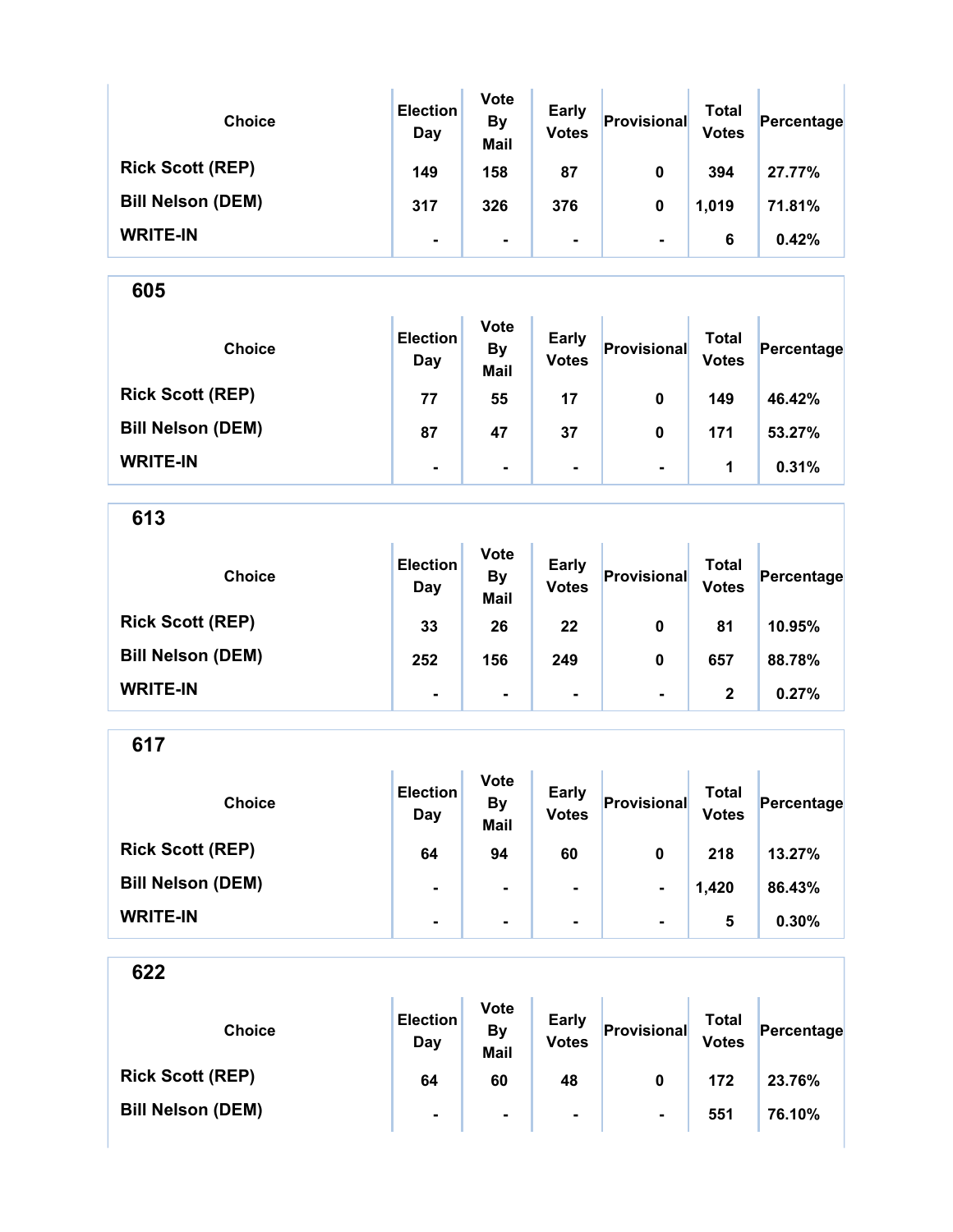| <b>Choice</b>            | <b>Election</b><br><b>Day</b> | <b>Vote</b><br><b>By</b><br><b>Mail</b> | <b>Early</b><br><b>Votes</b> | Provisional              | <b>Total</b><br><b>Votes</b> | Percentage |
|--------------------------|-------------------------------|-----------------------------------------|------------------------------|--------------------------|------------------------------|------------|
| <b>WRITE-IN</b>          | ۰                             | $\overline{\phantom{a}}$                | $\blacksquare$               | $\blacksquare$           | 1                            | 0.14%      |
| 623                      |                               |                                         |                              |                          |                              |            |
| <b>Choice</b>            | <b>Election</b><br><b>Day</b> | <b>Vote</b><br><b>By</b><br><b>Mail</b> | <b>Early</b><br><b>Votes</b> | Provisional              | <b>Total</b><br><b>Votes</b> | Percentage |
| <b>Rick Scott (REP)</b>  | 63                            | 86                                      | 42                           | 0                        | 191                          | 16.96%     |
| <b>Bill Nelson (DEM)</b> |                               | $\blacksquare$                          |                              |                          | 931                          | 82.68%     |
| <b>WRITE-IN</b>          | Ξ.                            | $\blacksquare$                          | -                            | $\blacksquare$           | 4                            | 0.36%      |
| 625                      |                               |                                         |                              |                          |                              |            |
| <b>Choice</b>            | <b>Election</b><br><b>Day</b> | <b>Vote</b><br><b>By</b><br><b>Mail</b> | <b>Early</b><br><b>Votes</b> | Provisional              | <b>Total</b><br><b>Votes</b> | Percentage |
| <b>Rick Scott (REP)</b>  | 77                            | 108                                     | 74                           | 0                        | 259                          | 43.68%     |
| <b>Bill Nelson (DEM)</b> | 128                           | 102                                     | 98                           | 0                        | 328                          | 55.31%     |
| <b>WRITE-IN</b>          |                               | $\blacksquare$                          | ۰                            | $\blacksquare$           | 6                            | 1.01%      |
| 626                      |                               |                                         |                              |                          |                              |            |
| <b>Choice</b>            | <b>Election</b><br><b>Day</b> | <b>Vote</b><br><b>By</b><br>Mail        | <b>Early</b><br><b>Votes</b> | Provisional              | <b>Total</b><br><b>Votes</b> | Percentage |
| <b>Rick Scott (REP)</b>  | 59                            | 60                                      | 58                           | $\mathbf{0}$             | 177                          | 29.75%     |
| <b>Bill Nelson (DEM)</b> | Ξ.                            |                                         |                              | $\overline{\phantom{0}}$ | 415                          | 69.75%     |
| <b>WRITE-IN</b>          | $\blacksquare$                | $\blacksquare$                          | ۰                            | $\blacksquare$           | 3                            | 0.50%      |
| 629                      |                               |                                         |                              |                          |                              |            |
| <b>Choice</b>            | <b>Election</b><br><b>Day</b> | <b>Vote</b><br><b>By</b><br><b>Mail</b> | <b>Early</b><br><b>Votes</b> | Provisional              | <b>Total</b><br><b>Votes</b> | Percentage |
| <b>Rick Scott (REP)</b>  | 264                           | 223                                     | 142                          | 0                        | 629                          | 42.67%     |
| <b>Bill Nelson (DEM)</b> | 280                           | 285                                     | 273                          | 0                        | 838                          | 56.85%     |
| <b>WRITE-IN</b>          | $\qquad \qquad \blacksquare$  | ۰                                       | ۰                            | $\blacksquare$           | $\overline{7}$               | 0.47%      |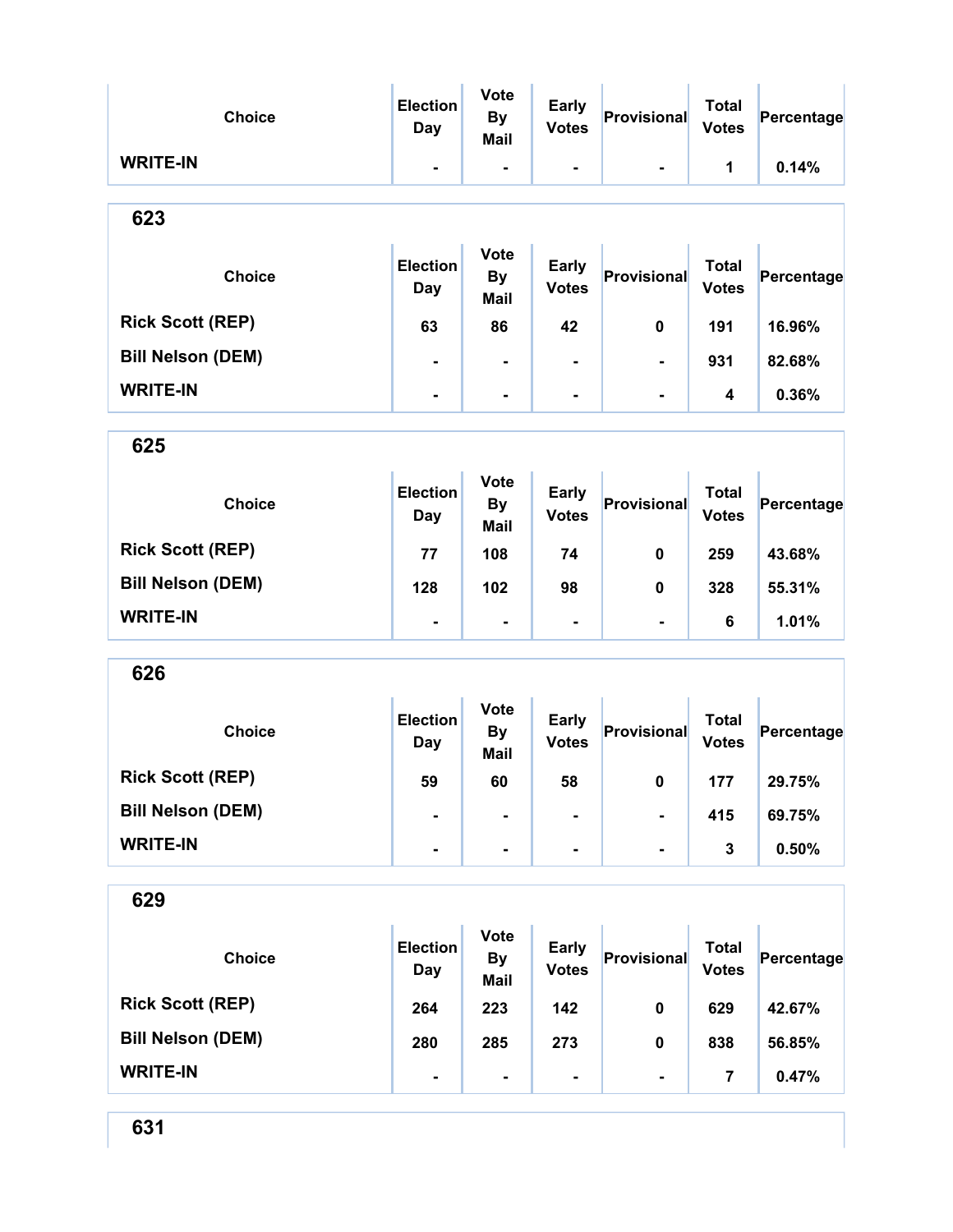| <b>Choice</b>            | <b>Election</b><br>Day | <b>Vote</b><br><b>By</b><br><b>Mail</b> | <b>Early</b><br><b>Votes</b> | Provisional    | Total<br><b>Votes</b> | Percentage |
|--------------------------|------------------------|-----------------------------------------|------------------------------|----------------|-----------------------|------------|
| <b>Rick Scott (REP)</b>  | $\blacksquare$         |                                         | ۰.                           | $\blacksquare$ | 510                   | 61.15%     |
| <b>Bill Nelson (DEM)</b> | ۰                      |                                         |                              | $\blacksquare$ | 321                   | 38.49%     |
| <b>WRITE-IN</b>          | $\blacksquare$         |                                         | ۰.                           | $\blacksquare$ | 3                     | 0.36%      |

| <b>Choice</b>            | <b>Election</b><br>Day | <b>Vote</b><br><b>By</b><br><b>Mail</b> | <b>Early</b><br><b>Votes</b> | Provisional    | <b>Total</b><br><b>Votes</b> | Percentage |
|--------------------------|------------------------|-----------------------------------------|------------------------------|----------------|------------------------------|------------|
| <b>Rick Scott (REP)</b>  | $\blacksquare$         | ٠                                       | $\blacksquare$               | $\blacksquare$ | 983                          | 69.23%     |
| <b>Bill Nelson (DEM)</b> | $\blacksquare$         |                                         | $\blacksquare$               | $\blacksquare$ | 436                          | 30.70%     |
| <b>WRITE-IN</b>          | $\blacksquare$         | $\blacksquare$                          | $\blacksquare$               | $\blacksquare$ | 1                            | 0.07%      |

635

| <b>Choice</b>            | <b>Election</b><br>Day | <b>Vote</b><br><b>By</b><br><b>Mail</b> | <b>Early</b><br><b>Votes</b> | Provisional    | Total<br><b>Votes</b> | Percentage |
|--------------------------|------------------------|-----------------------------------------|------------------------------|----------------|-----------------------|------------|
| <b>Rick Scott (REP)</b>  | 184                    | 205                                     | 138                          | 0              | 527                   | 42.60%     |
| <b>Bill Nelson (DEM)</b> | $\blacksquare$         | $\blacksquare$                          | $\blacksquare$               | $\blacksquare$ | 698                   | 56.43%     |
| <b>WRITE-IN</b>          | $\blacksquare$         | $\blacksquare$                          | $\blacksquare$               | $\blacksquare$ | 12                    | 0.97%      |

636 Choice **Election** Day Vote By Mail Early Early Provisional Total<br>Votes Provisional Votes  $Percentage$ Rick Scott (REP) 47 69 37 0 153 49.20% Bill Nelson (DEM) 34 68 54 0 156 50.16% WRITE-IN  $\begin{vmatrix} 1 & 1 & 1 \ 1 & 1 & 1 \end{vmatrix}$  .  $\begin{vmatrix} 1 & 1 & 1 \ 1 & 1 & 1 \end{vmatrix}$  .  $\begin{vmatrix} 1 & 1 & 1 \ 2 & 1 & 1 \end{vmatrix}$  0.64%

| <b>Choice</b>            | <b>Election</b><br>Day | <b>Vote</b><br><b>By</b><br><b>Mail</b> | <b>Early</b><br><b>Votes</b> | Provisional    | Total<br><b>Votes</b> | Percentage |
|--------------------------|------------------------|-----------------------------------------|------------------------------|----------------|-----------------------|------------|
| <b>Rick Scott (REP)</b>  | $\blacksquare$         | $\blacksquare$                          | $\blacksquare$               | $\blacksquare$ | 6                     | 20.00%     |
| <b>Bill Nelson (DEM)</b> | $\blacksquare$         | $\blacksquare$                          | $\blacksquare$               | $\blacksquare$ | 24                    | 80.00%     |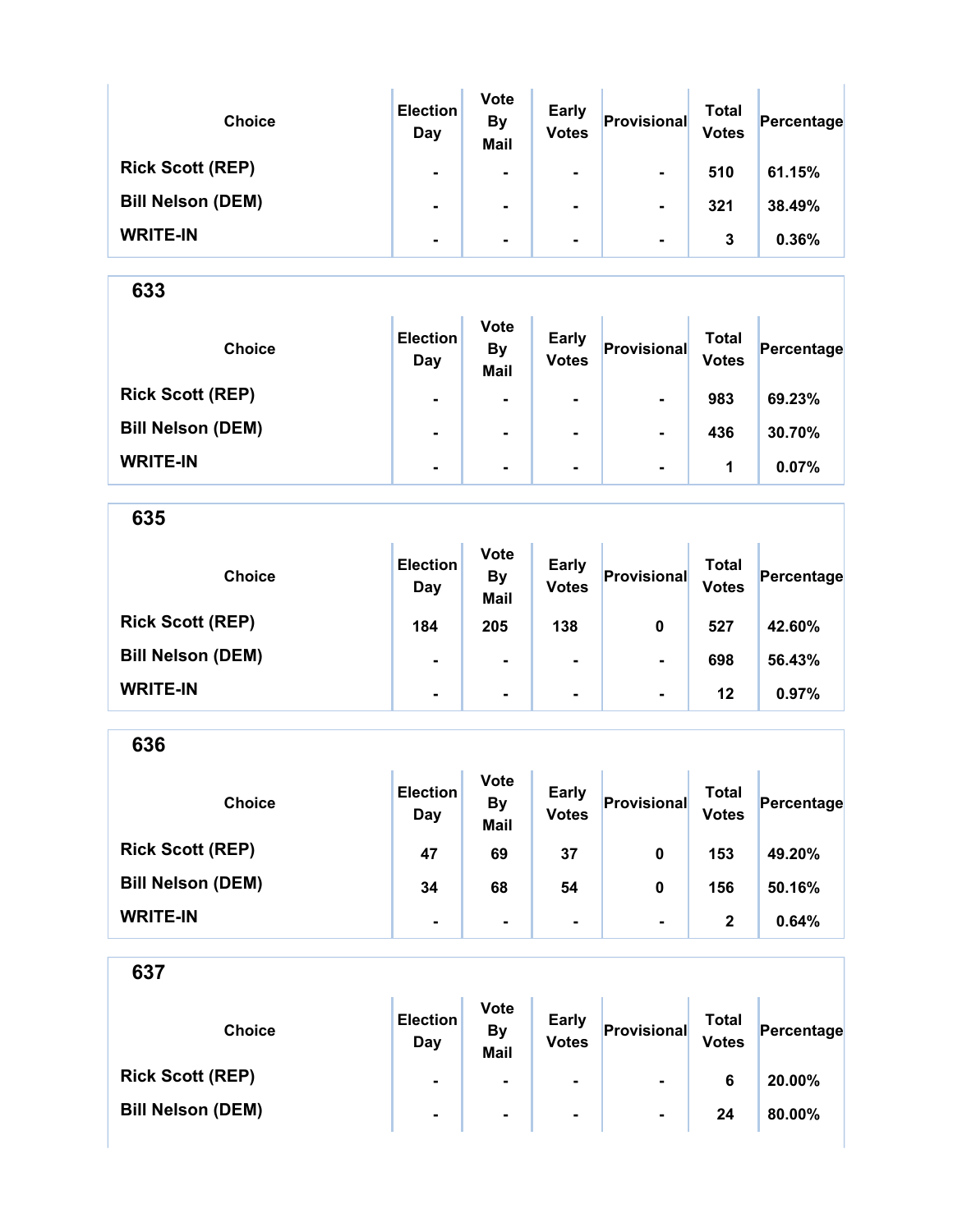| <b>Choice</b>            | <b>Election</b><br>Day        | <b>Vote</b><br><b>By</b><br><b>Mail</b> | <b>Early</b><br><b>Votes</b> | Provisional        | <b>Total</b><br><b>Votes</b> | Percentage |
|--------------------------|-------------------------------|-----------------------------------------|------------------------------|--------------------|------------------------------|------------|
| <b>WRITE-IN</b>          | 0                             | 0                                       | 0                            | 0                  | 0                            | 0.00%      |
| 639                      |                               |                                         |                              |                    |                              |            |
| <b>Choice</b>            | <b>Election</b><br>Day        | <b>Vote</b><br>By<br><b>Mail</b>        | <b>Early</b><br><b>Votes</b> | Provisional        | <b>Total</b><br><b>Votes</b> | Percentage |
| <b>Rick Scott (REP)</b>  | 281                           | 91                                      | 72                           | 0                  | 444                          | 73.39%     |
| <b>Bill Nelson (DEM)</b> | $\blacksquare$                | $\blacksquare$                          | $\blacksquare$               |                    | 158                          | 26.12%     |
| <b>WRITE-IN</b>          | $\blacksquare$                | $\blacksquare$                          | ۰                            | $\blacksquare$     | 3                            | 0.50%      |
| 641                      |                               |                                         |                              |                    |                              |            |
| <b>Choice</b>            | <b>Election</b><br><b>Day</b> | <b>Vote</b><br><b>By</b><br><b>Mail</b> | <b>Early</b><br><b>Votes</b> | <b>Provisional</b> | <b>Total</b><br><b>Votes</b> | Percentage |
| <b>Rick Scott (REP)</b>  | 55                            | 43                                      | 50                           | 0                  | 148                          | 17.05%     |
| <b>Bill Nelson (DEM)</b> |                               | $\blacksquare$                          |                              |                    | 714                          | 82.26%     |
| <b>WRITE-IN</b>          | $\blacksquare$                | $\blacksquare$                          | -                            | $\blacksquare$     | 6                            | 0.69%      |
| 643                      |                               |                                         |                              |                    |                              |            |
| <b>Choice</b>            | <b>Election</b><br><b>Day</b> | <b>Vote</b><br><b>By</b><br><b>Mail</b> | <b>Early</b><br><b>Votes</b> | Provisional        | <b>Total</b><br><b>Votes</b> | Percentage |
| <b>Rick Scott (REP)</b>  | 29                            | 11                                      | 30                           | $\mathbf 0$        | 70                           | 18.77%     |
| <b>Bill Nelson (DEM)</b> | 127                           | 42                                      | 133                          | $\pmb{0}$          | 302                          | 80.97%     |
| <b>WRITE-IN</b>          | $\blacksquare$                | $\blacksquare$                          | $\blacksquare$               | $\blacksquare$     | 1                            | 0.27%      |
| 650                      |                               |                                         |                              |                    |                              |            |
| <b>Choice</b>            | <b>Election</b><br><b>Day</b> | <b>Vote</b><br><b>By</b><br><b>Mail</b> | <b>Early</b><br><b>Votes</b> | Provisional        | <b>Total</b><br><b>Votes</b> | Percentage |
| <b>Rick Scott (REP)</b>  | 51                            | 32                                      | 51                           | 0                  | 134                          | 20.81%     |
| <b>Bill Nelson (DEM)</b> | 166                           | 107                                     | 235                          | $\pmb{0}$          | 508                          | 78.88%     |
| <b>WRITE-IN</b>          |                               | $\blacksquare$                          |                              | $\blacksquare$     | $\mathbf 2$                  | 0.31%      |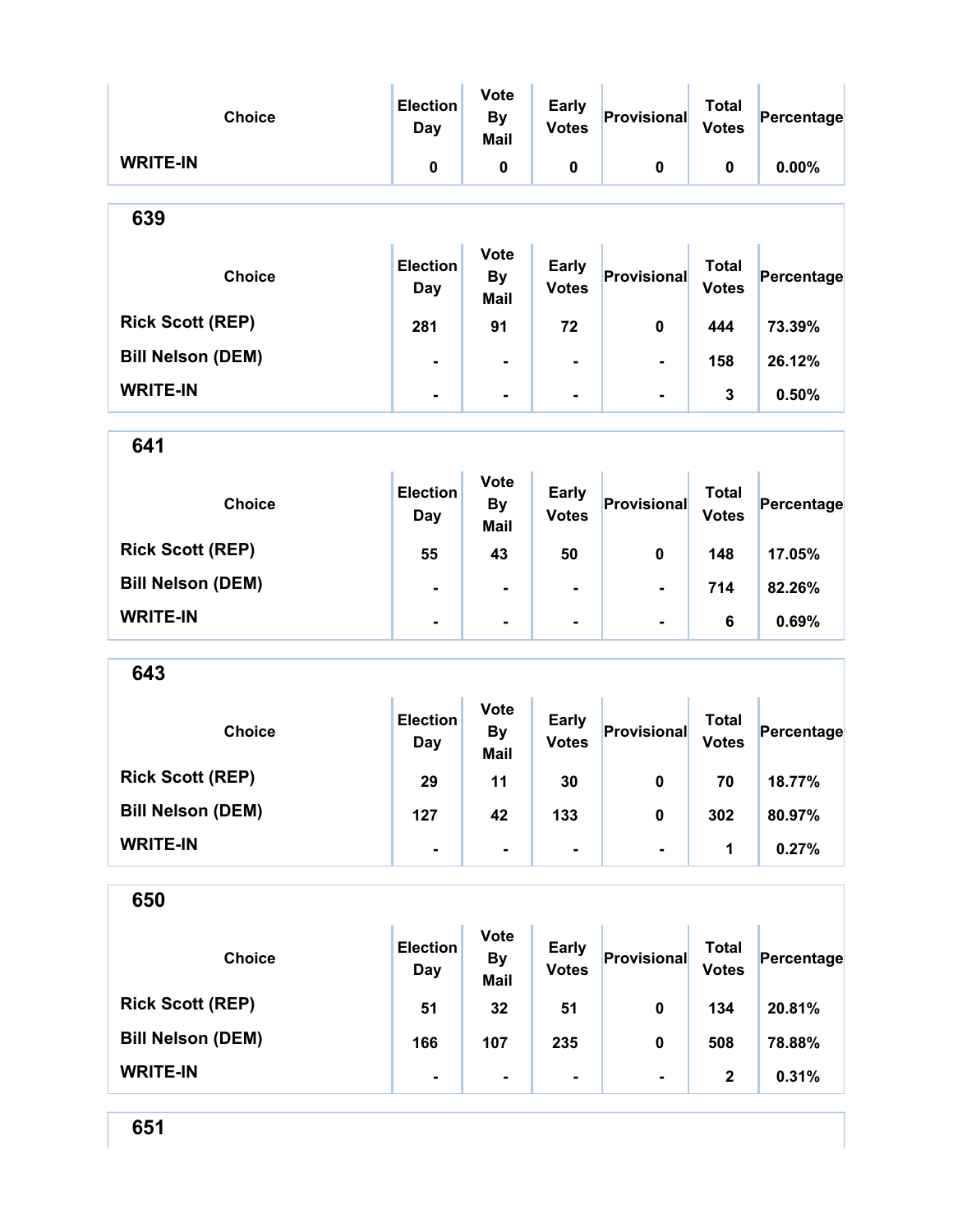| <b>Choice</b>            | <b>Election</b><br>Day | <b>Vote</b><br><b>By</b><br><b>Mail</b> | <b>Early</b><br><b>Votes</b> | Provisional    | <b>Total</b><br><b>Votes</b> | Percentage |
|--------------------------|------------------------|-----------------------------------------|------------------------------|----------------|------------------------------|------------|
| <b>Rick Scott (REP)</b>  | 148                    | 166                                     | 158                          | 0              | 472                          | 41.77%     |
| <b>Bill Nelson (DEM)</b> | 140                    | 228                                     | 285                          | 0              | 653                          | 57.79%     |
| <b>WRITE-IN</b>          | ٠                      | ۰.                                      | ۰                            | $\blacksquare$ | 5                            | 0.44%      |

| <b>Choice</b>            | <b>Election</b><br>Day | <b>Vote</b><br><b>By</b><br><b>Mail</b> | <b>Early</b><br><b>Votes</b> | Provisional    | Total<br><b>Votes</b> | Percentage |
|--------------------------|------------------------|-----------------------------------------|------------------------------|----------------|-----------------------|------------|
| <b>Rick Scott (REP)</b>  | 106                    | 105                                     | 96                           | 0              | 307                   | 29.41%     |
| <b>Bill Nelson (DEM)</b> | 242                    | 220                                     | 270                          | 0              | 732                   | 70.11%     |
| <b>WRITE-IN</b>          | $\blacksquare$         | $\blacksquare$                          | ۰.                           | $\blacksquare$ | 5                     | 0.48%      |

653

| <b>Choice</b>            | <b>Election</b><br>Day | <b>Vote</b><br><b>By</b><br><b>Mail</b> | <b>Early</b><br><b>Votes</b> | Provisional    | <b>Total</b><br><b>Votes</b> | Percentage |
|--------------------------|------------------------|-----------------------------------------|------------------------------|----------------|------------------------------|------------|
| <b>Rick Scott (REP)</b>  | $\blacksquare$         |                                         |                              | $\blacksquare$ | 625                          | 45.36%     |
| <b>Bill Nelson (DEM)</b> | $\blacksquare$         | $\blacksquare$                          | ۰                            | $\blacksquare$ | 753                          | 54.64%     |
| <b>WRITE-IN</b>          | 0                      | 0                                       | 0                            | 0              | 0                            | $0.00\%$   |

| <b>Choice</b>            | <b>Election</b><br>Day | <b>Vote</b><br><b>By</b><br><b>Mail</b> | <b>Early</b><br><b>Votes</b> | Provisional    | <b>Total</b><br><b>Votes</b> | Percentage |
|--------------------------|------------------------|-----------------------------------------|------------------------------|----------------|------------------------------|------------|
| <b>Rick Scott (REP)</b>  | 63                     | 53                                      | 38                           | 0              | 154                          | 24.56%     |
| <b>Bill Nelson (DEM)</b> | $\blacksquare$         | $\blacksquare$                          | ٠                            | $\blacksquare$ | 471                          | 75.12%     |
| <b>WRITE-IN</b>          | $\blacksquare$         | $\blacksquare$                          | $\blacksquare$               | $\blacksquare$ | 2                            | 0.32%      |

| 655                      |                        |                                         |                              |             |                              |            |
|--------------------------|------------------------|-----------------------------------------|------------------------------|-------------|------------------------------|------------|
| <b>Choice</b>            | <b>Election</b><br>Day | <b>Vote</b><br><b>By</b><br><b>Mail</b> | <b>Early</b><br><b>Votes</b> | Provisional | <b>Total</b><br><b>Votes</b> | Percentage |
| <b>Rick Scott (REP)</b>  | 224                    | 222                                     | 213                          | 0           | 659                          | 43.93%     |
| <b>Bill Nelson (DEM)</b> | 209                    | 295                                     | 332                          | 0           | 836                          | 55.73%     |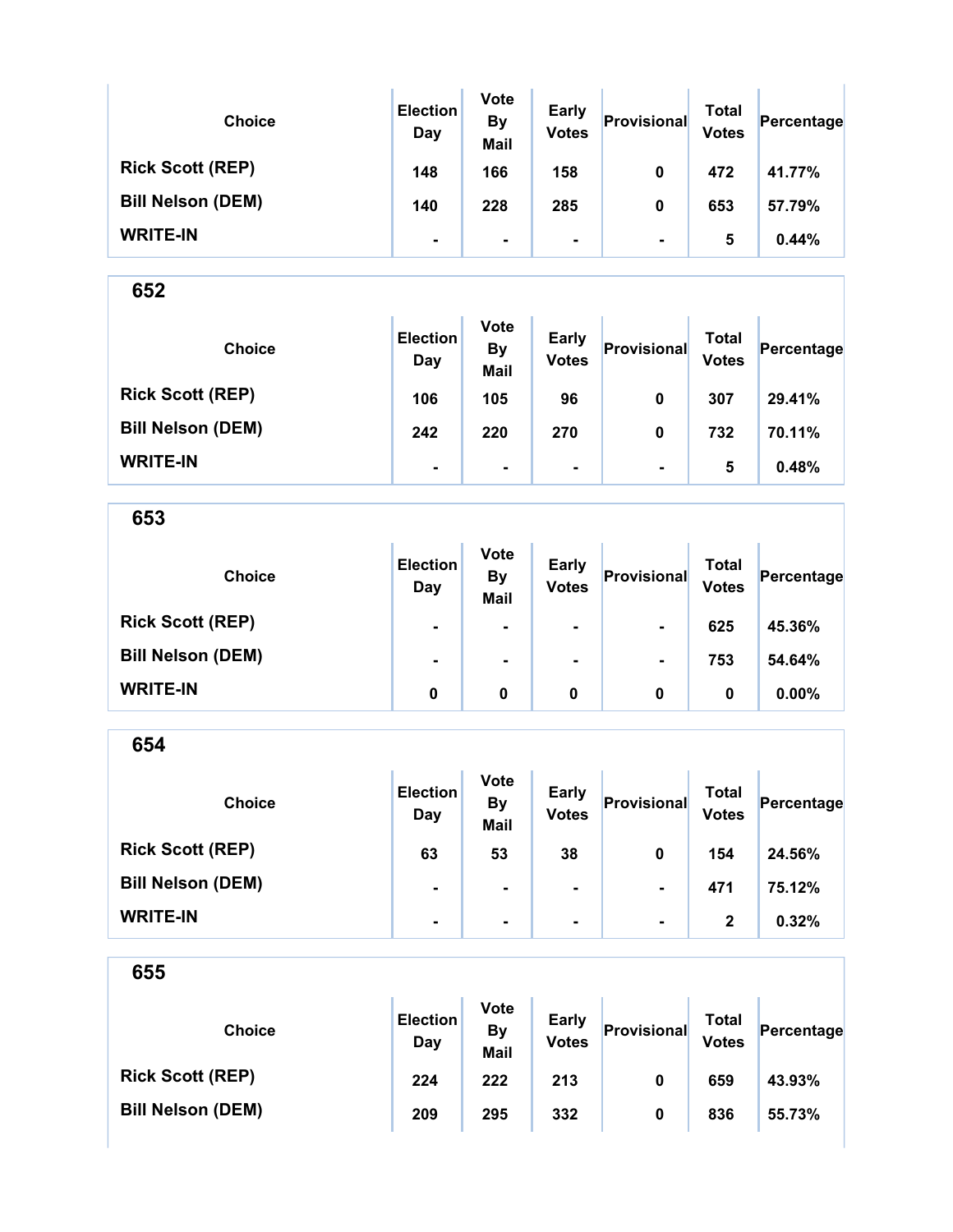| <b>Choice</b>            | <b>Election</b><br><b>Day</b> | <b>Vote</b><br><b>By</b><br><b>Mail</b> | <b>Early</b><br><b>Votes</b> | Provisional    | <b>Total</b><br><b>Votes</b> | Percentage |
|--------------------------|-------------------------------|-----------------------------------------|------------------------------|----------------|------------------------------|------------|
| <b>WRITE-IN</b>          | $\blacksquare$                | $\blacksquare$                          |                              | $\blacksquare$ | 5                            | 0.33%      |
| 657                      |                               |                                         |                              |                |                              |            |
| <b>Choice</b>            | <b>Election</b><br>Day        | <b>Vote</b><br><b>By</b><br><b>Mail</b> | <b>Early</b><br><b>Votes</b> | Provisional    | <b>Total</b><br><b>Votes</b> | Percentage |
| <b>Rick Scott (REP)</b>  | 157                           | 139                                     | 115                          | 0              | 411                          | 38.09%     |
| <b>Bill Nelson (DEM)</b> | ۰                             | $\blacksquare$                          | ۰                            | ۰              | 663                          | 61.45%     |
| <b>WRITE-IN</b>          | $\blacksquare$                | $\blacksquare$                          | Ξ.                           | Ξ.             | 5                            | 0.46%      |
| 658                      |                               |                                         |                              |                |                              |            |
| <b>Choice</b>            | <b>Election</b><br>Day        | <b>Vote</b><br><b>By</b><br><b>Mail</b> | <b>Early</b><br><b>Votes</b> | Provisional    | <b>Total</b><br><b>Votes</b> | Percentage |
| <b>Rick Scott (REP)</b>  | 48                            | 41                                      | 63                           | 0              | 152                          | 20.51%     |
| <b>Bill Nelson (DEM)</b> | 176                           | 149                                     | 264                          | 0              | 589                          | 79.49%     |
| <b>WRITE-IN</b>          | $\pmb{0}$                     | $\pmb{0}$                               | $\pmb{0}$                    | 0              | 0                            | 0.00%      |
| 659                      |                               |                                         |                              |                |                              |            |
| <b>Choice</b>            | <b>Election</b><br>Day        | <b>Vote</b><br><b>By</b><br><b>Mail</b> | <b>Early</b><br><b>Votes</b> | Provisional    | <b>Total</b><br><b>Votes</b> | Percentage |
| <b>Rick Scott (REP)</b>  | 139                           | 251                                     | 209                          | $\mathbf 0$    | 599                          | 39.51%     |
| <b>Bill Nelson (DEM)</b> | 197                           | 346                                     | 369                          | 0              | 912                          | 60.16%     |
| <b>WRITE-IN</b>          |                               |                                         |                              | ۰              | 5                            | 0.33%      |
| 661                      |                               |                                         |                              |                |                              |            |
| <b>Choice</b>            | <b>Election</b><br><b>Day</b> | Vote<br><b>By</b><br><b>Mail</b>        | <b>Early</b><br><b>Votes</b> | Provisional    | <b>Total</b><br><b>Votes</b> | Percentage |
| <b>Rick Scott (REP)</b>  | 91                            | 136                                     | 128                          | 0              | 355                          | 35.15%     |
| <b>Bill Nelson (DEM)</b> | 149                           | 156                                     | 345                          | $\pmb{0}$      | 650                          | 64.36%     |
| <b>WRITE-IN</b>          | $\blacksquare$                | $\blacksquare$                          | -                            | $\blacksquare$ | 5                            | 0.50%      |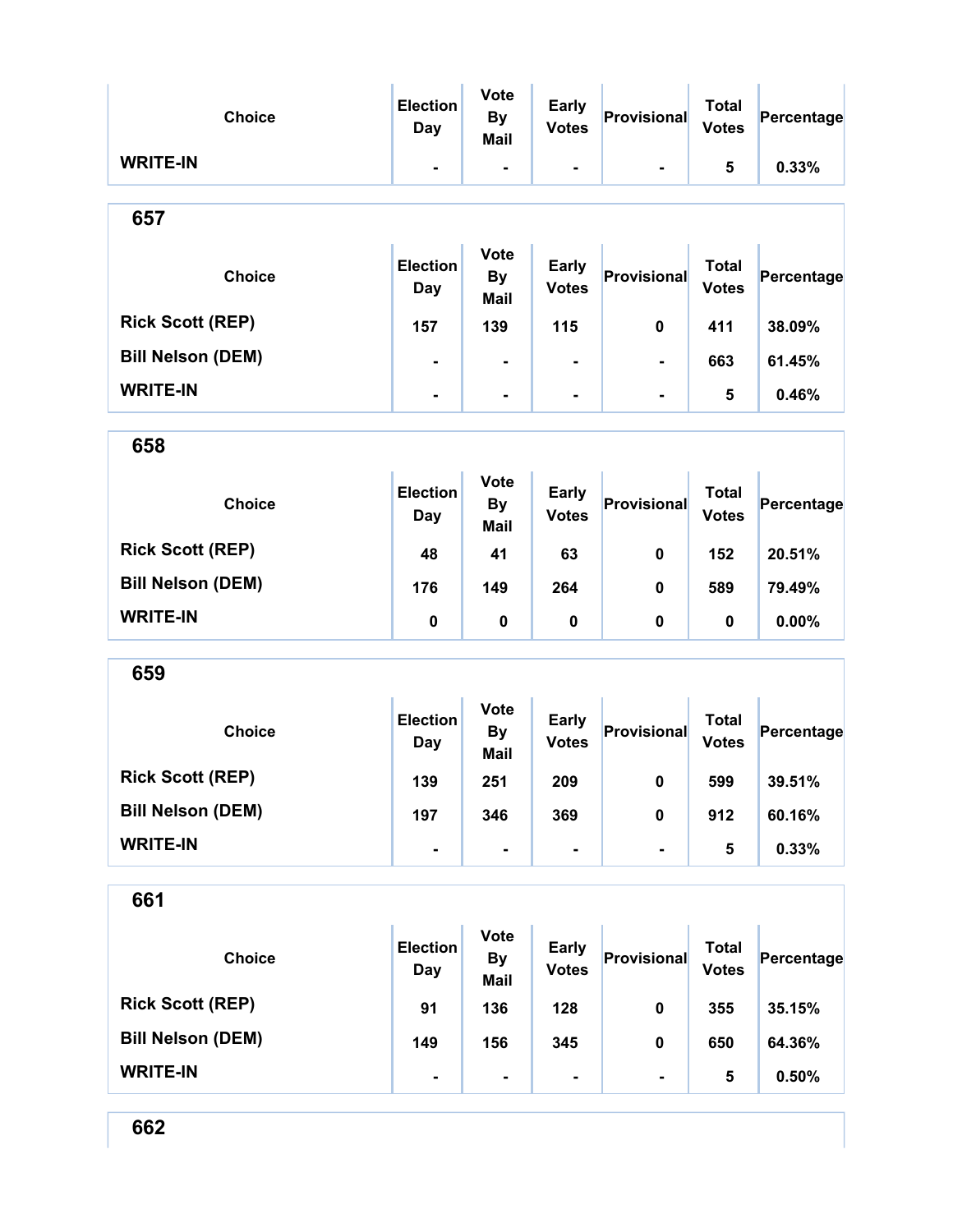| <b>Choice</b>            | <b>Election</b><br>Day | <b>Vote</b><br><b>By</b><br><b>Mail</b> | <b>Early</b><br><b>Votes</b> | Provisional | <b>Total</b><br><b>Votes</b> | Percentage |
|--------------------------|------------------------|-----------------------------------------|------------------------------|-------------|------------------------------|------------|
| <b>Rick Scott (REP)</b>  | 46                     | 69                                      | 65                           | 0           | 180                          | 39.56%     |
| <b>Bill Nelson (DEM)</b> | 64                     | 128                                     | 83                           | 0           | 275                          | 60.44%     |
| <b>WRITE-IN</b>          | 0                      | 0                                       | 0                            | 0           | 0                            | $0.00\%$   |

| <b>Choice</b>            | <b>Election</b><br>Day | <b>Vote</b><br><b>By</b><br><b>Mail</b> | <b>Early</b><br><b>Votes</b> | Provisional    | Total<br><b>Votes</b> | Percentage |
|--------------------------|------------------------|-----------------------------------------|------------------------------|----------------|-----------------------|------------|
| <b>Rick Scott (REP)</b>  | 471                    | 555                                     | 560                          | 0              | 1,586                 | 41.59%     |
| <b>Bill Nelson (DEM)</b> | $\blacksquare$         | $\blacksquare$                          | $\blacksquare$               | $\blacksquare$ | 2,219                 | 58.20%     |
| <b>WRITE-IN</b>          | $\blacksquare$         | $\blacksquare$                          | $\blacksquare$               | $\blacksquare$ | 8                     | 0.21%      |

673

| <b>Choice</b>            | <b>Election</b><br>Day | <b>Vote</b><br><b>By</b><br><b>Mail</b> | <b>Early</b><br><b>Votes</b> | Provisional    | <b>Total</b><br><b>Votes</b> | Percentage |
|--------------------------|------------------------|-----------------------------------------|------------------------------|----------------|------------------------------|------------|
| <b>Rick Scott (REP)</b>  | $\blacksquare$         | $\blacksquare$                          | $\blacksquare$               | $\blacksquare$ | 786                          | 35.14%     |
| <b>Bill Nelson (DEM)</b> | $\blacksquare$         | $\blacksquare$                          | $\blacksquare$               | $\blacksquare$ | 1,445                        | 64.60%     |
| <b>WRITE-IN</b>          | $\blacksquare$         | $\blacksquare$                          | $\blacksquare$               | $\blacksquare$ | 6                            | 0.27%      |

700

| <b>Choice</b>            | <b>Election</b><br>Day | <b>Vote</b><br><b>By</b><br><b>Mail</b> | <b>Early</b><br><b>Votes</b> | Provisional    | <b>Total</b><br><b>Votes</b> | Percentage |
|--------------------------|------------------------|-----------------------------------------|------------------------------|----------------|------------------------------|------------|
| <b>Rick Scott (REP)</b>  | 104                    | 79                                      | 114                          | 0              | 297                          | 62.39%     |
| <b>Bill Nelson (DEM)</b> | 58                     | 55                                      | 64                           | 0              | 177                          | 37.18%     |
| <b>WRITE-IN</b>          |                        |                                         |                              | $\blacksquare$ | 2                            | 0.42%      |

| <b>Choice</b>            | <b>Election</b><br>Day | <b>Vote</b><br><b>By</b><br><b>Mail</b> | <b>Early</b><br><b>Votes</b> | Provisional | Total<br><b>Votes</b> | Percentage |
|--------------------------|------------------------|-----------------------------------------|------------------------------|-------------|-----------------------|------------|
| <b>Rick Scott (REP)</b>  | 772                    | 525                                     | 562                          | 0           | 1,859                 | 59.20%     |
| <b>Bill Nelson (DEM)</b> | 417                    | 416                                     | 443                          | 0           | 1,276                 | 40.64%     |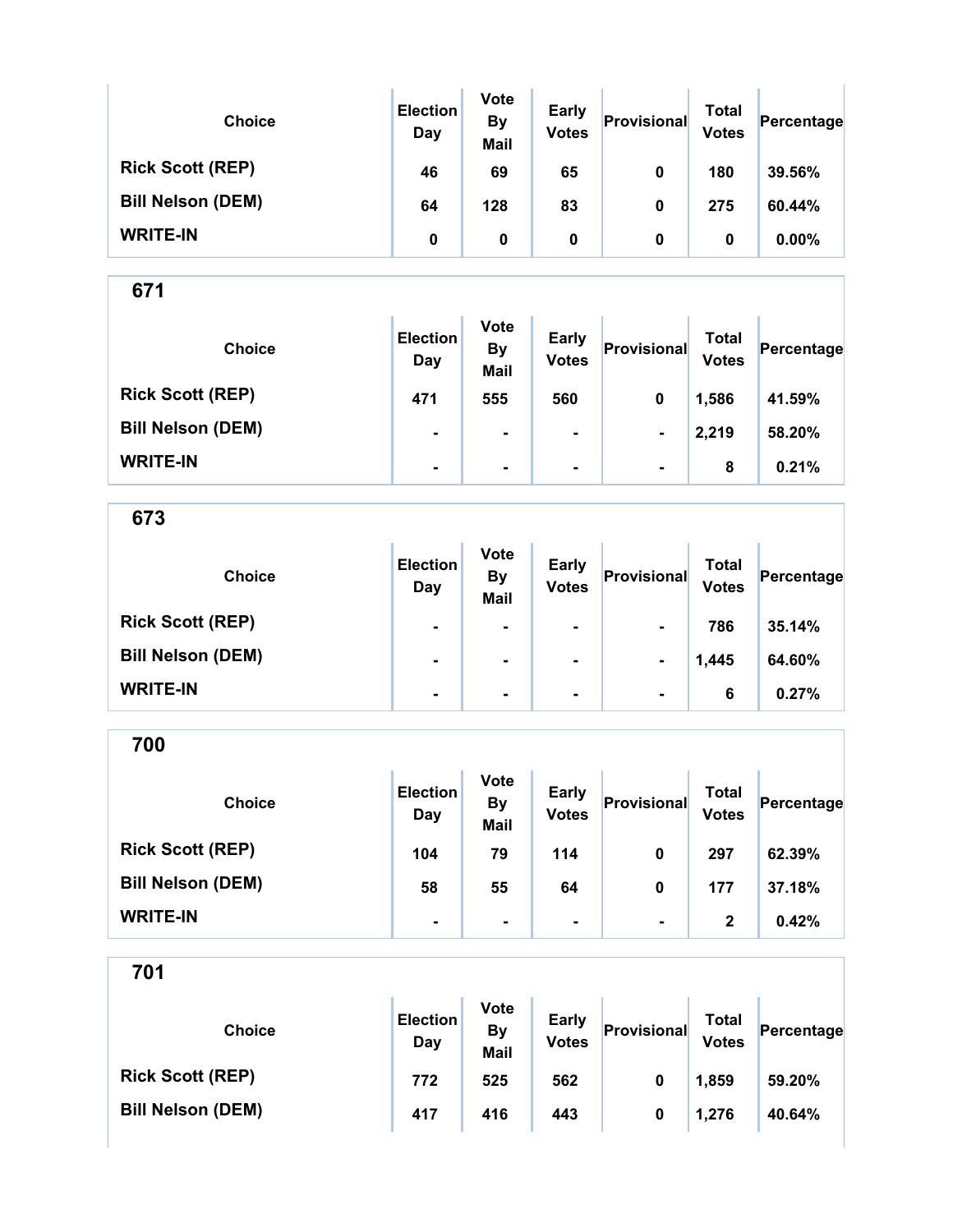| <b>Choice</b>            | <b>Election</b><br>Day        | <b>Vote</b><br><b>By</b><br><b>Mail</b> | <b>Early</b><br><b>Votes</b> | Provisional    | <b>Total</b><br><b>Votes</b> | Percentage |
|--------------------------|-------------------------------|-----------------------------------------|------------------------------|----------------|------------------------------|------------|
| <b>WRITE-IN</b>          | $\blacksquare$                | $\blacksquare$                          | $\blacksquare$               | $\blacksquare$ | 5                            | 0.16%      |
| 702                      |                               |                                         |                              |                |                              |            |
| <b>Choice</b>            | <b>Election</b><br><b>Day</b> | <b>Vote</b><br><b>By</b><br>Mail        | <b>Early</b><br><b>Votes</b> | Provisional    | <b>Total</b><br><b>Votes</b> | Percentage |
| <b>Rick Scott (REP)</b>  | 73                            | 98                                      | 91                           | $\mathbf 0$    | 262                          | 67.53%     |
| <b>Bill Nelson (DEM)</b> | 28                            | 54                                      | 44                           | 0              | 126                          | 32.47%     |
| <b>WRITE-IN</b>          | $\pmb{0}$                     | 0                                       | $\pmb{0}$                    | 0              | 0                            | 0.00%      |
| 703                      |                               |                                         |                              |                |                              |            |
| <b>Choice</b>            | <b>Election</b><br><b>Day</b> | <b>Vote</b><br><b>By</b><br><b>Mail</b> | <b>Early</b><br><b>Votes</b> | Provisional    | <b>Total</b><br><b>Votes</b> | Percentage |
| <b>Rick Scott (REP)</b>  |                               |                                         |                              |                | 812                          | 69.11%     |
| <b>Bill Nelson (DEM)</b> | 88                            | 149                                     | 126                          | 0              | 363                          | 30.89%     |
| <b>WRITE-IN</b>          | $\pmb{0}$                     | $\pmb{0}$                               | $\pmb{0}$                    | $\mathbf 0$    | 0                            | 0.00%      |
| 704                      |                               |                                         |                              |                |                              |            |
| <b>Choice</b>            | <b>Election</b><br><b>Day</b> | <b>Vote</b><br><b>By</b><br><b>Mail</b> | <b>Early</b><br><b>Votes</b> | Provisional    | <b>Total</b><br><b>Votes</b> | Percentage |
| <b>Rick Scott (REP)</b>  | 102                           | 120                                     | 82                           | $\mathbf{0}$   | 304                          | 72.04%     |
| <b>Bill Nelson (DEM)</b> | 34                            | 43                                      | 40                           | $\pmb{0}$      | 117                          | 27.73%     |
| <b>WRITE-IN</b>          | $\blacksquare$                | ٠                                       | $\blacksquare$               | $\blacksquare$ | 1                            | 0.24%      |
| 705                      |                               |                                         |                              |                |                              |            |
| <b>Choice</b>            | <b>Election</b><br><b>Day</b> | <b>Vote</b><br><b>By</b><br><b>Mail</b> | <b>Early</b><br><b>Votes</b> | Provisional    | <b>Total</b><br><b>Votes</b> | Percentage |
| <b>Rick Scott (REP)</b>  | 264                           | 127                                     | 65                           | 0              | 456                          | 84.76%     |
| <b>Bill Nelson (DEM)</b> | 35                            | 31                                      | 14                           | $\mathbf 0$    | 80                           | 14.87%     |
| <b>WRITE-IN</b>          | $\qquad \qquad \blacksquare$  | $\blacksquare$                          | $\overline{\phantom{0}}$     | $\blacksquare$ | $\mathbf 2$                  | 0.37%      |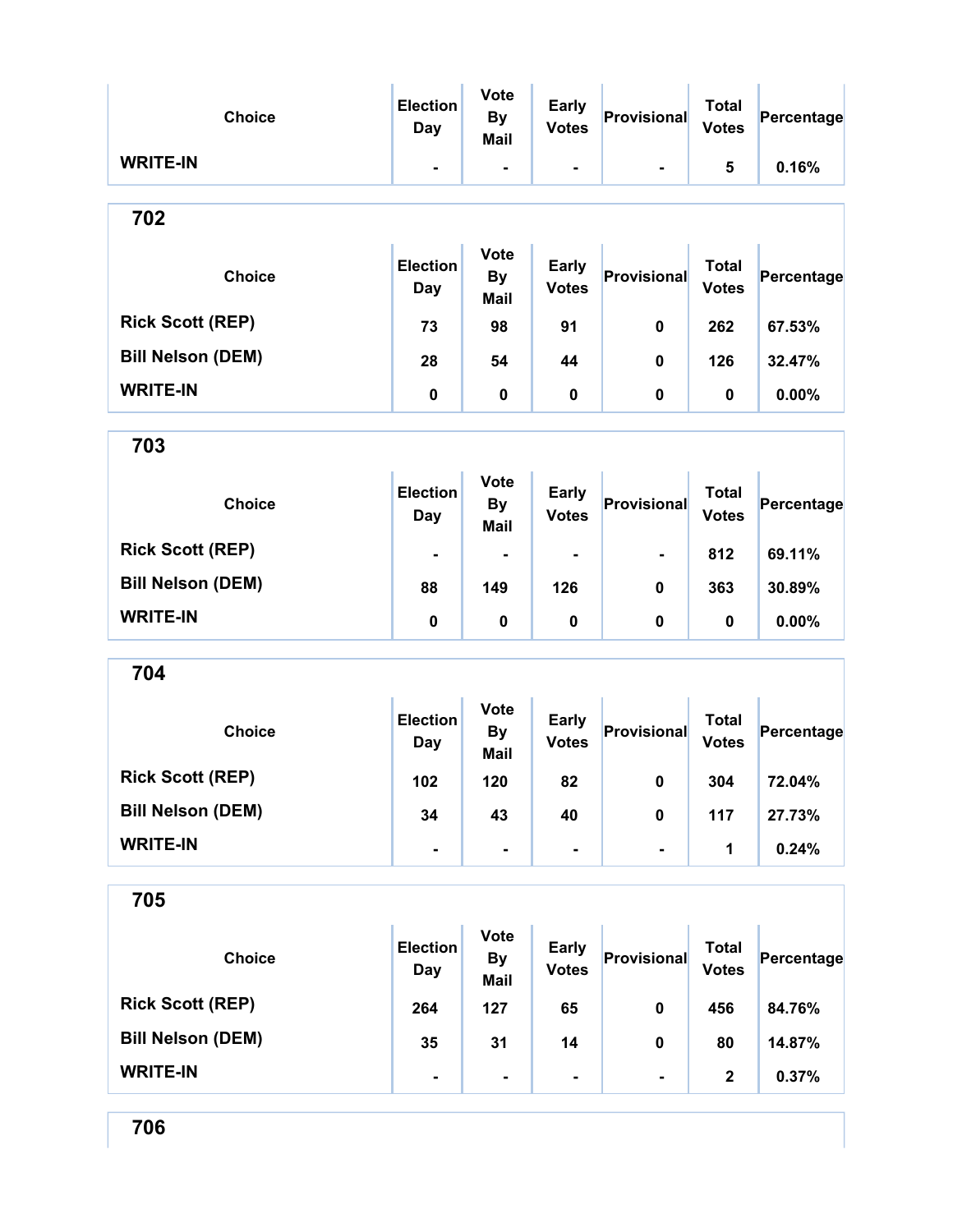| <b>Choice</b>            | <b>Election</b><br>Day | <b>Vote</b><br><b>By</b><br><b>Mail</b> | <b>Early</b><br><b>Votes</b> | Provisional    | <b>Total</b><br><b>Votes</b> | Percentage |
|--------------------------|------------------------|-----------------------------------------|------------------------------|----------------|------------------------------|------------|
| <b>Rick Scott (REP)</b>  | $\blacksquare$         | $\blacksquare$                          | $\blacksquare$               | $\blacksquare$ | 693                          | 78.39%     |
| <b>Bill Nelson (DEM)</b> | 87                     | 67                                      | 33                           | 0              | 187                          | 21.15%     |
| <b>WRITE-IN</b>          | ۰                      | $\blacksquare$                          | $\blacksquare$               | $\blacksquare$ | 4                            | 0.45%      |

| <b>Choice</b>            | <b>Election</b><br>Day | <b>Vote</b><br><b>By</b><br><b>Mail</b> | <b>Early</b><br><b>Votes</b> | Provisional              | Total<br><b>Votes</b> | Percentage |
|--------------------------|------------------------|-----------------------------------------|------------------------------|--------------------------|-----------------------|------------|
| <b>Rick Scott (REP)</b>  | $\blacksquare$         | $\blacksquare$                          | $\blacksquare$               | $\blacksquare$           | 674                   | 73.74%     |
| <b>Bill Nelson (DEM)</b> | 71                     | 97                                      | 67                           | 0                        | 235                   | 25.71%     |
| <b>WRITE-IN</b>          | $\blacksquare$         | $\blacksquare$                          | ۰                            | $\overline{\phantom{a}}$ | 5                     | 0.55%      |

708

| <b>Choice</b>            | <b>Election</b><br>Day | <b>Vote</b><br><b>By</b><br><b>Mail</b> | <b>Early</b><br><b>Votes</b> | Provisional    | <b>Total</b><br><b>Votes</b> | Percentage |
|--------------------------|------------------------|-----------------------------------------|------------------------------|----------------|------------------------------|------------|
| <b>Rick Scott (REP)</b>  | $\blacksquare$         | $\blacksquare$                          | ۰                            | $\blacksquare$ | 1,556                        | 60.69%     |
| <b>Bill Nelson (DEM)</b> | $\blacksquare$         | $\blacksquare$                          | ۰                            | $\blacksquare$ | 1,001                        | 39.04%     |
| <b>WRITE-IN</b>          | ۰                      | $\blacksquare$                          | ۰                            | $\blacksquare$ |                              | 0.27%      |

709

| <b>Choice</b>            | <b>Election</b><br>Day | <b>Vote</b><br><b>By</b><br><b>Mail</b> | <b>Early</b><br><b>Votes</b> | Provisional    | Total<br><b>Votes</b> | Percentage |
|--------------------------|------------------------|-----------------------------------------|------------------------------|----------------|-----------------------|------------|
| <b>Rick Scott (REP)</b>  | $\blacksquare$         | $\blacksquare$                          | $\blacksquare$               | $\blacksquare$ | 986                   | 72.45%     |
| <b>Bill Nelson (DEM)</b> | 158                    | 123                                     | 88                           | 0              | 369                   | 27.11%     |
| <b>WRITE-IN</b>          | $\blacksquare$         |                                         | $\blacksquare$               | $\blacksquare$ | 6                     | 0.44%      |

| <b>Choice</b>            | <b>Election</b><br>Day | <b>Vote</b><br>By<br>Mail | <b>Early</b><br><b>Votes</b> | Provisional | Total<br><b>Votes</b> | Percentage |
|--------------------------|------------------------|---------------------------|------------------------------|-------------|-----------------------|------------|
| <b>Rick Scott (REP)</b>  | 159                    | 198                       | 176                          | 0           | 533                   | 61.62%     |
| <b>Bill Nelson (DEM)</b> | 93                     | 100                       | 138                          | 0           | 331                   | 38.27%     |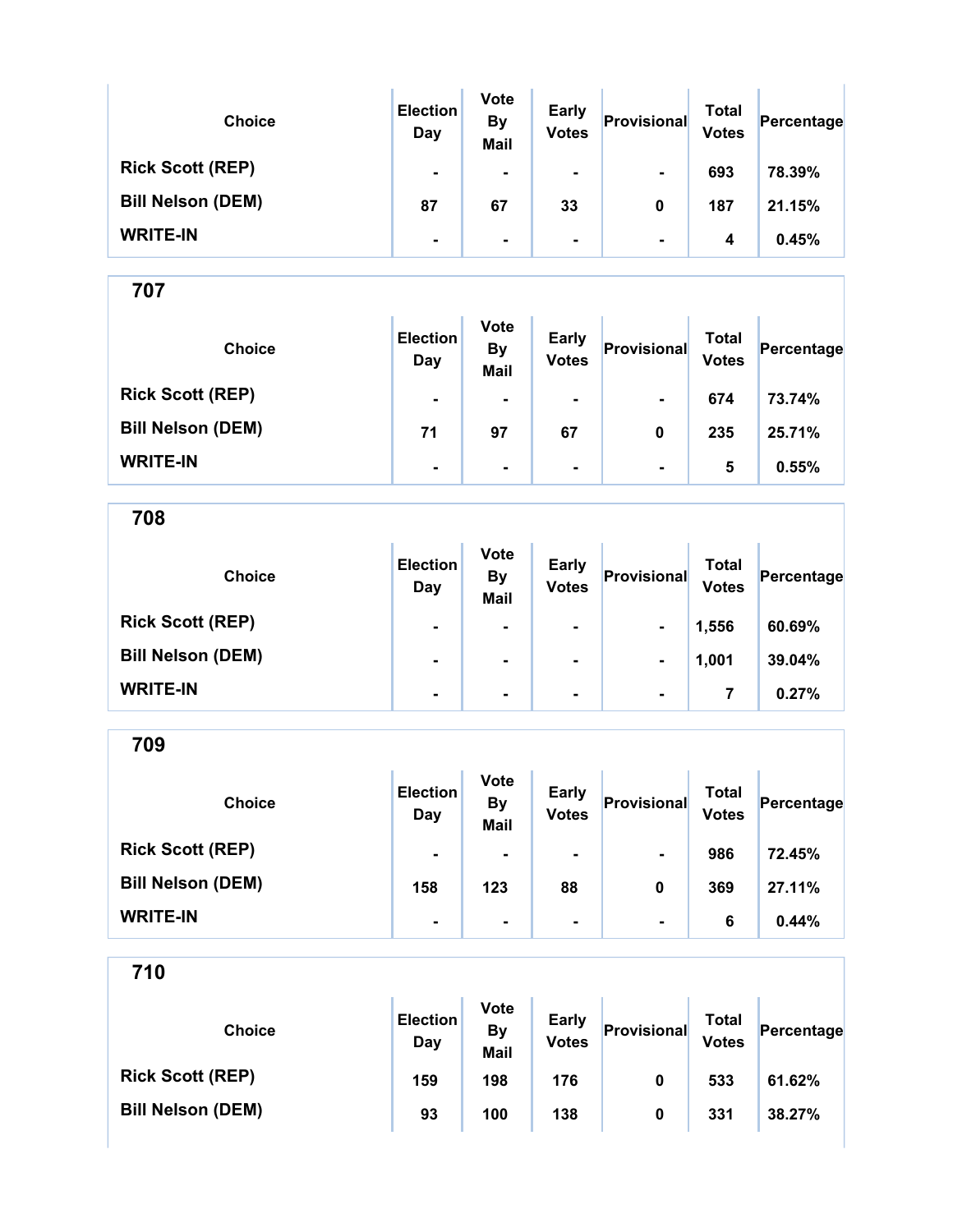| <b>Choice</b>            | <b>Election</b><br><b>Day</b> | <b>Vote</b><br><b>By</b><br>Mail        | <b>Early</b><br><b>Votes</b> | Provisional                  | <b>Total</b><br><b>Votes</b> | Percentage |
|--------------------------|-------------------------------|-----------------------------------------|------------------------------|------------------------------|------------------------------|------------|
| <b>WRITE-IN</b>          | $\blacksquare$                | $\blacksquare$                          | $\blacksquare$               | $\blacksquare$               | 1                            | 0.12%      |
| 711                      |                               |                                         |                              |                              |                              |            |
| <b>Choice</b>            | <b>Election</b><br><b>Day</b> | <b>Vote</b><br><b>By</b><br><b>Mail</b> | <b>Early</b><br><b>Votes</b> | Provisional                  | <b>Total</b><br><b>Votes</b> | Percentage |
| <b>Rick Scott (REP)</b>  | $\blacksquare$                | ۰                                       |                              | $\blacksquare$               | 613                          | 79.51%     |
| <b>Bill Nelson (DEM)</b> | 71                            | 50                                      | 34                           | 0                            | 155                          | 20.10%     |
| <b>WRITE-IN</b>          | $\blacksquare$                | $\blacksquare$                          | $\overline{\phantom{a}}$     | $\blacksquare$               | 3                            | 0.39%      |
| 712                      |                               |                                         |                              |                              |                              |            |
| <b>Choice</b>            | <b>Election</b><br><b>Day</b> | <b>Vote</b><br><b>By</b><br><b>Mail</b> | <b>Early</b><br><b>Votes</b> | Provisional                  | <b>Total</b><br><b>Votes</b> | Percentage |
| <b>Rick Scott (REP)</b>  | 196                           | 233                                     | 231                          | 0                            | 660                          | 58.93%     |
| <b>Bill Nelson (DEM)</b> | $\blacksquare$                | $\blacksquare$                          |                              | $\blacksquare$               | 456                          | 40.71%     |
| <b>WRITE-IN</b>          | $\blacksquare$                | $\blacksquare$                          |                              |                              | 4                            | 0.36%      |
| 713                      |                               |                                         |                              |                              |                              |            |
| <b>Choice</b>            | <b>Election</b><br>Day        | <b>Vote</b><br><b>By</b><br><b>Mail</b> | <b>Early</b><br><b>Votes</b> | Provisional                  | <b>Total</b><br><b>Votes</b> | Percentage |
| <b>Rick Scott (REP)</b>  | 199                           | 207                                     | 167                          | 0                            | 573                          | 45.84%     |
| <b>Bill Nelson (DEM)</b> | 295                           | 200                                     | 181                          | $\pmb{0}$                    | 676                          | 54.08%     |
| <b>WRITE-IN</b>          | $\overline{\phantom{0}}$      | $\blacksquare$                          | ۰                            | $\qquad \qquad \blacksquare$ | 1                            | 0.08%      |
| 721                      |                               |                                         |                              |                              |                              |            |
| <b>Choice</b>            | <b>Election</b><br>Day        | <b>Vote</b><br><b>By</b><br><b>Mail</b> | <b>Early</b><br><b>Votes</b> | Provisional                  | <b>Total</b><br><b>Votes</b> | Percentage |
| <b>Rick Scott (REP)</b>  | 450                           | 410                                     | 296                          | 0                            | 1,156                        | 68.16%     |
| <b>Bill Nelson (DEM)</b> |                               | ۰                                       | ۰                            | $\blacksquare$               | 537                          | 31.66%     |
| <b>WRITE-IN</b>          | $\blacksquare$                | $\blacksquare$                          |                              | $\blacksquare$               | 3                            | 0.18%      |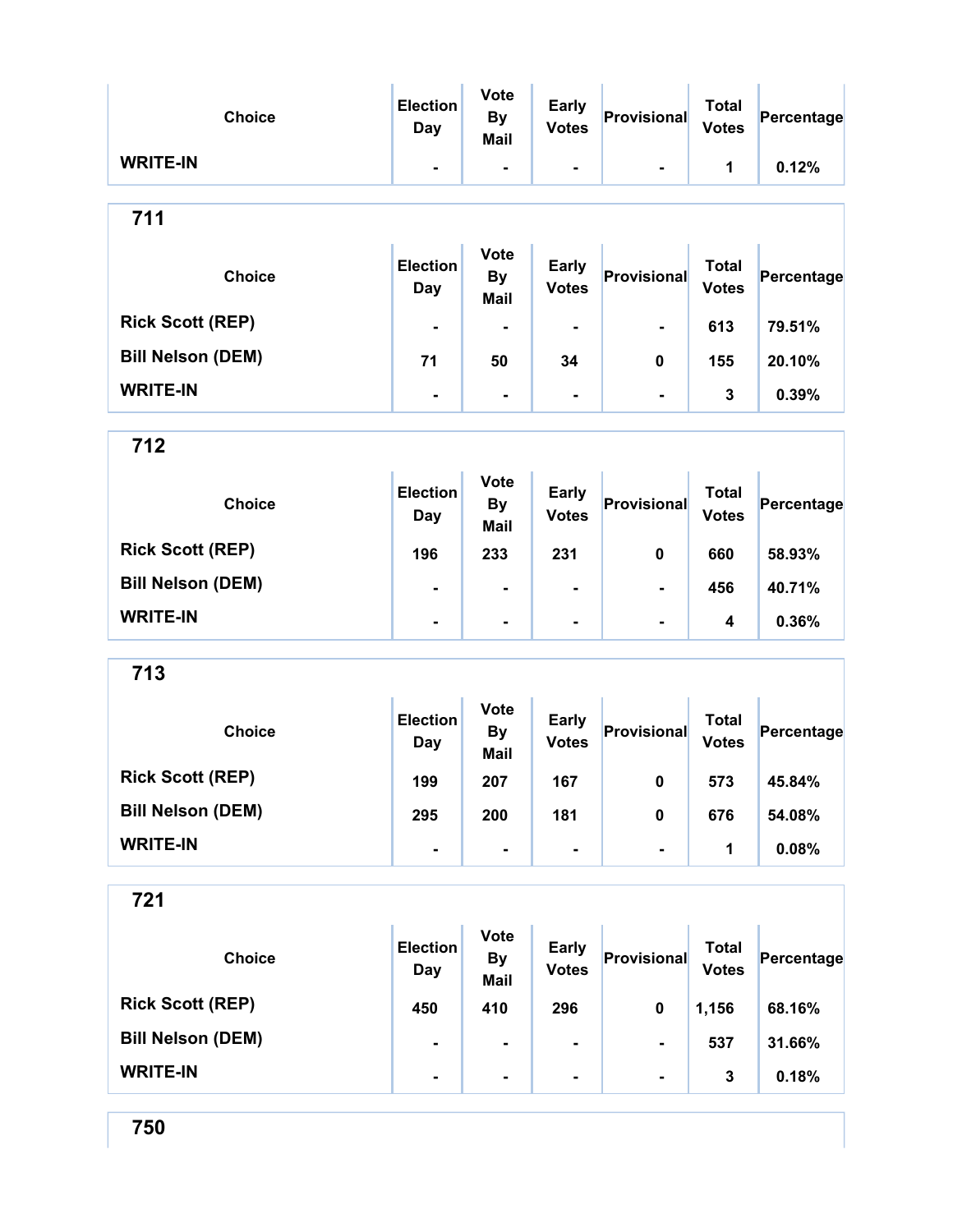| <b>Choice</b>            | <b>Election</b><br>Day | <b>Vote</b><br><b>By</b><br><b>Mail</b> | <b>Early</b><br><b>Votes</b> | Provisional    | Total<br><b>Votes</b> | Percentage |
|--------------------------|------------------------|-----------------------------------------|------------------------------|----------------|-----------------------|------------|
| <b>Rick Scott (REP)</b>  | 522                    | 400                                     | 526                          | 0              | 1,448                 | 64.18%     |
| <b>Bill Nelson (DEM)</b> | 270                    | 241                                     | 294                          | 0              | 805                   | 35.68%     |
| <b>WRITE-IN</b>          | $\blacksquare$         | $\blacksquare$                          | ۰                            | $\blacksquare$ | 3                     | 0.13%      |

| <b>Choice</b>            | <b>Election</b><br>Day | <b>Vote</b><br><b>By</b><br><b>Mail</b> | <b>Early</b><br><b>Votes</b> | Provisional    | Total<br><b>Votes</b> | Percentage |
|--------------------------|------------------------|-----------------------------------------|------------------------------|----------------|-----------------------|------------|
| <b>Rick Scott (REP)</b>  | 396                    | 426                                     | 537                          | 0              | 1,359                 | 66.33%     |
| <b>Bill Nelson (DEM)</b> | $\blacksquare$         |                                         | $\blacksquare$               | $\blacksquare$ | 687                   | 33.53%     |
| <b>WRITE-IN</b>          | $\blacksquare$         | $\blacksquare$                          | $\blacksquare$               | $\blacksquare$ | 3                     | 0.15%      |

753

| <b>Choice</b>            | <b>Election</b><br>Day | <b>Vote</b><br><b>By</b><br><b>Mail</b> | <b>Early</b><br><b>Votes</b> | Provisional    | <b>Total</b><br><b>Votes</b> | Percentage |
|--------------------------|------------------------|-----------------------------------------|------------------------------|----------------|------------------------------|------------|
| <b>Rick Scott (REP)</b>  | 177                    | 159                                     | 214                          | 0              | 550                          | 29.02%     |
| <b>Bill Nelson (DEM)</b> | $\blacksquare$         | $\blacksquare$                          | $\blacksquare$               | $\blacksquare$ | 1,338                        | 70.61%     |
| <b>WRITE-IN</b>          | ۰                      | $\blacksquare$                          | $\blacksquare$               | $\blacksquare$ | 7                            | 0.37%      |

754

| <b>Choice</b>            | <b>Election</b><br>Day | <b>Vote</b><br><b>By</b><br><b>Mail</b> | <b>Early</b><br><b>Votes</b> | Provisional    | <b>Total</b><br><b>Votes</b> | Percentage |
|--------------------------|------------------------|-----------------------------------------|------------------------------|----------------|------------------------------|------------|
| <b>Rick Scott (REP)</b>  | $\blacksquare$         | $\blacksquare$                          | ۰                            | $\blacksquare$ | 798                          | 63.13%     |
| <b>Bill Nelson (DEM)</b> | ۰                      | $\blacksquare$                          | ۰                            | $\blacksquare$ | 460                          | 36.39%     |
| <b>WRITE-IN</b>          | $\blacksquare$         |                                         | ۰                            | $\blacksquare$ | 6                            | 0.47%      |

| <b>Choice</b>            | <b>Election</b><br>Day | <b>Vote</b><br>By<br><b>Mail</b> | <b>Early</b><br><b>Votes</b> | Provisional    | Total<br><b>Votes</b> | Percentage |
|--------------------------|------------------------|----------------------------------|------------------------------|----------------|-----------------------|------------|
| <b>Rick Scott (REP)</b>  | $\blacksquare$         | $\blacksquare$                   | $\blacksquare$               | $\blacksquare$ | 403                   | 57.49%     |
| <b>Bill Nelson (DEM)</b> | $\blacksquare$         | $\blacksquare$                   | $\blacksquare$               | $\blacksquare$ | 293                   | 41.80%     |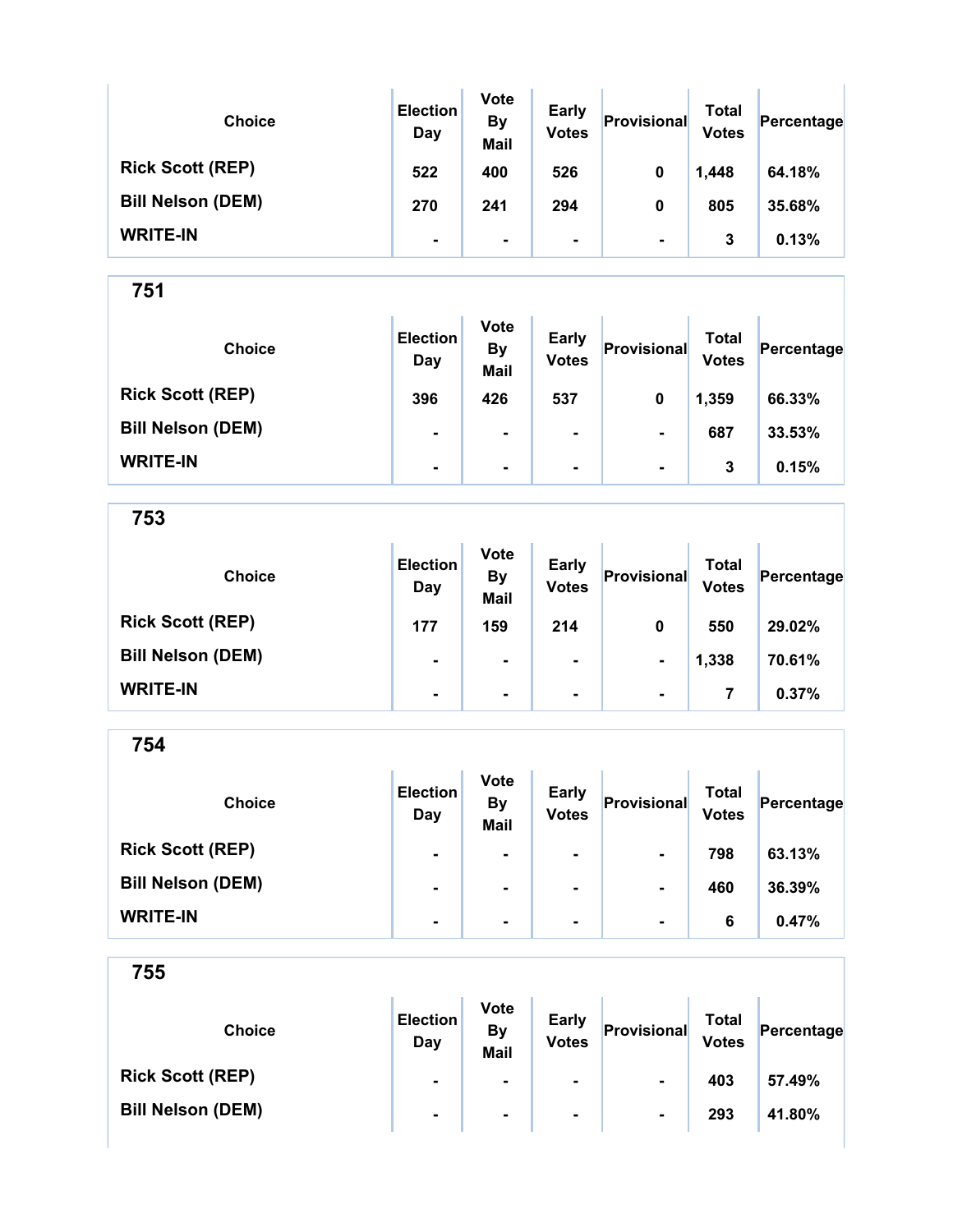| <b>Choice</b>            | <b>Election</b><br>Day        | <b>Vote</b><br><b>By</b><br>Mail        | <b>Early</b><br><b>Votes</b> | Provisional    | <b>Total</b><br><b>Votes</b> | Percentage |
|--------------------------|-------------------------------|-----------------------------------------|------------------------------|----------------|------------------------------|------------|
| <b>WRITE-IN</b>          | $\blacksquare$                | $\blacksquare$                          | $\blacksquare$               | $\blacksquare$ | 5                            | 0.71%      |
| 757                      |                               |                                         |                              |                |                              |            |
| <b>Choice</b>            | <b>Election</b><br><b>Day</b> | <b>Vote</b><br><b>By</b><br><b>Mail</b> | <b>Early</b><br><b>Votes</b> | Provisional    | <b>Total</b><br><b>Votes</b> | Percentage |
| <b>Rick Scott (REP)</b>  | $\blacksquare$                | $\blacksquare$                          | $\blacksquare$               | $\blacksquare$ | 948                          | 48.34%     |
| <b>Bill Nelson (DEM)</b> | ۰                             | $\blacksquare$                          | $\blacksquare$               | $\blacksquare$ | 1,002                        | 51.10%     |
| <b>WRITE-IN</b>          | $\blacksquare$                | $\blacksquare$                          | ۰                            | $\blacksquare$ | 11                           | 0.56%      |

| <b>Choice</b>            | <b>Election</b><br>Day | <b>Vote</b><br><b>By</b><br><b>Mail</b> | <b>Early</b><br><b>Votes</b> | Provisional    | Total<br><b>Votes</b> | Percentage |
|--------------------------|------------------------|-----------------------------------------|------------------------------|----------------|-----------------------|------------|
| <b>Rick Scott (REP)</b>  | $\blacksquare$         | $\blacksquare$                          | $\blacksquare$               | $\blacksquare$ | 1,301                 | 63.25%     |
| <b>Bill Nelson (DEM)</b> | $\blacksquare$         | $\blacksquare$                          | ۰                            | $\blacksquare$ | 745                   | 36.22%     |
| <b>WRITE-IN</b>          | $\blacksquare$         | $\blacksquare$                          | $\blacksquare$               | $\blacksquare$ | 11                    | 0.53%      |

| <b>Choice</b>            | <b>Election</b><br>Day | <b>Vote</b><br><b>By</b><br><b>Mail</b> | <b>Early</b><br><b>Votes</b> | Provisional    | Total<br><b>Votes</b> | Percentage |
|--------------------------|------------------------|-----------------------------------------|------------------------------|----------------|-----------------------|------------|
| <b>Rick Scott (REP)</b>  | ۰                      | $\blacksquare$                          | $\blacksquare$               | $\blacksquare$ | 1,664                 | 76.37%     |
| <b>Bill Nelson (DEM)</b> | ۰                      |                                         | $\blacksquare$               | $\blacksquare$ | 509                   | 23.36%     |
| <b>WRITE-IN</b>          | $\blacksquare$         | $\blacksquare$                          | $\blacksquare$               | $\blacksquare$ | 6                     | 0.28%      |

| ×<br>ï<br>۰.<br>v<br>v<br>w |
|-----------------------------|
|-----------------------------|

| <b>Choice</b>            | <b>Election</b><br>Day | <b>Vote</b><br><b>By</b><br><b>Mail</b> | <b>Early</b><br><b>Votes</b> | Provisional    | <b>Total</b><br><b>Votes</b> | Percentage |
|--------------------------|------------------------|-----------------------------------------|------------------------------|----------------|------------------------------|------------|
| <b>Rick Scott (REP)</b>  | $\blacksquare$         | $\blacksquare$                          | ۰                            | $\blacksquare$ | 332                          | 67.07%     |
| <b>Bill Nelson (DEM)</b> | 70                     | 51                                      | 36                           | 0              | 157                          | 31.72%     |
| <b>WRITE-IN</b>          | $\blacksquare$         | ۰                                       | ۰                            | $\blacksquare$ | 6                            | 1.21%      |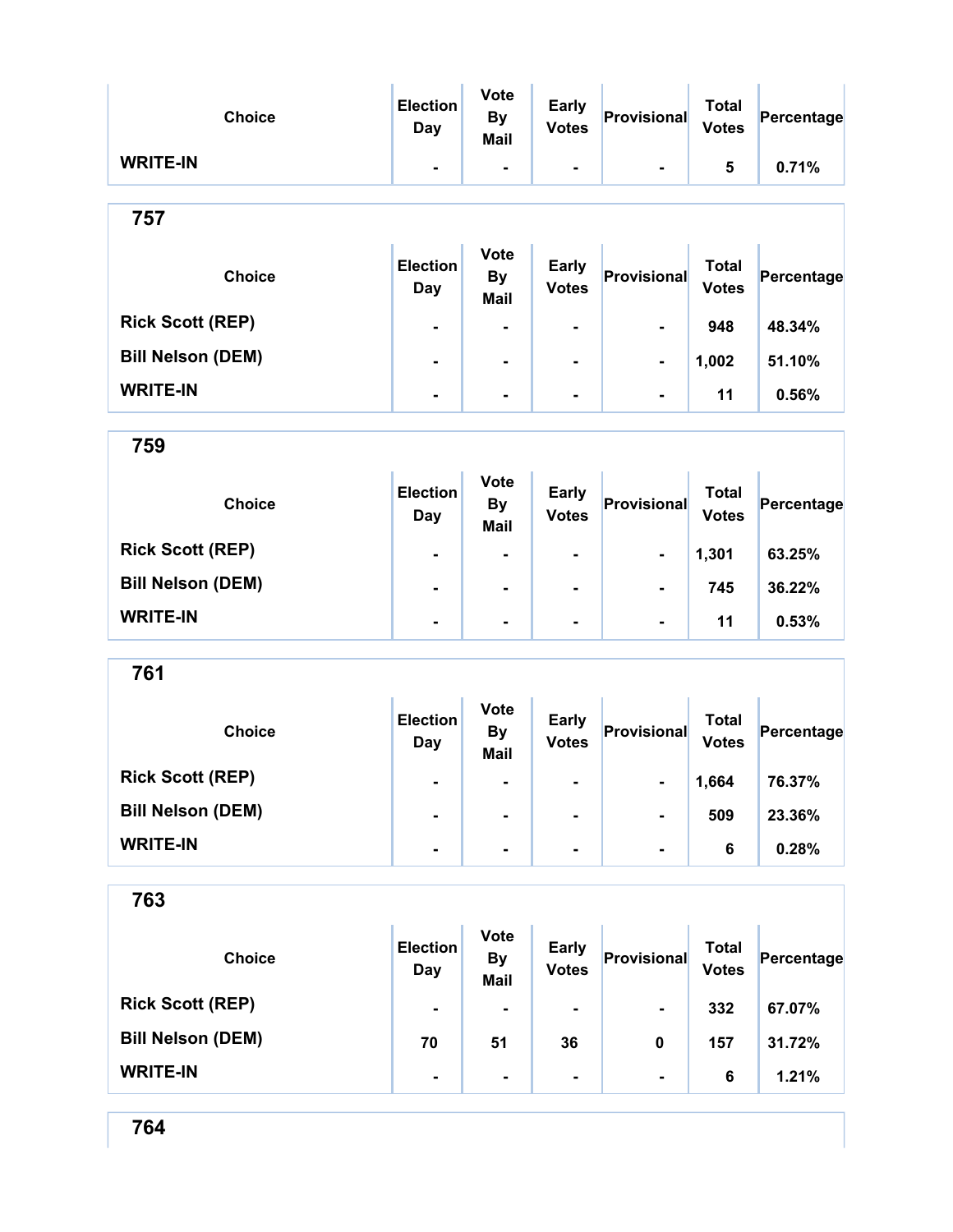| <b>Choice</b>            | <b>Election</b><br>Day | <b>Vote</b><br><b>By</b><br><b>Mail</b> | <b>Early</b><br><b>Votes</b> | Provisional    | Total<br><b>Votes</b> | Percentage |
|--------------------------|------------------------|-----------------------------------------|------------------------------|----------------|-----------------------|------------|
| <b>Rick Scott (REP)</b>  | $\blacksquare$         | $\blacksquare$                          | ۰                            | $\sim$         | 1,055                 | 68.37%     |
| <b>Bill Nelson (DEM)</b> | 171                    | 189                                     | 124                          | 0              | 484                   | 31.37%     |
| <b>WRITE-IN</b>          | $\blacksquare$         | $\blacksquare$                          | ۰                            | $\blacksquare$ | 4                     | 0.26%      |

| <b>Choice</b>            | <b>Election</b><br>Day | <b>Vote</b><br><b>By</b><br>Mail | <b>Early</b><br><b>Votes</b> | Provisional    | Total<br><b>Votes</b> | Percentage |
|--------------------------|------------------------|----------------------------------|------------------------------|----------------|-----------------------|------------|
| <b>Rick Scott (REP)</b>  | $\blacksquare$         | ۰                                | ۰                            | $\blacksquare$ | 914                   | 79.55%     |
| <b>Bill Nelson (DEM)</b> | 107                    | 69                               | 58                           | 0              | 234                   | 20.37%     |
| <b>WRITE-IN</b>          | $\blacksquare$         | ۰                                | ۰                            | $\blacksquare$ | 1                     | 0.09%      |

767

| <b>Choice</b>            | <b>Election</b><br>Day | <b>Vote</b><br><b>By</b><br><b>Mail</b> | <b>Early</b><br><b>Votes</b> | Provisional    | <b>Total</b><br><b>Votes</b> | Percentage |
|--------------------------|------------------------|-----------------------------------------|------------------------------|----------------|------------------------------|------------|
| <b>Rick Scott (REP)</b>  | $\blacksquare$         |                                         | $\blacksquare$               | $\blacksquare$ | 926                          | 65.81%     |
| <b>Bill Nelson (DEM)</b> | $\blacksquare$         | ۰                                       | $\blacksquare$               | $\blacksquare$ | 473                          | 33.62%     |
| <b>WRITE-IN</b>          | $\blacksquare$         | $\blacksquare$                          | $\blacksquare$               | $\blacksquare$ | 8                            | 0.57%      |

769

| <b>Choice</b>            | <b>Election</b><br>Day | <b>Vote</b><br><b>By</b><br><b>Mail</b> | <b>Early</b><br><b>Votes</b> | Provisional    | Total<br><b>Votes</b> | Percentage |
|--------------------------|------------------------|-----------------------------------------|------------------------------|----------------|-----------------------|------------|
| <b>Rick Scott (REP)</b>  | 383                    | 360                                     | 323                          | 0              | 1,066                 | 78.90%     |
| <b>Bill Nelson (DEM)</b> | 108                    | 87                                      | 81                           | 0              | 276                   | 20.43%     |
| <b>WRITE-IN</b>          | ۰                      |                                         |                              | $\blacksquare$ | 9                     | 0.67%      |

| <b>Choice</b>            | <b>Election</b><br>Day | <b>Vote</b><br>By<br>Mail | <b>Early</b><br><b>Votes</b> | Provisional    | Total<br><b>Votes</b> | Percentage |
|--------------------------|------------------------|---------------------------|------------------------------|----------------|-----------------------|------------|
| <b>Rick Scott (REP)</b>  | 214                    | 276                       | 208                          | 0              | 698                   | 52.48%     |
| <b>Bill Nelson (DEM)</b> | $\blacksquare$         | $\blacksquare$            | $\blacksquare$               | $\blacksquare$ | 628                   | 47.22%     |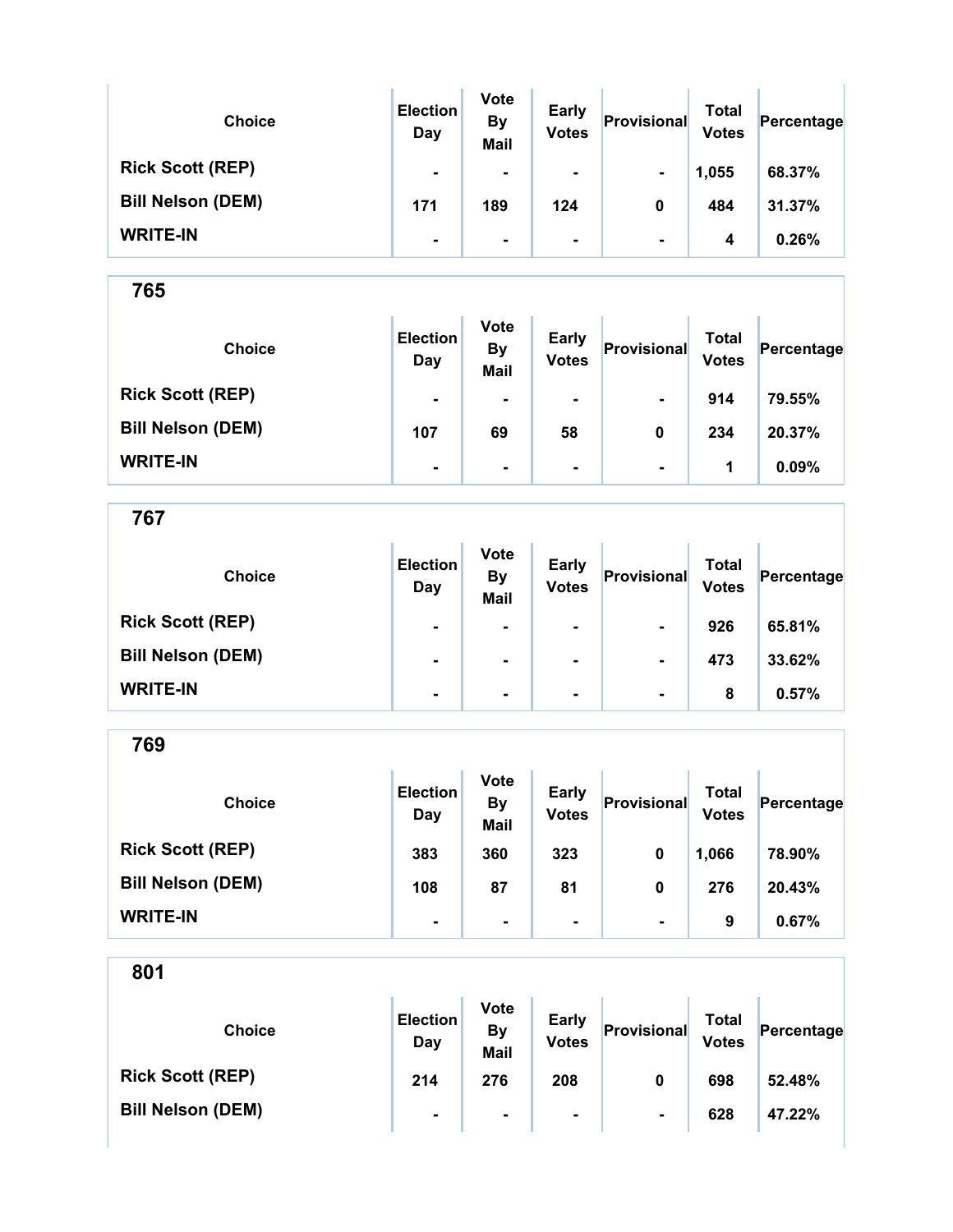| <b>Choice</b>            | <b>Election</b><br><b>Day</b> | <b>Vote</b><br><b>By</b><br><b>Mail</b> | <b>Early</b><br><b>Votes</b> | Provisional              | <b>Total</b><br><b>Votes</b> | Percentage |
|--------------------------|-------------------------------|-----------------------------------------|------------------------------|--------------------------|------------------------------|------------|
| <b>WRITE-IN</b>          | ٠.                            | $\blacksquare$                          | $\blacksquare$               | $\blacksquare$           | 4                            | 0.30%      |
| 802                      |                               |                                         |                              |                          |                              |            |
| <b>Choice</b>            | <b>Election</b><br>Day        | <b>Vote</b><br><b>By</b><br><b>Mail</b> | <b>Early</b><br><b>Votes</b> | Provisional              | <b>Total</b><br><b>Votes</b> | Percentage |
| <b>Rick Scott (REP)</b>  | 145                           | 224                                     | 309                          | 0                        | 678                          | 53.13%     |
| <b>Bill Nelson (DEM)</b> | 122                           | 202                                     | 267                          | 0                        | 591                          | 46.32%     |
| <b>WRITE-IN</b>          | $\blacksquare$                | $\blacksquare$                          | $\blacksquare$               | $\blacksquare$           | 7                            | 0.55%      |
| 803                      |                               |                                         |                              |                          |                              |            |
| <b>Choice</b>            | <b>Election</b><br>Day        | <b>Vote</b><br><b>By</b><br><b>Mail</b> | <b>Early</b><br><b>Votes</b> | Provisional              | <b>Total</b><br><b>Votes</b> | Percentage |
| <b>Rick Scott (REP)</b>  | 124                           | 122                                     | 109                          | 0                        | 355                          | 55.99%     |
| <b>Bill Nelson (DEM)</b> | 63                            | 105                                     | 110                          | 0                        | 278                          | 43.85%     |
| <b>WRITE-IN</b>          | $\blacksquare$                | $\blacksquare$                          | $\blacksquare$               | $\blacksquare$           | 1                            | 0.16%      |
| 804                      |                               |                                         |                              |                          |                              |            |
| <b>Choice</b>            | <b>Election</b><br><b>Day</b> | <b>Vote</b><br><b>By</b><br><b>Mail</b> | <b>Early</b><br><b>Votes</b> | Provisional              | <b>Total</b><br><b>Votes</b> | Percentage |
| <b>Rick Scott (REP)</b>  | 355                           | 545                                     | 603                          | $\mathbf{0}$             | 1,503                        | 55.44%     |
| <b>Bill Nelson (DEM)</b> | $\blacksquare$                | $\blacksquare$                          | $\blacksquare$               | $\overline{\phantom{0}}$ | 1,202                        | 44.34%     |
| <b>WRITE-IN</b>          | ٠.                            | $\blacksquare$                          | $\blacksquare$               | $\blacksquare$           | 6                            | 0.22%      |
| 805                      |                               |                                         |                              |                          |                              |            |
| <b>Choice</b>            | <b>Election</b><br><b>Day</b> | <b>Vote</b><br><b>By</b><br><b>Mail</b> | <b>Early</b><br><b>Votes</b> | Provisional              | <b>Total</b><br><b>Votes</b> | Percentage |
| <b>Rick Scott (REP)</b>  | 158                           | 339                                     | 320                          | 0                        | 817                          | 66.10%     |
| <b>Bill Nelson (DEM)</b> | 54                            | 191                                     | 169                          | $\mathbf 0$              | 414                          | 33.50%     |
| <b>WRITE-IN</b>          | -                             | $\blacksquare$                          | $\blacksquare$               | $\blacksquare$           | 5                            | 0.40%      |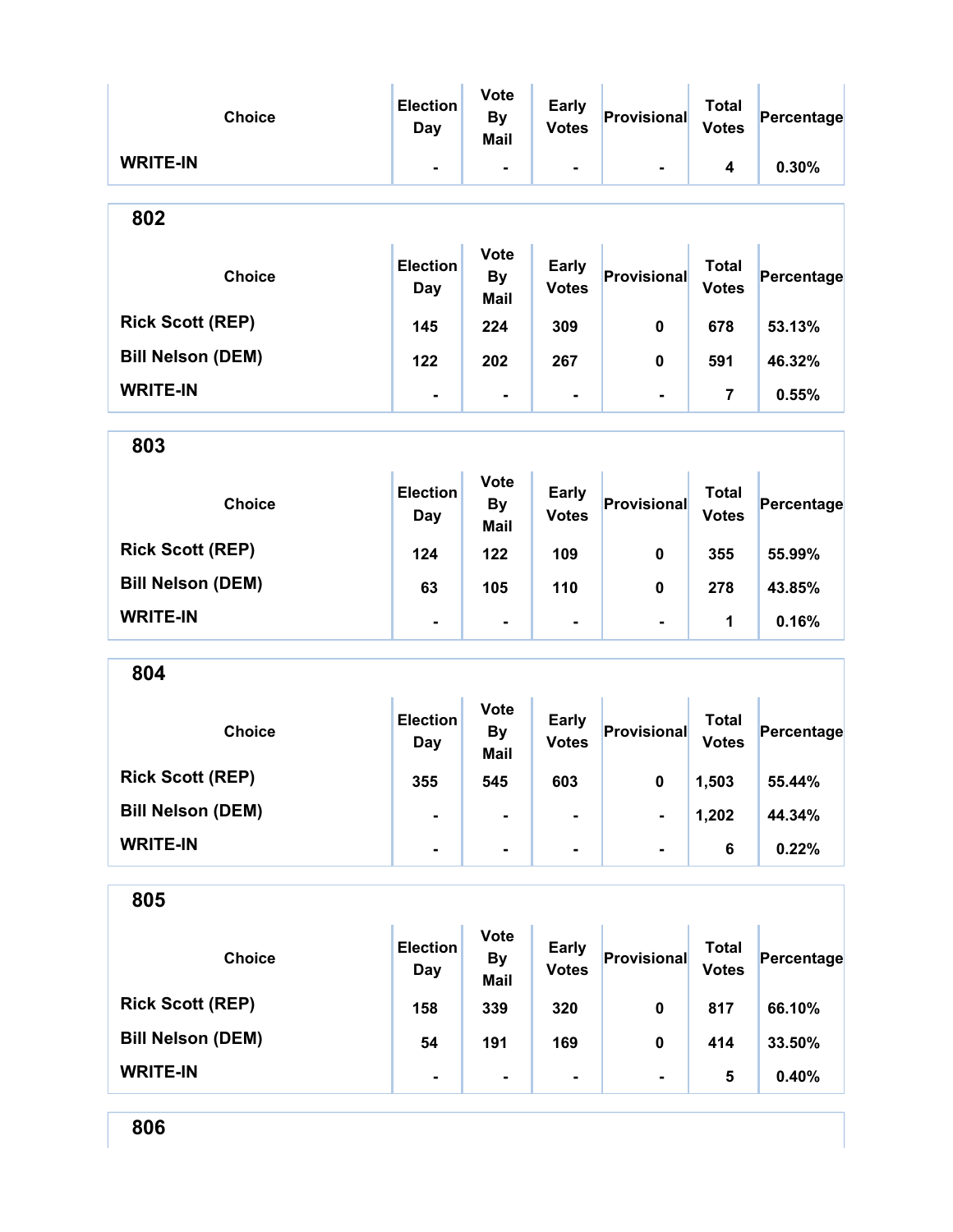| <b>Choice</b>            | <b>Election</b><br>Day | <b>Vote</b><br><b>By</b><br><b>Mail</b> | <b>Early</b><br><b>Votes</b> | Provisional    | <b>Total</b><br><b>Votes</b> | Percentage |
|--------------------------|------------------------|-----------------------------------------|------------------------------|----------------|------------------------------|------------|
| <b>Rick Scott (REP)</b>  | 310                    | 368                                     | 365                          | 0              | 1,043                        | 64.11%     |
| <b>Bill Nelson (DEM)</b> | 125                    | 212                                     | 243                          | 0              | 580                          | 35.65%     |
| <b>WRITE-IN</b>          | ۰                      | ۰.                                      | ۰                            | $\blacksquare$ | 4                            | 0.25%      |

| <b>Choice</b>            | <b>Election</b><br>Day | <b>Vote</b><br><b>By</b><br><b>Mail</b> | <b>Early</b><br><b>Votes</b> | Provisional    | <b>Total</b><br><b>Votes</b> | Percentage |
|--------------------------|------------------------|-----------------------------------------|------------------------------|----------------|------------------------------|------------|
| <b>Rick Scott (REP)</b>  | 73                     | 139                                     | 108                          | 0              | 320                          | 65.17%     |
| <b>Bill Nelson (DEM)</b> | 40                     | 59                                      | 70                           | 0              | 169                          | 34.42%     |
| <b>WRITE-IN</b>          | $\blacksquare$         | $\blacksquare$                          | ۰.                           | $\blacksquare$ | 2                            | 0.41%      |

808 Choice **Election** Day Vote By Mail Early Early Provisional Total<br>Votes Provisional Votes Percentage Rick Scott (REP) - - - - - - 682 54.82% Bill Nelson (DEM) 129 210 218 0 557 44.77% WRITE-IN - - - - 5 0.40%

809 Choice **Election** Day Vote By Mail Early Early **Provisional** Total Votes Percentage Rick Scott (REP) 67 85 96 0 248 56.36% Bill Nelson (DEM) **- | - | - | - | 188 42.73%** WRITE-IN  $\begin{vmatrix} 1 & 1 & 1 \ 1 & 1 & 1 \end{vmatrix}$  .  $\begin{vmatrix} 1 & 1 & 1 \ 1 & 1 & 1 \end{vmatrix}$  .  $\begin{vmatrix} 1 & 1 & 1 \ 1 & 1 & 1 \end{vmatrix}$  .  $\begin{vmatrix} 1 & 1 & 1 \ 1 & 1 & 1 \end{vmatrix}$  .  $\begin{vmatrix} 1 & 1 & 1 \ 1 & 1 & 1 \end{vmatrix}$  .  $\begin{vmatrix} 1 & 1 & 1 \ 1 & 1 & 1 \end{vmatrix}$  .  $\begin{vmatrix}$ 

| <b>Choice</b>            | <b>Election</b><br>Day | <b>Vote</b><br>By<br><b>Mail</b> | <b>Early</b><br><b>Votes</b> | Provisional | Total<br><b>Votes</b> | Percentage |
|--------------------------|------------------------|----------------------------------|------------------------------|-------------|-----------------------|------------|
| <b>Rick Scott (REP)</b>  | 275                    | 314                              | 302                          | 0           | 891                   | 57.74%     |
| <b>Bill Nelson (DEM)</b> | 159                    | 230                              | 259                          | 0           | 648                   | 42.00%     |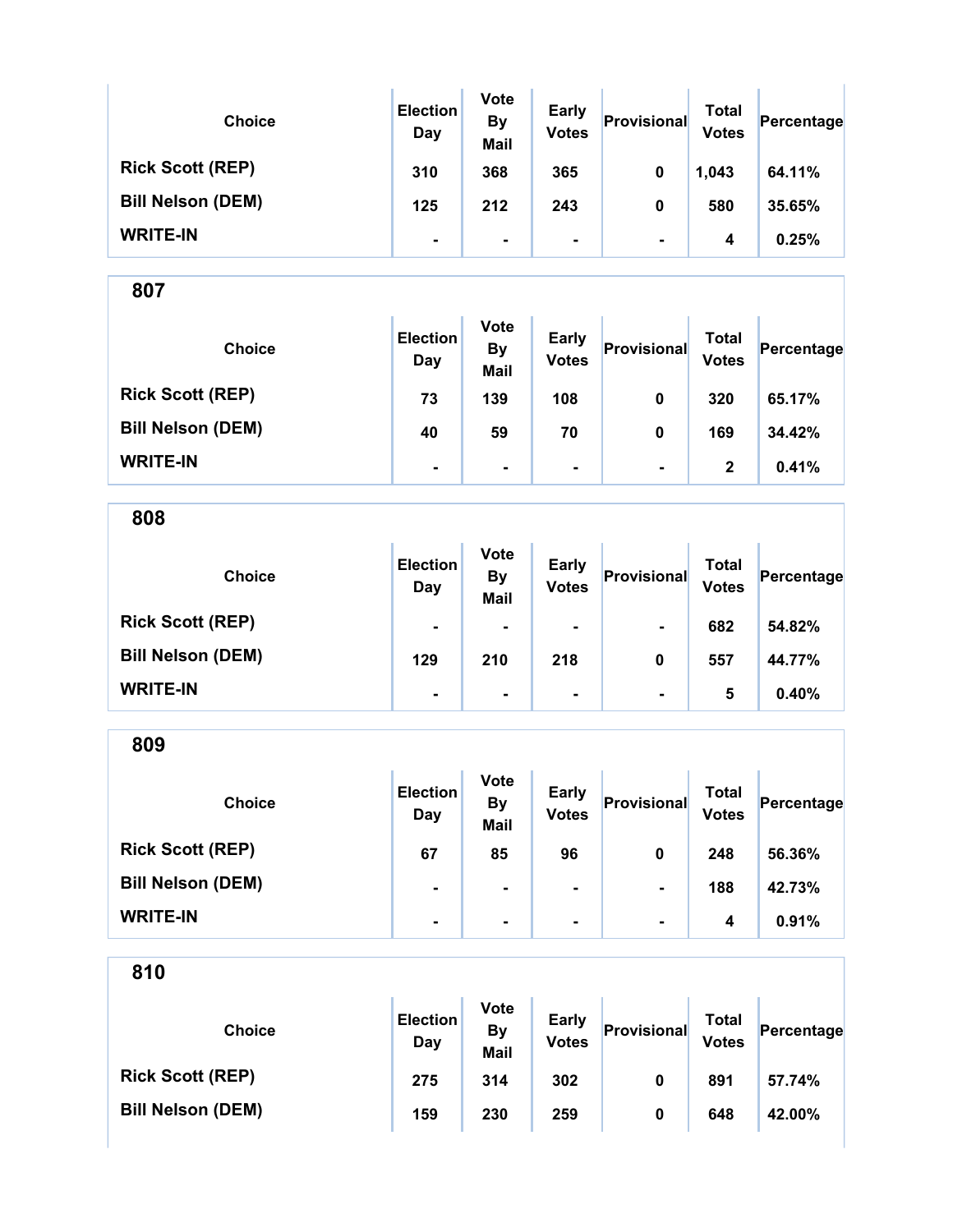| <b>Choice</b>            | <b>Election</b><br><b>Day</b> | <b>Vote</b><br><b>By</b><br><b>Mail</b> | <b>Early</b><br><b>Votes</b> | Provisional    | <b>Total</b><br><b>Votes</b> | Percentage |
|--------------------------|-------------------------------|-----------------------------------------|------------------------------|----------------|------------------------------|------------|
| <b>WRITE-IN</b>          | ۰                             | $\blacksquare$                          | -                            | $\blacksquare$ | 4                            | 0.26%      |
| 811                      |                               |                                         |                              |                |                              |            |
| <b>Choice</b>            | <b>Election</b><br>Day        | <b>Vote</b><br><b>By</b><br><b>Mail</b> | <b>Early</b><br><b>Votes</b> | Provisional    | <b>Total</b><br><b>Votes</b> | Percentage |
| <b>Rick Scott (REP)</b>  | 360                           | 459                                     | 357                          | 0              | 1,176                        | 60.84%     |
| <b>Bill Nelson (DEM)</b> | 211                           | 312                                     | 230                          | 0              | 753                          | 38.95%     |
| <b>WRITE-IN</b>          |                               | $\blacksquare$                          | $\blacksquare$               | $\blacksquare$ | 4                            | 0.21%      |
| 813                      |                               |                                         |                              |                |                              |            |
| <b>Choice</b>            | <b>Election</b><br><b>Day</b> | <b>Vote</b><br><b>By</b><br><b>Mail</b> | <b>Early</b><br><b>Votes</b> | Provisional    | <b>Total</b><br><b>Votes</b> | Percentage |
| <b>Rick Scott (REP)</b>  |                               | $\blacksquare$                          | ۰                            | ۰              | 1,974                        | 60.37%     |
| <b>Bill Nelson (DEM)</b> | 314                           | 449                                     | 519                          | 0              | 1,282                        | 39.20%     |
| <b>WRITE-IN</b>          | $\blacksquare$                | $\blacksquare$                          | $\blacksquare$               | $\blacksquare$ | 14                           | 0.43%      |
| 814                      |                               |                                         |                              |                |                              |            |
| <b>Choice</b>            | <b>Election</b><br>Day        | <b>Vote</b><br><b>By</b><br><b>Mail</b> | <b>Early</b><br><b>Votes</b> | Provisional    | <b>Total</b><br><b>Votes</b> | Percentage |
| <b>Rick Scott (REP)</b>  |                               |                                         |                              |                | 1,315                        | 71.51%     |
| <b>Bill Nelson (DEM)</b> | 160                           | 211                                     | 149                          | 0              | 520                          | 28.28%     |
| <b>WRITE-IN</b>          | $\blacksquare$                | $\blacksquare$                          | $\blacksquare$               | $\blacksquare$ | 4                            | 0.22%      |
| 815                      |                               |                                         |                              |                |                              |            |
| <b>Choice</b>            | <b>Election</b><br><b>Day</b> | <b>Vote</b><br><b>By</b><br><b>Mail</b> | <b>Early</b><br><b>Votes</b> | Provisional    | <b>Total</b><br><b>Votes</b> | Percentage |
| <b>Rick Scott (REP)</b>  | 132                           | 153                                     | 215                          | $\pmb{0}$      | 500                          | 63.45%     |
| <b>Bill Nelson (DEM)</b> | 59                            | 97                                      | 132                          | $\pmb{0}$      | 288                          | 36.55%     |
| <b>WRITE-IN</b>          | $\pmb{0}$                     | $\pmb{0}$                               | $\pmb{0}$                    | 0              | $\pmb{0}$                    | $0.00\%$   |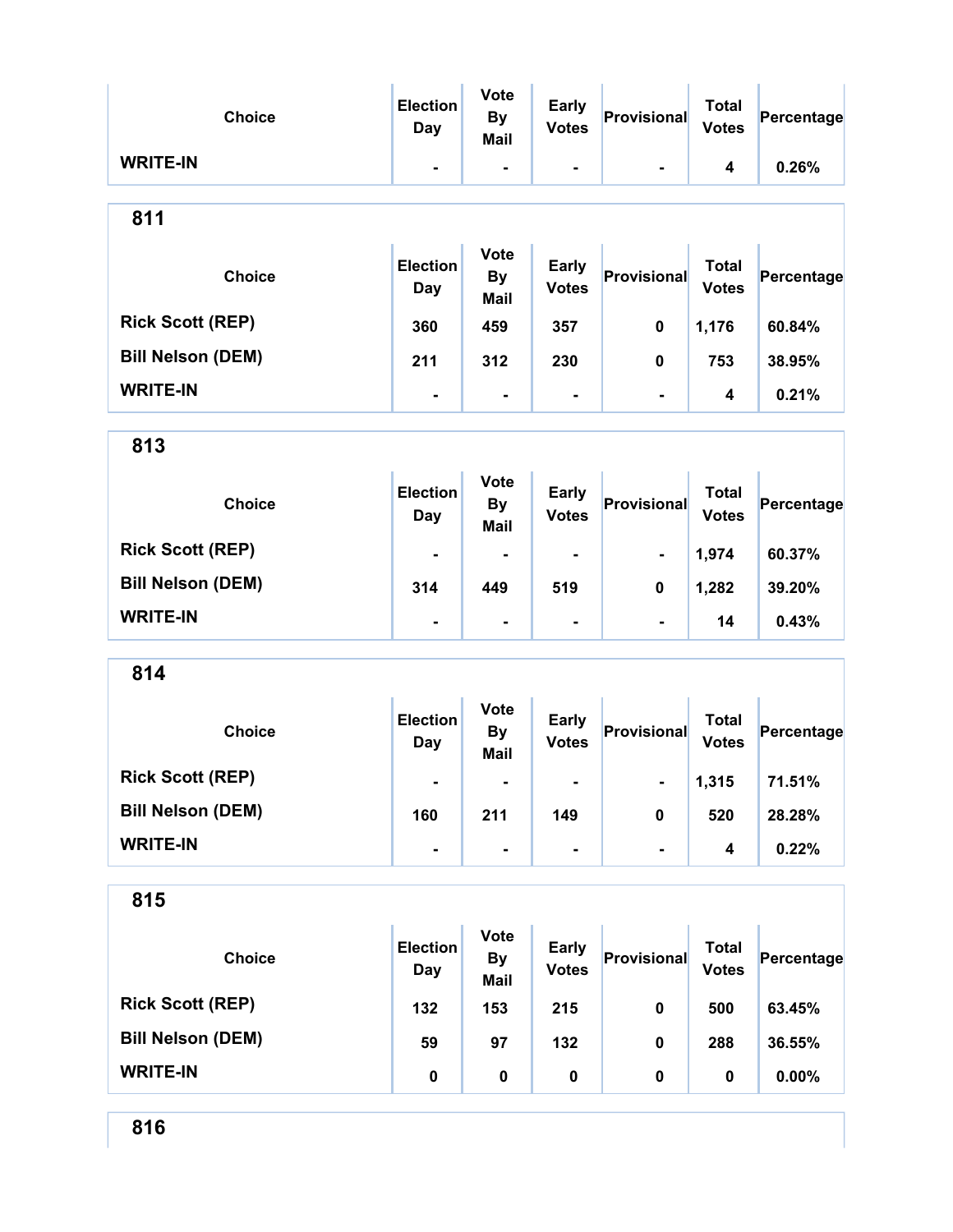| <b>Choice</b>            | <b>Election</b><br>Day | <b>Vote</b><br><b>By</b><br><b>Mail</b> | <b>Early</b><br><b>Votes</b> | Provisional    | Total<br><b>Votes</b> | Percentage |
|--------------------------|------------------------|-----------------------------------------|------------------------------|----------------|-----------------------|------------|
| <b>Rick Scott (REP)</b>  | 277                    | 269                                     | 317                          | 0              | 863                   | 63.78%     |
| <b>Bill Nelson (DEM)</b> | 93                     | 207                                     | 186                          | 0              | 486                   | 35.92%     |
| <b>WRITE-IN</b>          | $\blacksquare$         | $\blacksquare$                          | $\blacksquare$               | $\blacksquare$ | 4                     | 0.30%      |

÷.

817

| <b>Choice</b>            | <b>Election</b><br>Day | <b>Vote</b><br><b>By</b><br><b>Mail</b> | <b>Early</b><br><b>Votes</b> | Provisional    | <b>Total</b><br><b>Votes</b> | Percentage |
|--------------------------|------------------------|-----------------------------------------|------------------------------|----------------|------------------------------|------------|
| <b>Rick Scott (REP)</b>  | $\blacksquare$         | $\blacksquare$                          | $\blacksquare$               | $\blacksquare$ | 1,604                        | 61.50%     |
| <b>Bill Nelson (DEM)</b> | $\blacksquare$         | $\blacksquare$                          | $\blacksquare$               | $\blacksquare$ | 994                          | 38.11%     |
| <b>WRITE-IN</b>          | $\blacksquare$         | $\blacksquare$                          | ۰.                           | $\blacksquare$ | 10                           | 0.38%      |

818

| <b>Choice</b>            | <b>Election</b><br>Day | <b>Vote</b><br><b>By</b><br><b>Mail</b> | <b>Early</b><br><b>Votes</b> | Provisional    | <b>Total</b><br><b>Votes</b> | Percentage |
|--------------------------|------------------------|-----------------------------------------|------------------------------|----------------|------------------------------|------------|
| <b>Rick Scott (REP)</b>  | $\blacksquare$         | ۰.                                      | ۰.                           | $\blacksquare$ | 1,141                        | 56.85%     |
| <b>Bill Nelson (DEM)</b> | ۰                      |                                         | $\blacksquare$               | $\blacksquare$ | 863                          | 43.00%     |
| <b>WRITE-IN</b>          | $\blacksquare$         | ۰.                                      | $\blacksquare$               | $\blacksquare$ | 3                            | 0.15%      |

819

| <b>Choice</b>            | <b>Election</b><br>Day | <b>Vote</b><br><b>By</b><br><b>Mail</b> | <b>Early</b><br><b>Votes</b> | Provisional    | Total<br><b>Votes</b> | Percentage |
|--------------------------|------------------------|-----------------------------------------|------------------------------|----------------|-----------------------|------------|
| <b>Rick Scott (REP)</b>  | 257                    | 215                                     | 73                           | 0              | 545                   | 60.62%     |
| <b>Bill Nelson (DEM)</b> | 157                    | 125                                     | 68                           | 0              | 350                   | 38.93%     |
| <b>WRITE-IN</b>          | ۰                      |                                         |                              | $\blacksquare$ | 4                     | 0.44%      |

| <b>Choice</b>            | <b>Election</b><br>Day | <b>Vote</b><br>By<br><b>Mail</b> | <b>Early</b><br><b>Votes</b> | Provisional | Total<br><b>Votes</b> | Percentage |
|--------------------------|------------------------|----------------------------------|------------------------------|-------------|-----------------------|------------|
| <b>Rick Scott (REP)</b>  | 301                    | 455                              | 343                          | 0           | 1,099                 | 57.06%     |
| <b>Bill Nelson (DEM)</b> | 193                    | 329                              | 303                          | 0           | 825                   | 42.83%     |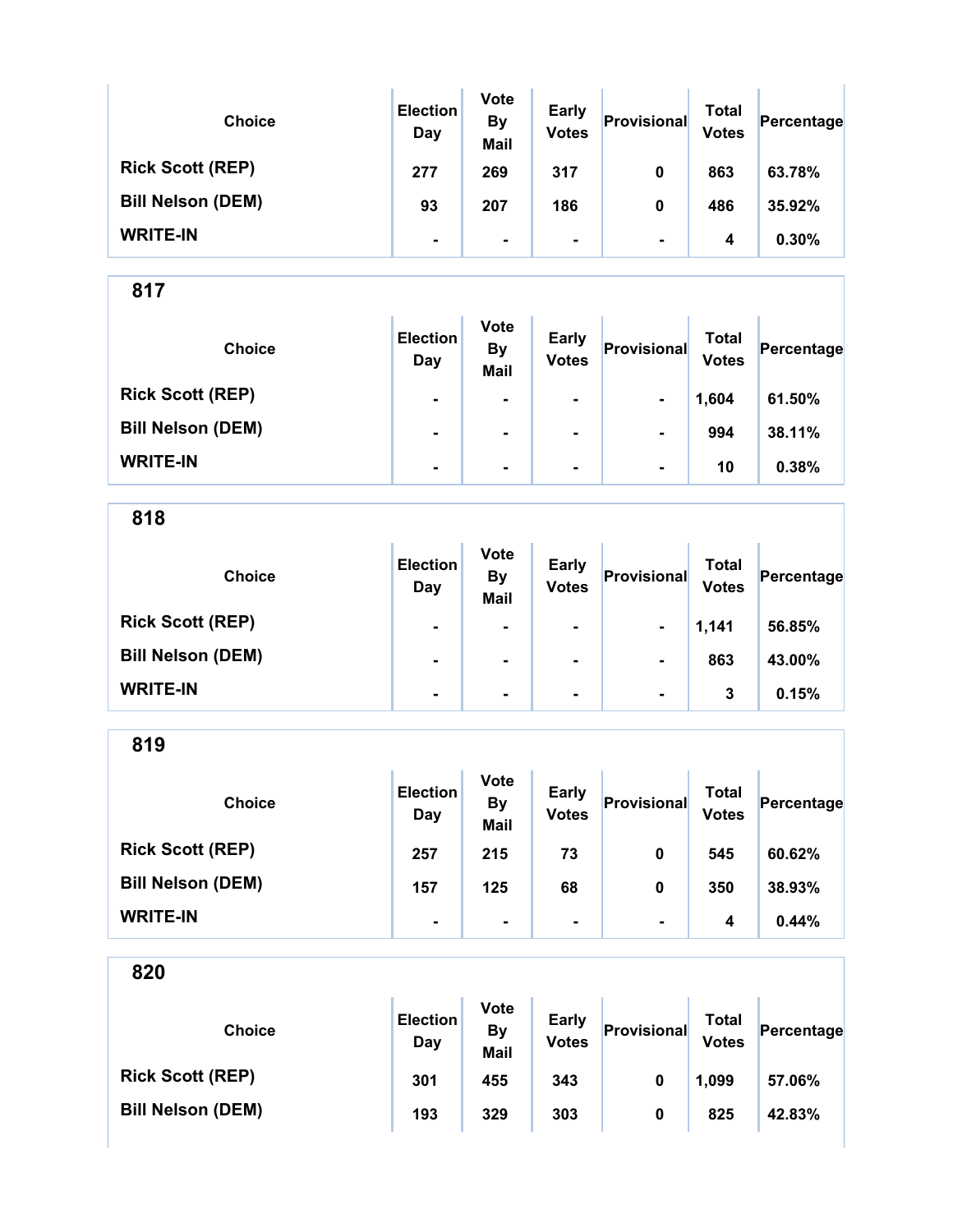| <b>Choice</b>            | <b>Election</b><br><b>Day</b> | <b>Vote</b><br><b>By</b><br><b>Mail</b> | <b>Early</b><br><b>Votes</b> | Provisional    | <b>Total</b><br><b>Votes</b> | Percentage |
|--------------------------|-------------------------------|-----------------------------------------|------------------------------|----------------|------------------------------|------------|
| <b>WRITE-IN</b>          | ٠.                            | $\blacksquare$                          | $\blacksquare$               | $\blacksquare$ | $\mathbf 2$                  | 0.10%      |
| 821                      |                               |                                         |                              |                |                              |            |
| <b>Choice</b>            | <b>Election</b><br>Day        | <b>Vote</b><br><b>By</b><br><b>Mail</b> | <b>Early</b><br><b>Votes</b> | Provisional    | <b>Total</b><br><b>Votes</b> | Percentage |
| <b>Rick Scott (REP)</b>  | 433                           | 478                                     | 345                          | 0              | 1,256                        | 49.72%     |
| <b>Bill Nelson (DEM)</b> | 323                           | 524                                     | 413                          | 0              | 1,260                        | 49.88%     |
| <b>WRITE-IN</b>          | $\blacksquare$                | $\blacksquare$                          | $\blacksquare$               | $\blacksquare$ | 10                           | 0.40%      |
| 825                      |                               |                                         |                              |                |                              |            |
| <b>Choice</b>            | <b>Election</b><br><b>Day</b> | <b>Vote</b><br><b>By</b><br><b>Mail</b> | <b>Early</b><br><b>Votes</b> | Provisional    | <b>Total</b><br><b>Votes</b> | Percentage |
| <b>Rick Scott (REP)</b>  |                               | $\blacksquare$                          |                              | $\blacksquare$ | 966                          | 55.01%     |
| <b>Bill Nelson (DEM)</b> | 237                           | 304                                     | 241                          | 0              | 782                          | 44.53%     |
| <b>WRITE-IN</b>          | $\blacksquare$                | $\blacksquare$                          | $\blacksquare$               | $\blacksquare$ | 8                            | 0.46%      |
| 827                      |                               |                                         |                              |                |                              |            |
| <b>Choice</b>            | <b>Election</b><br><b>Day</b> | <b>Vote</b><br><b>By</b><br><b>Mail</b> | <b>Early</b><br><b>Votes</b> | Provisional    | <b>Total</b><br><b>Votes</b> | Percentage |
| <b>Rick Scott (REP)</b>  | 287                           | 338                                     | 280                          | $\mathbf{0}$   | 905                          | 57.83%     |
| <b>Bill Nelson (DEM)</b> | 202                           | 238                                     | 216                          | $\pmb{0}$      | 656                          | 41.92%     |
| <b>WRITE-IN</b>          | $\blacksquare$                | $\blacksquare$                          | -                            | $\blacksquare$ | 4                            | 0.26%      |
| 828                      |                               |                                         |                              |                |                              |            |
| <b>Choice</b>            | <b>Election</b><br><b>Day</b> | <b>Vote</b><br><b>By</b><br><b>Mail</b> | <b>Early</b><br><b>Votes</b> | Provisional    | <b>Total</b><br><b>Votes</b> | Percentage |
| <b>Rick Scott (REP)</b>  | 443                           | 546                                     | 489                          | $\mathbf 0$    | 1,478                        | 34.81%     |
| <b>Bill Nelson (DEM)</b> | ۰                             | $\blacksquare$                          |                              | $\blacksquare$ | 2,751                        | 64.79%     |
| <b>WRITE-IN</b>          | ۰                             | $\blacksquare$                          | ۰                            | $\blacksquare$ | 17                           | 0.40%      |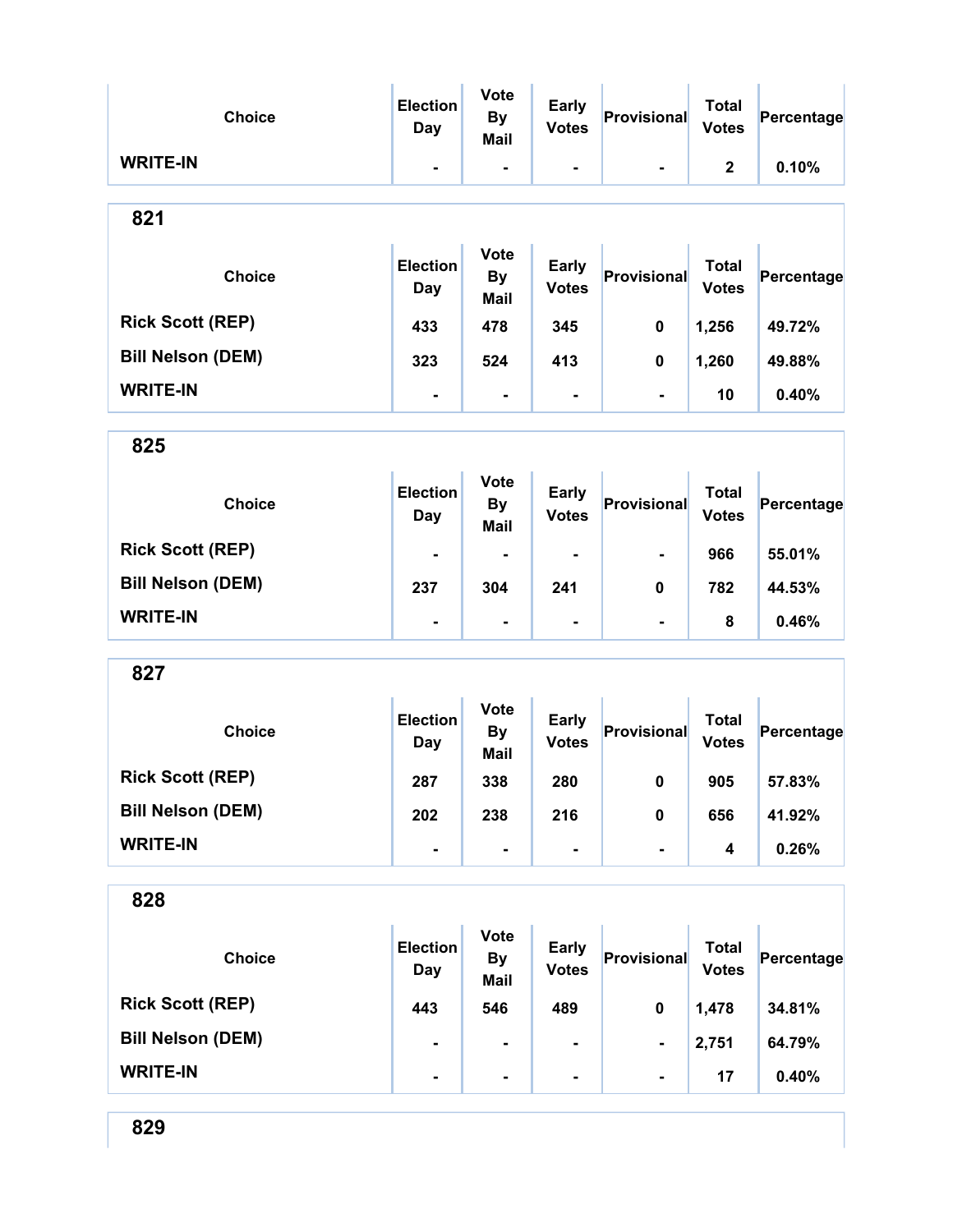| <b>Choice</b>            | <b>Election</b><br>Day | <b>Vote</b><br><b>By</b><br><b>Mail</b> | <b>Early</b><br><b>Votes</b> | Provisional    | Total<br><b>Votes</b> | Percentage |  |
|--------------------------|------------------------|-----------------------------------------|------------------------------|----------------|-----------------------|------------|--|
| <b>Rick Scott (REP)</b>  | 304                    | 369                                     | 238                          | 0              | 911                   | 45.92%     |  |
| <b>Bill Nelson (DEM)</b> | ۰                      |                                         | ۰.                           | $\blacksquare$ | 1,068                 | 53.83%     |  |
| <b>WRITE-IN</b>          | $\blacksquare$         |                                         | ۰.                           | $\blacksquare$ | 5                     | 0.25%      |  |

| <b>Choice</b>            | <b>Election</b><br>Day | <b>Vote</b><br><b>By</b><br><b>Mail</b> | <b>Early</b><br><b>Votes</b> | Provisional    | Total<br><b>Votes</b> | Percentage |
|--------------------------|------------------------|-----------------------------------------|------------------------------|----------------|-----------------------|------------|
| <b>Rick Scott (REP)</b>  | $\blacksquare$         | ۰                                       | $\blacksquare$               | $\blacksquare$ | 555                   | 41.26%     |
| <b>Bill Nelson (DEM)</b> | 200                    | 308                                     | 270                          | 0              | 778                   | 57.84%     |
| <b>WRITE-IN</b>          | ۰                      | $\blacksquare$                          | $\blacksquare$               | $\blacksquare$ | 12                    | 0.89%      |

832

| <b>Choice</b>            | <b>Election</b><br>Day | <b>Vote</b><br><b>By</b><br><b>Mail</b> | <b>Early</b><br><b>Votes</b> | Provisional    | <b>Total</b><br><b>Votes</b> | Percentage |
|--------------------------|------------------------|-----------------------------------------|------------------------------|----------------|------------------------------|------------|
| <b>Rick Scott (REP)</b>  | 246                    | 300                                     | 243                          | 0              | 789                          | 44.68%     |
| <b>Bill Nelson (DEM)</b> | $\blacksquare$         | $\blacksquare$                          | $\blacksquare$               | $\blacksquare$ | 976                          | 55.27%     |
| <b>WRITE-IN</b>          | $\blacksquare$         | $\blacksquare$                          | ۰.                           | $\blacksquare$ | 1                            | 0.06%      |

833

| <b>Choice</b>            | <b>Election</b><br>Day | <b>Vote</b><br><b>By</b><br><b>Mail</b> | <b>Early</b><br><b>Votes</b> | Provisional    | Total<br><b>Votes</b> | Percentage |
|--------------------------|------------------------|-----------------------------------------|------------------------------|----------------|-----------------------|------------|
| <b>Rick Scott (REP)</b>  | 118                    | 160                                     | 108                          | 0              | 386                   | 36.80%     |
| <b>Bill Nelson (DEM)</b> | 203                    | 219                                     | 237                          | 0              | 659                   | 62.82%     |
| <b>WRITE-IN</b>          | $\blacksquare$         | $\blacksquare$                          | $\blacksquare$               | $\blacksquare$ | 4                     | 0.38%      |

| <b>Choice</b>            | <b>Election</b><br>Day | <b>Vote</b><br>By<br><b>Mail</b> | <b>Early</b><br><b>Votes</b> | Provisional | <b>Total</b><br><b>Votes</b> | Percentage |
|--------------------------|------------------------|----------------------------------|------------------------------|-------------|------------------------------|------------|
| <b>Rick Scott (REP)</b>  | 165                    | 177                              | 118                          | 0           | 460                          | 35.30%     |
| <b>Bill Nelson (DEM)</b> | 299                    | 257                              | 284                          | 0           | 840                          | 64.47%     |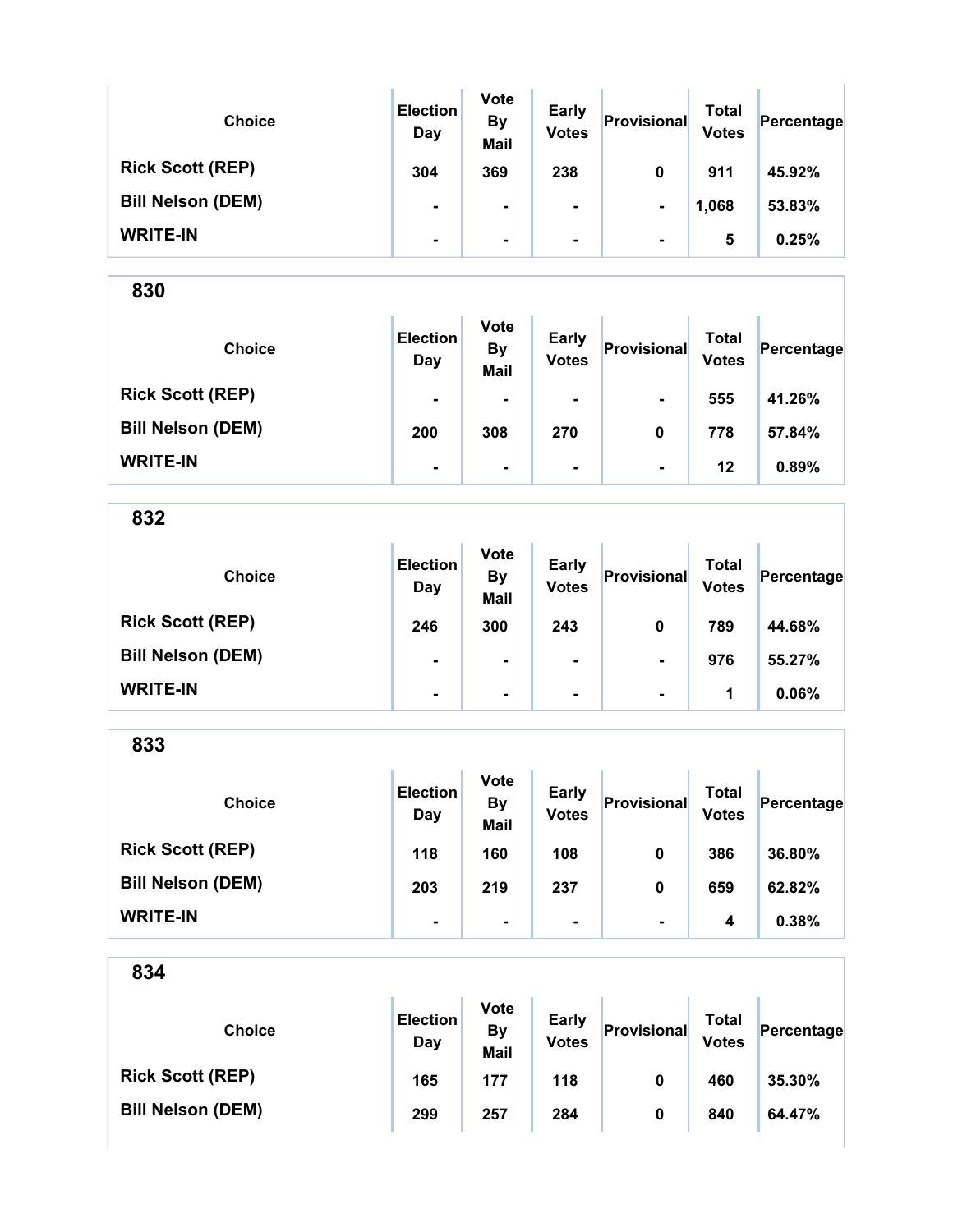| <b>Choice</b>                             | <b>Election</b><br><b>Day</b> | <b>Vote</b><br><b>By</b><br><b>Mail</b> | <b>Early</b><br><b>Votes</b> | Provisional    | <b>Total</b><br><b>Votes</b> | Percentage |
|-------------------------------------------|-------------------------------|-----------------------------------------|------------------------------|----------------|------------------------------|------------|
| <b>WRITE-IN</b>                           | $\blacksquare$                | $\blacksquare$                          | $\blacksquare$               | $\blacksquare$ | $\mathbf{3}$                 | 0.23%      |
| 851                                       |                               |                                         |                              |                |                              |            |
| <b>Choice</b>                             | <b>Election</b><br><b>Day</b> | <b>Vote</b><br><b>By</b><br>Mail        | <b>Early</b><br><b>Votes</b> | Provisional    | <b>Total</b><br><b>Votes</b> | Percentage |
| <b>Rick Scott (REP)</b>                   | 302                           | 431                                     | 257                          | $\mathbf 0$    | 990                          | 46.81%     |
| <b>Bill Nelson (DEM)</b>                  | Ξ.                            | $\blacksquare$                          | $\blacksquare$               | Ξ.             | 1,114                        | 52.67%     |
| <b>WRITE-IN</b>                           | $\blacksquare$                | $\blacksquare$                          | $\blacksquare$               | $\blacksquare$ | 11                           | 0.52%      |
| 852                                       |                               |                                         |                              |                |                              |            |
| <b>Choice</b><br><b>DULL ALL 4 / DED)</b> | <b>Election</b><br><b>Day</b> | <b>Vote</b><br><b>By</b><br><b>Mail</b> | <b>Early</b><br><b>Votes</b> | Provisional    | <b>Total</b><br><b>Votes</b> | Percentage |

| OEQ                      |   |                |                |                |       |        |  |
|--------------------------|---|----------------|----------------|----------------|-------|--------|--|
|                          |   |                |                |                |       |        |  |
| <b>WRITE-IN</b>          |   | $\blacksquare$ |                | $\blacksquare$ |       | 0.31%  |  |
| <b>Bill Nelson (DEM)</b> | ۰ | $\blacksquare$ | $\blacksquare$ | $\blacksquare$ | 1,615 | 71.05% |  |
| <b>Rick Scott (REP)</b>  | ۰ | $\blacksquare$ | $\blacksquare$ | $\blacksquare$ | 651   | 28.64% |  |

| <b>Choice</b>            | <b>Election</b><br>Day | <b>Vote</b><br><b>By</b><br><b>Mail</b> | <b>Early</b><br><b>Votes</b> | Provisional    | Total<br><b>Votes</b> | Percentage |  |
|--------------------------|------------------------|-----------------------------------------|------------------------------|----------------|-----------------------|------------|--|
| <b>Rick Scott (REP)</b>  | $\blacksquare$         | $\blacksquare$                          | $\blacksquare$               | $\blacksquare$ | 162                   | 26.38%     |  |
| <b>Bill Nelson (DEM)</b> | $\blacksquare$         |                                         | $\blacksquare$               | $\blacksquare$ | 448                   | 72.96%     |  |
| <b>WRITE-IN</b>          | $\blacksquare$         |                                         | $\blacksquare$               | $\blacksquare$ | 4                     | 0.65%      |  |

| ×<br>I<br>۰.<br>×<br>× |
|------------------------|
|------------------------|

| <b>Choice</b>            | <b>Election</b><br>Day | <b>Vote</b><br><b>By</b><br><b>Mail</b> | <b>Early</b><br><b>Votes</b> | Provisional    | Total<br><b>Votes</b> | Percentage |
|--------------------------|------------------------|-----------------------------------------|------------------------------|----------------|-----------------------|------------|
| <b>Rick Scott (REP)</b>  | $\blacksquare$         | ۰                                       | ۰                            | $\blacksquare$ | 23                    | 67.65%     |
| <b>Bill Nelson (DEM)</b> | $\blacksquare$         | ۰                                       | ۰                            | $\blacksquare$ | 11                    | 32.35%     |
| <b>WRITE-IN</b>          | 0                      | 0                                       | 0                            | 0              | 0                     | 0.00%      |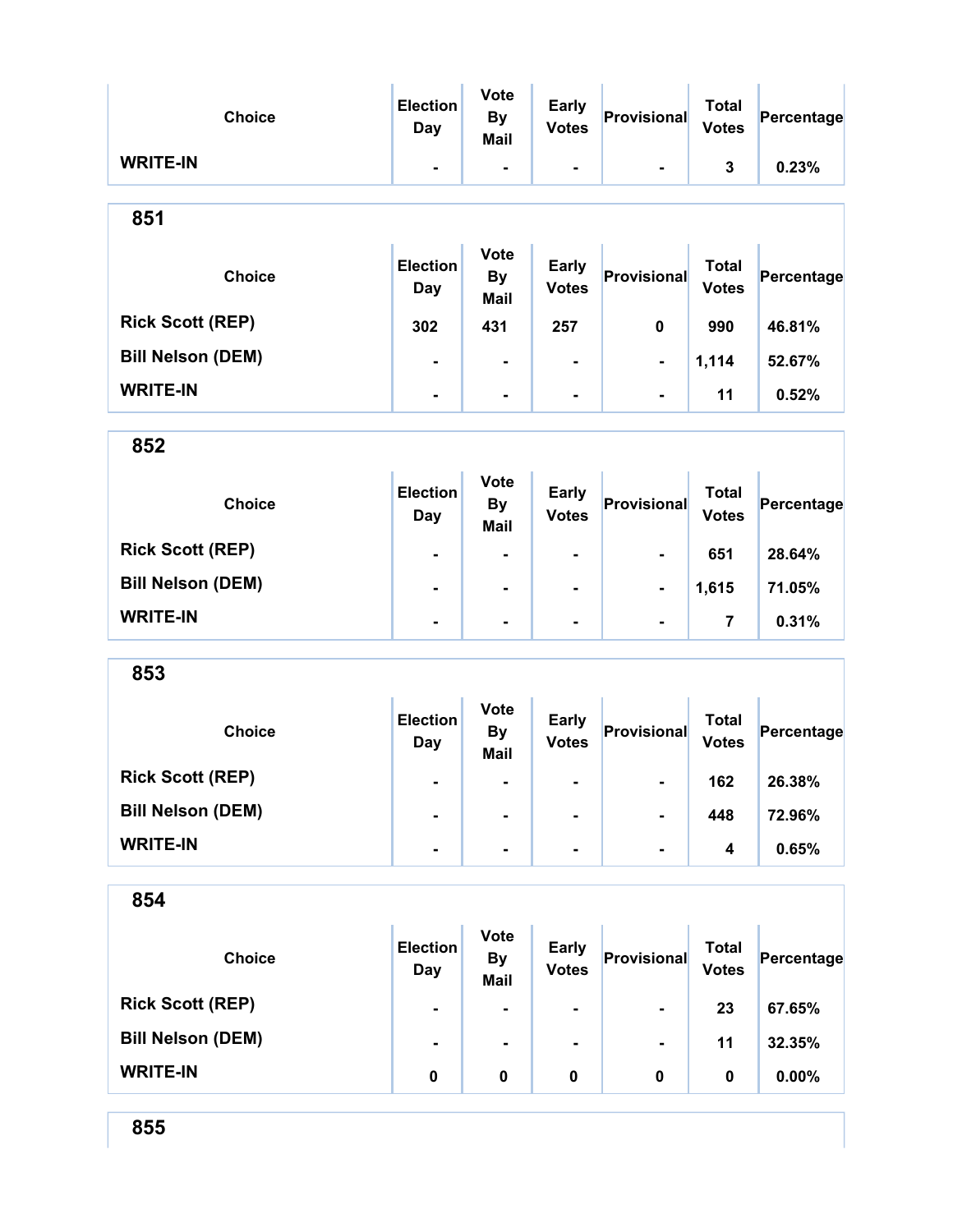| <b>Choice</b>            | <b>Election</b><br>Day | <b>Vote</b><br><b>By</b><br><b>Mail</b> | <b>Early</b><br><b>Votes</b> | Provisional    | Total<br><b>Votes</b> | Percentage |
|--------------------------|------------------------|-----------------------------------------|------------------------------|----------------|-----------------------|------------|
| <b>Rick Scott (REP)</b>  | ۰                      | ۰                                       | ۰                            | $\blacksquare$ | 640                   | 45.07%     |
| <b>Bill Nelson (DEM)</b> | ۰                      | ۰                                       | ۰                            | $\blacksquare$ | 775                   | 54.58%     |
| <b>WRITE-IN</b>          | ۰                      | ۰                                       | ۰                            | $\blacksquare$ | 5                     | 0.35%      |

| <b>Choice</b>            | <b>Election</b><br>Day | <b>Vote</b><br><b>By</b><br><b>Mail</b> | <b>Early</b><br><b>Votes</b> | Provisional    | <b>Total</b><br><b>Votes</b> | Percentage |
|--------------------------|------------------------|-----------------------------------------|------------------------------|----------------|------------------------------|------------|
| <b>Rick Scott (REP)</b>  | 476                    | 465                                     | 301                          | 0              | 1,242                        | 56.89%     |
| <b>Bill Nelson (DEM)</b> | $\blacksquare$         | $\blacksquare$                          | $\blacksquare$               | $\blacksquare$ | 931                          | 42.65%     |
| <b>WRITE-IN</b>          | $\blacksquare$         | $\blacksquare$                          | $\blacksquare$               | $\blacksquare$ | 10                           | 0.46%      |

857

| <b>Choice</b>            | <b>Election</b><br>Day | <b>Vote</b><br><b>By</b><br><b>Mail</b> | <b>Early</b><br><b>Votes</b> | Provisional    | Total<br><b>Votes</b> | Percentage |
|--------------------------|------------------------|-----------------------------------------|------------------------------|----------------|-----------------------|------------|
| <b>Rick Scott (REP)</b>  | 109                    | 157                                     | 108                          | 0              | 374                   | 32.84%     |
| <b>Bill Nelson (DEM)</b> | $\blacksquare$         | $\blacksquare$                          | ۰                            | $\blacksquare$ | 760                   | 66.73%     |
| <b>WRITE-IN</b>          | $\blacksquare$         | $\blacksquare$                          | ۰                            | $\blacksquare$ | 5                     | 0.44%      |

858 Choice **Election** Day Vote **By** Mail Early Early **Provisional** Total Votes Percentage Rick Scott (REP) 164 188 104 0 456 47.55% Bill Nelson (DEM) 188 153 159 0 500 52.14% WRITE-IN - - - - 3 0.31%

| 860                      |                        |                                  |                              |             |                              |            |
|--------------------------|------------------------|----------------------------------|------------------------------|-------------|------------------------------|------------|
| <b>Choice</b>            | <b>Election</b><br>Day | <b>Vote</b><br>By<br><b>Mail</b> | <b>Early</b><br><b>Votes</b> | Provisional | <b>Total</b><br><b>Votes</b> | Percentage |
| <b>Rick Scott (REP)</b>  | 166                    | 157                              | 149                          | 0           | 472                          | 48.61%     |
| <b>Bill Nelson (DEM)</b> | 164                    | 178                              | 153                          | 0           | 495                          | 50.98%     |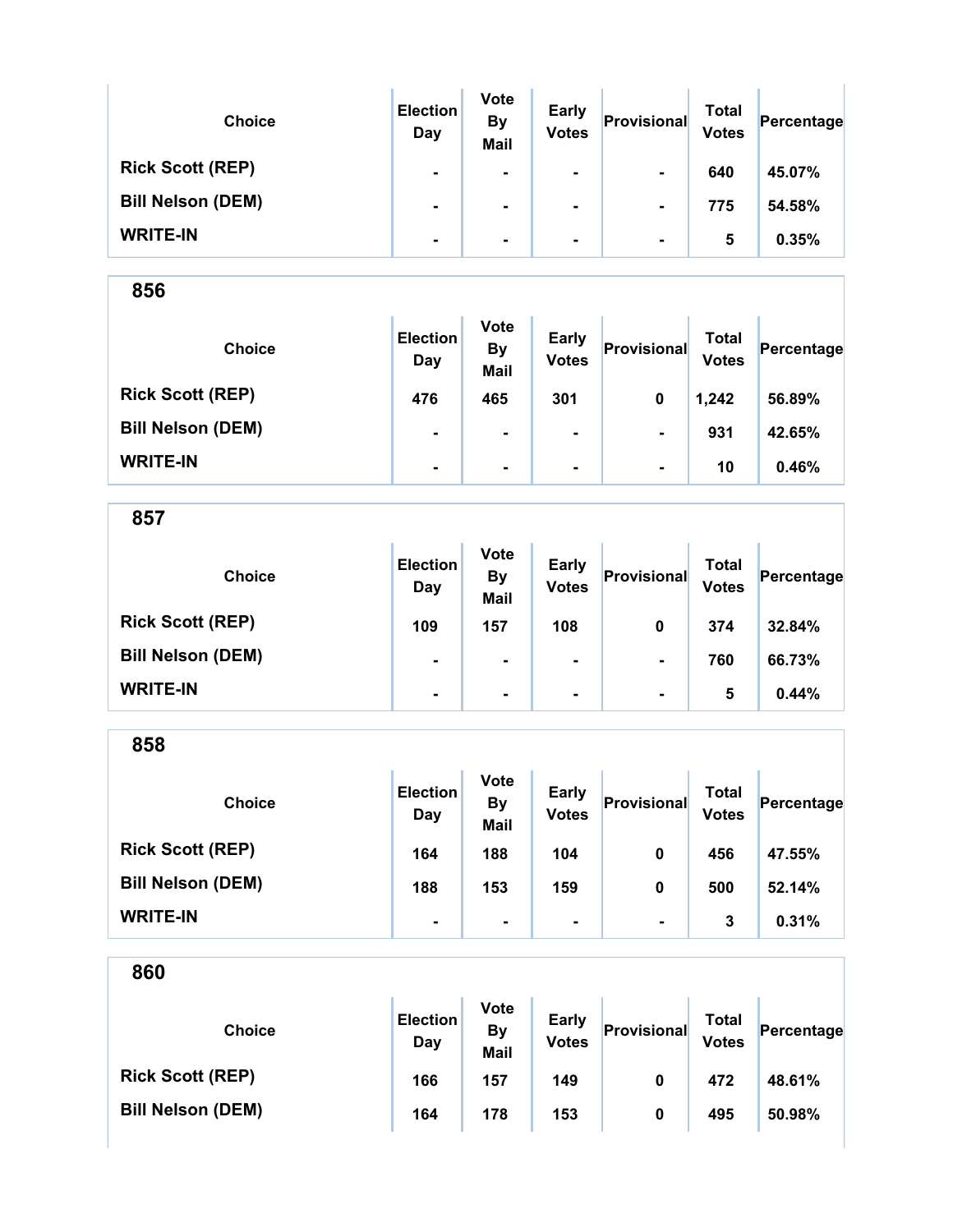| <b>Choice</b>            | <b>Election</b><br><b>Day</b> | <b>Vote</b><br><b>By</b><br><b>Mail</b> | <b>Early</b><br><b>Votes</b> | Provisional        | <b>Total</b><br><b>Votes</b> | Percentage |
|--------------------------|-------------------------------|-----------------------------------------|------------------------------|--------------------|------------------------------|------------|
| <b>WRITE-IN</b>          | $\blacksquare$                | $\blacksquare$                          | $\blacksquare$               | $\blacksquare$     | 4                            | 0.41%      |
| 862                      |                               |                                         |                              |                    |                              |            |
| <b>Choice</b>            | <b>Election</b><br>Day        | <b>Vote</b><br><b>By</b><br>Mail        | <b>Early</b><br><b>Votes</b> | Provisional        | <b>Total</b><br><b>Votes</b> | Percentage |
| <b>Rick Scott (REP)</b>  | 29                            | 38                                      | 16                           | 0                  | 83                           | 68.60%     |
| <b>Bill Nelson (DEM)</b> | 16                            | 10                                      | 12                           | 0                  | 38                           | 31.40%     |
| <b>WRITE-IN</b>          | 0                             | 0                                       | $\mathbf 0$                  | 0                  | 0                            | 0.00%      |
| 863                      |                               |                                         |                              |                    |                              |            |
| <b>Choice</b>            | <b>Election</b><br>Day        | <b>Vote</b><br><b>By</b><br><b>Mail</b> | <b>Early</b><br><b>Votes</b> | Provisional        | <b>Total</b><br><b>Votes</b> | Percentage |
| <b>Rick Scott (REP)</b>  | 141                           | 111                                     | 86                           | 0                  | 338                          | 56.33%     |
| <b>Bill Nelson (DEM)</b> | 92                            | 89                                      | 74                           | 0                  | 255                          | 42.50%     |
| <b>WRITE-IN</b>          | $\blacksquare$                | $\blacksquare$                          | $\blacksquare$               | $\blacksquare$     | $\overline{\mathbf{7}}$      | 1.17%      |
| 867                      |                               |                                         |                              |                    |                              |            |
| <b>Choice</b>            | <b>Election</b><br><b>Day</b> | <b>Vote</b><br><b>By</b><br><b>Mail</b> | <b>Early</b><br><b>Votes</b> | Provisional        | <b>Total</b><br><b>Votes</b> | Percentage |
| <b>Rick Scott (REP)</b>  |                               |                                         |                              |                    | 1,516                        | 52.06%     |
| <b>Bill Nelson (DEM)</b> | ۰                             |                                         | $\blacksquare$               | ۰                  | 1,385                        | 47.56%     |
| <b>WRITE-IN</b>          | Ξ.                            | $\blacksquare$                          | $\blacksquare$               | $\blacksquare$     | 11                           | 0.38%      |
| 868                      |                               |                                         |                              |                    |                              |            |
| <b>Choice</b>            | <b>Election</b><br><b>Day</b> | <b>Vote</b><br><b>By</b><br><b>Mail</b> | <b>Early</b><br><b>Votes</b> | <b>Provisional</b> | <b>Total</b><br><b>Votes</b> | Percentage |
| <b>Rick Scott (REP)</b>  |                               |                                         |                              |                    | 538                          | 52.49%     |
| <b>Bill Nelson (DEM)</b> | 140                           | 171                                     | 174                          | 0                  | 485                          | 47.32%     |
| <b>WRITE-IN</b>          | ٠                             | $\blacksquare$                          | -                            | $\blacksquare$     | $\mathbf 2$                  | 0.20%      |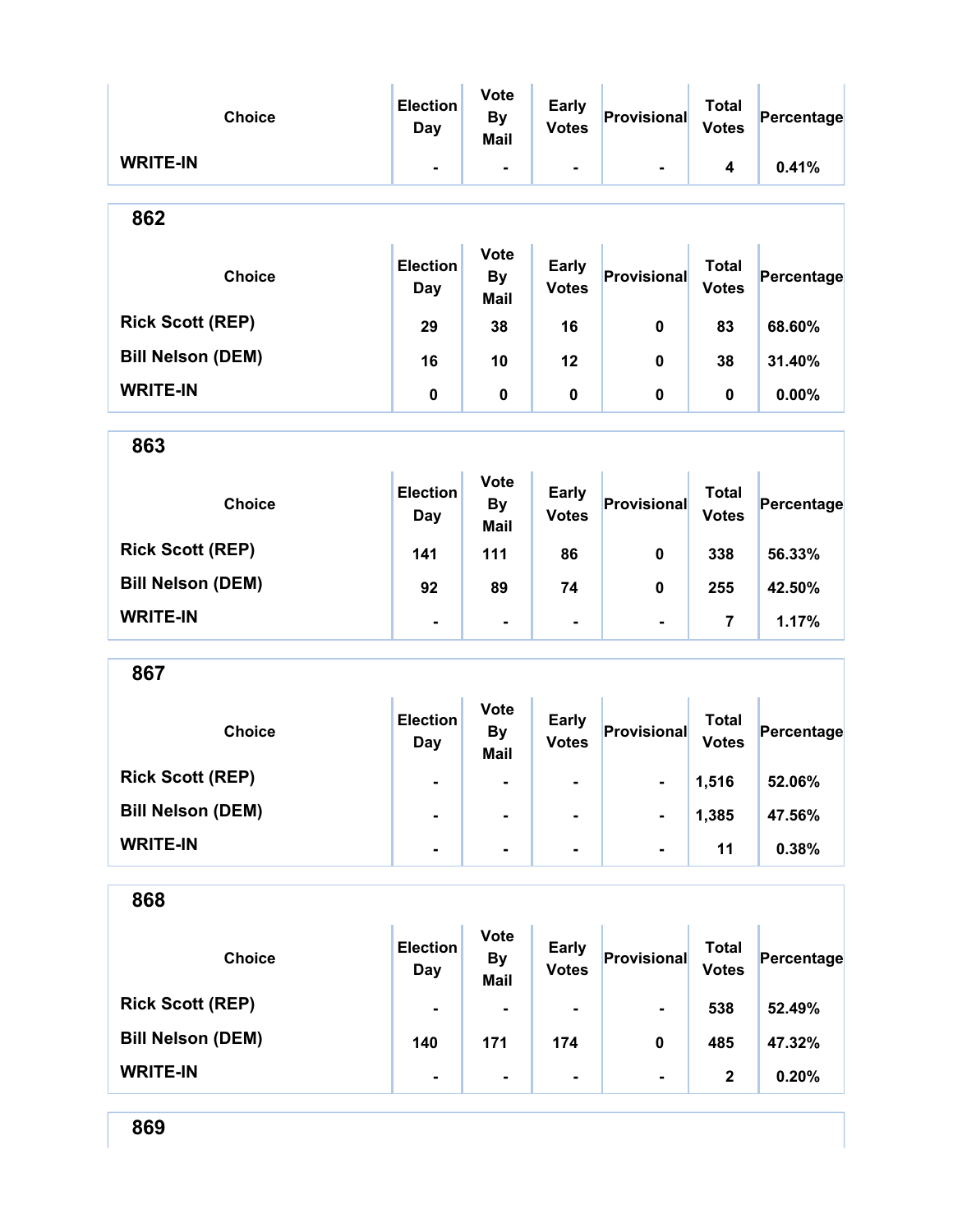| <b>Choice</b>            | <b>Election</b><br>Day | <b>Vote</b><br><b>By</b><br><b>Mail</b> | <b>Early</b><br><b>Votes</b> | Provisional    | Total<br><b>Votes</b> | Percentage |
|--------------------------|------------------------|-----------------------------------------|------------------------------|----------------|-----------------------|------------|
| <b>Rick Scott (REP)</b>  | $\blacksquare$         | $\blacksquare$                          | $\blacksquare$               | $\blacksquare$ | 586                   | 51.49%     |
| <b>Bill Nelson (DEM)</b> | 174                    | 206                                     | 166                          | 0              | 546                   | 47.98%     |
| <b>WRITE-IN</b>          | $\blacksquare$         | $\blacksquare$                          | ۰.                           | $\blacksquare$ | 6                     | 0.53%      |

| <b>Choice</b>            | <b>Election</b><br>Day | <b>Vote</b><br><b>By</b><br><b>Mail</b> | <b>Early</b><br><b>Votes</b> | Provisional    | Total<br><b>Votes</b> | Percentage |
|--------------------------|------------------------|-----------------------------------------|------------------------------|----------------|-----------------------|------------|
| <b>Rick Scott (REP)</b>  | $\blacksquare$         | ۰                                       | $\blacksquare$               | $\blacksquare$ | 1,137                 | 54.43%     |
| <b>Bill Nelson (DEM)</b> | 242                    | 388                                     | 316                          | 0              | 946                   | 45.28%     |
| <b>WRITE-IN</b>          | $\blacksquare$         | $\blacksquare$                          | $\blacksquare$               | $\blacksquare$ | 6                     | 0.29%      |

875

| <b>Choice</b>            | <b>Election</b><br>Day | <b>Vote</b><br><b>By</b><br><b>Mail</b> | <b>Early</b><br><b>Votes</b> | Provisional    | <b>Total</b><br><b>Votes</b> | Percentage |
|--------------------------|------------------------|-----------------------------------------|------------------------------|----------------|------------------------------|------------|
| <b>Rick Scott (REP)</b>  | 530                    | 547                                     | 360                          | 0              | 1,437                        | 52.50%     |
| <b>Bill Nelson (DEM)</b> | $\blacksquare$         | ٠.                                      | $\blacksquare$               | $\blacksquare$ | 1,291                        | 47.17%     |
| <b>WRITE-IN</b>          | $\blacksquare$         | ۰                                       | ۰.                           | $\blacksquare$ | 9                            | 0.33%      |

876

| <b>Choice</b>            | <b>Election</b><br>Day | <b>Vote</b><br><b>By</b><br><b>Mail</b> | <b>Early</b><br><b>Votes</b> | Provisional    | Total<br><b>Votes</b> | Percentage |
|--------------------------|------------------------|-----------------------------------------|------------------------------|----------------|-----------------------|------------|
| <b>Rick Scott (REP)</b>  | $\blacksquare$         | $\blacksquare$                          | ۰.                           | $\blacksquare$ | 766                   | 52.25%     |
| <b>Bill Nelson (DEM)</b> | 221                    | 259                                     | 216                          | 0              | 696                   | 47.48%     |
| <b>WRITE-IN</b>          | $\blacksquare$         |                                         |                              | $\blacksquare$ | 4                     | 0.27%      |

| <b>Choice</b>            | <b>Election</b><br>Day | <b>Vote</b><br>By<br><b>Mail</b> | <b>Early</b><br><b>Votes</b> | Provisional | Total<br><b>Votes</b> | Percentage |
|--------------------------|------------------------|----------------------------------|------------------------------|-------------|-----------------------|------------|
| <b>Rick Scott (REP)</b>  | 60                     | 67                               | 25                           | 0           | 152                   | 53.15%     |
| <b>Bill Nelson (DEM)</b> | 40                     | 55                               | 38                           | 0           | 133                   | 46.50%     |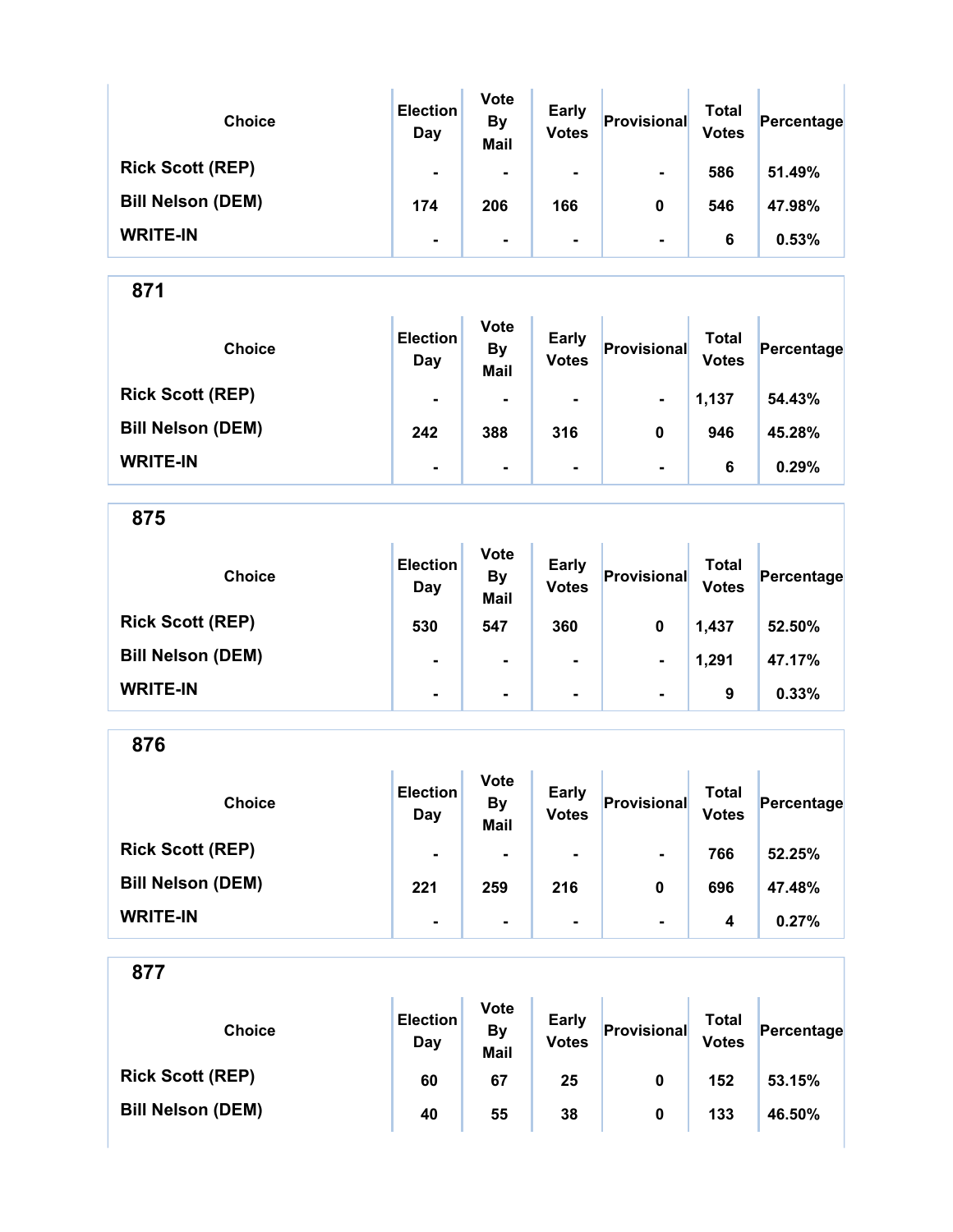| <b>Choice</b>            | <b>Election</b><br><b>Day</b> | <b>Vote</b><br><b>By</b><br><b>Mail</b> | <b>Early</b><br><b>Votes</b> | Provisional    | <b>Total</b><br><b>Votes</b> | Percentage |
|--------------------------|-------------------------------|-----------------------------------------|------------------------------|----------------|------------------------------|------------|
| <b>WRITE-IN</b>          | $\blacksquare$                | $\blacksquare$                          | -                            | $\blacksquare$ | 1                            | 0.35%      |
| 879                      |                               |                                         |                              |                |                              |            |
| <b>Choice</b>            | <b>Election</b><br><b>Day</b> | <b>Vote</b><br><b>By</b><br><b>Mail</b> | <b>Early</b><br><b>Votes</b> | Provisional    | <b>Total</b><br><b>Votes</b> | Percentage |
| <b>Rick Scott (REP)</b>  | ۰                             | -                                       | -                            | $\blacksquare$ | 1,025                        | 46.17%     |
| <b>Bill Nelson (DEM)</b> |                               | $\blacksquare$                          |                              |                | 1,190                        | 53.60%     |
| <b>WRITE-IN</b>          | Ξ.                            | $\blacksquare$                          | Ξ.                           | $\blacksquare$ | 5                            | 0.23%      |
| 883                      |                               |                                         |                              |                |                              |            |
| <b>Choice</b>            | <b>Election</b><br><b>Day</b> | <b>Vote</b><br><b>By</b><br><b>Mail</b> | <b>Early</b><br><b>Votes</b> | Provisional    | <b>Total</b><br><b>Votes</b> | Percentage |
| <b>Rick Scott (REP)</b>  | 181                           | 197                                     | 156                          | $\mathbf 0$    | 534                          | 35.29%     |
| <b>Bill Nelson (DEM)</b> | Ξ.                            |                                         | $\blacksquare$               | $\blacksquare$ | 968                          | 63.98%     |
| <b>WRITE-IN</b>          | -                             | -                                       | -                            | $\blacksquare$ | 11                           | 0.73%      |
| 885                      |                               |                                         |                              |                |                              |            |
| <b>Choice</b>            | <b>Election</b><br>Day        | <b>Vote</b><br><b>By</b><br><b>Mail</b> | <b>Early</b><br><b>Votes</b> | Provisional    | <b>Total</b><br><b>Votes</b> | Percentage |
| <b>Rick Scott (REP)</b>  | ۰                             | $\blacksquare$                          | ۰                            |                | 784                          | 42.75%     |

| <b>Bill Nelson (DEM)</b> | $\blacksquare$ | $\overline{\phantom{a}}$ | $\blacksquare$ | 1.044 | 56.92% |
|--------------------------|----------------|--------------------------|----------------|-------|--------|
| <b>WRITE-IN</b>          |                |                          | $\blacksquare$ |       | 0.33%  |

| 887                      |                        |                                         |                              |                |                              |            |
|--------------------------|------------------------|-----------------------------------------|------------------------------|----------------|------------------------------|------------|
| <b>Choice</b>            | <b>Election</b><br>Day | <b>Vote</b><br><b>By</b><br><b>Mail</b> | <b>Early</b><br><b>Votes</b> | Provisional    | <b>Total</b><br><b>Votes</b> | Percentage |
| <b>Rick Scott (REP)</b>  | 323                    | 300                                     | 174                          | 0              | 797                          | 50.86%     |
| <b>Bill Nelson (DEM)</b> | ۰                      | ۰                                       | $\blacksquare$               | $\blacksquare$ | 767                          | 48.95%     |
| <b>WRITE-IN</b>          | ۰                      | ۰                                       | $\blacksquare$               | $\blacksquare$ | 3                            | 0.19%      |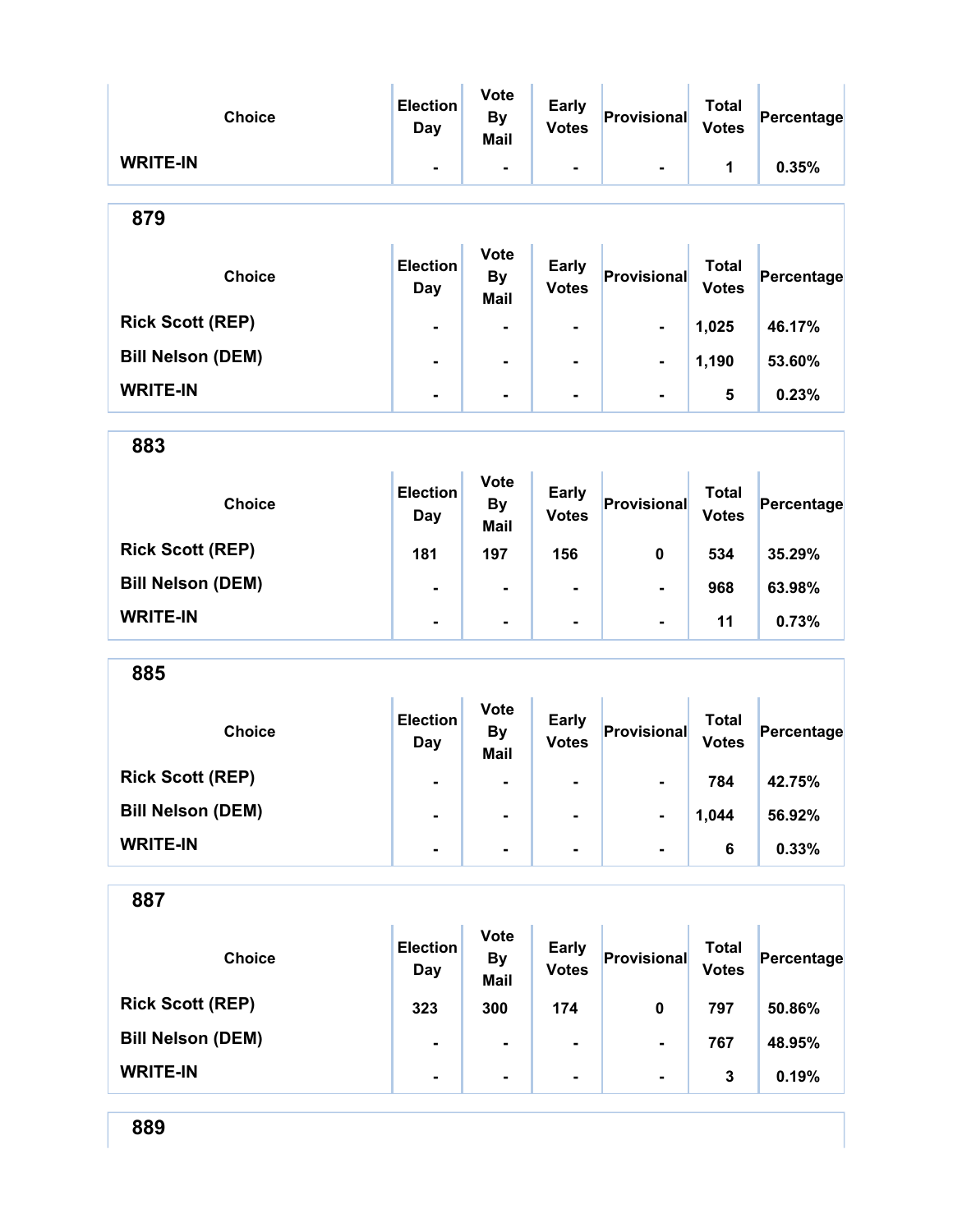| <b>Choice</b>            | <b>Election</b><br>Day | <b>Vote</b><br><b>By</b><br><b>Mail</b> | <b>Early</b><br><b>Votes</b> | Provisional    | Total<br><b>Votes</b> | Percentage |
|--------------------------|------------------------|-----------------------------------------|------------------------------|----------------|-----------------------|------------|
| <b>Rick Scott (REP)</b>  | $\blacksquare$         | $\blacksquare$                          | ۰                            | $\blacksquare$ | 421                   | 50.85%     |
| <b>Bill Nelson (DEM)</b> | 142                    | 150                                     | 113                          | 0              | 405                   | 48.91%     |
| <b>WRITE-IN</b>          | $\blacksquare$         | $\blacksquare$                          | ۰                            | $\blacksquare$ | $\mathbf{2}$          | 0.24%      |

| <b>Choice</b>            | <b>Election</b><br>Day | <b>Vote</b><br><b>By</b><br><b>Mail</b> | <b>Early</b><br><b>Votes</b> | Provisional    | Total<br><b>Votes</b> | Percentage |
|--------------------------|------------------------|-----------------------------------------|------------------------------|----------------|-----------------------|------------|
| <b>Rick Scott (REP)</b>  | 473                    | 386                                     | 259                          | 0              | 1,118                 | 74.34%     |
| <b>Bill Nelson (DEM)</b> | $\blacksquare$         | $\blacksquare$                          | $\blacksquare$               | $\blacksquare$ | 382                   | 25.40%     |
| <b>WRITE-IN</b>          | $\blacksquare$         | $\blacksquare$                          | $\blacksquare$               | $\blacksquare$ | 4                     | 0.27%      |

892

| <b>Choice</b>            | <b>Election</b><br>Day | <b>Vote</b><br><b>By</b><br><b>Mail</b> | <b>Early</b><br><b>Votes</b> | Provisional    | <b>Total</b><br><b>Votes</b> | Percentage |
|--------------------------|------------------------|-----------------------------------------|------------------------------|----------------|------------------------------|------------|
| <b>Rick Scott (REP)</b>  | $\blacksquare$         |                                         | $\blacksquare$               | $\blacksquare$ | 851                          | 76.53%     |
| <b>Bill Nelson (DEM)</b> | 92                     | 94                                      | 72                           | 0              | 258                          | 23.20%     |
| <b>WRITE-IN</b>          | $\blacksquare$         | $\blacksquare$                          | $\blacksquare$               | $\blacksquare$ | 3                            | 0.27%      |

901

| <b>Choice</b>            | <b>Election</b><br>Day | <b>Vote</b><br><b>By</b><br><b>Mail</b> | <b>Early</b><br><b>Votes</b> | Provisional    | <b>Total</b><br><b>Votes</b> | Percentage |
|--------------------------|------------------------|-----------------------------------------|------------------------------|----------------|------------------------------|------------|
| <b>Rick Scott (REP)</b>  | 169                    | 130                                     | 119                          | 0              | 418                          | 42.74%     |
| <b>Bill Nelson (DEM)</b> | 223                    | 156                                     | 178                          | 0              | 557                          | 56.95%     |
| <b>WRITE-IN</b>          | ۰                      | $\blacksquare$                          |                              | $\blacksquare$ | 3                            | 0.31%      |

| <b>Choice</b>            | <b>Election</b><br>Day | <b>Vote</b><br>By<br><b>Mail</b> | <b>Early</b><br><b>Votes</b> | Provisional | Total<br><b>Votes</b> | Percentage |
|--------------------------|------------------------|----------------------------------|------------------------------|-------------|-----------------------|------------|
| <b>Rick Scott (REP)</b>  | 116                    | 91                               | 105                          | 0           | 312                   | 34.90%     |
| <b>Bill Nelson (DEM)</b> | 182                    | 156                              | 240                          | 0           | 578                   | 64.65%     |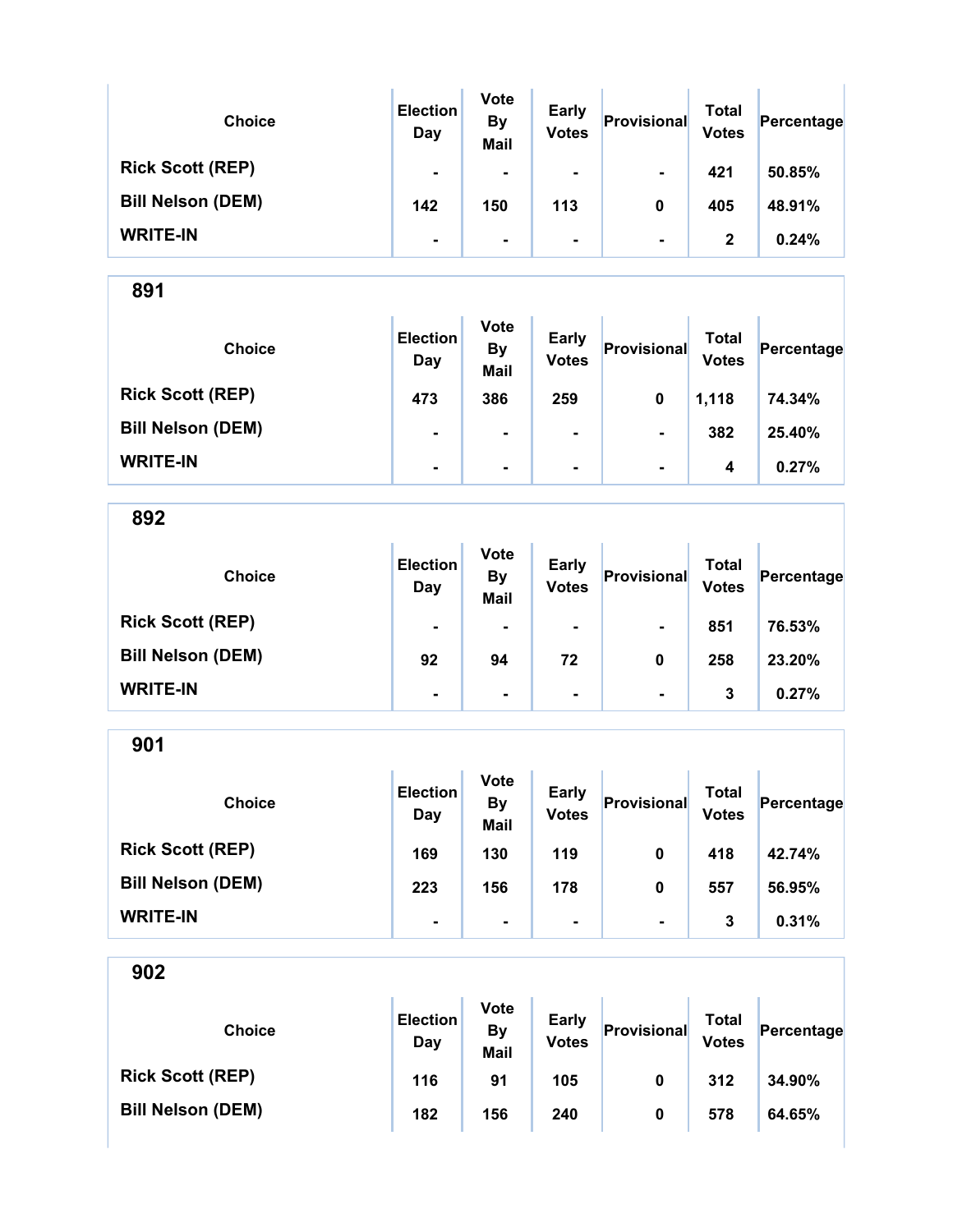| <b>Choice</b>            | <b>Election</b><br>Day        | <b>Vote</b><br><b>By</b><br><b>Mail</b> | <b>Early</b><br><b>Votes</b> | Provisional        | <b>Total</b><br><b>Votes</b> | Percentage |  |  |
|--------------------------|-------------------------------|-----------------------------------------|------------------------------|--------------------|------------------------------|------------|--|--|
| <b>WRITE-IN</b>          | $\blacksquare$                | Ξ.                                      | Ξ.                           |                    | 4                            | 0.45%      |  |  |
| 904                      |                               |                                         |                              |                    |                              |            |  |  |
| <b>Choice</b>            | <b>Election</b><br>Day        | <b>Vote</b><br><b>By</b><br><b>Mail</b> | <b>Early</b><br><b>Votes</b> | Provisional        | <b>Total</b><br><b>Votes</b> | Percentage |  |  |
| <b>Rick Scott (REP)</b>  |                               |                                         |                              | $\blacksquare$     | 1,175                        | 54.70%     |  |  |
| <b>Bill Nelson (DEM)</b> | 175                           | 603                                     | 191                          | 0                  | 969                          | 45.11%     |  |  |
| <b>WRITE-IN</b>          | $\blacksquare$                | $\blacksquare$                          | Ξ.                           | $\blacksquare$     | 4                            | 0.19%      |  |  |
| 905                      |                               |                                         |                              |                    |                              |            |  |  |
| <b>Choice</b>            | <b>Election</b><br>Day        | <b>Vote</b><br><b>By</b><br>Mail        | <b>Early</b><br><b>Votes</b> | Provisional        | <b>Total</b><br><b>Votes</b> | Percentage |  |  |
| <b>Rick Scott (REP)</b>  | 78                            | 85                                      | 69                           | 0                  | 232                          | 70.30%     |  |  |
| <b>Bill Nelson (DEM)</b> | 31                            | 29                                      | 37                           | 0                  | 97                           | 29.39%     |  |  |
| <b>WRITE-IN</b>          | $\blacksquare$                | $\blacksquare$                          |                              | $\blacksquare$     | 1                            | 0.30%      |  |  |
| 906                      |                               |                                         |                              |                    |                              |            |  |  |
| <b>Choice</b>            | <b>Election</b><br><b>Day</b> | <b>Vote</b><br><b>By</b><br><b>Mail</b> | <b>Early</b><br><b>Votes</b> | Provisional        | <b>Total</b><br><b>Votes</b> | Percentage |  |  |
| <b>Rick Scott (REP)</b>  |                               |                                         |                              |                    | 212                          | 56.99%     |  |  |
| <b>Bill Nelson (DEM)</b> |                               |                                         |                              |                    | 159                          | 42.74%     |  |  |
| <b>WRITE-IN</b>          | $\blacksquare$                | $\blacksquare$                          | Ξ.                           | $\blacksquare$     | 1                            | 0.27%      |  |  |
| 907                      |                               |                                         |                              |                    |                              |            |  |  |
| <b>Choice</b>            | <b>Election</b><br><b>Day</b> | <b>Vote</b><br><b>By</b><br><b>Mail</b> | <b>Early</b><br><b>Votes</b> | <b>Provisional</b> | <b>Total</b><br><b>Votes</b> | Percentage |  |  |
| <b>Rick Scott (REP)</b>  | 167                           | 238                                     | 184                          | 0                  | 589                          | 68.73%     |  |  |
| <b>Bill Nelson (DEM)</b> | 55                            | 134                                     | 75                           | 0                  | 264                          | 30.81%     |  |  |
| <b>WRITE-IN</b>          | $\blacksquare$                | ۰                                       |                              |                    | 4                            | 0.47%      |  |  |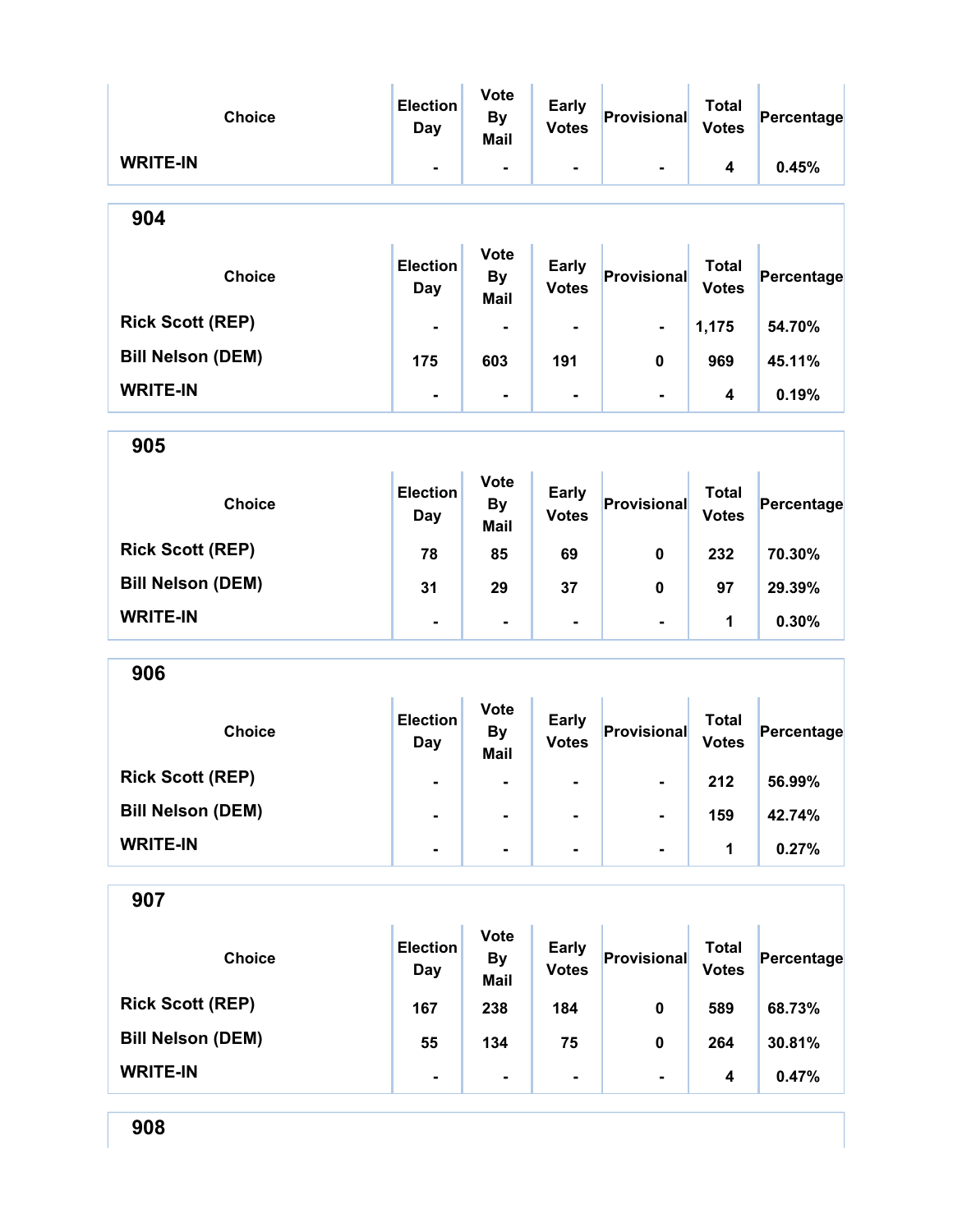| <b>Choice</b>            | <b>Election</b><br>Day | <b>Vote</b><br><b>By</b><br><b>Mail</b> | <b>Early</b><br><b>Votes</b> | Provisional    | <b>Total</b><br><b>Votes</b> | Percentage |
|--------------------------|------------------------|-----------------------------------------|------------------------------|----------------|------------------------------|------------|
| <b>Rick Scott (REP)</b>  | $\blacksquare$         | $\blacksquare$                          | ۰                            | $\blacksquare$ | 1,718                        | 57.73%     |
| <b>Bill Nelson (DEM)</b> | 191                    | 772                                     | 284                          | 0              | 1,247                        | 41.90%     |
| <b>WRITE-IN</b>          | ۰                      | $\blacksquare$                          | ۰                            | $\blacksquare$ | 11                           | 0.37%      |

909 Choice **Election Day** Vote By Mail Early Early **Provisional** Total Votes Percentage Rick Scott (REP) 498 942 522 0 1,962 62.44% Bill Nelson (DEM) 210 686 275 0 1,171 37.27% WRITE-IN  $\begin{vmatrix} 1 & 1 & 1 \ 1 & 1 & 1 \end{vmatrix}$  .  $\begin{vmatrix} 1 & 1 & 1 \ 1 & 1 & 1 \end{vmatrix}$  .  $\begin{vmatrix} 1 & 1 & 1 \ 1 & 1 & 1 \end{vmatrix}$  .  $\begin{vmatrix} 1 & 1 & 1 \ 1 & 1 & 1 \end{vmatrix}$  .  $\begin{vmatrix} 0.29\% & 0.29\% \end{vmatrix}$ 

911 Choice **Election** Day Vote By Mail Early Early **Provisional** Total Votes Percentage Rick Scott (REP) 144 203 122 0 469 63.38% Bill Nelson (DEM) 81 | 81 | 135 | 53 | 0 | 269 | 36.35% WRITE-IN  $\begin{vmatrix} 1 & 1 & 1 \ 1 & 1 & 1 \end{vmatrix}$  .  $\begin{vmatrix} 1 & 1 & 1 \ 1 & 1 & 1 \end{vmatrix}$  .  $\begin{vmatrix} 1 & 1 & 1 \ 1 & 1 & 1 \end{vmatrix}$  .  $\begin{vmatrix} 1 & 1 & 1 \ 2 & 1 & 1 \end{vmatrix}$  . 0.27%

912 Choice **Election** Day Vote By Mail Early Early **Provisional** Total Votes Percentage Rick Scott (REP) 34 26 22 0 82 55.03% Bill Nelson (DEM) 22 34 11 0 67 44.97% WRITE-IN 0 0 0 0 0 0.00%

| <b>Choice</b>            | <b>Election</b><br>Day | <b>Vote</b><br><b>By</b><br><b>Mail</b> | <b>Early</b><br><b>Votes</b> | Provisional    | Total<br><b>Votes</b> | Percentage |
|--------------------------|------------------------|-----------------------------------------|------------------------------|----------------|-----------------------|------------|
| <b>Rick Scott (REP)</b>  | $\blacksquare$         | $\blacksquare$                          | ۰                            | $\blacksquare$ | 2,053                 | 52.17%     |
| <b>Bill Nelson (DEM)</b> | 436                    | 837                                     | 599                          | 0              | 1,872                 | 47.57%     |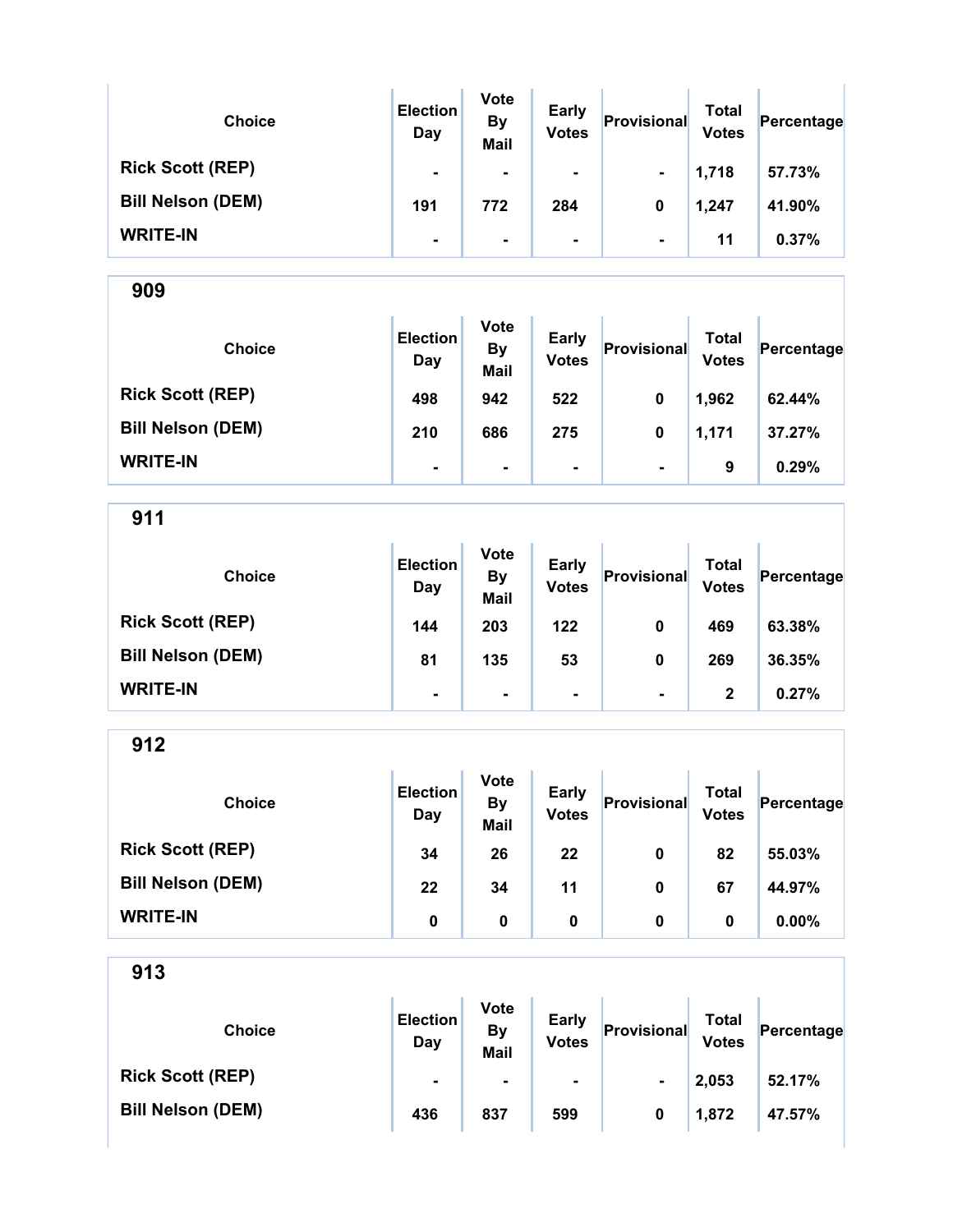| <b>Choice</b>            | <b>Election</b><br>Day        | <b>Vote</b><br><b>By</b><br><b>Mail</b> | <b>Early</b><br><b>Votes</b> | Provisional        | <b>Total</b><br><b>Votes</b> | Percentage |
|--------------------------|-------------------------------|-----------------------------------------|------------------------------|--------------------|------------------------------|------------|
| <b>WRITE-IN</b>          | $\blacksquare$                | Ξ.                                      | Ξ.                           |                    | 10                           | 0.25%      |
| 914                      |                               |                                         |                              |                    |                              |            |
| <b>Choice</b>            | <b>Election</b><br>Day        | <b>Vote</b><br><b>By</b><br><b>Mail</b> | <b>Early</b><br><b>Votes</b> | Provisional        | <b>Total</b><br><b>Votes</b> | Percentage |
| <b>Rick Scott (REP)</b>  | 82                            | 94                                      | 86                           | 0                  | 262                          | 34.89%     |
| <b>Bill Nelson (DEM)</b> | $\blacksquare$                | $\blacksquare$                          |                              | $\blacksquare$     | 485                          | 64.58%     |
| <b>WRITE-IN</b>          | $\blacksquare$                | $\blacksquare$                          | Ξ.                           | $\blacksquare$     | 4                            | 0.53%      |
| 915                      |                               |                                         |                              |                    |                              |            |
| <b>Choice</b>            | <b>Election</b><br>Day        | <b>Vote</b><br><b>By</b><br>Mail        | <b>Early</b><br><b>Votes</b> | Provisional        | <b>Total</b><br><b>Votes</b> | Percentage |
| <b>Rick Scott (REP)</b>  | 99                            | 92                                      | 75                           | 0                  | 266                          | 37.15%     |
| <b>Bill Nelson (DEM)</b> | 126                           | 130                                     | 191                          | 0                  | 447                          | 62.43%     |
| <b>WRITE-IN</b>          | $\blacksquare$                | $\blacksquare$                          | -                            | $\blacksquare$     | 3                            | 0.42%      |
| 916                      |                               |                                         |                              |                    |                              |            |
| <b>Choice</b>            | <b>Election</b><br><b>Day</b> | <b>Vote</b><br><b>By</b><br><b>Mail</b> | <b>Early</b><br><b>Votes</b> | Provisional        | <b>Total</b><br><b>Votes</b> | Percentage |
| <b>Rick Scott (REP)</b>  | 156                           | 128                                     | 147                          | $\mathbf{0}$       | 431                          | 33.41%     |
| <b>Bill Nelson (DEM)</b> | $\blacksquare$                |                                         |                              | -                  | 855                          | 66.28%     |
| <b>WRITE-IN</b>          | ٠.                            | $\blacksquare$                          | -                            | $\blacksquare$     | 4                            | 0.31%      |
| 917                      |                               |                                         |                              |                    |                              |            |
| <b>Choice</b>            | <b>Election</b><br><b>Day</b> | <b>Vote</b><br><b>By</b><br><b>Mail</b> | <b>Early</b><br><b>Votes</b> | <b>Provisional</b> | <b>Total</b><br><b>Votes</b> | Percentage |
| <b>Rick Scott (REP)</b>  | 106                           | 54                                      | 34                           | 0                  | 194                          | 74.33%     |
| <b>Bill Nelson (DEM)</b> | $\blacksquare$                | $\blacksquare$                          |                              |                    | 67                           | 25.67%     |
| <b>WRITE-IN</b>          | 0                             | $\pmb{0}$                               | $\pmb{0}$                    | 0                  | 0                            | 0.00%      |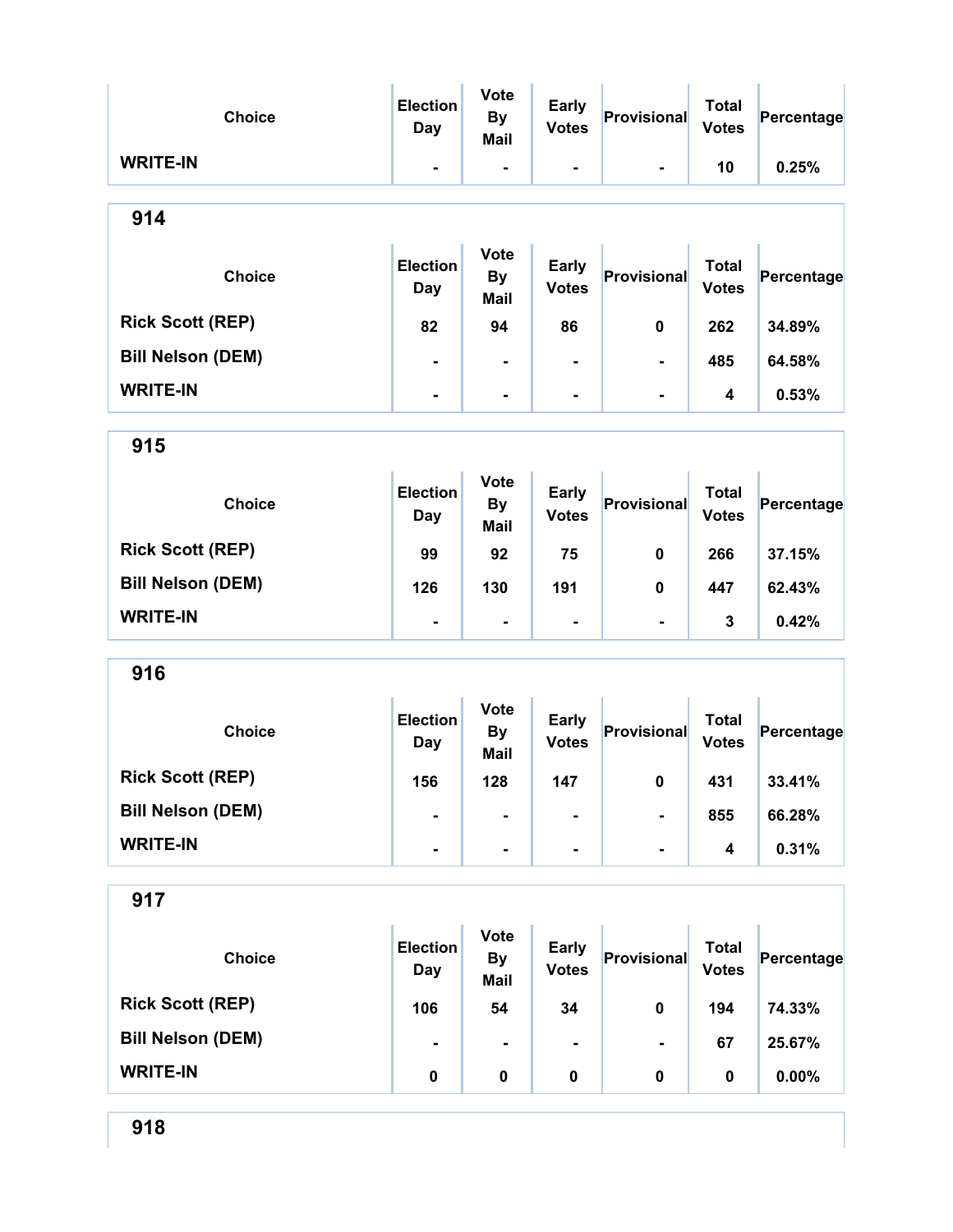| <b>Choice</b>            | <b>Election</b><br>Day | <b>Vote</b><br><b>By</b><br><b>Mail</b> | <b>Early</b><br><b>Votes</b> | Provisional    | Total<br><b>Votes</b> | Percentage |
|--------------------------|------------------------|-----------------------------------------|------------------------------|----------------|-----------------------|------------|
| <b>Rick Scott (REP)</b>  | 193                    | 121                                     | 69                           | 0              | 383                   | 80.80%     |
| <b>Bill Nelson (DEM)</b> | 42                     | 27                                      | 19                           | 0              | 88                    | 18.57%     |
| <b>WRITE-IN</b>          | ٠                      | $\blacksquare$                          |                              | $\blacksquare$ | 3                     | 0.63%      |

| <b>Choice</b>            | <b>Election</b><br>Day | <b>Vote</b><br><b>By</b><br><b>Mail</b> | <b>Early</b><br><b>Votes</b> | Provisional    | <b>Total</b><br><b>Votes</b> | Percentage |
|--------------------------|------------------------|-----------------------------------------|------------------------------|----------------|------------------------------|------------|
| <b>Rick Scott (REP)</b>  | $\blacksquare$         |                                         | $\blacksquare$               | $\blacksquare$ | 560                          | 71.89%     |
| <b>Bill Nelson (DEM)</b> | 83                     | 85                                      | 49                           | 0              | 217                          | 27.86%     |
| <b>WRITE-IN</b>          | $\blacksquare$         | ۰                                       | $\blacksquare$               | $\blacksquare$ | 2                            | 0.26%      |

920

| <b>Choice</b>            | <b>Election</b><br>Day | <b>Vote</b><br><b>By</b><br><b>Mail</b> | <b>Early</b><br><b>Votes</b> | Provisional    | <b>Total</b><br><b>Votes</b> | Percentage |
|--------------------------|------------------------|-----------------------------------------|------------------------------|----------------|------------------------------|------------|
| <b>Rick Scott (REP)</b>  | 16                     | 17                                      | 11                           | 0              | 44                           | 37.93%     |
| <b>Bill Nelson (DEM)</b> | 23                     | 26                                      | 22                           | 0              | 71                           | 61.21%     |
| <b>WRITE-IN</b>          | $\blacksquare$         | $\blacksquare$                          | $\blacksquare$               | $\blacksquare$ | 1                            | 0.86%      |

921

| <b>Choice</b>            | <b>Election</b><br>Day | <b>Vote</b><br><b>By</b><br><b>Mail</b> | <b>Early</b><br><b>Votes</b> | Provisional    | Total<br><b>Votes</b> | Percentage |
|--------------------------|------------------------|-----------------------------------------|------------------------------|----------------|-----------------------|------------|
| <b>Rick Scott (REP)</b>  | 282                    | 471                                     | 200                          | 0              | 953                   | 58.65%     |
| <b>Bill Nelson (DEM)</b> | 159                    | 385                                     | 122                          | 0              | 666                   | 40.98%     |
| <b>WRITE-IN</b>          | ۰                      |                                         |                              | $\blacksquare$ | 6                     | 0.37%      |

| <b>Choice</b>            | <b>Election</b><br>Day | <b>Vote</b><br>By<br><b>Mail</b> | <b>Early</b><br><b>Votes</b> | Provisional    | Total<br><b>Votes</b> | Percentage |
|--------------------------|------------------------|----------------------------------|------------------------------|----------------|-----------------------|------------|
| <b>Rick Scott (REP)</b>  | 21                     | 27                               | 19                           | 0              | 67                    | 79.76%     |
| <b>Bill Nelson (DEM)</b> | $\blacksquare$         | $\blacksquare$                   | ۰.                           | $\blacksquare$ | 17                    | 20.24%     |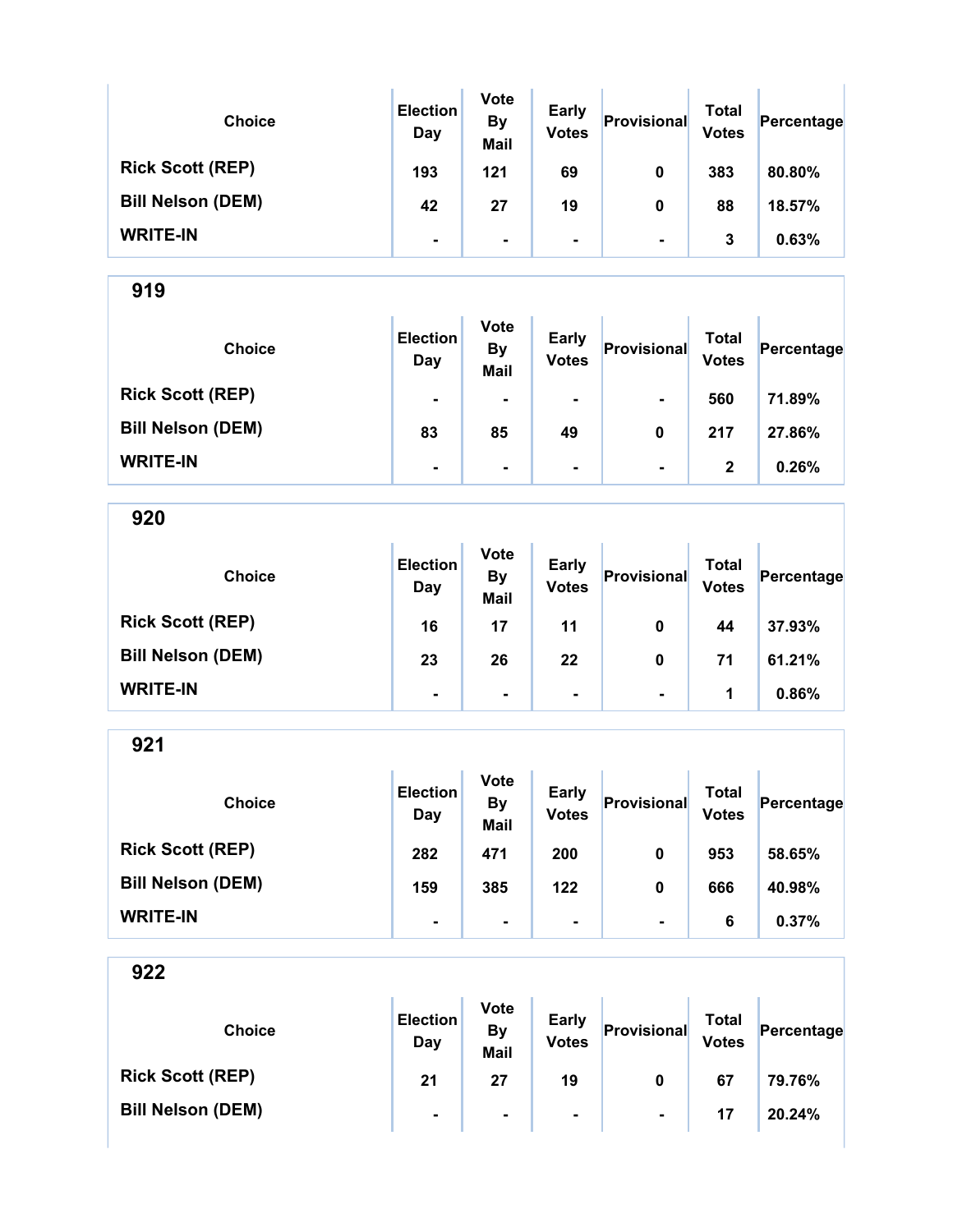| <b>Choice</b>            | <b>Election</b><br><b>Day</b> | <b>Vote</b><br><b>By</b><br>Mail        | <b>Early</b><br><b>Votes</b> | Provisional    | <b>Total</b><br><b>Votes</b> | Percentage |
|--------------------------|-------------------------------|-----------------------------------------|------------------------------|----------------|------------------------------|------------|
| <b>WRITE-IN</b>          | 0                             | $\pmb{0}$                               | $\pmb{0}$                    | $\mathbf 0$    | 0                            | 0.00%      |
| 923                      |                               |                                         |                              |                |                              |            |
| <b>Choice</b>            | <b>Election</b><br>Day        | <b>Vote</b><br><b>By</b><br>Mail        | <b>Early</b><br><b>Votes</b> | Provisional    | <b>Total</b><br><b>Votes</b> | Percentage |
| <b>Rick Scott (REP)</b>  | 112                           | 127                                     | 105                          | $\mathbf 0$    | 344                          | 48.25%     |
| <b>Bill Nelson (DEM)</b> | 92                            | 125                                     | 149                          | 0              | 366                          | 51.33%     |
| <b>WRITE-IN</b>          | $\blacksquare$                | $\blacksquare$                          | Ξ.                           | $\blacksquare$ | 3                            | 0.42%      |
| 924                      |                               |                                         |                              |                |                              |            |
| <b>Choice</b>            | <b>Election</b><br>Day        | <b>Vote</b><br><b>By</b><br><b>Mail</b> | <b>Early</b><br><b>Votes</b> | Provisional    | <b>Total</b><br><b>Votes</b> | Percentage |
| <b>Rick Scott (REP)</b>  | 75                            | 63                                      | 65                           | $\mathbf 0$    | 203                          | 44.62%     |
| <b>Bill Nelson (DEM)</b> | 106                           | 57                                      | 88                           | 0              | 251                          | 55.16%     |
| <b>WRITE-IN</b>          |                               | $\blacksquare$                          | $\blacksquare$               | $\blacksquare$ | 1                            | 0.22%      |
| 925                      |                               |                                         |                              |                |                              |            |
| <b>Choice</b>            | <b>Election</b><br>Day        | <b>Vote</b><br><b>By</b><br><b>Mail</b> | <b>Early</b><br><b>Votes</b> | Provisional    | <b>Total</b><br><b>Votes</b> | Percentage |
| <b>Rick Scott (REP)</b>  | 155                           | 238                                     | 97                           | 0              | 490                          | 59.04%     |
| <b>Bill Nelson (DEM)</b> |                               |                                         |                              |                | 339                          | 40.84%     |
| <b>WRITE-IN</b>          |                               | ۰                                       |                              |                | $\mathbf 1$                  | 0.12%      |
| 927                      |                               |                                         |                              |                |                              |            |
| <b>Choice</b>            | <b>Election</b><br><b>Day</b> | <b>Vote</b><br><b>By</b><br><b>Mail</b> | <b>Early</b><br><b>Votes</b> | Provisional    | <b>Total</b><br><b>Votes</b> | Percentage |
| <b>Rick Scott (REP)</b>  |                               |                                         |                              |                | 269                          | 57.36%     |
| <b>Bill Nelson (DEM)</b> | 45                            | 144                                     | 11                           | 0              | 200                          | 42.64%     |
| <b>WRITE-IN</b>          | $\pmb{0}$                     | 0                                       | $\pmb{0}$                    | 0              | 0                            | 0.00%      |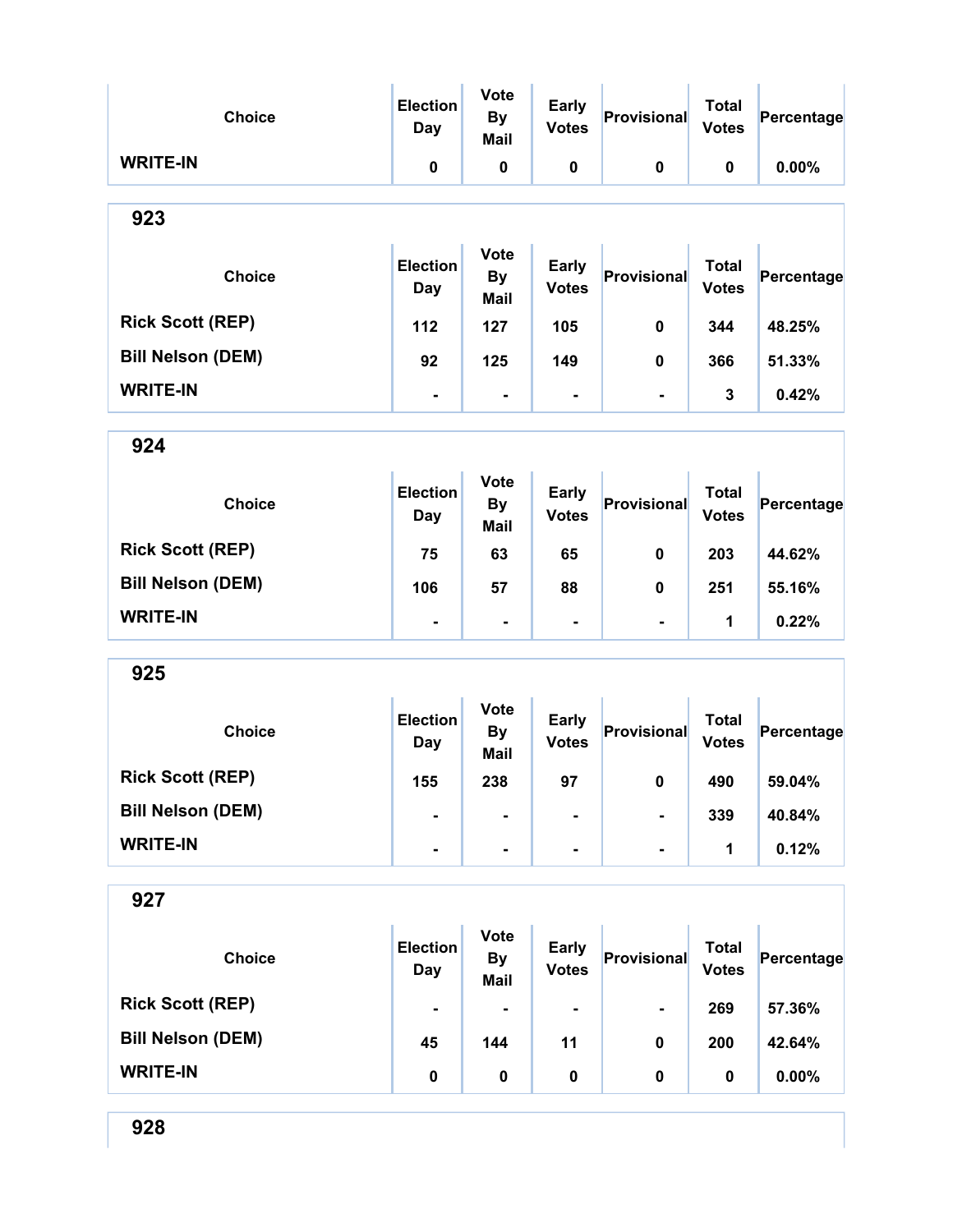| <b>Choice</b>            | <b>Election</b><br>Day | <b>Vote</b><br><b>By</b><br><b>Mail</b> | Early<br><b>Votes</b> | Provisional    | Total<br><b>Votes</b> | Percentage |
|--------------------------|------------------------|-----------------------------------------|-----------------------|----------------|-----------------------|------------|
| <b>Rick Scott (REP)</b>  | 173                    | 92                                      | 45                    | 0              | 310                   | 65.96%     |
| <b>Bill Nelson (DEM)</b> | 83                     | 48                                      | 23                    | 0              | 154                   | 32.77%     |
| <b>WRITE-IN</b>          | $\blacksquare$         | $\blacksquare$                          | ۰                     | $\blacksquare$ | 6                     | 1.28%      |

| <b>Choice</b>            | <b>Election</b><br>Day | <b>Vote</b><br><b>By</b><br><b>Mail</b> | <b>Early</b><br><b>Votes</b> | Provisional    | Total<br><b>Votes</b> | Percentage |
|--------------------------|------------------------|-----------------------------------------|------------------------------|----------------|-----------------------|------------|
| <b>Rick Scott (REP)</b>  | 447                    | 977                                     | 601                          | 0              | 2,025                 | 54.85%     |
| <b>Bill Nelson (DEM)</b> | 374                    | 738                                     | 546                          | 0              | 1,658                 | 44.91%     |
| <b>WRITE-IN</b>          | $\blacksquare$         | $\blacksquare$                          | $\blacksquare$               | $\blacksquare$ | 9                     | 0.24%      |

930

| <b>Choice</b>            | <b>Election</b><br>Day | <b>Vote</b><br><b>By</b><br><b>Mail</b> | <b>Early</b><br><b>Votes</b> | Provisional    | Total<br><b>Votes</b> | Percentage |
|--------------------------|------------------------|-----------------------------------------|------------------------------|----------------|-----------------------|------------|
| <b>Rick Scott (REP)</b>  | 142                    | 224                                     | 220                          | 0              | 586                   | 49.12%     |
| <b>Bill Nelson (DEM)</b> | 146                    | 231                                     | 229                          | 0              | 606                   | 50.80%     |
| <b>WRITE-IN</b>          | $\blacksquare$         | $\blacksquare$                          | $\blacksquare$               | $\blacksquare$ | 1                     | 0.08%      |

931

| <b>Choice</b>            | <b>Election</b><br>Day | <b>Vote</b><br><b>By</b><br><b>Mail</b> | <b>Early</b><br><b>Votes</b> | Provisional    | <b>Total</b><br><b>Votes</b> | Percentage |
|--------------------------|------------------------|-----------------------------------------|------------------------------|----------------|------------------------------|------------|
| <b>Rick Scott (REP)</b>  | $\blacksquare$         | $\blacksquare$                          | $\blacksquare$               | $\blacksquare$ | 367                          | 55.02%     |
| <b>Bill Nelson (DEM)</b> | 63                     | 117                                     | 119                          | 0              | 299                          | 44.83%     |
| <b>WRITE-IN</b>          | $\blacksquare$         | $\blacksquare$                          | ۰.                           | $\blacksquare$ | 1                            | 0.15%      |

| <b>Choice</b>            | <b>Election</b><br>Day | <b>Vote</b><br>By<br><b>Mail</b> | <b>Early</b><br><b>Votes</b> | Provisional    | Total<br><b>Votes</b> | Percentage |
|--------------------------|------------------------|----------------------------------|------------------------------|----------------|-----------------------|------------|
| <b>Rick Scott (REP)</b>  | $\blacksquare$         | $\blacksquare$                   | $\blacksquare$               | $\blacksquare$ | 843                   | 35.86%     |
| <b>Bill Nelson (DEM)</b> | $\blacksquare$         | $\blacksquare$                   | $\blacksquare$               | $\blacksquare$ | 1,491                 | 63.42%     |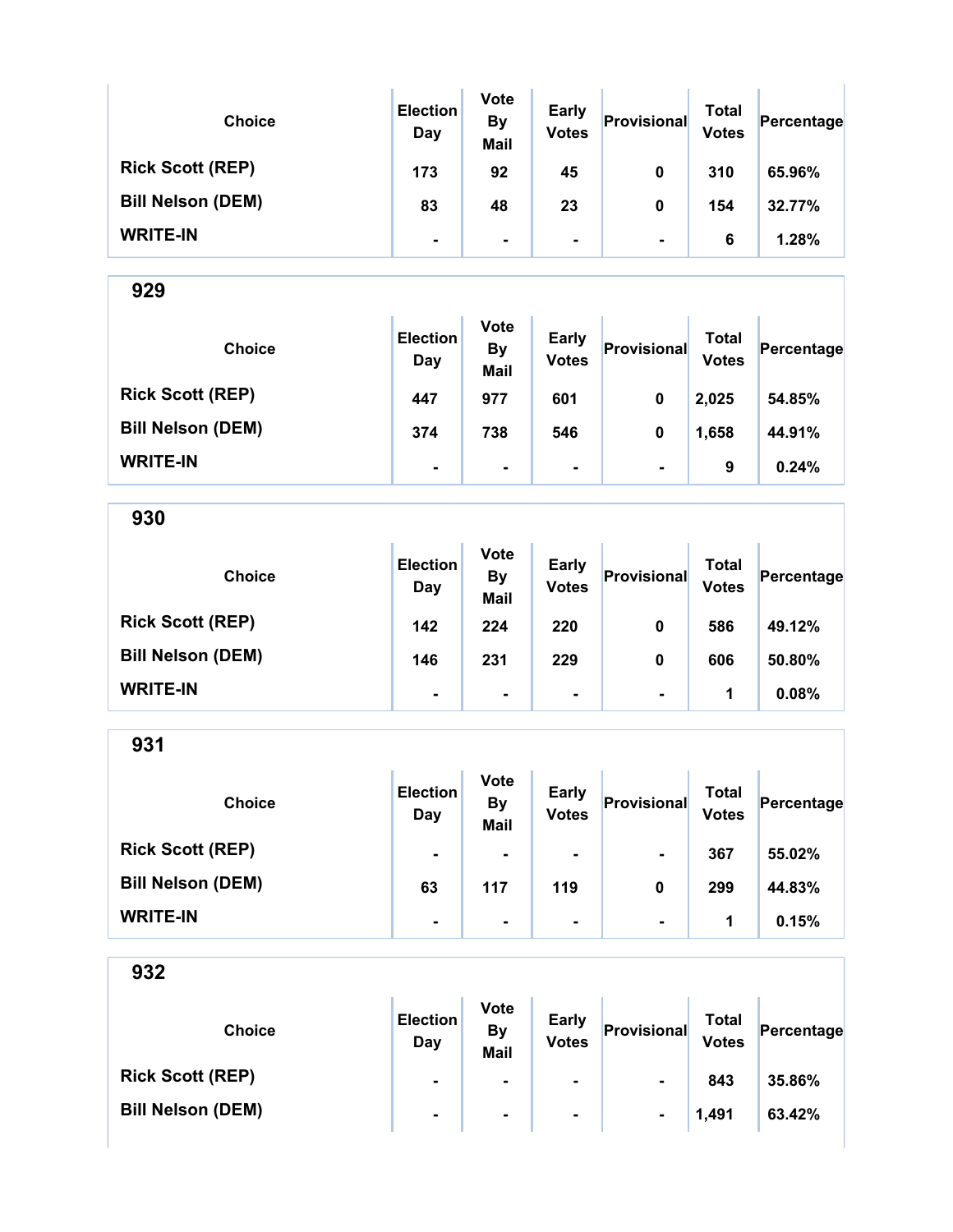| <b>Choice</b>            | <b>Election</b><br><b>Day</b> | <b>Vote</b><br><b>By</b><br><b>Mail</b> | <b>Early</b><br><b>Votes</b> | Provisional    | <b>Total</b><br><b>Votes</b> | Percentage |
|--------------------------|-------------------------------|-----------------------------------------|------------------------------|----------------|------------------------------|------------|
| <b>WRITE-IN</b>          | $\blacksquare$                | $\overline{\phantom{a}}$                | -                            | $\blacksquare$ | 17                           | 0.72%      |
| 933                      |                               |                                         |                              |                |                              |            |
| <b>Choice</b>            | <b>Election</b><br><b>Day</b> | <b>Vote</b><br><b>By</b><br><b>Mail</b> | <b>Early</b><br><b>Votes</b> | Provisional    | <b>Total</b><br><b>Votes</b> | Percentage |
| <b>Rick Scott (REP)</b>  | 24                            | 67                                      | 54                           | 0              | 145                          | 64.44%     |
| <b>Bill Nelson (DEM)</b> | 21                            | 31                                      | 26                           | 0              | 78                           | 34.67%     |
| <b>WRITE-IN</b>          | $\blacksquare$                | $\blacksquare$                          | -                            | $\blacksquare$ | $\mathbf 2$                  | 0.89%      |
| 934                      |                               |                                         |                              |                |                              |            |
| <b>Choice</b>            | <b>Election</b><br><b>Day</b> | <b>Vote</b><br><b>By</b><br><b>Mail</b> | <b>Early</b><br><b>Votes</b> | Provisional    | <b>Total</b><br><b>Votes</b> | Percentage |
| <b>Rick Scott (REP)</b>  | ۰                             |                                         |                              | $\blacksquare$ | 780                          | 55.75%     |
| <b>Bill Nelson (DEM)</b> | $\blacksquare$                | $\blacksquare$                          |                              | $\blacksquare$ | 617                          | 44.10%     |
| <b>WRITE-IN</b>          | ۰                             | $\blacksquare$                          | -                            | $\blacksquare$ | $\mathbf 2$                  | 0.14%      |
| 935                      |                               |                                         |                              |                |                              |            |
| <b>Choice</b>            | <b>Election</b><br>Day        | <b>Vote</b><br><b>By</b><br><b>Mail</b> | <b>Early</b><br><b>Votes</b> | Provisional    | <b>Total</b><br><b>Votes</b> | Percentage |
| <b>Rick Scott (REP)</b>  | 290                           | 300                                     | 233                          | $\mathbf{0}$   | 823                          | 63.36%     |
| <b>Bill Nelson (DEM)</b> | 121                           | 215                                     | 133                          | $\pmb{0}$      | 469                          | 36.10%     |
| <b>WRITE-IN</b>          | $\blacksquare$                | $\blacksquare$                          | -                            | $\blacksquare$ | 7                            | 0.54%      |
| 936                      |                               |                                         |                              |                |                              |            |
| <b>Choice</b>            | <b>Election</b><br><b>Day</b> | <b>Vote</b><br><b>By</b><br><b>Mail</b> | <b>Early</b><br><b>Votes</b> | Provisional    | <b>Total</b><br><b>Votes</b> | Percentage |
| <b>Rick Scott (REP)</b>  | 263                           | 362                                     | 298                          | 0              | 923                          | 70.35%     |
| <b>Bill Nelson (DEM)</b> | 69                            | 189                                     | 130                          | 0              | 388                          | 29.57%     |
| <b>WRITE-IN</b>          | $\overline{\phantom{0}}$      | ۰                                       | -                            | $\blacksquare$ | 1                            | 0.08%      |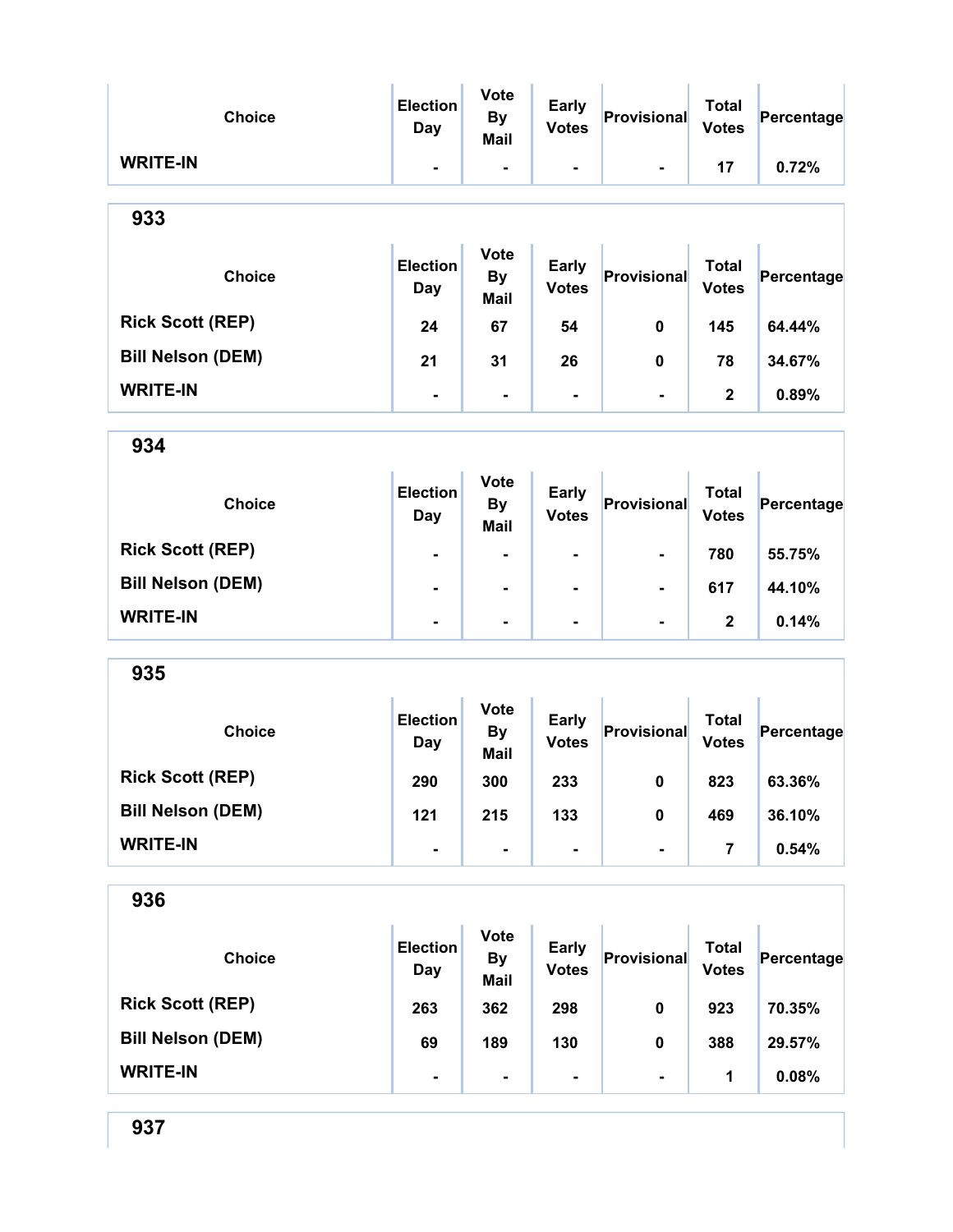| <b>Choice</b>            | <b>Election</b><br>Day | <b>Vote</b><br><b>By</b><br><b>Mail</b> | <b>Early</b><br><b>Votes</b> | Provisional    | Total<br><b>Votes</b> | Percentage |
|--------------------------|------------------------|-----------------------------------------|------------------------------|----------------|-----------------------|------------|
| <b>Rick Scott (REP)</b>  | 412                    | 524                                     | 443                          | 0              | 1,379                 | 71.49%     |
| <b>Bill Nelson (DEM)</b> | 121                    | 268                                     | 154                          | 0              | 543                   | 28.15%     |
| <b>WRITE-IN</b>          | ۰                      | $\blacksquare$                          |                              | $\blacksquare$ | 7                     | 0.36%      |

Ŷ.

938

| <b>Choice</b>            | <b>Election</b><br>Day | <b>Vote</b><br><b>By</b><br><b>Mail</b> | <b>Early</b><br><b>Votes</b> | Provisional    | Total<br><b>Votes</b> | Percentage |
|--------------------------|------------------------|-----------------------------------------|------------------------------|----------------|-----------------------|------------|
| <b>Rick Scott (REP)</b>  | $\blacksquare$         | $\blacksquare$                          | $\blacksquare$               |                | 73                    | 57.94%     |
| <b>Bill Nelson (DEM)</b> | $\blacksquare$         | $\blacksquare$                          | $\blacksquare$               | $\blacksquare$ | 53                    | 42.06%     |
| <b>WRITE-IN</b>          | 0                      | 0                                       | 0                            | 0              | 0                     | $0.00\%$   |

939

| <b>Choice</b>            | <b>Election</b><br>Day | <b>Vote</b><br><b>By</b><br><b>Mail</b> | <b>Early</b><br><b>Votes</b> | Provisional    | <b>Total</b><br><b>Votes</b> | Percentage |
|--------------------------|------------------------|-----------------------------------------|------------------------------|----------------|------------------------------|------------|
| <b>Rick Scott (REP)</b>  | 466                    | 608                                     | 411                          | 0              | 1,485                        | 60.66%     |
| <b>Bill Nelson (DEM)</b> | $\blacksquare$         | $\blacksquare$                          | $\blacksquare$               | $\blacksquare$ | 955                          | 39.01%     |
| <b>WRITE-IN</b>          | ۰                      | $\blacksquare$                          | $\blacksquare$               | $\blacksquare$ | 8                            | 0.33%      |

| 940                      |                               |                                         |                              |                |                              |            |
|--------------------------|-------------------------------|-----------------------------------------|------------------------------|----------------|------------------------------|------------|
| <b>Choice</b>            | <b>Election</b><br><b>Day</b> | <b>Vote</b><br><b>By</b><br><b>Mail</b> | <b>Early</b><br><b>Votes</b> | Provisional    | <b>Total</b><br><b>Votes</b> | Percentage |
| <b>Rick Scott (REP)</b>  | ۰                             | ۰                                       | $\blacksquare$               |                | 36                           | 69.23%     |
| <b>Bill Nelson (DEM)</b> | ۰                             | ۰                                       | $\blacksquare$               |                | 15                           | 28.85%     |
| <b>WRITE-IN</b>          |                               | -                                       |                              | $\blacksquare$ | 1                            | 1.92%      |

| <b>Choice</b>            | <b>Election</b><br>Day | <b>Vote</b><br>By<br><b>Mail</b> | <b>Early</b><br><b>Votes</b> | Provisional | Total<br><b>Votes</b> | Percentage |
|--------------------------|------------------------|----------------------------------|------------------------------|-------------|-----------------------|------------|
| <b>Rick Scott (REP)</b>  | 220                    | 304                              | 312                          | 0           | 836                   | 72.26%     |
| <b>Bill Nelson (DEM)</b> | 75                     | 156                              | 87                           | 0           | 318                   | 27.48%     |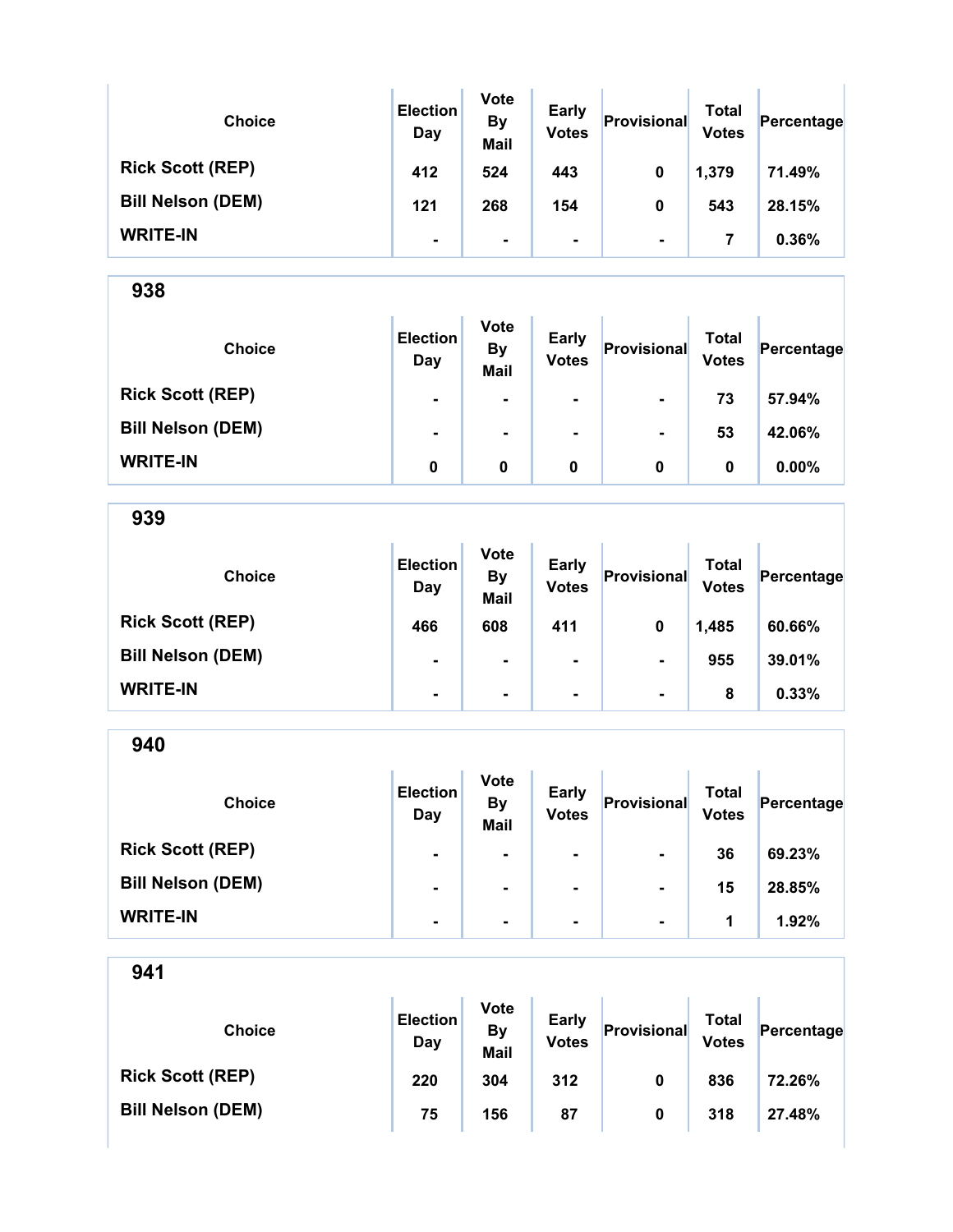| <b>Choice</b>            | <b>Election</b><br><b>Day</b> | <b>Vote</b><br><b>By</b><br><b>Mail</b> | <b>Early</b><br><b>Votes</b> | Provisional    | <b>Total</b><br><b>Votes</b> | Percentage |
|--------------------------|-------------------------------|-----------------------------------------|------------------------------|----------------|------------------------------|------------|
| <b>WRITE-IN</b>          | Ξ.                            | $\blacksquare$                          |                              |                | $\mathbf{3}$                 | 0.26%      |
| 942                      |                               |                                         |                              |                |                              |            |
| <b>Choice</b>            | <b>Election</b><br>Day        | <b>Vote</b><br><b>By</b><br><b>Mail</b> | <b>Early</b><br><b>Votes</b> | Provisional    | <b>Total</b><br><b>Votes</b> | Percentage |
| <b>Rick Scott (REP)</b>  | 318                           | 258                                     | 212                          | $\mathbf 0$    | 788                          | 30.61%     |
| <b>Bill Nelson (DEM)</b> | $\blacksquare$                | $\blacksquare$                          |                              | $\blacksquare$ | 1,773                        | 68.88%     |
| <b>WRITE-IN</b>          | ۰                             | $\blacksquare$                          |                              |                | 13                           | 0.51%      |
| 943                      |                               |                                         |                              |                |                              |            |
| <b>Choice</b>            | <b>Election</b><br>Day        | <b>Vote</b><br><b>By</b><br><b>Mail</b> | <b>Early</b><br><b>Votes</b> | Provisional    | <b>Total</b><br><b>Votes</b> | Percentage |
| <b>Rick Scott (REP)</b>  | 122                           | 121                                     | 65                           | 0              | 308                          | 47.17%     |
| <b>Bill Nelson (DEM)</b> | ۰                             | -                                       |                              |                | 338                          | 51.76%     |
| <b>WRITE-IN</b>          | Ξ.                            | $\blacksquare$                          | $\blacksquare$               | $\blacksquare$ | $\overline{7}$               | 1.07%      |
| 944                      |                               |                                         |                              |                |                              |            |
| <b>Choice</b>            | <b>Election</b><br>Day        | <b>Vote</b><br><b>By</b><br>Mail        | <b>Early</b><br><b>Votes</b> | Provisional    | <b>Total</b><br><b>Votes</b> | Percentage |
| <b>Rick Scott (REP)</b>  | $\blacksquare$                | -                                       |                              | ۰              | 913                          | 39.90%     |
| <b>Bill Nelson (DEM)</b> | 408                           | 447                                     | 515                          | 0              | 1,370                        | 59.88%     |
| <b>WRITE-IN</b>          | ۰.                            | $\qquad \qquad \blacksquare$            | ٠                            | $\blacksquare$ | $5\phantom{1}$               | 0.22%      |
| 945                      |                               |                                         |                              |                |                              |            |
| <b>Choice</b>            | <b>Election</b><br>Day        | <b>Vote</b><br><b>By</b><br><b>Mail</b> | <b>Early</b><br><b>Votes</b> | Provisional    | <b>Total</b><br><b>Votes</b> | Percentage |
| <b>Rick Scott (REP)</b>  | 100                           | 84                                      | 44                           | $\pmb{0}$      | 228                          | 58.46%     |

Bill Nelson (DEM)  $\begin{vmatrix} 1 & 1 & 1 \end{vmatrix}$  .  $\begin{vmatrix} 1 & 1 \end{vmatrix}$  -  $\begin{vmatrix} 1 & 1 \end{vmatrix}$  41.28%

WRITE-IN  $\begin{vmatrix} 1 & 1 & 1 \\ 1 & 1 & 1 \end{vmatrix}$  ,  $\begin{vmatrix} 1 & 1 & 1 \\ 0.26\% & 1 \end{vmatrix}$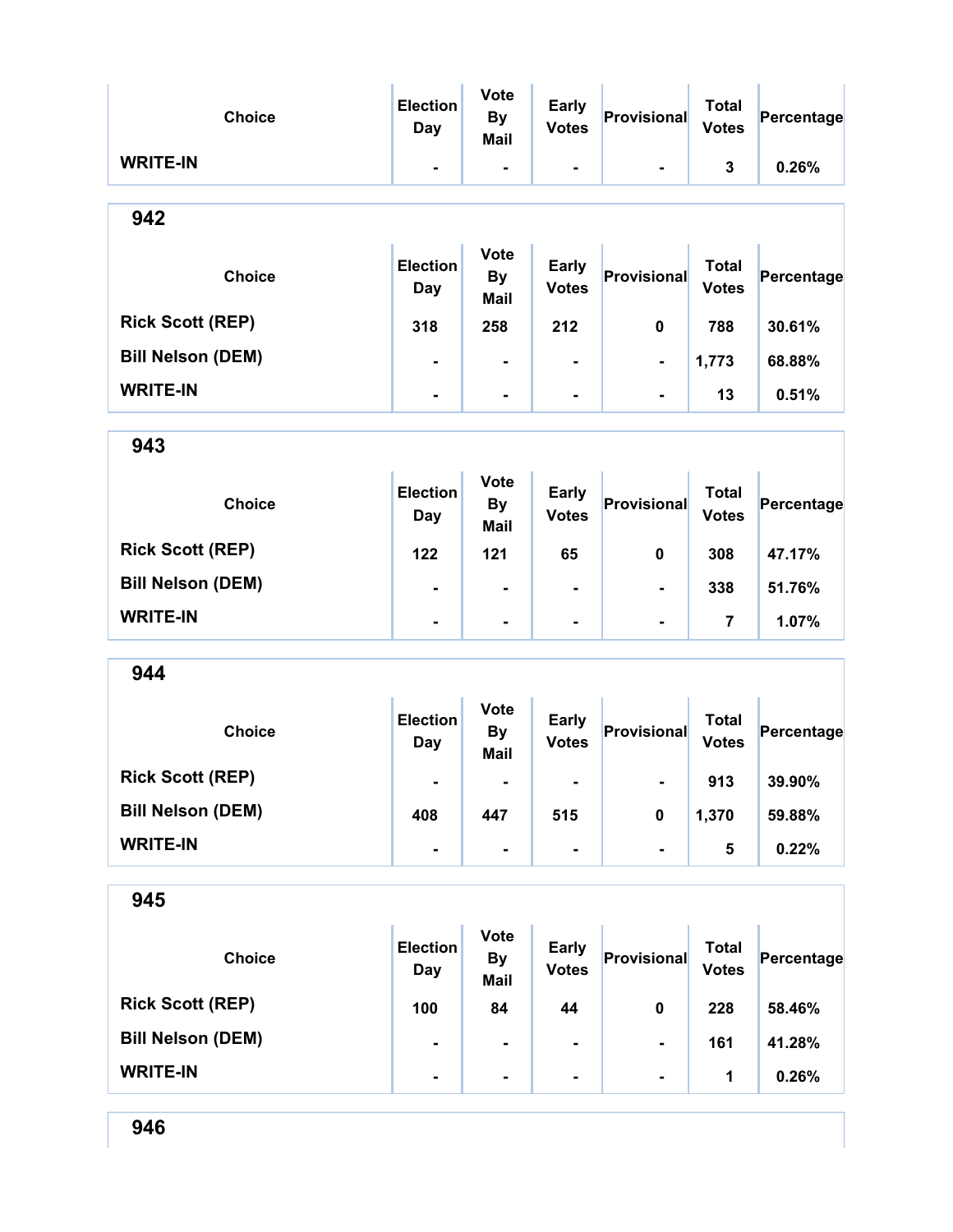| <b>Choice</b>            | <b>Election</b><br>Day | <b>Vote</b><br><b>By</b><br><b>Mail</b> | <b>Early</b><br><b>Votes</b> | Provisional    | Total<br><b>Votes</b> | Percentage |
|--------------------------|------------------------|-----------------------------------------|------------------------------|----------------|-----------------------|------------|
| <b>Rick Scott (REP)</b>  | ۰                      |                                         | ۰.                           | $\blacksquare$ | 1,639                 | 38.88%     |
| <b>Bill Nelson (DEM)</b> | $\blacksquare$         |                                         | ۰.                           | $\blacksquare$ | 2,560                 | 60.74%     |
| <b>WRITE-IN</b>          | ۰                      |                                         | ۰.                           | $\blacksquare$ | 16                    | 0.38%      |

| <b>Choice</b>            | <b>Election</b><br>Day | <b>Vote</b><br><b>By</b><br><b>Mail</b> | <b>Early</b><br><b>Votes</b> | Provisional    | Total<br><b>Votes</b> | Percentage |
|--------------------------|------------------------|-----------------------------------------|------------------------------|----------------|-----------------------|------------|
| <b>Rick Scott (REP)</b>  | 507                    | 393                                     | 376                          | 0              | 1,276                 | 40.81%     |
| <b>Bill Nelson (DEM)</b> | 612                    | 564                                     | 654                          | 0              | 1,830                 | 58.52%     |
| <b>WRITE-IN</b>          | $\blacksquare$         | $\blacksquare$                          | ۰.                           | $\blacksquare$ | 21                    | 0.67%      |

948

| <b>Choice</b>            | <b>Election</b><br>Day | <b>Vote</b><br><b>By</b><br><b>Mail</b> | <b>Early</b><br><b>Votes</b> | Provisional    | <b>Total</b><br><b>Votes</b> | Percentage |
|--------------------------|------------------------|-----------------------------------------|------------------------------|----------------|------------------------------|------------|
| <b>Rick Scott (REP)</b>  | 100                    | 150                                     | 107                          | 0              | 357                          | 51.66%     |
| <b>Bill Nelson (DEM)</b> | 119                    | 119                                     | 89                           | 0              | 327                          | 47.32%     |
| <b>WRITE-IN</b>          | ۰                      | ۰                                       | $\blacksquare$               | $\blacksquare$ |                              | 1.01%      |

| 949                      |                        |                                         |                              |                |                              |            |
|--------------------------|------------------------|-----------------------------------------|------------------------------|----------------|------------------------------|------------|
| <b>Choice</b>            | <b>Election</b><br>Day | <b>Vote</b><br><b>By</b><br><b>Mail</b> | <b>Early</b><br><b>Votes</b> | Provisional    | <b>Total</b><br><b>Votes</b> | Percentage |
| <b>Rick Scott (REP)</b>  |                        | ۰                                       | $\blacksquare$               | $\blacksquare$ | 1,570                        | 47.27%     |
| <b>Bill Nelson (DEM)</b> |                        | ۰                                       | $\blacksquare$               | $\blacksquare$ | 1,740                        | 52.39%     |
| <b>WRITE-IN</b>          | ۰                      | ۰                                       | ۰                            | $\blacksquare$ | 11                           | 0.33%      |

| <b>Choice</b>            | <b>Election</b><br>Day | <b>Vote</b><br><b>By</b><br><b>Mail</b> | <b>Early</b><br><b>Votes</b> | Provisional    | Total<br><b>Votes</b> | Percentage |
|--------------------------|------------------------|-----------------------------------------|------------------------------|----------------|-----------------------|------------|
| <b>Rick Scott (REP)</b>  | $\blacksquare$         | ۰.                                      | ۰.                           | $\blacksquare$ | 753                   | 54.64%     |
| <b>Bill Nelson (DEM)</b> | $\blacksquare$         | $\blacksquare$                          | $\blacksquare$               | $\blacksquare$ | 621                   | 45.07%     |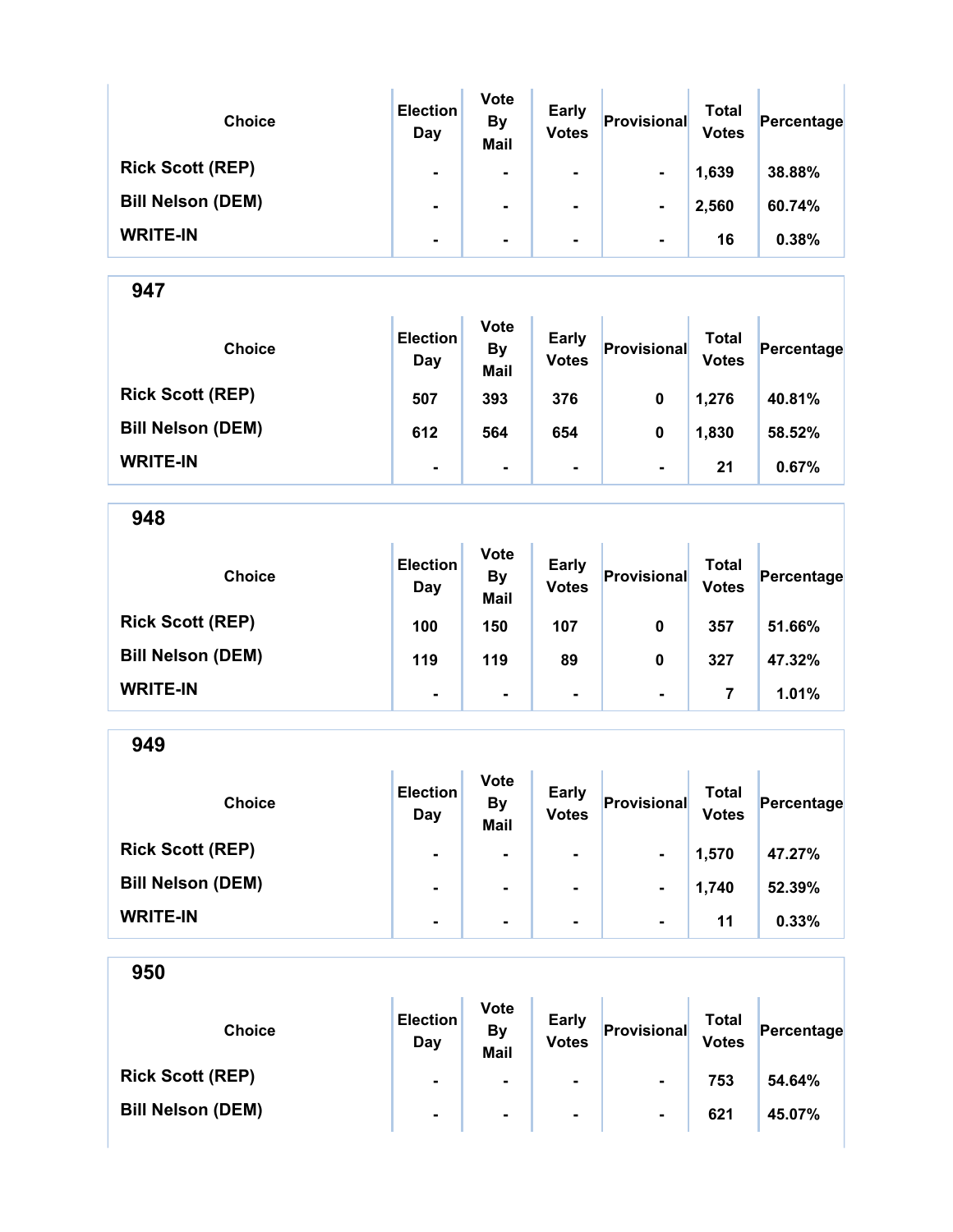| <b>Choice</b>            | <b>Election</b><br><b>Day</b> | <b>Vote</b><br><b>By</b><br><b>Mail</b> | <b>Early</b><br><b>Votes</b> | Provisional    | <b>Total</b><br><b>Votes</b> | Percentage |
|--------------------------|-------------------------------|-----------------------------------------|------------------------------|----------------|------------------------------|------------|
| <b>WRITE-IN</b>          | $\blacksquare$                | $\blacksquare$                          | ۰                            | $\blacksquare$ | 4                            | 0.29%      |
| 951                      |                               |                                         |                              |                |                              |            |
| <b>Choice</b>            | <b>Election</b><br>Day        | <b>Vote</b><br><b>By</b><br><b>Mail</b> | <b>Early</b><br><b>Votes</b> | Provisional    | <b>Total</b><br><b>Votes</b> | Percentage |
| <b>Rick Scott (REP)</b>  | 263                           | 256                                     | 247                          | $\mathbf 0$    | 766                          | 59.01%     |
| <b>Bill Nelson (DEM)</b> | 145                           | 219                                     | 164                          | 0              | 528                          | 40.68%     |
| <b>WRITE-IN</b>          | $\blacksquare$                | $\blacksquare$                          | $\blacksquare$               | $\blacksquare$ | 4                            | 0.31%      |
| 952                      |                               |                                         |                              |                |                              |            |
| <b>Choice</b>            | <b>Election</b><br><b>Day</b> | <b>Vote</b><br><b>By</b><br><b>Mail</b> | <b>Early</b><br><b>Votes</b> | Provisional    | <b>Total</b><br><b>Votes</b> | Percentage |
| <b>Rick Scott (REP)</b>  |                               |                                         |                              | $\blacksquare$ | 985                          | 57.23%     |
| <b>Bill Nelson (DEM)</b> | 145                           | 309                                     | 269                          | 0              | 723                          | 42.01%     |
| <b>WRITE-IN</b>          | $\blacksquare$                | $\blacksquare$                          | $\blacksquare$               | $\blacksquare$ | 13                           | 0.76%      |
| 953                      |                               |                                         |                              |                |                              |            |
| <b>Choice</b>            | <b>Election</b><br><b>Day</b> | <b>Vote</b><br><b>By</b><br><b>Mail</b> | <b>Early</b><br><b>Votes</b> | Provisional    | <b>Total</b><br><b>Votes</b> | Percentage |
| <b>Rick Scott (REP)</b>  | 483                           | 451                                     | 404                          | $\mathbf 0$    | 1,338                        | 55.22%     |
| <b>Bill Nelson (DEM)</b> | 307                           | 383                                     | 382                          | $\pmb{0}$      | 1,072                        | 44.24%     |
| <b>WRITE-IN</b>          |                               |                                         | -                            | $\blacksquare$ | 13                           | 0.54%      |
| 954                      |                               |                                         |                              |                |                              |            |
| <b>Choice</b>            | <b>Election</b><br><b>Day</b> | <b>Vote</b><br><b>By</b><br><b>Mail</b> | <b>Early</b><br><b>Votes</b> | Provisional    | <b>Total</b><br><b>Votes</b> | Percentage |
| <b>Rick Scott (REP)</b>  | 32                            | 27                                      | 29                           | $\mathbf 0$    | 88                           | 25.96%     |
| <b>Bill Nelson (DEM)</b> | 85                            | 58                                      | 108                          | 0              | 251                          | 74.04%     |
| <b>WRITE-IN</b>          | $\pmb{0}$                     | $\pmb{0}$                               | $\pmb{0}$                    | $\pmb{0}$      | 0                            | 0.00%      |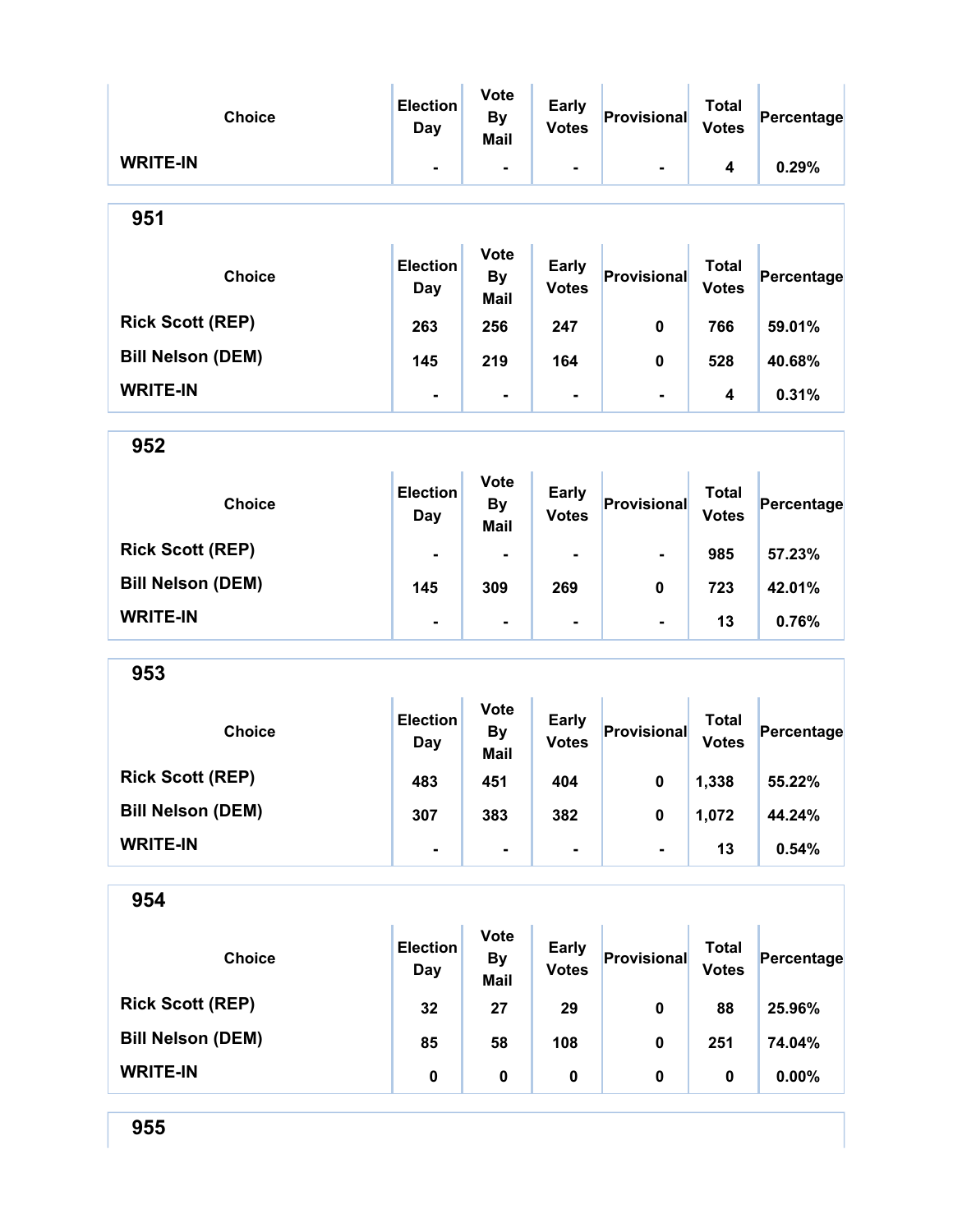| <b>Choice</b>            | <b>Election</b><br>Day | <b>Vote</b><br><b>By</b><br><b>Mail</b> | <b>Early</b><br><b>Votes</b> | Provisional    | Total<br><b>Votes</b> | Percentage |
|--------------------------|------------------------|-----------------------------------------|------------------------------|----------------|-----------------------|------------|
| <b>Rick Scott (REP)</b>  | 450                    | 429                                     | 380                          | 0              | 1,259                 | 47.62%     |
| <b>Bill Nelson (DEM)</b> | 372                    | 478                                     | 527                          | 0              | 1,377                 | 52.08%     |
| <b>WRITE-IN</b>          | ۰                      | $\blacksquare$                          | ۰                            | $\blacksquare$ | 8                     | 0.30%      |

| <b>Choice</b>            | <b>Election</b><br>Day | <b>Vote</b><br><b>By</b><br><b>Mail</b> | <b>Early</b><br><b>Votes</b> | Provisional    | Total<br><b>Votes</b> | Percentage |
|--------------------------|------------------------|-----------------------------------------|------------------------------|----------------|-----------------------|------------|
| <b>Rick Scott (REP)</b>  | 247                    | 277                                     | 264                          | 0              | 788                   | 48.88%     |
| <b>Bill Nelson (DEM)</b> | 241                    | 255                                     | 319                          | 0              | 815                   | 50.56%     |
| <b>WRITE-IN</b>          | $\blacksquare$         | $\blacksquare$                          | $\blacksquare$               | $\blacksquare$ | 9                     | 0.56%      |

957

| <b>Choice</b>            | <b>Election</b><br>Day | <b>Vote</b><br><b>By</b><br><b>Mail</b> | <b>Early</b><br><b>Votes</b> | Provisional    | Total<br><b>Votes</b> | Percentage |
|--------------------------|------------------------|-----------------------------------------|------------------------------|----------------|-----------------------|------------|
| <b>Rick Scott (REP)</b>  | 196                    | 198                                     | 202                          | 0              | 596                   | 46.09%     |
| <b>Bill Nelson (DEM)</b> | $\blacksquare$         | $\blacksquare$                          | ۰                            | $\blacksquare$ | 694                   | 53.67%     |
| <b>WRITE-IN</b>          | $\blacksquare$         | $\blacksquare$                          | ۰                            | $\blacksquare$ | 3                     | 0.23%      |

958 Choice **Election** Day Vote By Mail Early Early **Provisional** Total Votes Percentage Rick Scott (REP) 164 196 115 0 475 34.35% Bill Nelson (DEM) 290 264 346 0 900 65.08% WRITE-IN - - - - 8 0.58%

| 959                      |                        |                                         |                       |             |                              |            |
|--------------------------|------------------------|-----------------------------------------|-----------------------|-------------|------------------------------|------------|
| <b>Choice</b>            | <b>Election</b><br>Day | <b>Vote</b><br><b>By</b><br><b>Mail</b> | Early<br><b>Votes</b> | Provisional | <b>Total</b><br><b>Votes</b> | Percentage |
| <b>Rick Scott (REP)</b>  | 253                    | 212                                     | 257                   | 0           | 722                          | 32.95%     |
| <b>Bill Nelson (DEM)</b> | 334                    | 445                                     | 688                   | 0           | 1,467                        | 66.96%     |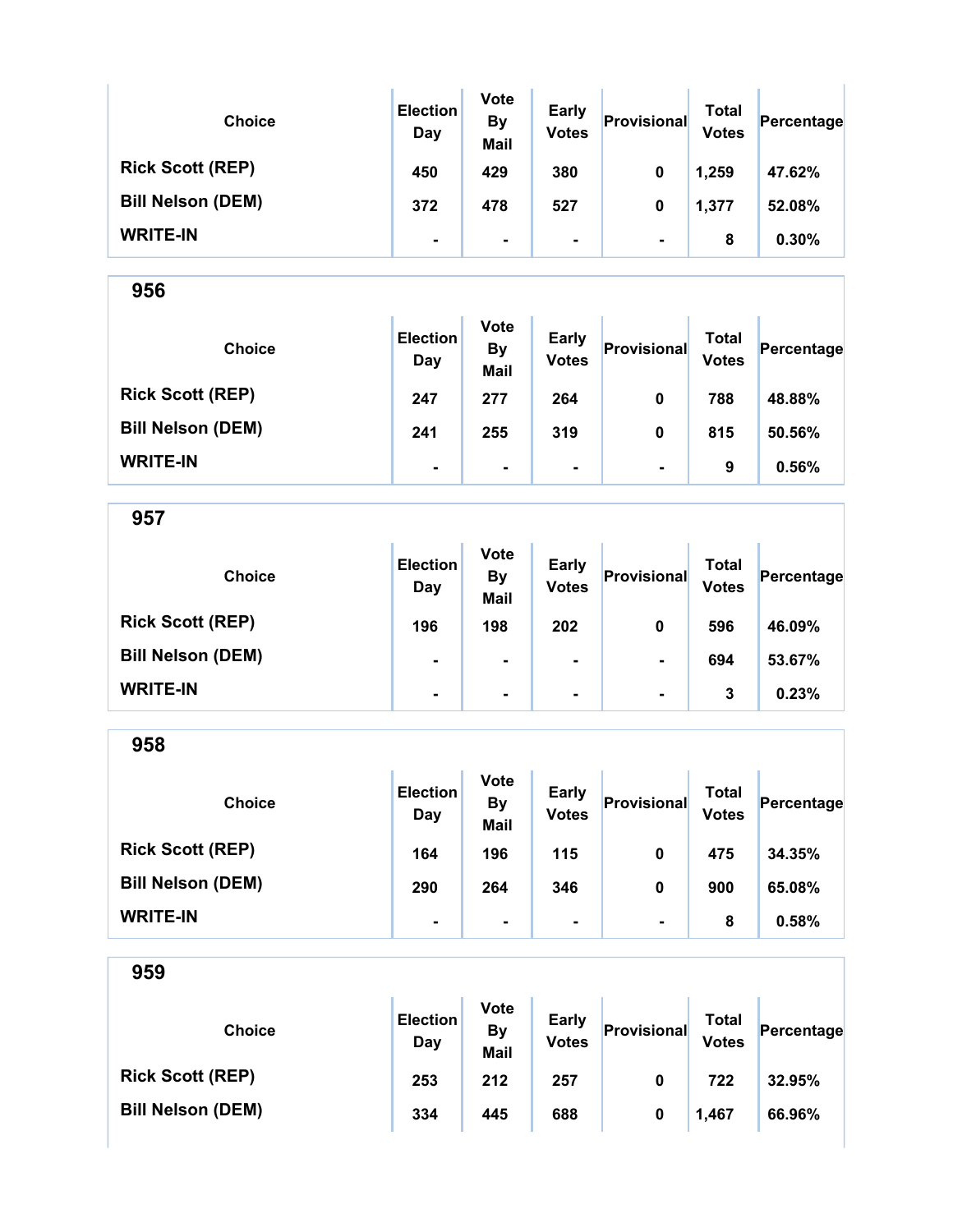| <b>Choice</b>            | <b>Election</b><br><b>Day</b> | <b>Vote</b><br><b>By</b><br><b>Mail</b> | <b>Early</b><br><b>Votes</b> | Provisional    | <b>Total</b><br><b>Votes</b> | Percentage |
|--------------------------|-------------------------------|-----------------------------------------|------------------------------|----------------|------------------------------|------------|
| <b>WRITE-IN</b>          | ٠.                            | Ξ.                                      | -                            | $\blacksquare$ | $\mathbf 2$                  | 0.09%      |
| 960                      |                               |                                         |                              |                |                              |            |
| <b>Choice</b>            | <b>Election</b><br>Day        | <b>Vote</b><br><b>By</b><br><b>Mail</b> | <b>Early</b><br><b>Votes</b> | Provisional    | <b>Total</b><br><b>Votes</b> | Percentage |
| <b>Rick Scott (REP)</b>  | 115                           | 125                                     | 122                          | 0              | 362                          | 68.30%     |
| <b>Bill Nelson (DEM)</b> | 42                            | 60                                      | 66                           | 0              | 168                          | 31.70%     |
| <b>WRITE-IN</b>          | 0                             | 0                                       | $\mathbf 0$                  | 0              | 0                            | 0.00%      |
| 961                      |                               |                                         |                              |                |                              |            |
| <b>Choice</b>            | <b>Election</b><br><b>Day</b> | <b>Vote</b><br><b>By</b><br><b>Mail</b> | <b>Early</b><br><b>Votes</b> | Provisional    | <b>Total</b><br><b>Votes</b> | Percentage |
| <b>Rick Scott (REP)</b>  | $\blacksquare$                |                                         | ۰                            | ۰              | 224                          | 28.72%     |
| <b>Bill Nelson (DEM)</b> |                               | $\blacksquare$                          | $\blacksquare$               |                | 553                          | 70.90%     |
| <b>WRITE-IN</b>          | $\blacksquare$                | $\blacksquare$                          | ۰                            | $\blacksquare$ | 3                            | 0.38%      |
| 962                      |                               |                                         |                              |                |                              |            |
| <b>Choice</b>            | <b>Election</b><br><b>Day</b> | <b>Vote</b><br><b>By</b><br><b>Mail</b> | <b>Early</b><br><b>Votes</b> | Provisional    | <b>Total</b><br><b>Votes</b> | Percentage |
| <b>Rick Scott (REP)</b>  |                               |                                         |                              |                | 401                          | 42.66%     |
| <b>Bill Nelson (DEM)</b> | 166                           | 191                                     | 179                          | 0              | 536                          | 57.02%     |
| <b>WRITE-IN</b>          | Ξ.                            | $\blacksquare$                          | Ξ.                           | -              | $\mathbf{3}$                 | 0.32%      |
| 963                      |                               |                                         |                              |                |                              |            |
| <b>Choice</b>            | <b>Election</b><br>Day        | <b>Vote</b><br><b>By</b><br><b>Mail</b> | <b>Early</b><br><b>Votes</b> | Provisional    | <b>Total</b><br><b>Votes</b> | Percentage |
| <b>Rick Scott (REP)</b>  |                               |                                         |                              |                | 24                           | 72.73%     |
| <b>Bill Nelson (DEM)</b> |                               | $\blacksquare$                          |                              |                | 9                            | 27.27%     |
| <b>WRITE-IN</b>          | 0                             | 0                                       | 0                            | 0              | $\mathbf 0$                  | 0.00%      |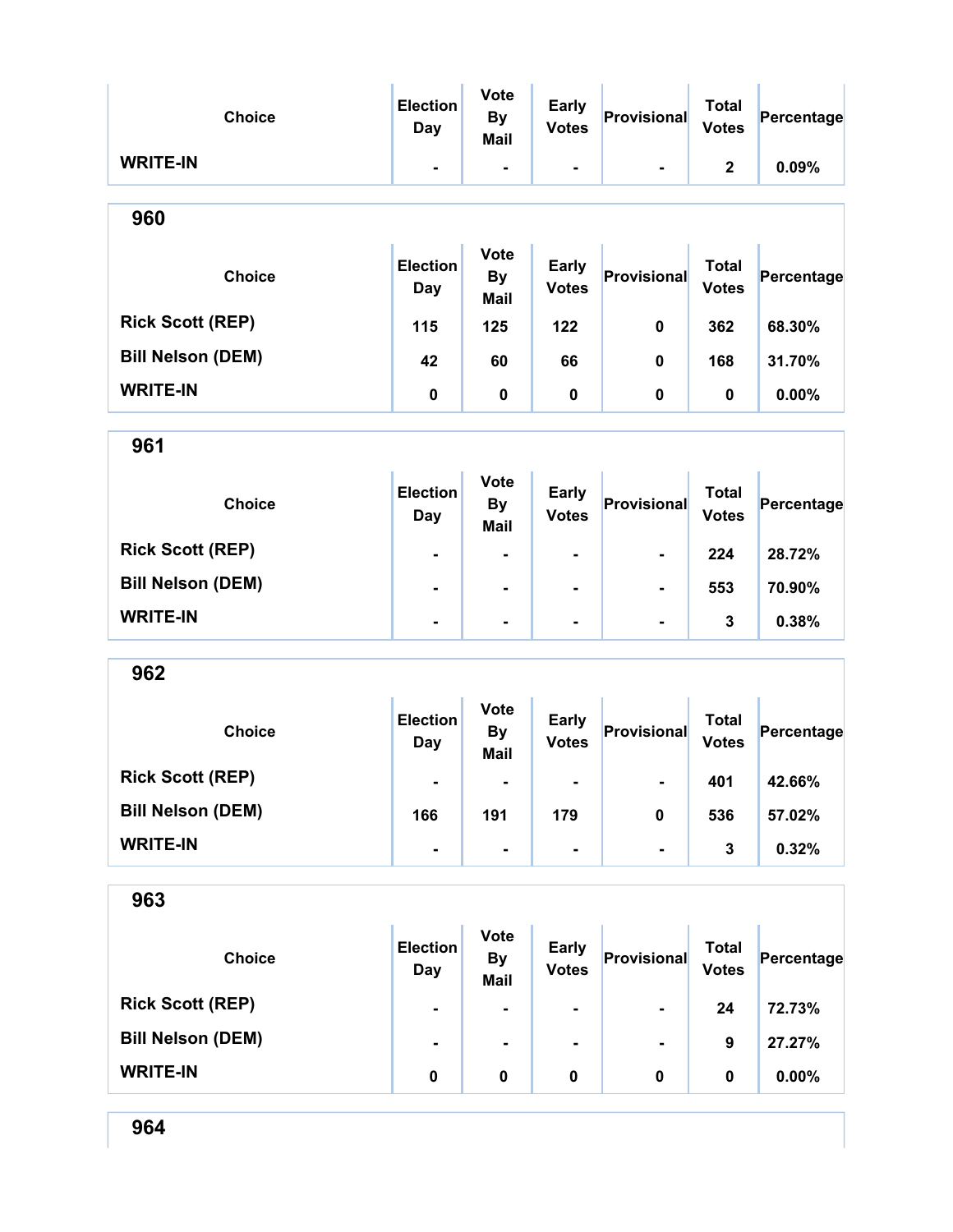| <b>Choice</b>            | <b>Election</b><br>Day | <b>Vote</b><br><b>By</b><br><b>Mail</b> | <b>Early</b><br><b>Votes</b> | Provisional    | <b>Total</b><br><b>Votes</b> | Percentage |
|--------------------------|------------------------|-----------------------------------------|------------------------------|----------------|------------------------------|------------|
| <b>Rick Scott (REP)</b>  | $\blacksquare$         | $\blacksquare$                          | ۰                            | $\blacksquare$ | 27                           | 11.84%     |
| <b>Bill Nelson (DEM)</b> | 56                     | 74                                      | 70                           | 0              | 200                          | 87.72%     |
| <b>WRITE-IN</b>          | ۰                      | ۰.                                      | ۰                            | $\blacksquare$ | 1                            | 0.44%      |

| <b>Choice</b>            | <b>Election</b><br>Day | <b>Vote</b><br><b>By</b><br><b>Mail</b> | <b>Early</b><br><b>Votes</b> | Provisional    | Total<br><b>Votes</b> | Percentage |
|--------------------------|------------------------|-----------------------------------------|------------------------------|----------------|-----------------------|------------|
| <b>Rick Scott (REP)</b>  | 51                     | 69                                      | 51                           | 0              | 171                   | 13.20%     |
| <b>Bill Nelson (DEM)</b> | $\blacksquare$         | $\blacksquare$                          | $\blacksquare$               | $\blacksquare$ | 1,117                 | 86.25%     |
| <b>WRITE-IN</b>          | $\blacksquare$         | $\blacksquare$                          | $\blacksquare$               | $\blacksquare$ | 7                     | 0.54%      |

966 Choice **Election** Day Vote By Mail Early Early **Provisional** Total Votes Percentage Rick Scott (REP) 81 78 40 0 199 59.40% Bill Nelson (DEM) - - - - - - - - - - - - 135 40.30%  $\textsf{WRITE-IN}$  -  $\begin{vmatrix} 1 & 1 & 0.30\% \end{vmatrix}$ 

967 Choice **Election** Day Vote By Mail Early Early **Provisional** Total Votes Percentage Rick Scott (REP) 65 81 38 0 184 22.58% Bill Nelson (DEM) 180 234 212 0 626 76.81% WRITE-IN  $\begin{vmatrix} 1 & 1 & 1 \end{vmatrix}$  .  $\begin{vmatrix} 1 & 1 \end{vmatrix}$  .  $\begin{vmatrix} 1 & 1 \end{vmatrix}$  .  $\begin{vmatrix} 1 & 1 \end{vmatrix}$  .  $\begin{vmatrix} 1 & 1 \end{vmatrix}$  .  $\begin{vmatrix} 1 & 1 \end{vmatrix}$  .  $\begin{vmatrix} 1 & 1 \end{vmatrix}$  .  $\begin{vmatrix} 1 & 1 \end{vmatrix}$  .  $\begin{vmatrix} 1 & 1 \end{vmatrix}$  .  $\begin{vmatrix} 1 &$ 

| 968                      |                        |                                  |                              |                |                              |            |
|--------------------------|------------------------|----------------------------------|------------------------------|----------------|------------------------------|------------|
| <b>Choice</b>            | <b>Election</b><br>Day | <b>Vote</b><br>By<br><b>Mail</b> | <b>Early</b><br><b>Votes</b> | Provisional    | <b>Total</b><br><b>Votes</b> | Percentage |
| <b>Rick Scott (REP)</b>  | 123                    | 157                              | 99                           | 0              | 379                          | 26.56%     |
| <b>Bill Nelson (DEM)</b> | ۰                      | ۰                                | $\blacksquare$               | $\blacksquare$ | 1,038                        | 72.74%     |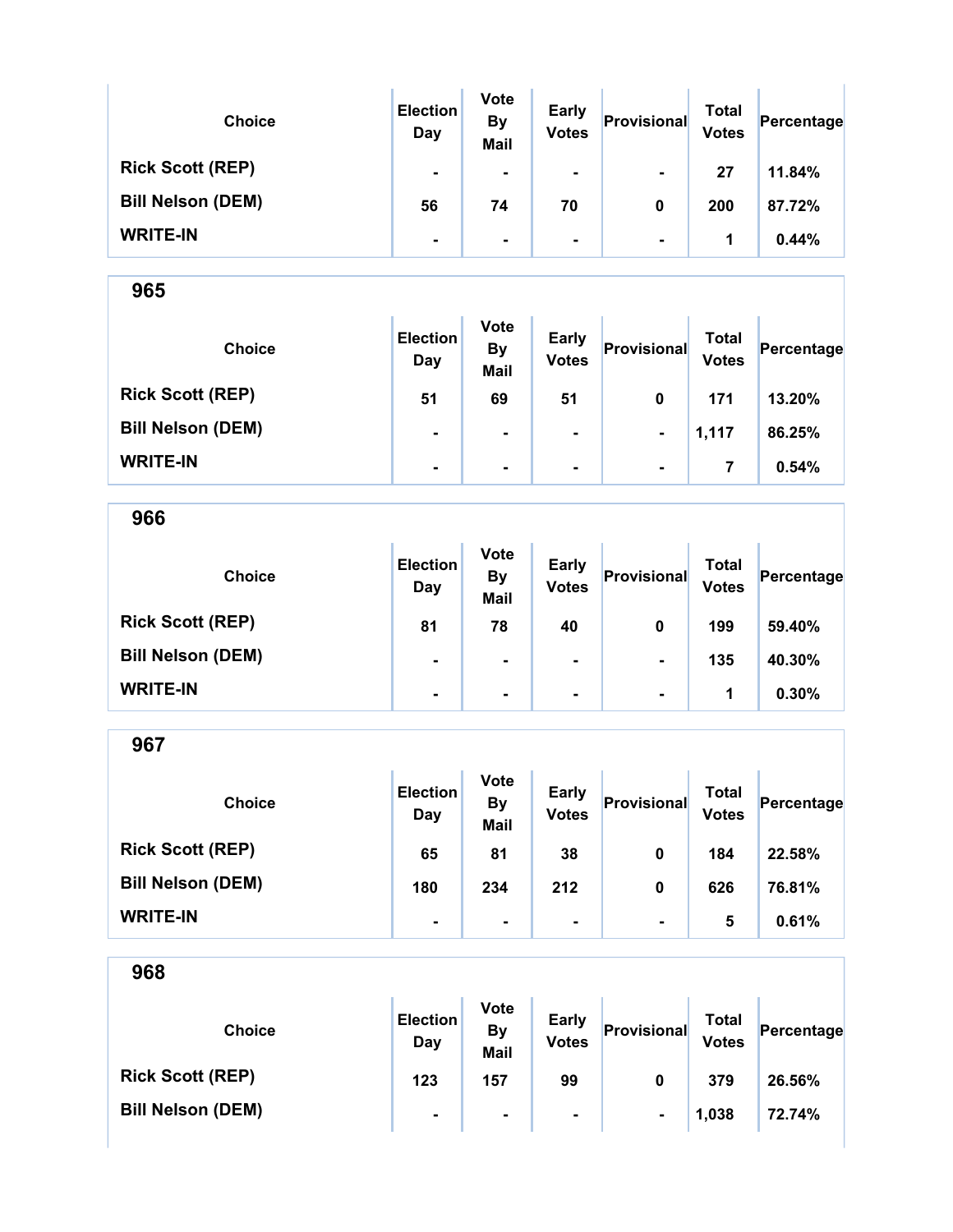| <b>Choice</b>            | <b>Election</b><br><b>Day</b> | <b>Vote</b><br><b>By</b><br><b>Mail</b> | <b>Early</b><br><b>Votes</b> | Provisional        | <b>Total</b><br><b>Votes</b> | Percentage |  |  |  |
|--------------------------|-------------------------------|-----------------------------------------|------------------------------|--------------------|------------------------------|------------|--|--|--|
| <b>WRITE-IN</b>          | $\blacksquare$                | $\blacksquare$                          | $\blacksquare$               | $\blacksquare$     | 10                           | 0.70%      |  |  |  |
| 969                      |                               |                                         |                              |                    |                              |            |  |  |  |
| <b>Choice</b>            | <b>Election</b><br>Day        | <b>Vote</b><br><b>By</b><br><b>Mail</b> | <b>Early</b><br><b>Votes</b> | Provisional        | <b>Total</b><br><b>Votes</b> | Percentage |  |  |  |
| <b>Rick Scott (REP)</b>  | 25                            | 36                                      | 15                           | 0                  | 76                           | 42.22%     |  |  |  |
| <b>Bill Nelson (DEM)</b> | 31                            | 44                                      | 29                           | 0                  | 104                          | 57.78%     |  |  |  |
| <b>WRITE-IN</b>          | 0                             | 0                                       | $\mathbf 0$                  | 0                  | 0                            | 0.00%      |  |  |  |
| 970                      |                               |                                         |                              |                    |                              |            |  |  |  |
| <b>Choice</b>            | <b>Election</b><br><b>Day</b> | <b>Vote</b><br><b>By</b><br><b>Mail</b> | <b>Early</b><br><b>Votes</b> | Provisional        | <b>Total</b><br><b>Votes</b> | Percentage |  |  |  |
| <b>Rick Scott (REP)</b>  | 35                            | 36                                      | 31                           | 0                  | 102                          | 55.14%     |  |  |  |
| <b>Bill Nelson (DEM)</b> | 38                            | 18                                      | 27                           | 0                  | 83                           | 44.86%     |  |  |  |
| <b>WRITE-IN</b>          | $\pmb{0}$                     | $\pmb{0}$                               | $\pmb{0}$                    | 0                  | 0                            | 0.00%      |  |  |  |
| 971                      |                               |                                         |                              |                    |                              |            |  |  |  |
| <b>Choice</b>            | <b>Election</b><br><b>Day</b> | <b>Vote</b><br><b>By</b><br>Mail        | <b>Early</b><br><b>Votes</b> | Provisional        | <b>Total</b><br><b>Votes</b> | Percentage |  |  |  |
| <b>Rick Scott (REP)</b>  |                               |                                         |                              |                    | 246                          | 28.28%     |  |  |  |
| <b>Bill Nelson (DEM)</b> | 213                           | 221                                     | 190                          | $\pmb{0}$          | 624                          | 71.72%     |  |  |  |
| <b>WRITE-IN</b>          | $\pmb{0}$                     | 0                                       | $\pmb{0}$                    | 0                  | $\pmb{0}$                    | 0.00%      |  |  |  |
| 972                      |                               |                                         |                              |                    |                              |            |  |  |  |
| <b>Choice</b>            | <b>Election</b><br><b>Day</b> | <b>Vote</b><br><b>By</b><br><b>Mail</b> | <b>Early</b><br><b>Votes</b> | <b>Provisional</b> | <b>Total</b><br><b>Votes</b> | Percentage |  |  |  |
| <b>Rick Scott (REP)</b>  | 140                           | 199                                     | 151                          | $\mathbf 0$        | 490                          | 36.08%     |  |  |  |
| <b>Bill Nelson (DEM)</b> |                               | $\blacksquare$                          |                              |                    | 863                          | 63.55%     |  |  |  |
| <b>WRITE-IN</b>          |                               | ۰                                       |                              |                    | 5                            | 0.37%      |  |  |  |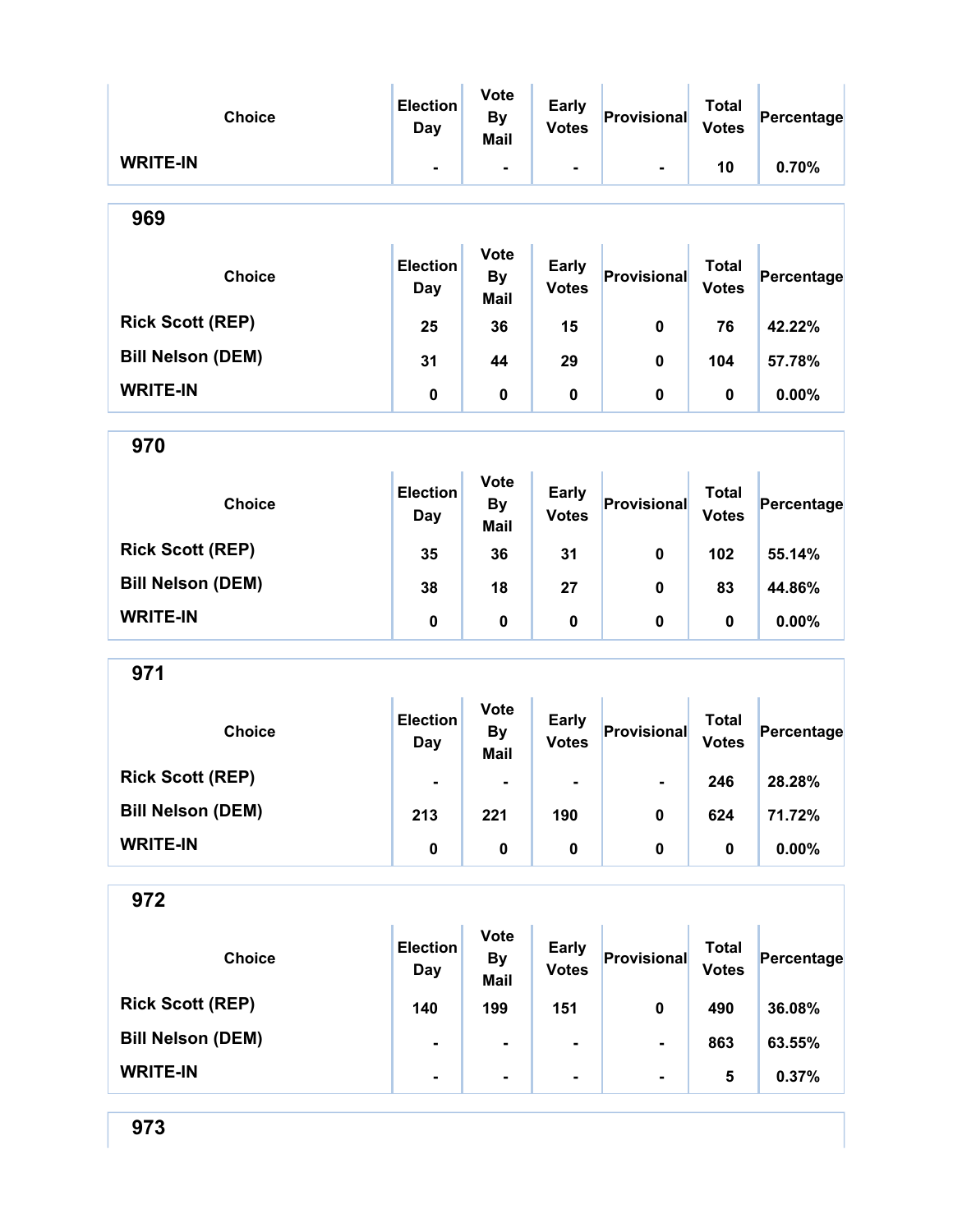| <b>Choice</b>            | <b>Election</b><br>Day | <b>Vote</b><br><b>By</b><br><b>Mail</b> | Early<br><b>Votes</b> | Provisional    | Total<br><b>Votes</b> | Percentage |
|--------------------------|------------------------|-----------------------------------------|-----------------------|----------------|-----------------------|------------|
| <b>Rick Scott (REP)</b>  | $\blacksquare$         | $\blacksquare$                          | $\blacksquare$        | $\blacksquare$ | 150                   | 24.83%     |
| <b>Bill Nelson (DEM)</b> | 141                    | 157                                     | 155                   | 0              | 453                   | 75.00%     |
| <b>WRITE-IN</b>          | $\blacksquare$         | $\blacksquare$                          | $\blacksquare$        | $\blacksquare$ | 1                     | 0.17%      |

| <b>Choice</b>            | <b>Election</b><br>Day | <b>Vote</b><br><b>By</b><br><b>Mail</b> | <b>Early</b><br><b>Votes</b> | Provisional              | Total<br><b>Votes</b> | Percentage |
|--------------------------|------------------------|-----------------------------------------|------------------------------|--------------------------|-----------------------|------------|
| <b>Rick Scott (REP)</b>  | 64                     | 44                                      | 14                           | 0                        | 122                   | 36.42%     |
| <b>Bill Nelson (DEM)</b> | 82                     | 81                                      | 48                           | 0                        | 211                   | 62.99%     |
| <b>WRITE-IN</b>          | ۰                      | $\blacksquare$                          | ۰                            | $\overline{\phantom{a}}$ | 2                     | 0.60%      |

979

| <b>Choice</b>            | <b>Election</b><br>Day | <b>Vote</b><br><b>By</b><br><b>Mail</b> | <b>Early</b><br><b>Votes</b> | Provisional    | <b>Total</b><br><b>Votes</b> | Percentage |
|--------------------------|------------------------|-----------------------------------------|------------------------------|----------------|------------------------------|------------|
| <b>Rick Scott (REP)</b>  | $\blacksquare$         |                                         | $\blacksquare$               | $\blacksquare$ | 518                          | 37.87%     |
| <b>Bill Nelson (DEM)</b> | $\blacksquare$         | $\blacksquare$                          | $\blacksquare$               | $\blacksquare$ | 844                          | 61.70%     |
| <b>WRITE-IN</b>          | ۰                      | $\blacksquare$                          | $\blacksquare$               | $\blacksquare$ | 6                            | 0.44%      |

980 Choice **Election** Day Vote By Mail Early Early Provisional Total<br>Votes Provisional Votes  $Percentage$ Rick Scott (REP) 116 144 71 0 331 36.86% Bill Nelson (DEM) 162 162 184 216 0 562 62.58% WRITE-IN  $\begin{vmatrix} 1 & 1 & 1 \ 1 & 1 & 1 \end{vmatrix}$  .  $\begin{vmatrix} 1 & 1 & 1 \ 1 & 1 & 1 \end{vmatrix}$  .  $\begin{vmatrix} 1 & 1 & 1 \ 1 & 1 & 1 \end{vmatrix}$  .  $\begin{vmatrix} 1 & 1 & 1 \ 1 & 1 & 1 \end{vmatrix}$  .  $\begin{vmatrix} 1 & 1 & 1 \ 1 & 1 & 1 \end{vmatrix}$  .  $\begin{vmatrix} 1 & 1 & 1 \ 1 & 1 & 1 \end{vmatrix}$  .  $\begin{vmatrix}$ 

| <b>Choice</b>            | <b>Election</b><br>Day | <b>Vote</b><br>By<br><b>Mail</b> | <b>Early</b><br><b>Votes</b> | Provisional    | Total<br><b>Votes</b> | Percentage |
|--------------------------|------------------------|----------------------------------|------------------------------|----------------|-----------------------|------------|
| <b>Rick Scott (REP)</b>  | $\blacksquare$         | $\blacksquare$                   | ۰.                           | $\blacksquare$ | 589                   | 41.95%     |
| <b>Bill Nelson (DEM)</b> | 196                    | 290                              | 324                          | 0              | 810                   | 57.69%     |